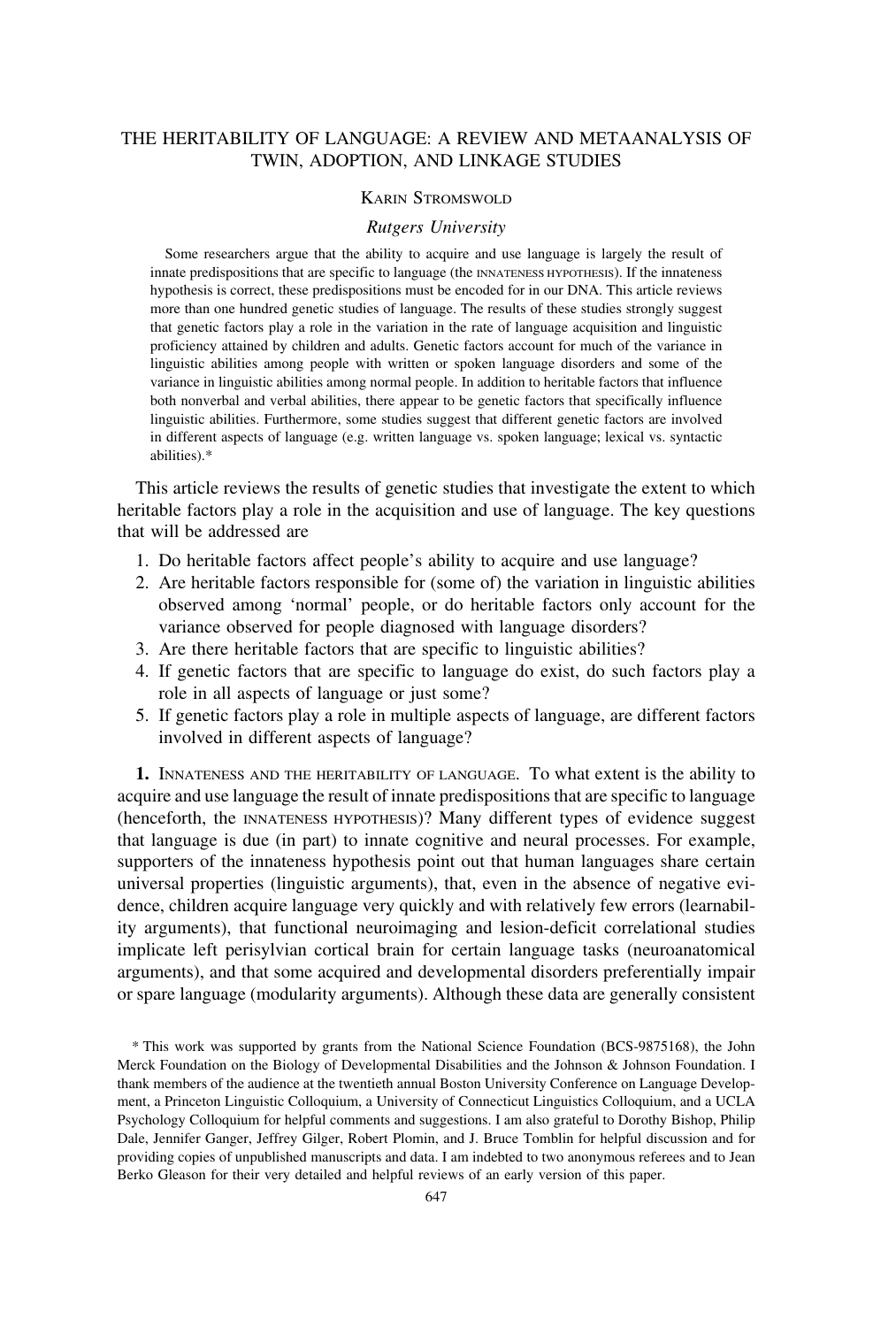with the innateness hypothesis, the data are not all as clean as is sometimes presented. Space does not permit a review of arguments for and against these types of data, but interested readers may want to consult Pinker 1994 and Stromswold 2000 for a proinnatist perspective of these data and Müeller 1996 and Karmiloff-Smith and colleagues (Elman et al. 1996, Karmiloff-Smith 1991, Karmiloff-Smith & Karmiloff 2001) for a more skeptical view.

Genetic studies of language are another way of investigating the innateness hypothesis. If the innateness hypothesis is correct, the cognitive and neural predispositions that enable us to acquire and use language must be encoded for in our DNA. Thus, if studies reveal that genetic factors play a role in people's linguistic abilities, this supports the innateness hypothesis. But there are at least two reasons why genetic studies might fail to reveal evidence of the heritability of language. One possibility is that the innateness hypothesis is incorrect, and environmental factors determine how facile people are at acquiring and using language. The other possibility is that language *is* the result of our genetic endowment, but everyone has exactly the same genetic endowment when it comes to language. Here's how the second possibility works: for a genetic study to reveal that a trait is heritable, genetic factors must account for some of the variation observed among individuals for that trait. If individuals do not differ genetically with respect to a given trait, then heritability estimates for that trait will be zero even if the trait is completely the result of what is in our DNA. In other words, language may be universal to all people in the same way that all (normal) people have exactly ten fingers: both are the result of people's genetic endowment, but genetic factors account for none of the variance in people's linguistic abilities or number of fingers (see e.g. Chomsky 1980). Alternatively, linguistic ability may be more like height than it is like the number of fingers people have. As Lieberman (1984, 1991, 1994) has argued, it is possible that, even if language is a genetically encoded, species-universal trait, some people's genetic endowments might predispose them to be more linguistically adept than others, in the same way that some people are genetically predisposed to be taller than others, even though all people have height. (For evolutionary arguments on why this would be so, see Tooby & Cosmides 1990.)

Some studies suggest that normal people vary in their ability to acquire and use language. Although the course of acquisition is remarkably similar for all children acquiring a given language (for a summary, see Stromswold 2000), some children learn language more rapidly than others. For example, some normal twenty-four-month-old children say only a handful of words, whereas others say over 300 words (e.g. Fenson et al. 1994, Goldfield and Reznick 1990). Brown (1973) and Cazden (1968) investigated when three English-speaking children acquired fourteen grammatical morphemes, and found that, although all three children acquired these morphemes in the same order, the children acquired them at different ages. For example, all three children mastered the third person singular verbal inflection -*s* after they had mastered the homophonous plural and possessive morphemes, but one child mastered the -*s* verbal inflection at two years, three months (2;3), whereas the other two children did not achieve mastery until ages 3;6 and 3;8. Similar individual differences in rates of acquisition have been reported for questions (Stromswold 1988, 1995), auxiliaries (Stromswold 1989, 1990), and datives, verbal particles and related constructions (Snyder & Stromswold 1997, Stromswold & Snyder 1995). In addition, some studies suggest that, although all normal adults have a basic level of linguistic competence in their native language, some adults are more linguistically adept than others. For example, individual differences have been reported in verbal fluency (Day 1979), in the interpretation of novel compound nouns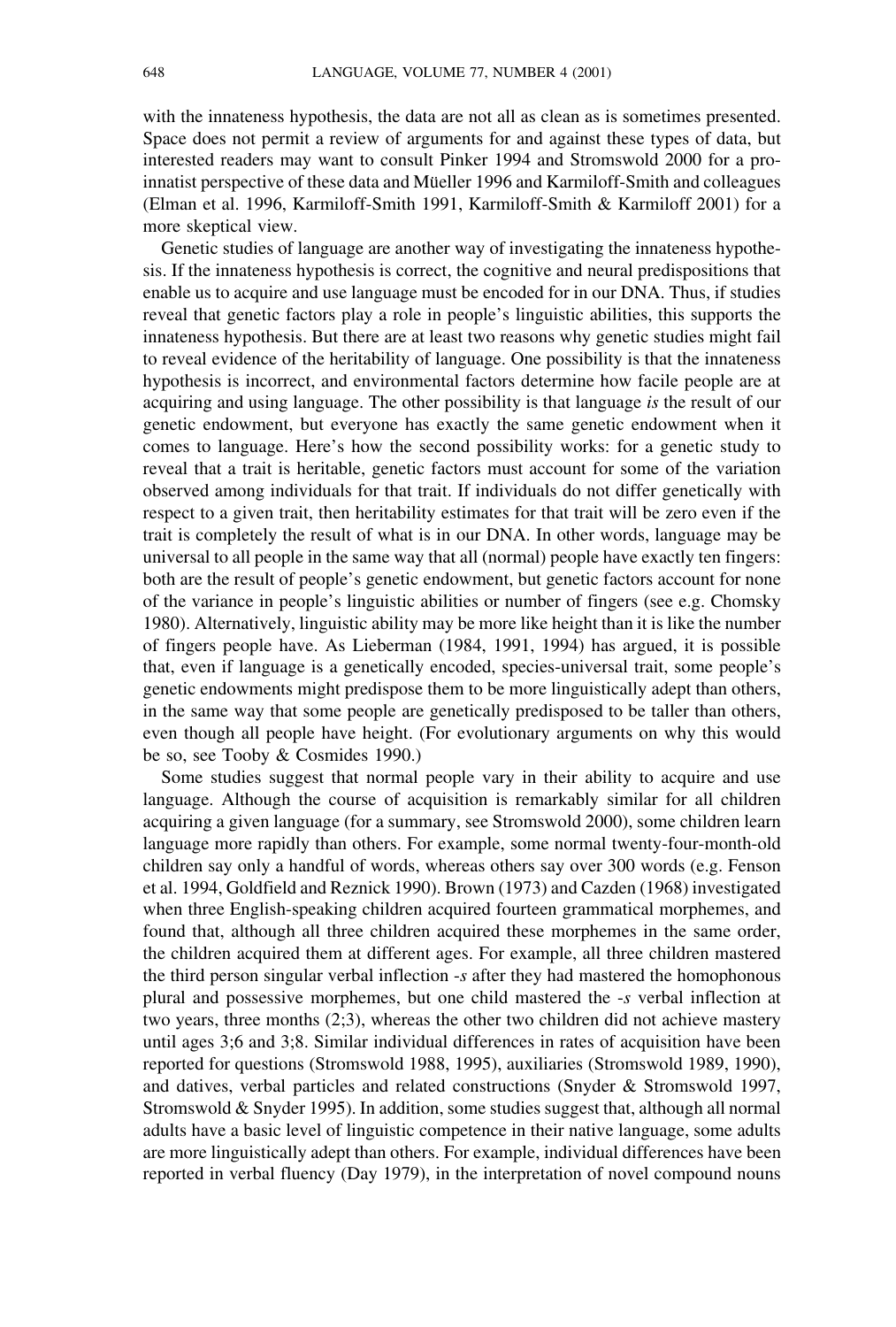(Gleitman & Gleitman 1970), in sentence processing(Bever et al. 1989, Just & Carpenter 1992), and in the ability to acquire a second language as a school-aged child (Masoura & Gathercole 1999) or as an adult (Fillmore 1979). Even among native speakers of the same dialect, there are individual differences in grammaticality judgments (Cowart 1997, Nagata 1992, Ross 1979, Schütze 1996). We can't tell whether these individual differences in linguistic ability are the result of environmental and/or genetic factors, but the fact that such differences exist suggests that people may differ in their genetic endowments for language.

Although, as a species, people have exactly ten fingers and genetic factors do not account for any of the variance in the number of fingers normal people have (people may have fewer than ten fingers because of environmental factors such as accidents or prenatal exposure to thalidomide), genetic syndromes such as Alpert syndrome can cause people to have fewer than ten fingers (oligodactyly) and genetic syndromes such as Laurence-Moon-Biedl syndrome can cause people to have more than ten fingers (polydactyly). Similarly, even if genetic factors do not account for any of the variance in linguistic abilities observed for normal individuals, there might be genetic syndromes that result in language disorders (see Jung 1989 for a description of genetic syndromes that affect language). For this reason, in the review that follows, genetic studies are divided according to whether they investigate the heritability of language disorders (such studies are reported primarily in §§3, 6, 13 and 14) or normal language abilities (such studies are reported primarily in §§7, 8, 9, 10, and 12).

# **2.** METHOD

**2.1.** LOCATING STUDIES. In the summer of 1994, the computerized bibliographic databases PsycINFO, ERIC, and Medline were searched for papers on the genetics of language. Boolean searches were performed to cull any paper, chapter, or book written in English that contained the letter strings *language*, *linguistic*, *articul*, or *speech*, and the letter strings *hereditary*, *genetic*, *famil*, *twin*, *adoption*, *chromosom*, *linkage*, *pedigree*, *sex-ratio*, *segregation*, *aggregation*, *DNA*, or *RNA* in its journal title, article title, key words, or abstract. In the spring of 2001, this procedure was repeated for just the PsycINFO and Medline databases. To find recent studies that had yet to appear in these databases, in June 2001, targeted searches were done of the Web of Science and the World Wide Web (using the search engine Google). The strings searched for were the names of authors who had previously published genetic studies of language, and conventional abbreviations for chromosomal regions that have been implicated in language disorders (e.g. 15q21). The results of the searches were examined by hand and all appropriate papers were obtained. Only twin, adoption, and linkage studies of language are comprehensively reviewed here. (For review of other types of genetic studies, see Stromswold 1998.) Because my purpose is to review the evidence for genetic factors specific to language, studies that investigated progressive or acquired language disorders, or language impairments that are secondary to hearing impairment, motor dysfunction, frank neurological disorders, psychiatric disorders, or mental retardation were excluded. Studies of stuttering were also omitted. (For discussion of the genetics of stuttering, see Felsenfeld et al. 2000, Yairi et al. 1996). The reference sections of all articles deemed appropriate for inclusion were searched for additional studies not included in the computerized bibliographic databases. In addition to the studies obtained using the method just described, a few papers that were written or published after the computerized search were included if they met the criteria described above.

**2.2.** STUDIES INCLUDED. Because of the scarcity of genetic studies of spoken language and the growing consensus that reading and spelling disabilities are often manifestations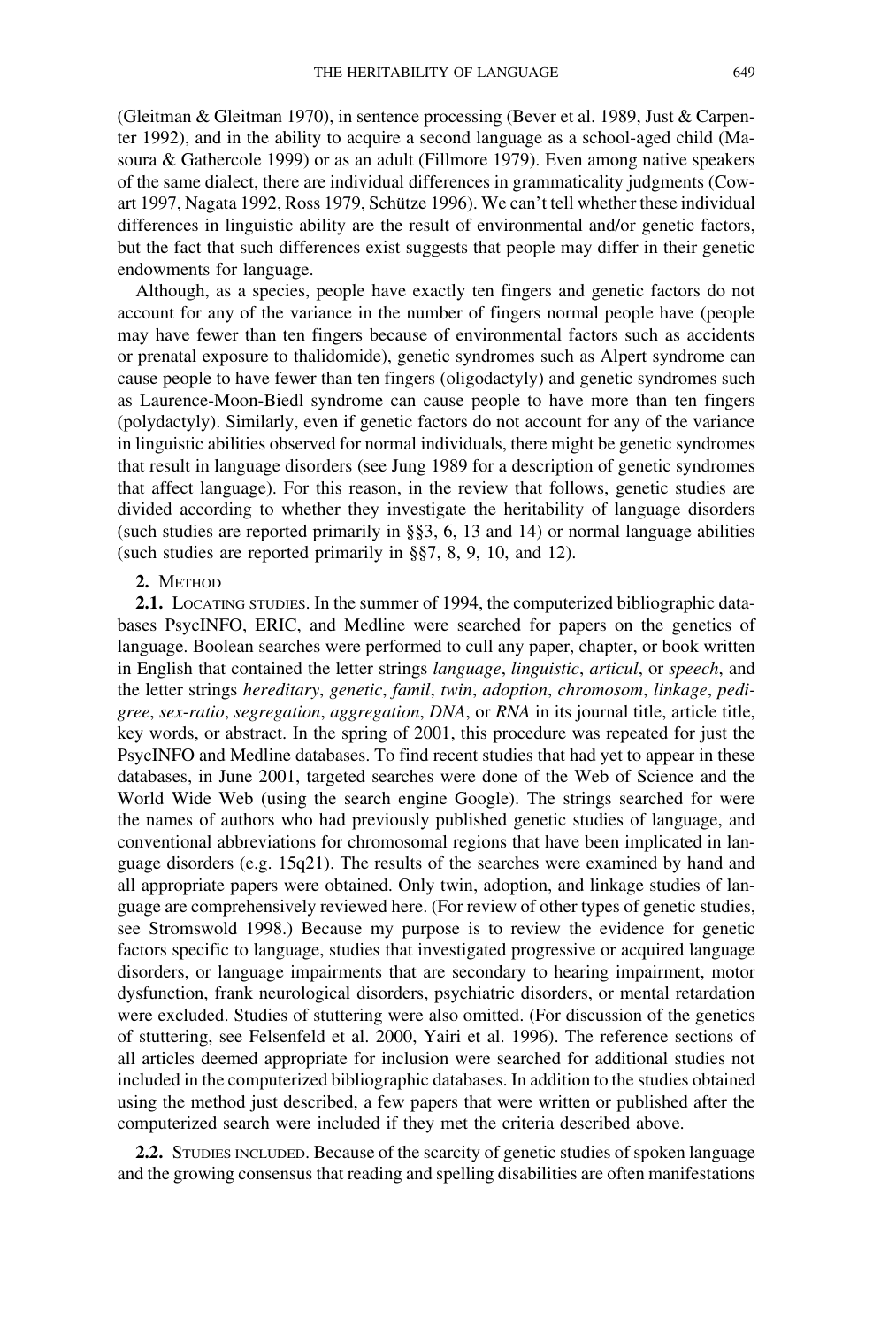of a more pervasive language impairment (see §9.1), genetic studies of written language were included in this review. Many papers report interim results of ongoing studies and, subsequently, the same subjects appear in many papers. If the only difference between an earlier and a later paper was that the results for more subjects were reported in the later paper (e.g. Plomin et al. 1993, Reznick et al. 1997), the results of the earlier paper were not included in the review.

It is generally believed that members of same-sex twin pairs are more likely to be similar to one another than members of opposite-sex twin pairs. (But, for evidence that this is not always the case, see Dale et al. 1998, Eley et al. 1999.) Therefore, because identical twins are necessarily the same sex, whereas fraternal twins may be opposite sex, if one does not exclude opposite-sex fraternal twin pairs, heritability estimates may be inflated. Thus, in the studies reviewed, data for opposite-sex fraternal twin pairs were excluded, as were data from studies that did not distinguish between samesex and opposite-sex fraternal twins (e.g. Levi & Bernabei 1976). Because written and spoken language impairments are more likely to be diagnosed in boys (see Shaywitz et al. 1990, Stromswold 1998), if the sex ratios for identical and fraternal twin pairs in a study are very different, this could affect heritability estimates. If a higher percentage of identical than fraternal twin pairs are male, this will tend to inflate heritability estimates for language disorders, whereas if a higher percentage of identical than fraternal twin pairs are female, this could reduce heritability estimates for language disorders. Furthermore, if twin studies of normal language use and development inadvertently include some impaired twins (as might occur, for example, if language disability just represents the low end of the continuum of linguistic ability), different sex ratios for identical and fraternal twins could skew heritability estimates in twin studies of normal language. For this reason, the sex ratios for identical and fraternal twin pairs are given for each study reviewed. Studies were not excluded, however, if they did not provide the sex breakdown for twins.<sup>1</sup> Over one hundred papers met the inclusionary and exclusionary criteria outlined above. Of these, about 60% were twin studies, 30% were genetic linkage studies, and 10% were adoption studies.

**2.3.** ASCERTAINMENT OF SUBJECTS. In the studies reviewed, individuals with spoken or written language disorders were located by reviewing clinic, school, medical, or twin-study records, by sending questionnaires to clinicians and participants in twin studies and twin clubs, by placing advertisements in local papers and twin publications, and by testing large cohorts of people and identifying those who performed poorly. Nonimpaired subjects were located through birth and school records, twin clubs, newspaper advertisements, messages posted to computer newsgroups for twins, and referrals from various agencies.

**3.** FAMILY AGGREGATION STUDIES OF SPOKEN LANGUAGE DISORDERS. If developmental language disorders are heritable, then the incidence of language disorders should be greater among relatives of people with language impairment (probands) than among relatives of people without language impairments (controls): more probands than controls should have a positive family history for language impairments (i.e. more probands should have at least one language-impaired relative) and a higher percentage of probands' relatives than controls' relatives should have a history of language impairment. Stromswold (1998) reviewed eighteen family aggregation studies of spoken language

<sup>&</sup>lt;sup>1</sup> As is standard practice in behavioral genetic studies, most of the studies partialled out effects of age and sex before performing further analyses.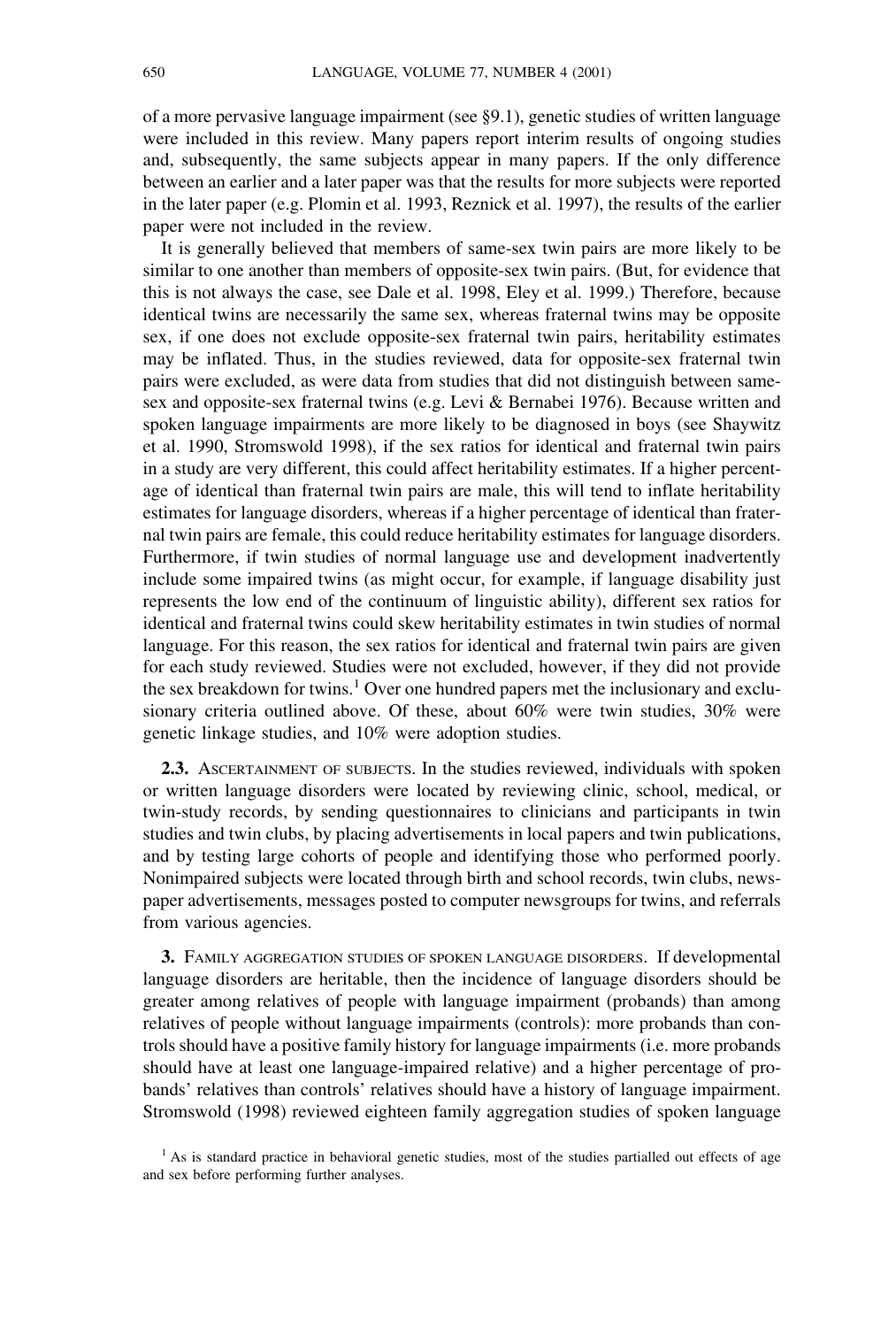impairment (SLI). The incidence of positive family history was significantly greater for probands than controls in all seven studies that collected data for both probands and controls. In these seven studies, the reported incidence of positive family history for probands ranged from 24% to 78% (mean 46%, median 35%). For controls, positive family history rates ranged from 3% to 46% (mean 18%, median 11%). Of the studies reviewed, eleven reported the percentage of probands' relatives who were impaired. For probands, the percentage of family members who were impaired ranged from 20% to 42% (mean 28%, median 26%). For controls, the percentage of family members who were impaired ranged from  $3\%$  to  $19\%$  (mean  $9\%$ , median  $7\%)$ <sup>2</sup>. The incidence of impairment was significantly higher among proband relatives than among control relatives in seven of the eight studies that made such a comparison.

Although familial aggregation data are consistent with some spoken language disorders having a genetic component, it is possible that children with language-impaired parents or siblings are more likely to be linguistically impaired themselves because they are exposed to deviant language (the DEVIANT LINGUISTIC ENVIRONMENT HYPOTHESIS, henceforth, DLEH). The DLEH is consistent with studies that report that parents are more likely to use simple, directive speech when talking to their language-impaired children than parents talking to normal children (Cramblit  $&$  Siegel 1977). However, as Conti-Ramsden and colleagues (Conti-Ramsden 1990, Conti-Ramsden & Friel-Patti 1984, Conti-Ramsden & Dykins 1991) point out, children's language impairments may cause parents to use simplified speech, rather than vice versa. In other words, parents may use simple, directive speech because they cannot understand their impaired children and the children do not understand them if they use more complicated language.

The DLEH makes a number of predictions that are not borne out (for more details, see Stromswold 1998). Contrary to the DLEH prediction that the most severely impaired children should come from families whose members have severe language impairments, Byrne et al. (1974) found that children with profound language impairments were less likely to have positive family histories of language impairment than children with moderate language impairments, and Tallal et al. (1991) found no differences in the language abilities of children who did versus those who did not have a positive family history of language disorders. According to the DLEH, the deficits exhibited by language-impaired children are the result of the children 'copying' the ungrammatical language of their parents. Thus, the DLEH predicts that language-impaired children should have the same type of impairment as their relatives. But Neils and Aram (1986) found that 38% of parents with a history of a speech and language disorder said that the disorder they had was different from their children's disorder. According to the DLEH, parents with a history of spoken language impairment who are no longer impaired should be no more likely to have language-impaired children than parents with no such history. Contrary to this prediction, Neils and Aram (1986) found that a third of the probands' parents who had a history of a spoken language disorder no longer suffered from the disorder as an adult. Contrary to the DLEH prediction that all children with SLI should have at least one close relative with a language impairment, in the studies reviewed in Stromswold 1998, over half of the language-impaired children had

<sup>2</sup> The reason the rates of positive family history and impaired family members are high for controls is that some studies were quite lenient about what counted as evidence of a language impairment in family members. For example, Tallal et al. (1989a) counted as affected any family member who had a history of speech or language disorder (excluding isolated articulation disorder), dyslexia, learning disability, or poor school performance (having to repeat a grade).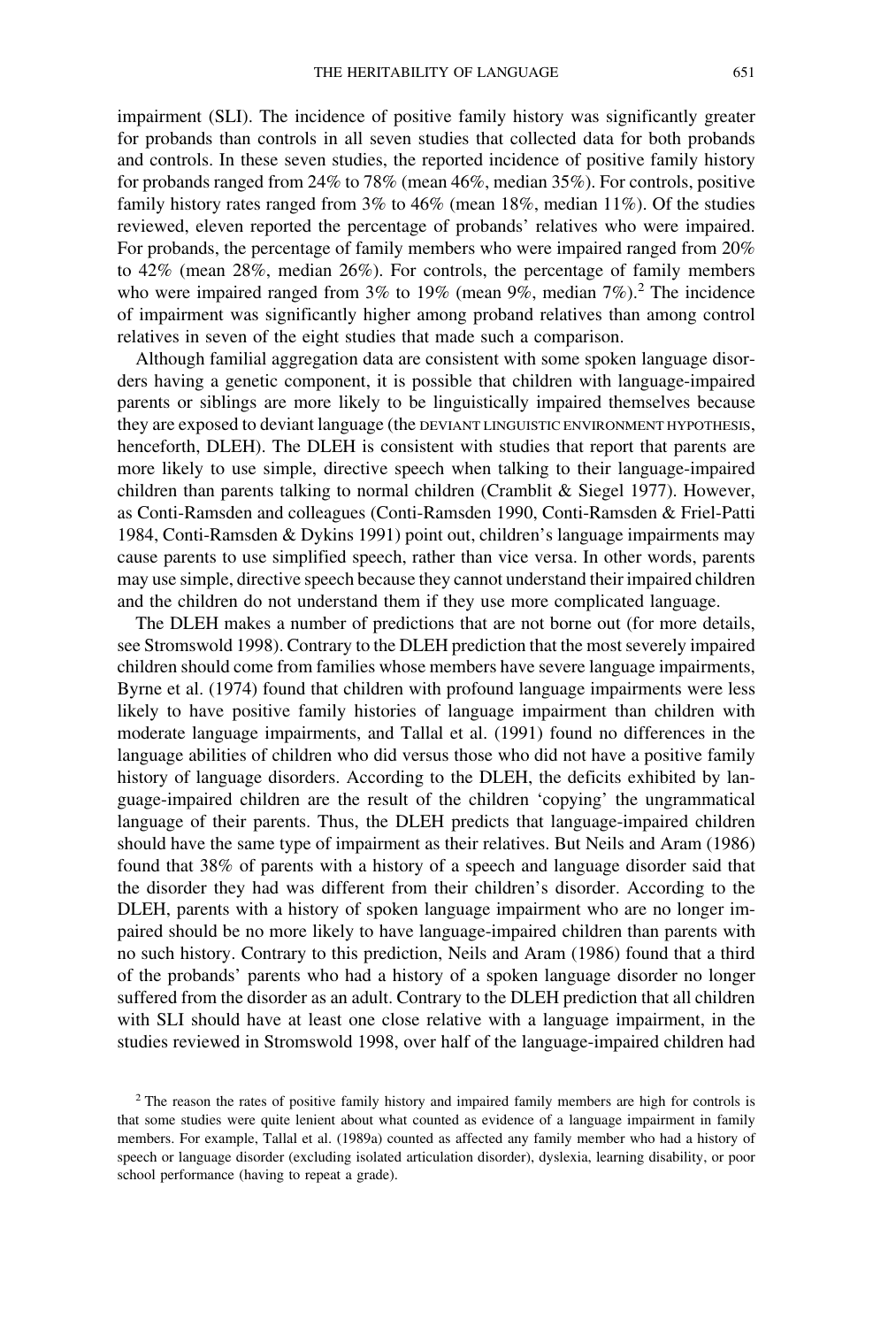no first degree relatives with impairments. Although the DLEH predicts that birth order might affect how likely a child is to exhibit a language disorder, birth order does not affect the severity or likelihood of developing language disorders (e.g. Tomblin et al. 1991). In our society, mothers typically have the primary responsibility for child-rearing, and the DLEH predicts that the correlation of language status should be greatest between mother and child. But Tomblin (1989) found that among the family relations he studied (mother-child, father-child, male sibling-child, female sibling-child), the relationship was weakest between mother and child. In addition, Tomblin and Buckwalter (1994) found a ratio of impaired fathers to impaired mothers of 2.7:1, Neils and Aram (1986) found a ratio of 1.4:1, and Tallal et al. (1989b), Whitehurst et al. (1991), and Lewis (1992) all found the ratio was approximately  $1:1$ .

### **4.** QUANTIFYING THE ROLE OF GENETIC FACTORS IN LANGUAGE.

**4.1.** OVERVIEW OF TWIN METHODOLOGIES. The results of family aggregation studies suggest that genetic factors play a role in many cases of spoken language disorders. Unfortunately, such studies do not allow one to quantify the extent to which genetic and environmental factors play a role in spoken language disorders. One way of teasing apart the strands of environmental and genetic factors is to determine whether identical (monozygotic, MZ) twins are more similar to one another than are fraternal (dizygotic, DZ) twins. While MZ and DZ twins share essentially the same pre- and postnatal environment, MZ twins share 100% of their genetic material, whereas, on average, DZ twins share only 50% of their genetic material.<sup>3</sup> Therefore, if MZ twin pairs' linguistic abilities are more similar than those of DZ twin pairs, this suggests that genetic factors play a role in language. But if MZ twin pairs are no more similar to one another than DZ twin pairs, this suggests that the heritability of language is negligible.

Geneticists seek to determine the extent to which individual differences in a trait are the result of genetic and environmental factors. Putting aside the possibility of interactions and correlations between genetic and environmental factors (see §15), the variation for a trait in a population (the phenotypic variance) is due to genetic variance plus environmental variance. Heritability  $(h^2)$  is a measure of the proportion of the phenotypic variance that is due to genetic variance (Falconer 1960, 1989). In twin studies, environmental factors that may contribute to phenotypic variance are divided into factors that co-twins share (common environmental factors,  $c<sup>2</sup>$ ) and those they do not share (specific environmental factors,  $e^2$ ). Shared environmental factors include, for example, the linguistic input children receive (assuming parents of twins speak the same way to both). Nonshared environmental factors include, for example, illnesses or accidents that only one co-twin experiences.

**4.2.** TWIN CONCORDANCE ANALYSES OF LANGUAGE DISORDERS. One way to determine whether MZ co-twins are more alike than DZ co-twins is to compare the concordance rates for MZ and DZ twins. Twins are concordant for a trait if both express the trait or neither expresses it. Twins are discordant for a trait if one exhibits the trait and the other does not. If the concordance rate for language disorders is significantly greater for MZ than DZ twins, this suggests that genetic factors play a role in language disorders such as dyslexia and specific language impairment (SLI). If there is no significant difference in the concordance rates for MZ and DZ twins, this suggests that genetic

<sup>3</sup> As discussed in §§11.2 and 11.3, these assumptions may be faulty.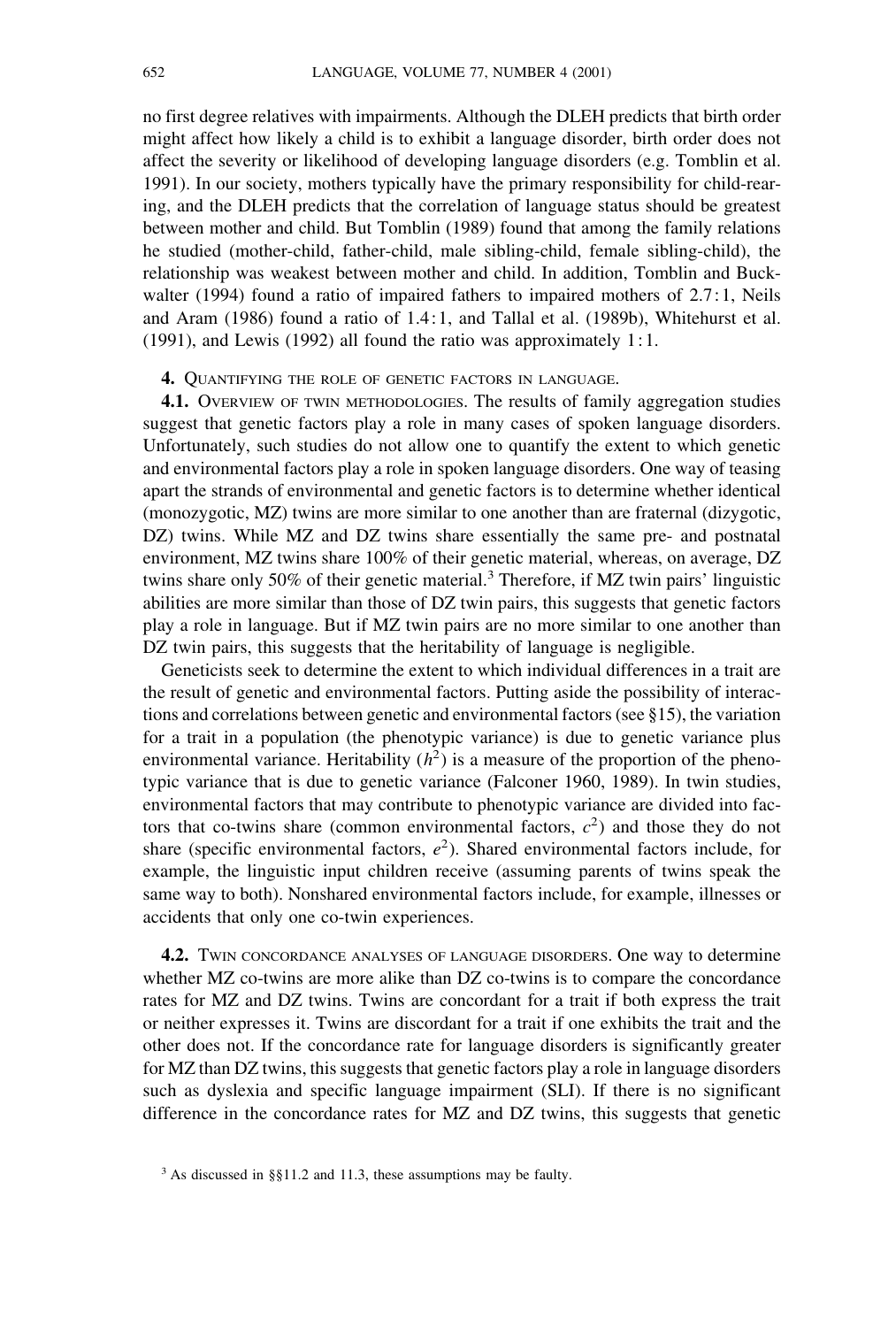### THE HERITABILITY OF LANGUAGE 653

|                                            | <b>TYPE OF</b>  | METHOD USED TO LOCATE                                                                            | METHOD USED TO EVALUATE                                                    |
|--------------------------------------------|-----------------|--------------------------------------------------------------------------------------------------|----------------------------------------------------------------------------|
| <b>STUDY</b>                               | <b>DISORDER</b> | <b>TWINS</b>                                                                                     | LANGUAGE                                                                   |
| Bakwin 1973                                | dyslexia        | twin clubs in NYC                                                                                | parent report                                                              |
| Colorado Study of<br>Reading Disability    | dyslexia        | public school districts in<br>Colorado                                                           | standardized tests                                                         |
| Matheny et al. 1976                        | dyslexia        | subset of twins from the<br>Louisville Twin Study                                                | school records                                                             |
| Stevenson et al. 1987                      | dyslexia        | subset of twins from<br>Stevenson et al. who<br>performed poorly                                 | standardized tests                                                         |
| Zerbin-Rudin 1967                          | dyslexia        | published case studies                                                                           | varied                                                                     |
| Bishop et al. 1995, 1996                   | <b>SLI</b>      | ads in UK newspapers                                                                             | standardized & nonstandardized<br>tests                                    |
| Bishop et al. 1999                         | <b>SLI</b>      | subset of twins in Bishop et<br>al. 1995, 1996 plus poor<br>performers in new sample<br>of twins | standardized & nonstandardized<br>tests                                    |
| Lewis & Thompson<br>1992                   | <b>SLI</b>      | subset of twins from<br>Western Reserve Twin<br>Project                                          | parent report of history of<br>speech/language therapy                     |
| Stromswold & Rifkin<br>1996                | <b>SLI</b>      | clinics and special-needs<br>schools in NJ                                                       | analyses of spontaneous<br>speech; standardized &<br>nonstandardized tests |
| Tomblin & Buckwalter<br>1994               | <b>SLI</b>      | public schools in Iowa                                                                           | school speech/language<br>pathologist report                               |
| Tomblin & Buckwalter<br>1998               | <b>SLI</b>      | clinics, twin clubs, high-risk<br>infant registry in<br>midwestern US                            | standardized tests                                                         |
| Twins Early<br>Development Study<br>(TEDS) | SLI.            | TEDS twins in bottom fifth<br>percentile on vocabulary<br>and/or nonverbal<br>measures           | parent report of language<br>development                                   |

TABLE 1. Ascertainment of impaired twins.

factors play little role in developmental language disorders. As shown in Tables 1 and 2, the studies reviewed in this article used different methods to locate (ascertain) twins. Because proband concordance rates are less affected by the way twins are ascertained than concordance rates calculated usingother methods such as the pairwise concordance method (McGue 1992), the proband method shown in 1 was used to calculate concordance rates for studies included in this review.

(1) Probandwise concordance rates number of affected individuals in concordant pairs  $\div$  total number of affected individuals

A conservative test of the significance of the difference in proband concordance rates for MZ and DZ twins can be obtained by calculating the *Z*-scores for the difference between proportions as shown in 2 where  $p_1$  and  $p_2$  are the probandwise concordance rates for MZ and DZ twins, respectively,  $N_1$  and  $N_2$  are the number of MZ and DZ twin pairs, and  $p_p$  is set to .5 (Snedecor and Cochran 1980).

$$
(2) Z = \frac{p_1 - p_2}{\sqrt{p_p(1 - p_p)(\frac{1}{N_1} + \frac{1}{N_2})}}
$$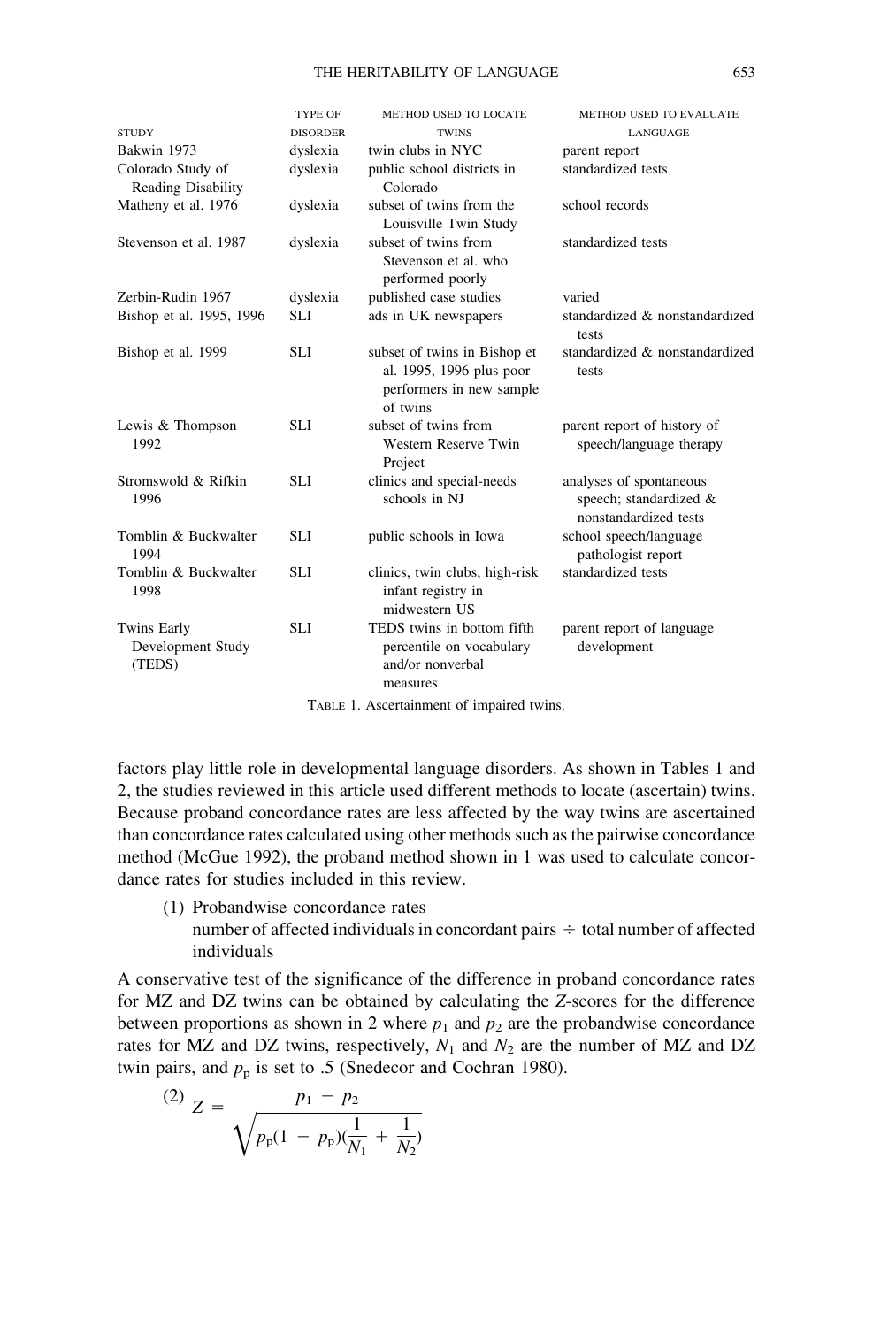METHOD USED TO EVALUATE

| <b>STUDY</b>                                | METHOD USED TO LOCATE TWINS                                                               | LANGUAGE                                                                   |
|---------------------------------------------|-------------------------------------------------------------------------------------------|----------------------------------------------------------------------------|
| Bishop et al. 1999                          | twins ages 7–13 Hertfordshire,<br>Cambridgeshire schools                                  | standardized & nonstandardized<br>tests                                    |
| Chubrich 1971                               | twin clubs in Buffalo, NY                                                                 | standardized tests                                                         |
| Colorado Study of                           | public school districts in Colorado                                                       | standardized tests                                                         |
| Reading Disability                          | (normal controls)                                                                         |                                                                            |
| Fischer 1973                                | birth records & twin clubs in<br>Philadelphia                                             | standardized & nonstandardized<br>tests                                    |
| Foch & Plomin 1980                          | twin clubs, newspaper articles, &<br>advertisements                                       | standardized tests                                                         |
| Ganger 1998, Ganger et<br>al. 1999          | twin clubs, twin computer<br>newsgroups, ads in twin<br>publications                      | parent report; analyses of<br>spontaneous speech                           |
| Hohnen & Stevenson<br>1999                  | schools in metro London                                                                   | standardized tests                                                         |
| Koch 1966                                   | twin clubs, advertisements, referrals<br>in greater Chicago area                          | standardized test                                                          |
| Louisville Twin Study                       | birth & school records, twin clubs in<br>Louisville, KY                                   | standardized tests                                                         |
| Mather & Black 1984,<br>Locke & Mather 1989 | Purdue & Indiana University Medical<br>Centers, twin clubs in Indiana &<br>Louisville, KY | analyses of spontaneous<br>speech; standardized &<br>nonstandardized tests |
| Mittler 1969                                | public health registries in 2 English<br>counties                                         | standardized tests                                                         |
| Munsinger & Douglass<br>1976                | twin clubs in San Diego                                                                   | standardized tests                                                         |
| Osborne et al. 1968                         | referrals from Atlanta GA                                                                 | standardized tests                                                         |
| Reznick et al. 1997                         | review of Colorado birth records                                                          | standardized & nonstandardized<br>tests                                    |
| Segal 1985                                  | twin clubs, schools, recreation<br>centers, & physicians, NYC,<br>Chicago                 | standardized test                                                          |
| Stevenson et al. 1987                       | twins born 1967-68, living in<br>London                                                   | standardized tests                                                         |
| Twins Early Development<br>Study (TEDS)     | twins born 1994, England & Wales                                                          | parent report                                                              |
| Thompson et al. 1991                        | Birth & school records in Ohio                                                            | standardized tests                                                         |
|                                             | TABLE 2. Ascertainment of normal twins (major studies only).                              |                                                                            |

*Z*-scores are normally distributed when  $N_1$  and  $N_2$  are reasonably large, and the value of  $p_p$  is not extreme (Snedecor & Cochran 1980).<sup>4</sup>

**4.3.** CORRELATIONAL ANALYSES. When the data obtained are continuous (e.g. scores on standardized language tests) rather than dichotomous (presence or absence of a language disorder), one can study whether MZ twins are linguistically more similar to one another than are DZ twins by comparing performance on language tests. For example, the correlation coefficient (*r*) provides a measure of how highly correlated twins' scores are with their co-twins' scores. The intraclass correlation coefficients are calculated separately for MZ and DZ twins. If the MZ intraclass correlation coefficient is significantly greater than the DZ intraclass correlation coefficient, this suggests that

<sup>&</sup>lt;sup>4</sup> A good rule of thumb is that *Z*-scores can be used if the product of the smaller of  $N_1$  and  $N_2$  and the smaller of  $P_p$  and  $(1 - P_p)$  is greater than or equal to 5. I am grateful to Dorothy Bishop and Jeffrey Gilger for discussions on significance testing for proband-wise concordance rates.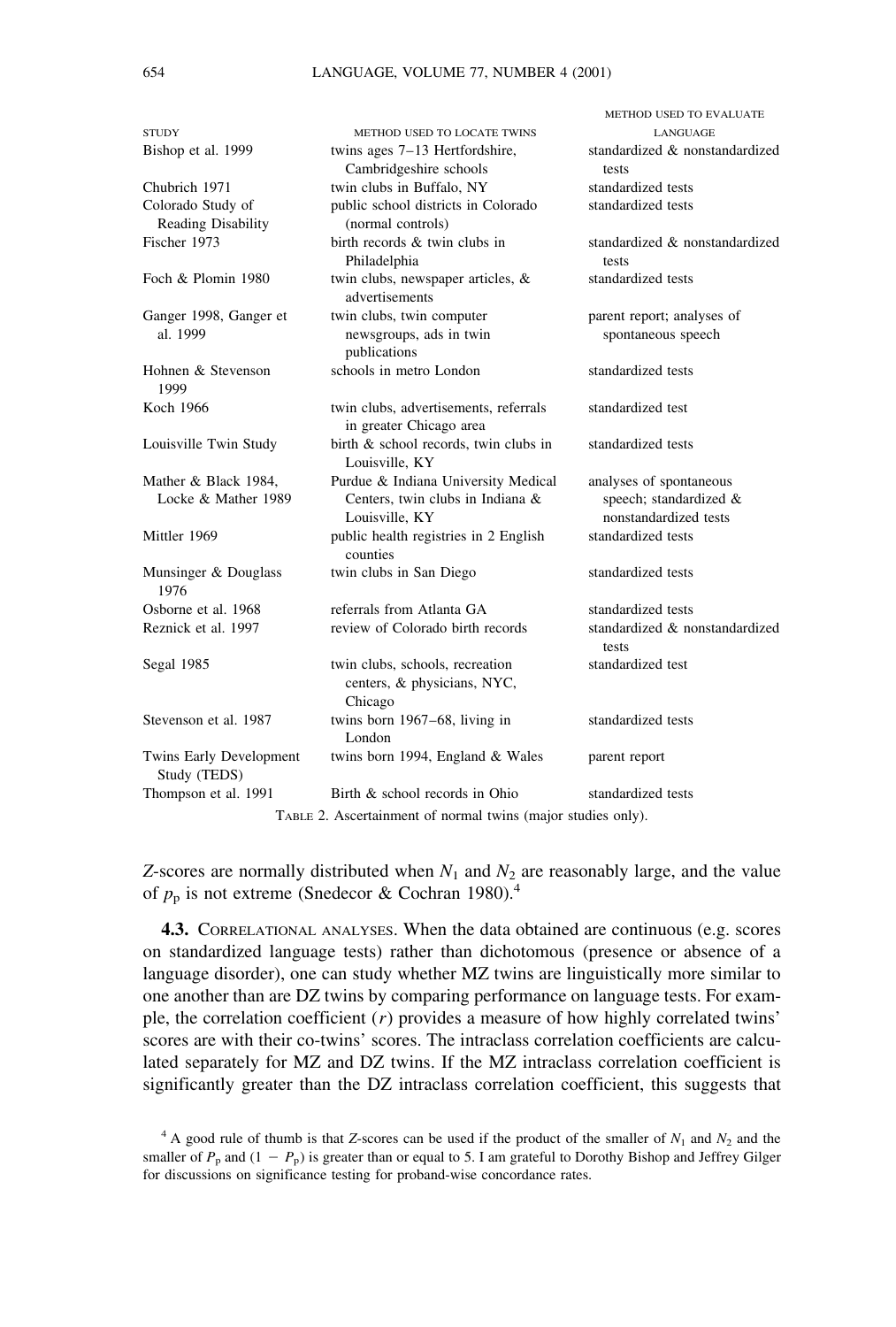genetic factors play a role in language. One can test whether the intraclass correlation coefficients for MZ and DZ twins are significantly different by transforming the correlation coefficients into Fisher  $z$ 's. When  $N_1$  and  $N_2$  equal the number of MZ and DZ twin pairs, respectively, the quantity given in 3 is distributed as *Z* (Snedecor & Cochran 1980).

$$
(3) Z = \frac{z_1 - z_2}{\sqrt{\frac{1}{N_1 - 3} + \frac{1}{N_2 - 3}}}
$$

A number of different formulas have been used to estimate the size of genetic and environmental factors usingMZ and DZ correlation coefficients. The most widely used measure, Falconer's estimate of heritability (Falconer's  $h^2$ ), is calculated by doubling the difference between the MZ and DZ correlations ( $h^2 = 2 [r_{mz} - r_{dz}]$ ) (Falconer 1960, 1989). An estimate of the role played by environmental factors shared by cotwins  $(c^2)$  can be computed by subtracting Falconer's  $h^2$  from the MZ correlation  $(c^2)$  $= r_{mz} - h^2$ ). Artifacts such as systematic rater bias—the tendency of parents or experimenters to give similar scores to co-twins—may inflate the value of  $c^2$ . An estimate of the influence of environmental factors that co-twins do not share  $(e^2)$  can be calculated by subtracting the MZ correlation from one ( $e^2 = 1 - r_{mz}$ ). The value of *e*<sup>2</sup> includes variance due to measurement error and contrast effects of rater bias that artificially inflate differences between twin scores.<sup>5</sup> Estimates of the effects of genetic factors, shared environment factors, and nonshared environment factors sum to 1.

**4.4.** DEFRIES-FULKER ANALYSES. If a disorder is actually just the low end of the normal distribution for a quantitative trait, concordance analyses may lose information by artificially dichotomizing a quantitative trait into affected versus nonaffected categories. DeFries and Fulker (1985) developed a technique called the DF extremes analysis in which MZ and DZ twins' performance on language tests are compared using multiple regression analyses. If MZ and DZ probands are ascertained by deviant scores on a standardized test, then co-twins' scores on the same test should regress toward the mean score of an unselected population. Because MZ twin pairs are genetically identical whereas DZ twin pairs share only half their genetic material, to the extent that linguistic abilities are hereditary, DZ co-twins' scores should regress to the population mean more than MZ co-twins' scores (DeFries & Fulker 1985). Standardized scores can be fit to the regression equation given in 4, where C is the predicted score for the co-twin, P is the proband score, R is the coefficient for degree of genetic similarity (1.0 for MZ twins and .5 for DZ twins), A is the regression constant,  $B_1$  is the partial regression of the co-twin score on the proband (a measure of twin resemblance that is independent of zygosity), and  $B_2$  is the partial regression of the co-twin score on the coefficient of the relationship.  $B_2$  is equal to twice the difference between the means for MZ and DZ co-twins (adjusted for differences between MZ and DZ probands). If  $B_2$  is significant, this indicates that there is a significant heritable effect. An estimate of the extent to which a disorder is heritable  $(h<sup>2</sup><sub>g</sub>)$  can be calculated by dividing B<sub>2</sub> by the difference between the means for probands and an unselected population. (For more information, see DeFries & Fulker 1985.)

$$
(4) C = B_1P + B_2R + A
$$

<sup>5</sup> To save space, Falconer's estimates of effects of shared and nonshared environments are not always given. However, these can easily be calculated from the numbers provided.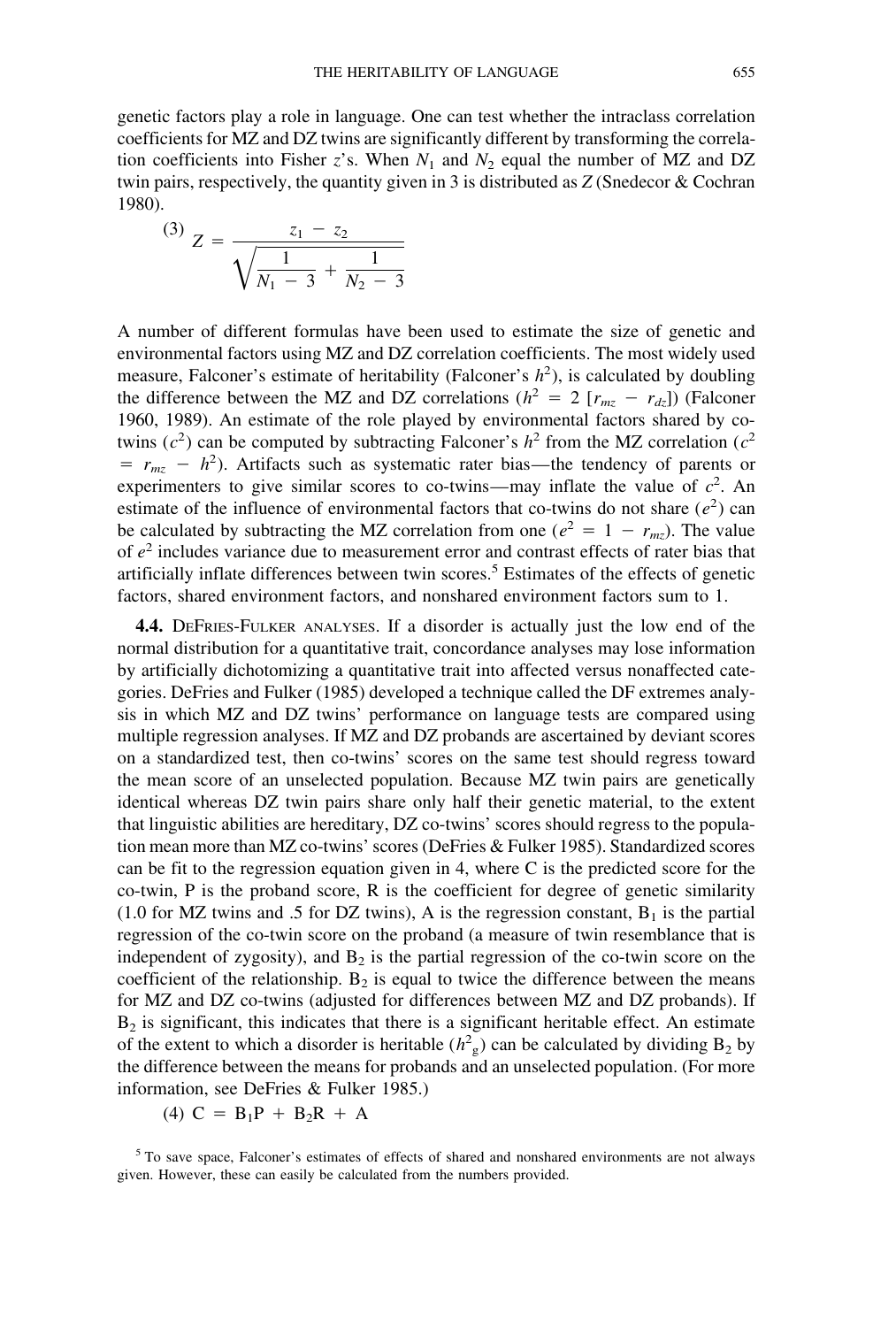Group differences heritability  $(h^2 g)$  is a measure of the heritability of a trait in a population suffering from a disorder, whereas individual differences heritability  $(h^2)$ is a measure of the heritability of a trait in the general population. As discussed in §1, genetic factors might play a role in the linguistic abilities of people suffering from language disorders but play no role in the linguistic abilities of normal individuals. It is possible that extreme scores on a test may be more heritable than scores for the general population. DeFries and Fulker (1988) developed an augmented multiple regression technique that may be used for comparing normal MZ and DZ twins' performance on tests and thereby get an estimate of  $h^2$ . The idea of the augmented DF analysis is basically the same as the DF extremes analysis: in general, co-twins' scores will regress to the mean score. If linguistic abilities are heritable, then DZ co-twins' scores should regress more than MZ co-twins' scores. An additional term (PR), which represents the product of proband score (P) and the coefficient of the relation (R), is added to the DF extremes regression equation. If there exist genes that contribute to the variance among the language-disordered population but not to variance among the general population,  $h^2$ <sub>g</sub> will be greater than  $h^2$  (DeFries & Fulker 1988).

**4.5.** COVARIATION ANALYSES. Recall that two of the goals of this article are to determine whether the genetic factors that affect language (if they exist) are specifically linguistic and whether the same genetic factors are involved in all aspects of language. These questions may be addressed using bivariate analysis and Cholesky modeling techniques. Although it is not possible within the scope of this review to go into the details of bivariate analysis and Cholesky modeling (see de Jong 1999), the idea is fairly straightforward (but see Loehlin 1996 for a cautionary note). Whereas in univariate analyses, a twin's performance on test A is compared with his co-twin's performance on that same test, in bivariate analyses, a twin's performance on test A is compared with his co-twin's performance on test B. Genetic influence on the phenotypic correlation between test A and B (bivariate heritability) is estimated by the extent to which the MZ crosstwin correlation is greater than the DZ crosstwin correlation. In contrast, genetic correlation  $(R_G)$  estimates the extent to which the same genetic factors affect A and B regardless of their contribution to the correlation between A and B. Genetic correlation for two traits may be high yet bivariate heritability low, and vice versa. For example, genetic factors might play a substantial role for both traits A and B, but if completely different genetic factors are responsible for A and B, genetic correlation would be zero. Conversely, genetic factors might play only a modest role for traits A and B, but if the same genetic factors are responsible for both traits, genetic correlation will be high. If one wants to determine the relationships among more than two variables, one can use Cholesky decomposition modeling techniques in which one successively adds additional factors and at each step uses bivariate analysis techniques to determine the extent to which the same genetic and environmental factors play a role for these variables (see de Jong 1999 for details).

**4.6.** METAANALYSES. Most of the twin studies included in this review involved relatively small numbers of twins and, hence, these studies have only enough statistical power to detect relatively large genetic or environmental effects. One way to get around this problem is to compare the results of small studies and determine whether the findings of these studies are similar. If the results of all or most of the studies are similar, it increases the likelihood that the results are not due to chance alone. If studies are similar enough, it may be possible to perform metaanalyses in which the results of studies are combined. Two types of metaanalyses were performed on studies that com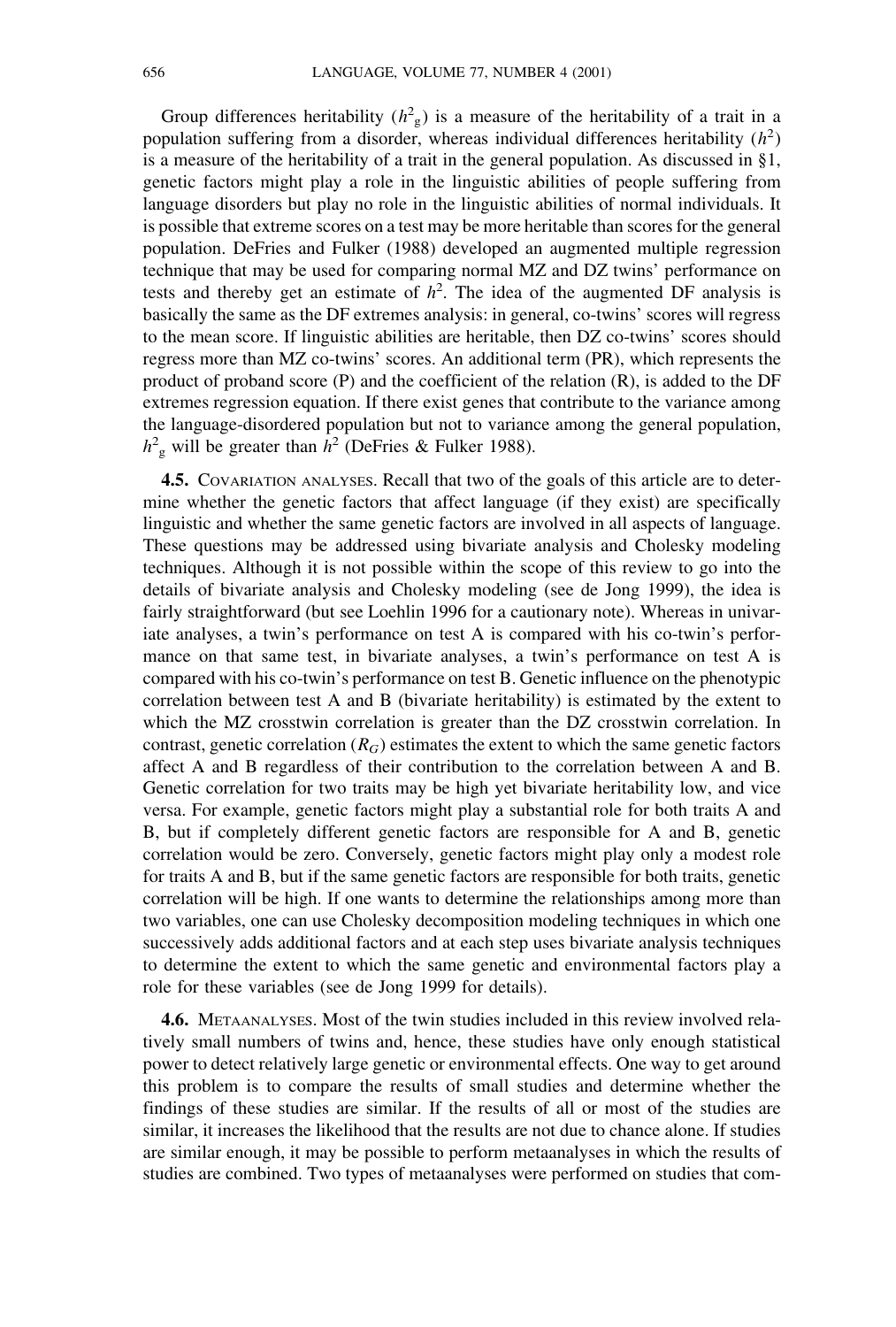pared MZ and DZ twins' concordance rates for language disorders. Although published versions of older studies generally do not provide enough information for DF extreme analyses, most papers provide the information necessary to calculate proband concordance rates. Thus, the first type of metaanalysis involved calculating the MZ and DZ proband concordance rates for individual studies using the formula given in 1. The formula in 2 was used to determine whether the difference in MZ and DZ concordance rates was significant. Concordance rates from individual studies were used to calculate mean MZ and DZ concordance rates. In order to determine whether, across the studies, concordance rates were significantly greater for MZ twins than for DZ twins, *t*-tests were performed in which the MZ and DZ concordance rates from individual studies served as data points. Rates were also compared using sign-tests which, although less statistically powerful, do not require that data be distributed normally. The second type of metaanalysis involved combiningall of the twins from the different studies into one large pool. Overall concordance rates for the pooled MZ and DZ twin data were calculated using the formula in 1 and the significance of the difference was tested using the formula in 2.

Although many studies of unselected (normal) twins do not provide the information necessary to do DF analyses, most papers provide MZ and DZ correlation coefficients (or the information necessary to calculate them). For these studies, two types of metaanalyses were performed. In the first type—unweighted metaanalysis—MZ and DZ correlation coefficients reported in individual studies were treated equally regardless of how many twin pairs participated in each study. Sign- and *t*-tests were used to determine whether MZ correlations were significantly different than DZ correlations, and unweighted mean correlation coefficients  $(\bar{r})$  were calculated for MZ and DZ twins. In the second type of metaanalysis, correlation coefficients from individual studies were weighted according to how many twin pairs participated in each study and weighted mean  $(\bar{r}_w)$  MZ and DZ correlational coefficients were calculated. Following Rosenthal and Rosnow (1984), weighted mean Fisher's  $\bar{z}$ 's were calculated using the formula given in 5.

$$
(5) \ \bar{z} = \frac{\sum (N_j - 3)z_j}{\sum (N_j - 3)}
$$

MZ and DZ weighted mean Fisher's *z*'s were transformed into weighted mean correlation coefficients  $(\bar{r}_w)$ . The formula in 3 was used to determine if the weighted mean MZ and DZ correlation coefficients were significantly different, with  $N_1$  and  $N_2$  equal to the mean number of MZ and DZ twin pairs in the studies included in the metaanalysis.<sup>6</sup>

**5.** TWIN STUDIES OF LANGUAGE DISORDERS

**5.1.** CONCORDANCE ANALYSES. As shown in Tables 3 and 4, ten studies included information necessary to calculate concordance rates for written or spoken language disorders (Bakwin 1973, Bishop et al. 1995, Dale et al. 1998, DeFries & Gillis 1993, Lewis & Thompson 1992, Matheny et al. 1976, Stevenson et al. 1987, Tomblin & Buckwalter 1994, 1998, Zerbin-Rudin 1967). Six of the studies relied solely on data from questionnaires or clinical records for diagnosis of disorders, but, in four of the studies (Bishop et al. 1995, DeFries & Gillis 1993, Stevenson et al. 1987, Tomblin & Buckwalter 1998), the twins' language abilities were assessed through direct testing.

<sup>&</sup>lt;sup>6</sup> Using the mean number of MZ and DZ twin pairs for  $N_1$  and  $N_2$  is extremely conservative and may lead to Type II errors (incorrectly failing to reject the hypothesis that MZ and DZ twins are the same), but it should not cause Type I errors (incorrectly rejecting the hypothesis that MZ and DZ twins are the same).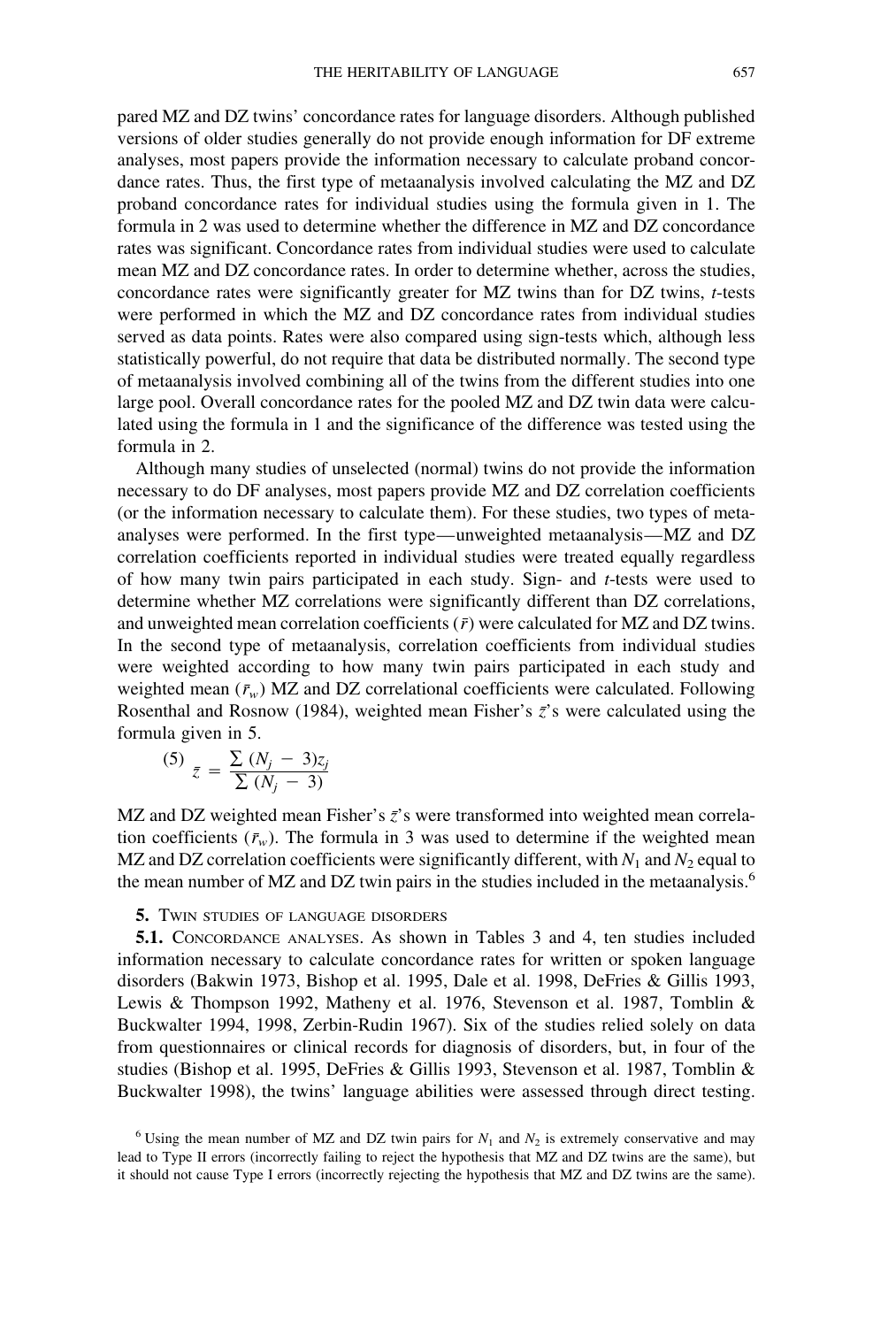| <b>STUDY</b>          | <b>NUMBER OF TWIN PAIRS</b> | <b>DIAGNOSIS</b>                    | PROBAND CONCORDANCE                           |
|-----------------------|-----------------------------|-------------------------------------|-----------------------------------------------|
| Bakwin 1973           | 31 MZ (19 M, 12 F)          | dyslexia                            | Overall $mz = 91\%$ ; $dz = 45\%$ ***         |
|                       | 31 DZ (19 M, 12 F)          |                                     | Male $mz = 91\%$ ; $dz = 59\%$ *              |
|                       |                             |                                     | Female $mz = 91\%$ ; $dz = 15\%$ ****         |
| DeFries & Gillis      | 133 MZ (58 M, 75 F)         | dyslexia (PIAT scores) <sup>a</sup> | $mz = 68\%$ ; $dz = 43\%$ ***                 |
| 1993                  | 98 DZ (57 M, 41 F)          |                                     |                                               |
| Matheny et al.        | 17 MZ (sex $N/A$ )          | dyslexia or problems                | $mz = 87\%$ ; $dz = 33\%$ **                  |
| 1976                  | 10 DZ (sex $N/A$ )          | with written language               |                                               |
| Stevenson et al.      | 18 MZ (sex $N/A$ ) †        | reading & spelling                  | Neale read $mz = 33\%$ ; $dz = 29\%$          |
| 1987                  | 30 DZ (sex $N/A$ ) †        | retardation (Neale &                | Schon read $mz = 35\%$ ; $dz = 31\%$          |
|                       |                             | Schonell tests)                     | Spelling $mz = 50\%$ ; $dz = 33\%$            |
| Zerbin-Rubin          | 17 MZ (sex $N/A$ )          | word blindness                      | $mz = 100\%$ ; $dz = 50\%$ ***                |
| 1967                  | 33 DZ $(sex N/A)$           |                                     |                                               |
| <b>MEAN</b>           |                             |                                     | $\bar{x}_{m}$ = 76.2%; $\bar{x}_{d}$ = 40.6** |
| OVERALL <sup>††</sup> | 212 MZ, 199 DZ              |                                     | $mz = 74.9\%$ ; $dz = 42.7\%$ DZ****          |
|                       |                             |                                     |                                               |

TABLE 3. Concordance rates for written-language disorders.

All significance levels are for one-tailed tests  $* p < .05; ** p < .01; *** p < .001, *** p < .0001$ .  $\dagger$  Number of twin pairs varied according to diagnosis.

†† Mean and overall rates include Stevenson et al.'s Schonell reading-retarded data

<sup>a</sup> Peabody Individual Achivement Test for Word Recognition

| <b>STUDY</b>                 | <b>TWIN PAIRS</b>                           | <b>DIAGNOSIS</b>                                                                | PROBAND CONCORDANCE                                                                         |
|------------------------------|---------------------------------------------|---------------------------------------------------------------------------------|---------------------------------------------------------------------------------------------|
| Bishop et al. 1995           | 63 MZ (52 M, 11 F)<br>27 DZ (20 M, 7 F)     | SLI (by test scores)                                                            | strict criteria $mz = 70\%$ ;<br>$dz = 46\%$ *<br>broad criteria $mz =$                     |
|                              |                                             |                                                                                 | 94%; $dz = 62\%$ **                                                                         |
| Dale et al. 1998             | 75 MZ (sex $N/A$ )<br>$60$ DZ (sex N/A)     | TEDS twins with small<br>vocabulary at age 2<br>(bottom 5% by parent<br>report) | $mz = 81\%$ ; $dz =$<br>42%****                                                             |
| Lewis & Thompson<br>1992     | 32 MZÝ (24 M, 8<br>F)<br>25 DZÝ (18 M, 7 F) | Received speech or language<br>therapy                                          | any disorder $mz = 86\%$ ;<br>$dz = 48\%**$<br>Articulation $mz = 98\%$ ;<br>$dz = 36\%***$ |
|                              |                                             |                                                                                 | LD $mz = 70\%$ ; $dz =$<br>50%<br>Speech delay $mz =$<br>83%; $dz = 0\%$ *                  |
| Tomblin & Buckwalter<br>1994 | 56 MZ (sex $N/A$ )<br>$26$ DZ (sex N/A)     | SLI (questionnaire to speech<br>pathologists)                                   | $mz = 89\%$ MZ vs. 55%<br>$DZ^{**}$                                                         |
| Tomblin & Buckwalter<br>1998 | 40 MZ (sex $N/A$ )<br>$23$ DZ (sex N/A)     | poor composite language<br>score $(>1$ SD below<br>mean)                        | $mz = 96\%$ ; $dz =$<br>$69\%**$                                                            |
| MEAN <sup>†</sup>            |                                             |                                                                                 | $\bar{x}_{m}$ = 84.4%; $\bar{x}_{d}$ =<br>52.1****                                          |
| OVERALL <sup>†</sup>         | 266 MZ, 161 DZ                              |                                                                                 | $mz = 83.7\%$ ; $dz =$<br>48.3%****                                                         |

TABLE 4. Concordance rates for spoken-language disorders.

All significance levels are for one-tailed tests: \*  $p < .05$ ; \*\*  $p < .01$ ; \*\*\*  $p < .001$ , \*\*\*\*  $p < .0001$  $LD = learning disorder, SLI = specific language impairment$ † Overall and mean rates include Lewis & Thompson's 'any diagnosis' data and Bishop et al.'s (1995) strict criteria data.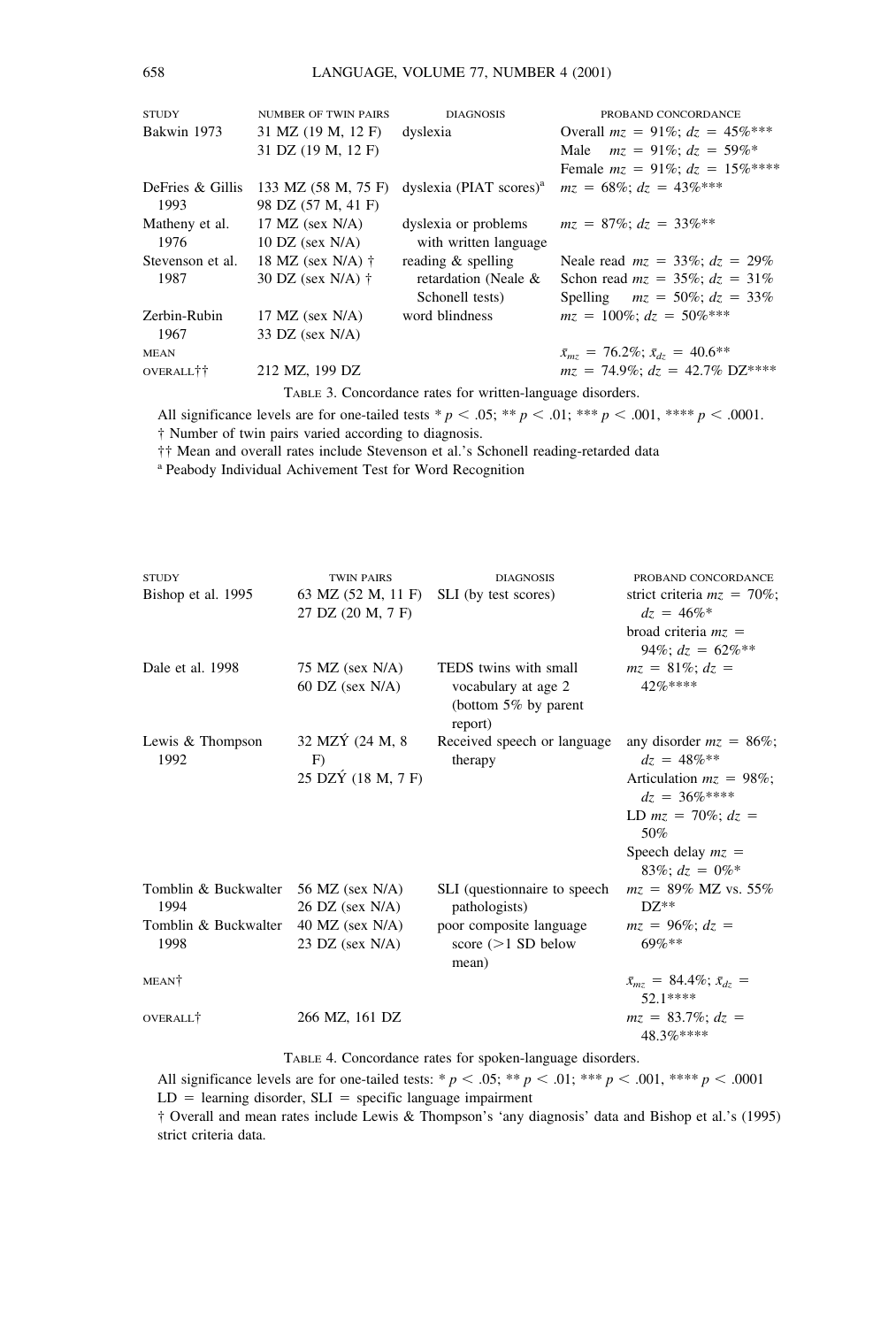For MZ twins, concordance rates ranged from 35% (Stevenson et al. 1987) to 100% (Zerbin-Rudin 1967), with a mean rate of  $80.3\%$ .<sup>7</sup> For DZ twins, concordance rates ranged from 31% (Stevenson et al. 1987) to 69% (Tomblin & Buckwalter 1998), with a mean rate of 46.3%. In all ten studies, concordance rates were greater for MZ than DZ twin pairs, with the differences being significant in all of the studies except Stevenson et al. 1987. The difference between MZ and DZ concordance rates was significant by *t*test,  $t(9) = 7.32, p < .0001$ , and sign-test,  $p < .0001$ . When the 478 MZ twin pairs and 360 DZ twin pairs from all ten studies were pooled together, the overall concordance rates were 79.9% for MZ twins and 46.2% for DZ twins  $(Z = 9.67, p < .0001)$ .

If spoken language disorders and written language disorders are distinct entities, including twins with both types of disorders in one analysis could either hide a significant difference or create a spuriously significant difference. As shown in Table 3, for the five twin studies of written language disorders, MZ concordance rates ranged from 33% (Stevenson et al. 1987) to 100% (Zerbin-Rudin 1967), with a mean rate of 76.2%, and DZ concordance rates ranged from 31% (Stevenson et al. 1987) to 50% (Zerbin-Rudin 1967), with a mean rate of  $40.6\%$  ( $t(4) = 3.80, p < .05$ , sign-test  $p < .05$ ). Pooling together the 212 MZ and 199 DZ twin pairs with written language disorders yielded overall concordance rates of 74.9% for MZ twins and 42.7% for DZ twins, *Z*  $= 6.53, p < .0001$ . As shown in Table 4, for the five twin studies of spoken language disorders, MZ concordance rates ranged from 70% (Bishop et al. 1995) to 96% (Tomblin & Buckwalter 1998), with a mean rate of 84.4%, and DZ concordance rates ranged from 42% (Dale et al. 1998) to 69% (Tomblin & Buckwalter 1998), with a mean rate of 52.1%,  $t(4) = 11.62$ ,  $p < .0005$ , sign test  $p < .05$ . Pooling together the 266 MZ and 161 DZ twin pairs with spoken language disorder yielded overall concordance rates of 83.6% for MZ twins and 50.2% for DZ twins  $(Z = 6.68, p < .0001)$ .

The finding that concordance rates were significantly greater for MZ twins indicates that genetic factors play a significant role in developmental language disorders. The concordance rates for written and spoken language disorders were reasonably similar, with mean and overall concordance rates for spoken language disorders being approximately 10 percentage points higher than the rates for written language disorders. However, the fact that the mean and overall MZ concordance rates for both written and spoken language disorders were about 33 percentage points higher than the DZ concordance rates is consistent with genetic factors playing an equal role in both types of impairments.

If MZ twin pairs have exactly the same genetic and environmental makeup, we would expect 100% concordance for MZ twins. The fact that the mean and overall concordance rates for MZ twins were less than 100% and only one of the ten studies reported 100% concordance suggests that (1) MZ twins don't have identical genetic and environmental backgrounds, (2) the expressivity or penetrance of language disorders is incomplete (some people have the genotype for language disorder, but do not have a clinically apparent impairment), or (3) researchers failed to diagnose language disorders in some

<sup>7</sup> Concordance rates include Lewis and Thompson's (1992) 'any diagnosis' results, Stevenson et al.'s (1987) 'Schonell reading-retarded' results, and Bishop et al.'s (1995) 'strict criteria' results. Zerbin-Rudin (1967) reported the results of 34 sets of DZ twins, but mentioned that one set was an opposite-sex pair. This opposite-sex pair was excluded and, the Gricean assumption was made that all of the other DZ twin pairs were same sex. In their analyses, Tomblin and Buckwalter (1998) included results obtained from identical and nonidentical sets of triplets. In order to make Tomblin and Buckwalter's (1998) study more similar to the other studies, I excluded from my analyses twin pairings obtained from triplets. I am grateful to Bruce Tomblin for providing the data that allowed me to do so.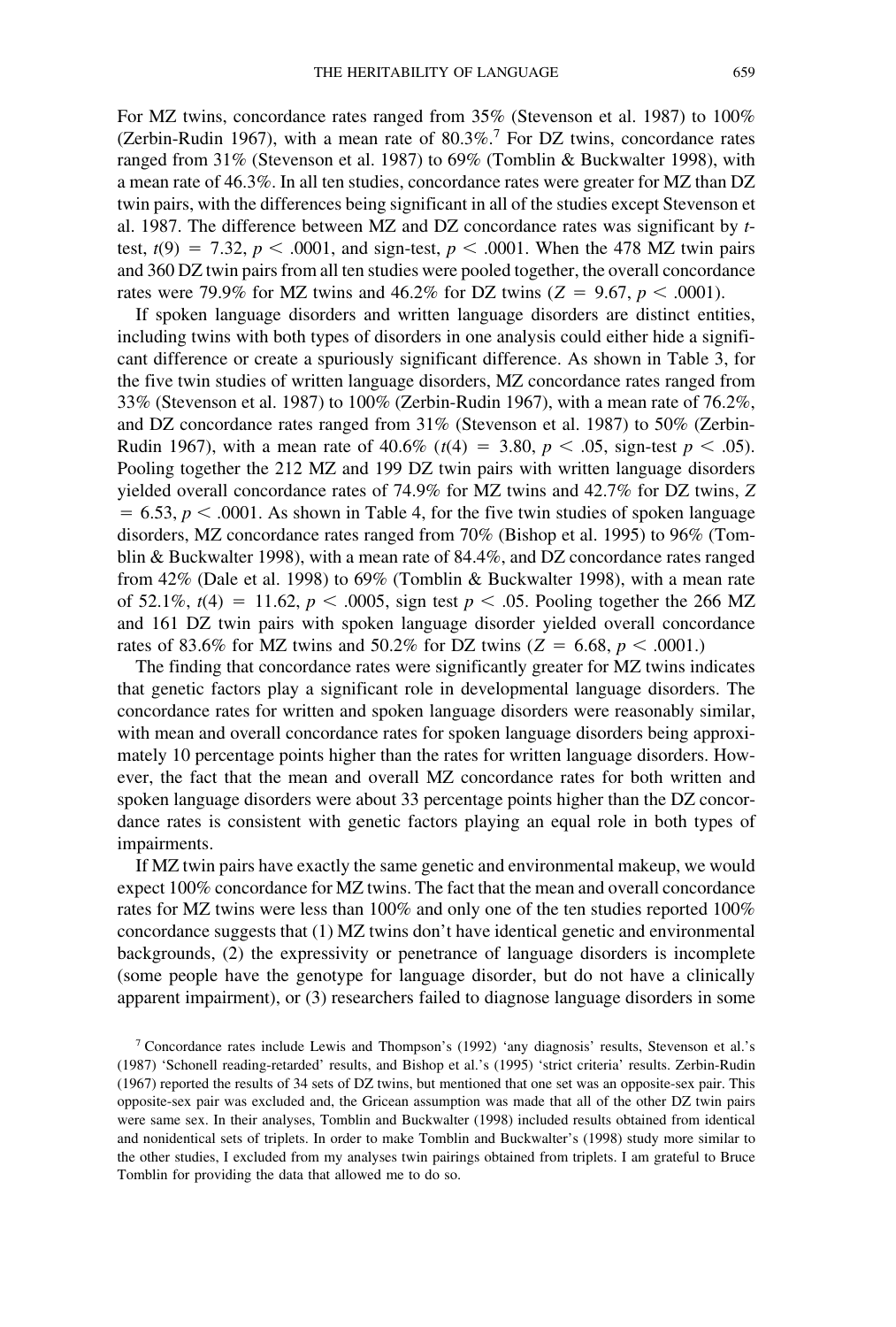of the MZ co-twins. The twin study method assumes that, like nontwin siblings, DZ twins share, on average, 50% of their genetic material. Thus, to the extent that language disorders are due solely to genetic factors, we would expect the concordance rates for DZ twins to be similar to those of nontwin siblings. Stromswold (1998) found that in ten family aggregation studies of spoken language disorders that reported affectedness rates for siblings, the rate of affectedness among probands' siblings ranged from 15% to 49% (mean 30%). Thus, consistent with language disorders being due largely to heritable factors, the affectedness rate for nontwin siblings is quite similar to the overall DZ pairwise concordance rate for spoken language disorders (26%).<sup>8</sup>

Although some studies compared impaired MZ and DZ twins' performance on language tests, because these studies examined different aspects of language using different types of tests, it is not possible to perform the types of metaanalyses described in §4.6. Therefore, such results will be reviewed individually, beginning with studies of spoken language disorders (§5.2) and then proceeding to studies of written language disorders  $(\$5.3).$ 

**5.2.** ANALYSES OF SLI TWINS' TEST PERFORMANCE. Bishop et al. (1995) compared the performance of 63 MZ and 27 DZ SLI twin pairs on a battery of language tasks.<sup>9</sup> Twins' articulation abilities were assessed using the Edinburgh Articulation Test (Anthony et al. 1971), in which children are asked to pronounce a list of words that is designed to determine whether children can produce English consonants correctly in word-initial and word-final position. In terms of the percent of consonants that SLI twin pairs correctly pronounced, the articulation abilities of the MZ SLI twins were more similar than those of the DZ SLI twins,  $r_{mz} = .72$ ,  $r_{dz} = -.19$ ,  $Z = 4.55$ ,  $p < .0001$ , Falconer's  $h^2 = 1.82$ <sup>10</sup> A number of researchers have suggested that developmental language disorders are due to problems in the perception, processing, or recall of auditory or phonological information (e.g. Adams and Gathercole 2000, Eisenson 1968, Gathercole & Baddeley 1990a, Merzenich et al. 1996, Tallal & Piercy 1973a, 1973b, 1974, Tallal et al. 1991). Bishop and colleagues (1996) assessed their SLI twins' phonological short term memory via Gathercole et al.'s (1994) nonsense-word repetition test: children listen to and repeat phonologically possible (in English) nonsense words that are between 2 and 5 syllables long. The DF group heritability estimate  $(h<sup>2</sup><sub>g</sub>)$  for phonological short-term memory was 1.25, which indicates that heritable factors accounted for all of the SLI twins' variance in performance on this task. Bishop et al. (1995) assessed the

<sup>8</sup> Affectedness rates for nontwin siblings are compared with pairwise twin concordance rates because the method for calculating affectedness rates for nontwin siblings (# affected siblings/total number of siblings) is more similar to the method for calculating pairwise twin concordance rates (number of concordant twins/ total number of twins) than is the method for calculating proband-wise twin concordance rates (number of affected twins who are members of concordant twin pairs/total number of affected twins).

<sup>9</sup> I am grateful to Dorothy Bishop for providing the correlation coefficients for all of the tests performed in Bishop et al. 1995.

<sup>10</sup> Extreme Falconer's heritability estimates (i.e. estimates that are greater than 1 or negative) may result if there are interactions between genetic and environmental factors. For example, if MZ twins are treated more similarly than DZ twins, this may lead to heritability estimates greater than 1. Negative heritability estimates could result from environmental-genetic interactions such as the fact that MZ cotwins are more likely to compete for in utero resources (i.e. twin-twin transfusion syndrome) and such competition may inflate MZ co-twins differences (see Falconer 1989). If genetics plays no role, then one would expect correlation coefficients for both MZ and DZ twins to be randomly distributed around 0 and, on average, this would result in negative heritability estimates half the time. If the number of either MZ or DZ twin pairs is small, this may also result in extreme heritability estimates because a few extreme points could artificially inflate correlation coefficients.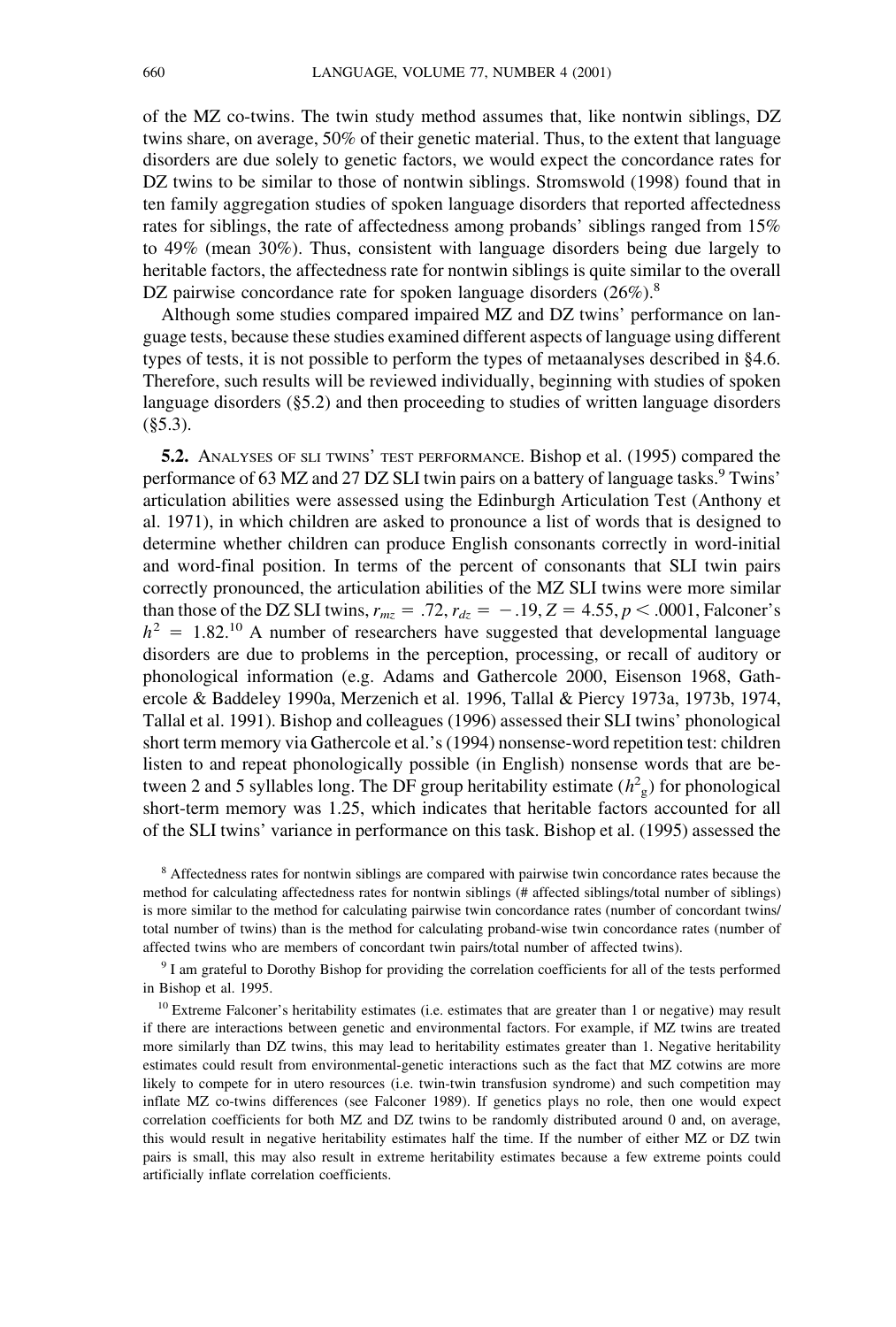SLI twins' vocabulary by having them point to pictures of words. The MZ correlation coefficient was significantly greater than the DZ correlation coefficient,  $r_{mz} = .81$ ,  $r_{dz}$  $=$  .43,  $Z = 2.76$ ,  $p = .003$ , with heritable factors accounting for 76% of the SLI twins' performance on the vocabulary test. They assessed the SLI twins' morphosyntactic abilities using the comprehension subtests of the Wechsler Intelligence Scale for Children-Revised (WISC-R, Wechsler 1974) or, for older children, the Wechsler Adult Intelligence Scale-Revised (WAIS-R, Wechsler 1986), the Clinical Evaluation of Language Function (CELF, Semel et al. 1980) sentence repetition subtest (in which children are asked to repeat increasingly more complex sentences) and Bishop's (1983) Test for Reception of Grammar (TROG) in which children must choose from among four pictures the picture that corresponds to a sentence where choosing correctly depends on syntactic rather than lexical information. Comparison of MZ and DZ twins' correlation coefficients revealed significant effects of heritability for scores on the Wechsler comprehension test ( $r_{mz}$  = .74,  $r_{dz}$  = .18, Z = 3.18, p = .0008, Falconer's  $h^2$  = 1.12), and the CELF repetition test ( $r_{mz} = .80$ ,  $r_{dz} = .17$ ,  $Z = 3.88$ ,  $p < .0001$ , Falconer's  $h^2 = 1.26$ ), but not for scores on the TROG ( $r_{mz} = .56$ ,  $r_{dz} = .32$ ,  $Z = 1.25$ ,  $p =$ .11, Falconer's  $h^2 = 1.48$ ). Bishop et al. (1995) also analyzed SLI subjects' scores on vocabulary and morphosyntactic tests usingDF extremes analyses. DZ co-twins' language scores regressed significantly more than MZ co-twins' scores for all 4 tests (*p*  $<$  .01), and the DF group heritability estimates indicate that heritable factors account for all of the variance on three tests (Vocabulary  $h<sup>2</sup><sub>g</sub> = 1.35$ ; Wechsler  $h<sup>2</sup><sub>g</sub> = 1.10$ ; TROG  $h^2_g = 1.09$ ), and over half of the variance on the fourth test (CELF  $h^2_g = .56$ ). However, when performance on the Raven's (1986) matrices test of nonverbal abilities was controlled for, Falconer's and DF extreme analyses revealed no significant genetic effects for any of these tests. However, as Bishop (p.c.) cautions, even though the Raven's matrices test is considered a nonverbal test, the SLI children's poor verbal abilities may have adversely affected performance on this test. Hence, controlling for performance on the Raven's matrices test may have inadvertently eliminated some of the genetically influenced variance in linguistic abilities. $11$ 

Testing many of the same twins that were studied in Bishop et al. 1995, Bishop and colleagues (1999) identified 27 MZ and 21 DZ twin pairs in which at least one cotwin did poorly on Tallal's pure tone repetition test (Tallal & Piercy 1973a,b). In this test, subjects listen to and repeat a sequence of 100 Hz and 300 Hz tones. The tone sequences range in length from two tones to seven tones, with inter-tone intervals of 10 or 70 msec. DF-extremes analyses revealed no evidence that performance on this test was affected by heritable factors ( $h^2$ <sub>g</sub> = .11). Bishop et al. (1999) also identified 25 MZ and 22 DZ twin pairs in which one co-twin did poorly on Gathercole et al.'s (1994) nonsense-word repetition task. In contrast to the findings for pure tone sequences, DF-extremes analyses revealed that heritable factors accounted for all of the variance in the SLI children's ability to repeat nonsense words ( $h<sup>2</sup><sub>g</sub> = 1.17$ ).

Tomblin and Buckwalter (1998) performed DF extreme analyses on the data from 40 pairings of MZ SLI twins and 23 pairings of DZ SLI twins who were between the ages of four and sixteen at the time of testing. At least one member of each twin pairing had poor language achievement as defined by a composite expressive and receptive language score of at least one standard deviation below the mean. (The tests used to

<sup>&</sup>lt;sup>11</sup> Bishop reported to me that she is doing additional nonverbal tests (WISC-R block design and picture completion subtests) on a subset of the children and that preliminary results provided a different picture than those for Raven's matrices.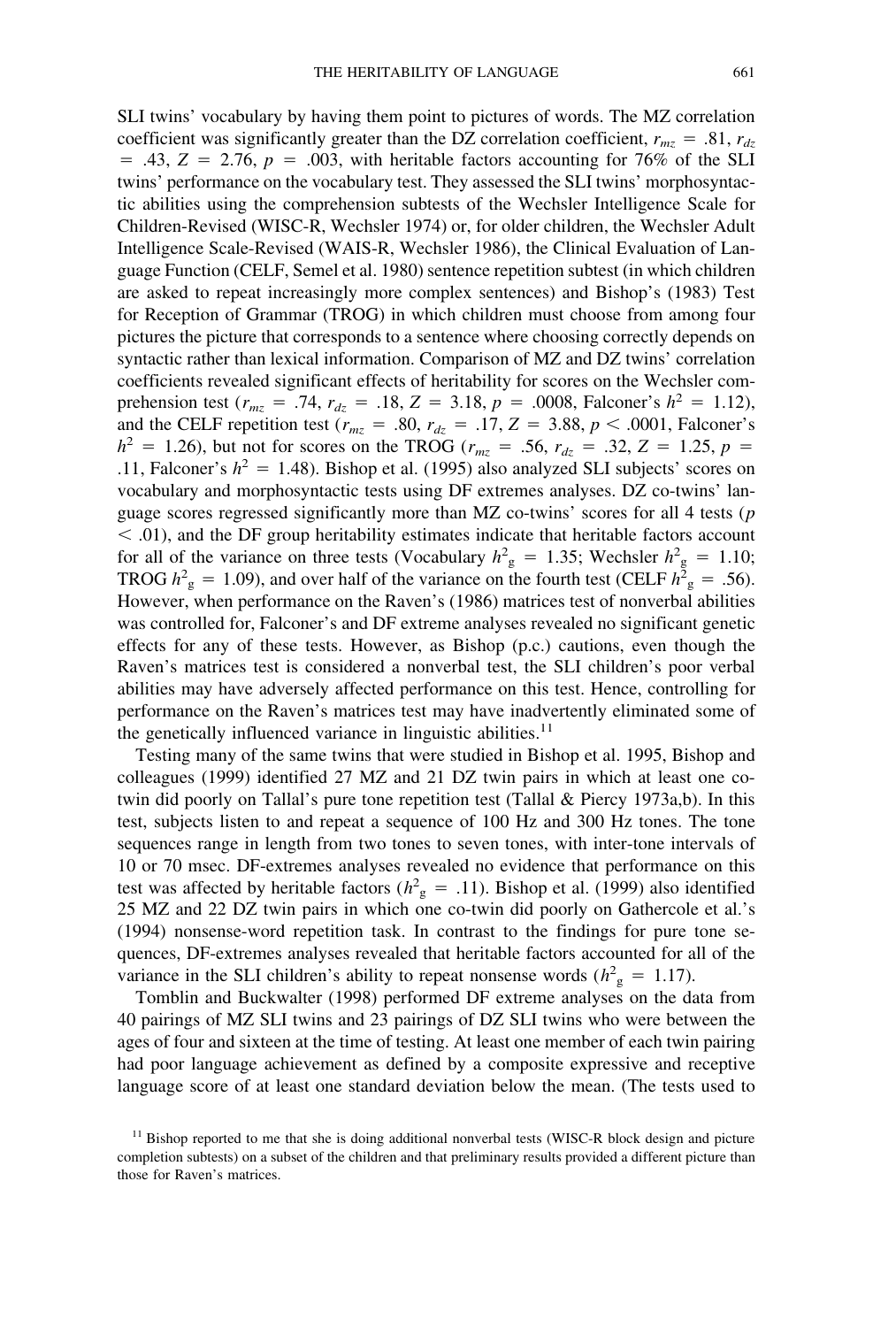obtain the composite language score varied according to the age of the twins, see Tomblin & Buckwalter 1998.) The DF group heritability estimate  $(h^2_g)$  for poor language achievement was .45 and the individual heritability estimate  $(h^2)$  for language was .48. Because some of Tomblin and Buckwalter's twins had low nonverbal IQs (nonverbal IQs of between 70 and 85), these heritability estimates could reflect the role genetic factors play in general cognitive ability, rather than the heritability of language. When they performed the same analyses on the data from the 30 MZ and 16 DZ twin pairings in which both twins had nonverbal IQs of above 85, DZ cotwins' scores regressed significantly more than MZ co-twins' scores ( $h<sup>2</sup><sub>g</sub> = .47$ ). The similarity of the  $h<sup>2</sup><sub>g</sub>$ 's for the populations of twins that included twins with low IQs and those that did not suggests that the heritability of language disorders is not merely the result of heritability of low cognitive function.

Tomblin and Buckwalter (1998) included results from five twin pairings obtained from sets of triplets. Bruce Tomblin (p.c.) kindly provided the data necessary to calculate correlations when twin pairings from triplets were removed. The intraclass correlational coefficients for language were .66 for MZ twins and .33 for DZ twins,  $Z = 1.61$ ,  $p = 0.054$ , with 66% of composite language scores attributable to genetic factors and 34% attributable to nonshared environmental factors. Bivariate analyses of normalized nonverbal IQ and normalized language scores yielded a modest bivariate heritability of .21, with an estimate of bivariate nonshared environmental factors of .80. The genetic correlation between IQ and poor language achievement was less than .01. These results indicate that, although genetic factors play a modest role in the phenotypic correlation between nonverbal IQ and language skills, different genetic factors influence nonverbal IQ and language.

Dale et al. (1998) used the DF extremes method to analyze the data from 75 MZ and 60 DZ two-year-old twin pairs in which at least one of the co-twins had a vocabulary size in the bottom 5% for the entire Twins Early Development Study (TEDS) population. Vocabulary size was measured by parents' responses on a short version of the MacArthur Communicative Development Inventory vocabulary checklist (MCDI, Fenson et al. 1994). DZ co-twins' vocabulary scores regressed significantly more than MZ co-twins' scores, with genetic factors accounting for 73% of the variance in the vocabulary size of probands, shared environmental factors accounting for 18% of the variance, and nonshared environmental factors accounting for the remainder. Because of the enormous number of twins in the TEDS project, the researchers were able to compare the role genetic factors play in vocabulary size for twins with very small vocabularies versus the role genetic factors play in vocabulary size for the entire population of twins (i.e. the population of all twins regardless of their vocabulary size). DF analyses performed on the entire population of twins indicate that genetic factors account for only 25% of the variance in vocabulary size across the entire range of vocabulary sizes, with shared environmental factors accounting for 69% of the variance in vocabulary size. Thus, results from the TEDS twins suggest that genetic factors play a greater role in vocabulary size for children who are slow word-learners than for children who learn words at a normal rate.

Eley et al. (1999) investigated whether genetic factors play equal roles in verbal and nonverbal delays in the TEDS two-year-olds. They performed separate DF extreme analyses for twin pairs in which at least one co-twin scored in the bottom 5% in language (language delay), in nonverbal abilities (nonverbal delay), in a composite of language and nonverbal abilities (general delay), in both language and nonverbal abilities (i.e. bottom 5% in both verbal and nonverbal measures, comorbid delay), in language but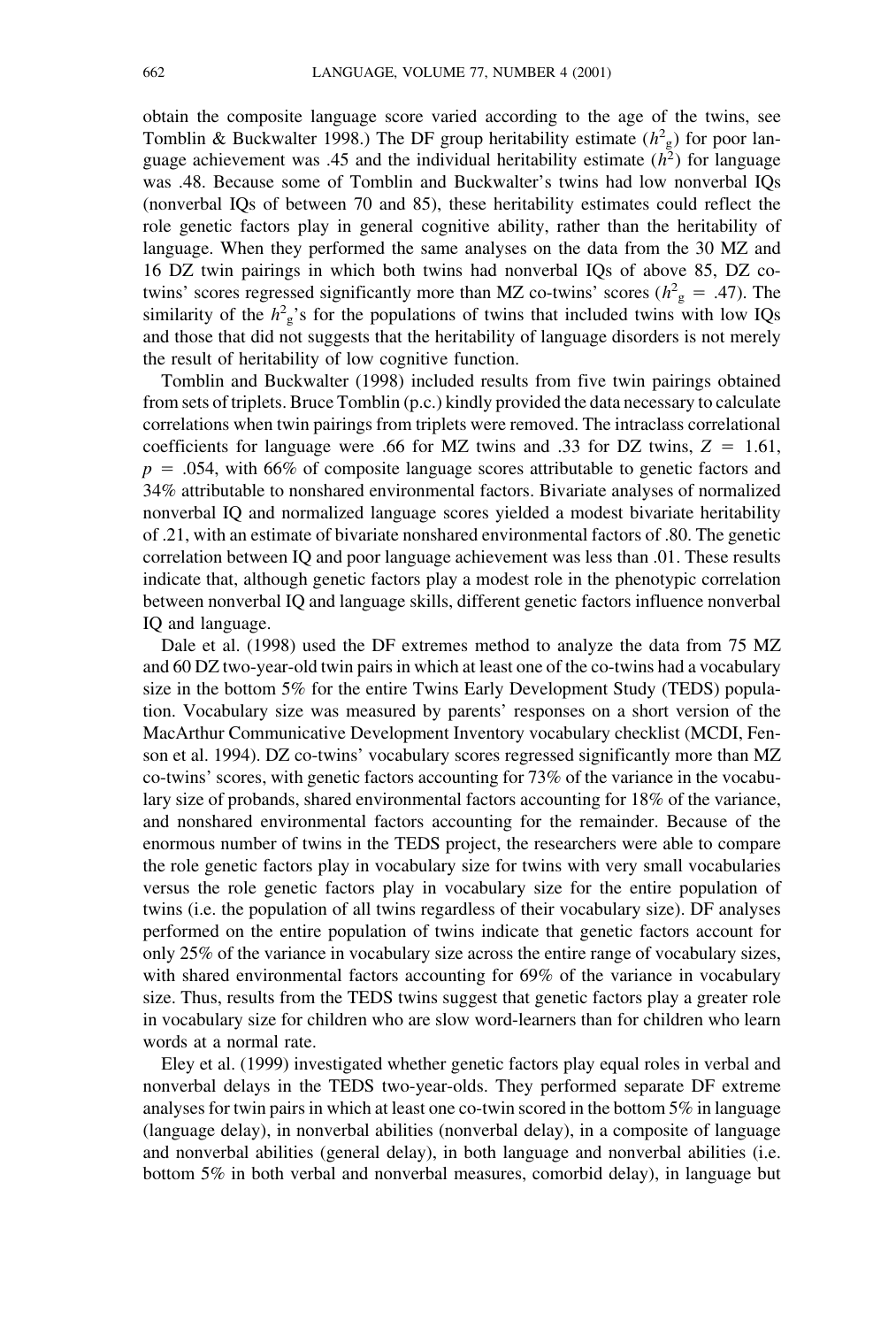not nonverbal abilities (language-only delay), and nonverbal but not language abilities (nonverbal-only delay). Language development was measured by parental report of vocabulary size on the MCDI. Nonverbal development was measured using the Parent Report of Children's Abilities (PARCA). In the PARCA, parents administer standard nonverbal cognitive tasks and report on nonverbal cognitive abilities (Saudino et al. 1998). Eley et al. (1999) found that heritability estimates were greater for groups that included children in the bottom 5% for language (the language delay, language-only delay, and comorbid delay groups), than for groups that did not include such children (the nonverbal delay, nonverbal-only delay, and general delay groups). For example, DF extremes analyses of the language-only delay group yielded a heritability estimate of .78, with shared environment estimate of .20, whereas for the nonverbal-only group, the heritability estimate was .22 (nonsignificant), with a significant shared environment estimate of .54. It is possible that genetic factors merely affect the earliest stages of language acquisition, with genetically at-risk children quickly catching up with children who are not at risk. Eley et al. 2001 investigated genetic stability by comparing the extent to which genetic and environmental factors contribute to verbal and nonverbal delays when the TEDS twins were two and three years of age. As was the case at two years of age, at age three, heritable factors played a greater role in language delay than in nonverbal delay (e.g. the language-only delay  $h<sup>2</sup><sub>g</sub>$  was .62, whereas the nonverbalonly delay  $h^2$ <sub>g</sub> was .29). Using a variant of bivariate analyses to quantify genetic continuity, Eley et al. (2001) compared the performance of twins who were in the bottom 5% at age two (age two probands) with the performance of their co-twins at age three. If the MZ cross-age correlation is significantly greater than DZ cross-age correlation, this indicates that there is genetic continuity, that is, genetic factors play a substantial role at both ages. Although genetic continuity was greatest for TEDS twins who suffered from both verbal and nonverbal delays ( $h<sup>2</sup><sub>g</sub> = .87$ ), genetic continuity was twice as great for verbal-only delay than nonverbal-only delay (verbal-only  $h_{\rm g}^2 = .48$  vs. nonverbal-only  $h^2$ <sub>g</sub> = .22).

Although the TEDS results summarized above suggest that genetic factors play a greater role in the language delay than in nonverbal delay, bivariate analyses of verbal and nonverbal delays are necessary to rule out the possibility that the same genetic factors are involved in both types of delay but to different degrees. Purcell and colleagues (2001) conducted bivariate analyses on the TEDS data for two-year-olds. They found that when they used small vocabulary size as the method for selecting probands (language delay probands), the genetic correlation between verbal delay and nonverbal delay was 100%. This indicates that when probands are selected for verbal delay, the same genetic factors are responsible for verbal and nonverbal delay. That is, the same genes that cause verbal delay are responsible for the lowered nonverbal scores of verbaldelay probands. When they selected probands based on low scores on the PARCA nonverbal test (nonverbal delay probands), the genetic correlation between nonverbal delay and verbal was 36%. This indicates that the genes responsible for nonverbal delay are largely different from the genes responsible for lowered verbal scores in nonverbaldelay probands. This asymmetry suggests that the low verbal group is more genetically homogenous than the low nonverbal group.

Stromswold and Rifkin (1996) studied a set of MZ and a set of DZ SLI twins, analyzing data collected every month for over two years. Even though all four children were diagnosed as having SLI, for all measures (age of acquisition, rate of different type of errors, indices such as mean length of utterance and type/token ratios, and performance on comprehension and production tests) and all areas of language assessed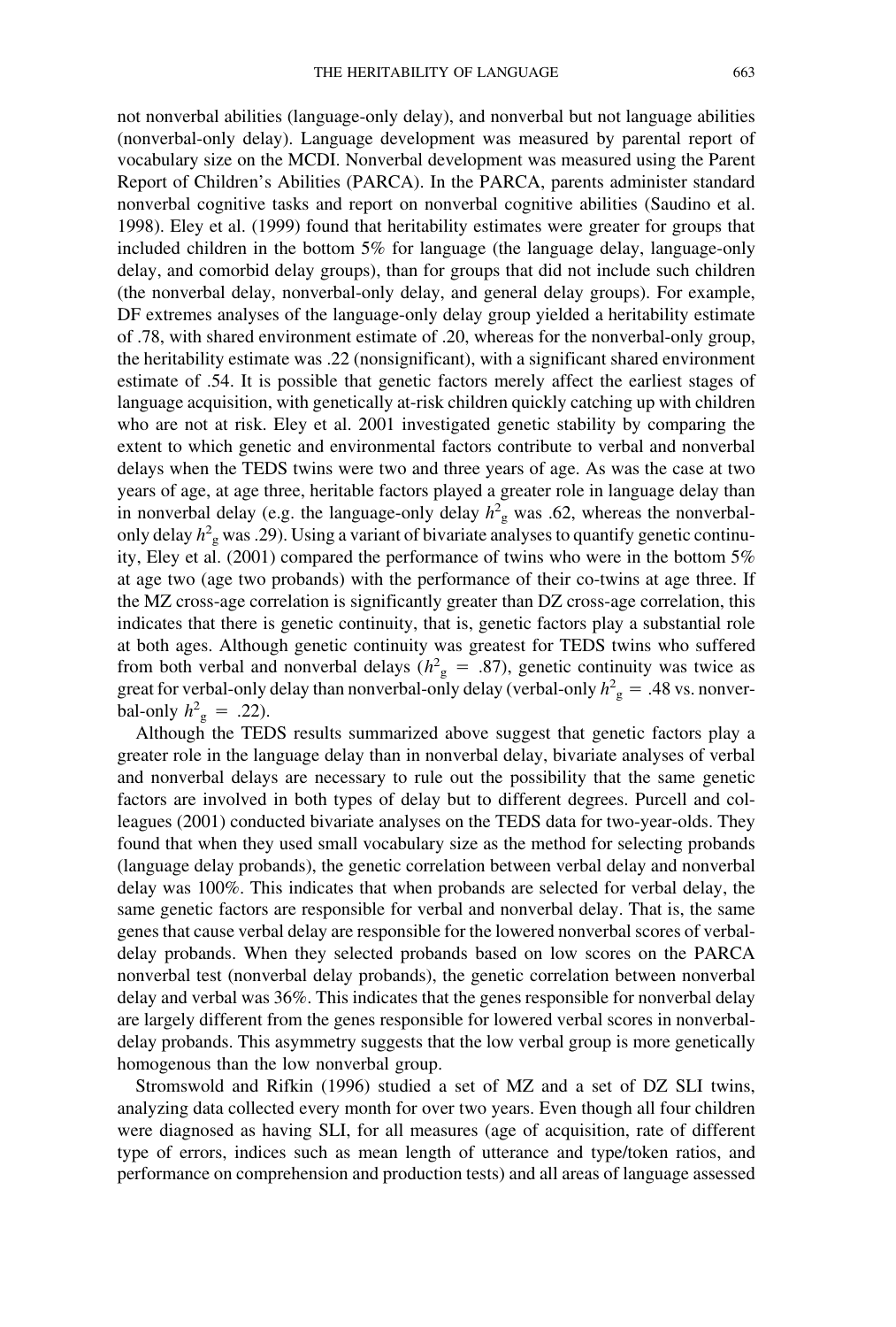(phonology, vocabulary, morphology, and syntax), the MZ co-twins were more similar to one another than the DZ co-twins were. And where the MZ co-twins continued to exhibit very similar linguistic profiles over the course of the study, the DZ co-twins became linguistically more different as time passed.

**5.3.** DYSLEXIC TWINS' TEST PERFORMANCE. Multivariate analyses of data from the ongoing Colorado Twin Study of Reading Disabilities have been invaluable in uncovering the environmental and genetic factors that are associated with dyslexia (Alarcón et al. 1997, Castles et al. 1999, Casto et al. 1996, DeFries & Fulker 1985, DeFries & Gillis 1993, DeFries et al. 1987, Light et al. 1998, Olson et al. 1989). Using the data obtained from 196 MZ and 155 DZ Colorado study twin pairs in which at least one co-twin scored in the dyslexic range on standardized tests, Light et al. (1998) calculated DF heritability estimates for phonologically based and overall reading ability. Phonologically based reading was assessed by a test in which twins had to pronounce nonsense words (*calch*, *posket*) as quickly as possible. Overall readingability was assessed by the Peabody Individual Achievement Test (PIAT) reading and spelling tests (Dunn  $&$ Markwardt 1970). For phonologically based reading, heritable factors accounted for 52% of the variance, with nonshared environmental factors accounting for 36% of the variance. For overall reading ability, heritable factors accounted for 70% of the variance, with nonshared environmental factors accounting for 27% of the variance. Also as part of the Colorado Twin Study, Olson et al. (1989) tested 64 MZ and 53 DZ dyslexic twin pairs and 104 nondyslexic twin pairs on a battery of tests designed to assess different aspects of reading. The phonological coding tests included a speeded nonsenseword reading test and a test in which twins had to read three nonsense words (e.g. *kep*, *kap*, *ket*) and decide which word sounded like a real English word. In an orthographic coding test, twins had to pick the actual word from a word-pseudohomophone pair (e.g. *room*/*rume*, *explain*/*explane*). Children were also given a speeded reading test in which they had two seconds to read words, and the PIAT word-recognition test (Dunn & Markwardt 1970), in which they chose the correct spelling of a word from among four alternative spellings. DF extreme analyses revealed that DZ co-twins' scores regressed significantly more than MZ co-twins' scores ( $p < .001$ ) for all tests but the orthographic coding test (PIAT  $h^2$ <sub>g</sub> = .40; timed reading  $h^2$ <sub>g</sub> = .39; phonological coding  $h^2$ <sub>g</sub> = .93; orthographic coding  $h<sup>2</sup><sub>g</sub> = -0.16$ ). When test scores were adjusted for IQ, the results were essentially unchanged, suggesting that there are genetic factors affecting reading independent of those that affect IQ. Based on these results, Olson et al. (1989) concluded that phonological coding deficits are significantly heritable and account for most of the heritable variance in reading disability, whereas orthographic coding deficits are not significantly heritable and account for much of the environmental variance in reading disability. In a follow-up study of even more twins from the Colorado twin study, Castles et al. (1999) used an extended version of the DF-extreme technique to further quantify the genetic contribution to phonologically and orthographically based dyslexia. In this study there were 592 pairs of dyslexic twins  $(272 \text{ MZ}, 320 \text{ DZ})$ .<sup>12</sup> Children were classified as having a phonologically based reading disorder if they had difficulty reading nonsense words, and as having an orthographically based reading disorder if they had difficulty reading irregularly spelled words (e.g. *eye*, *fruit*, *yacht*). The phonological dyslexic group consisted of 208 twin pairs (97 MZ, 111 DZ). For

 $12$  Unfortunately, Castles et al.'s (1999) study included opposite-sex DZ twins. Despite this fact, I have included the study because it makes a unique contribution to the study of the heritability of language.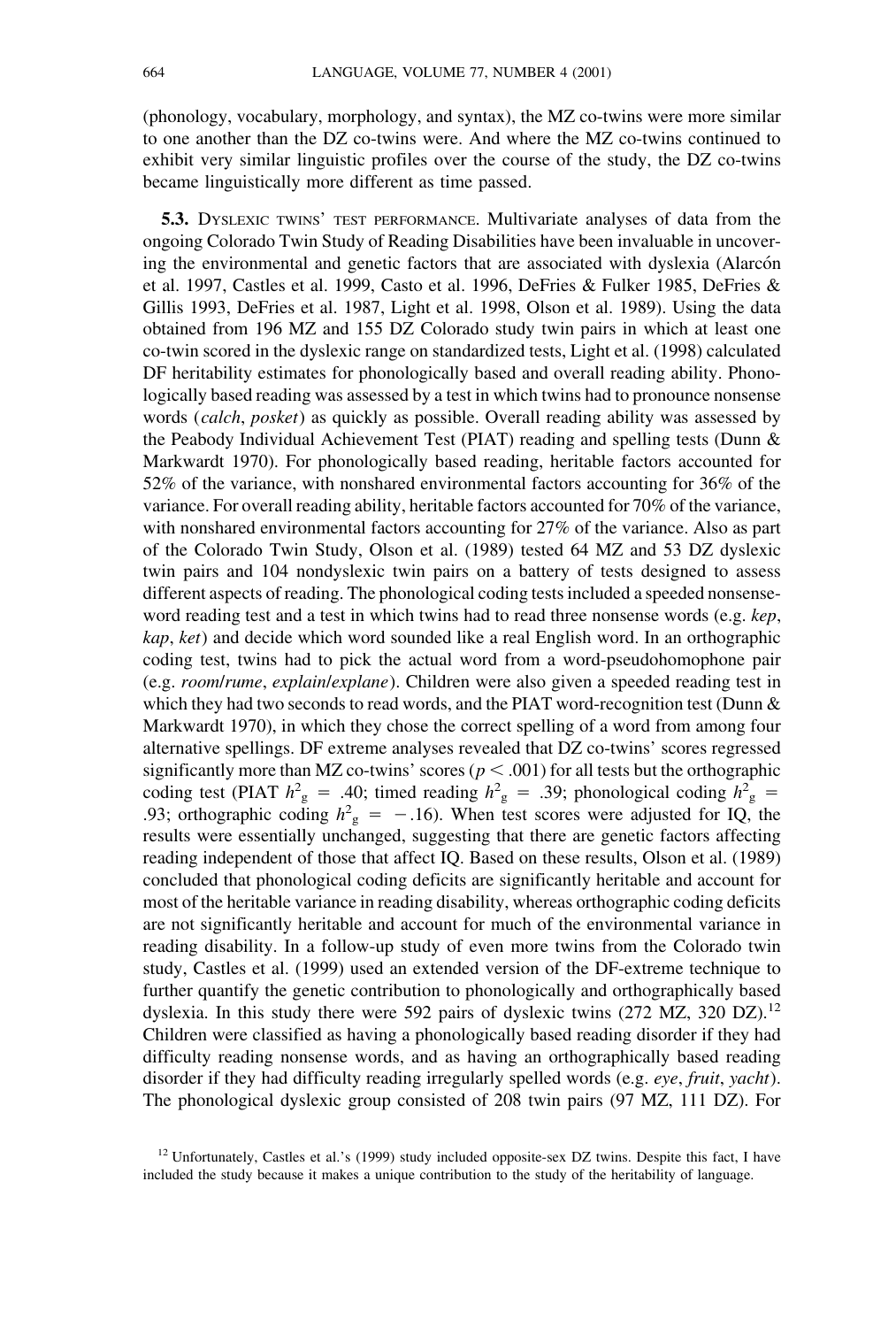the phonological group, 67% of the variance in performance was attributable to heritable factors ( $p < .001$ ), and 27% was attributable to shared environmental factors ( $p <$ .05). The orthographic dyslexic group consisted of 195 twin pairs (89 MZ, 106 DZ). For the orthographic group, 31% of the variance in performance was attributable to heritable factors ( $p < .05$ ), and 63% was attributable to shared environmental factors  $(p < .001)$ . Based on these findings and the results of supplementary analyses, Castles et al. (1999) conclude that, although genetic and environmental factors play significant roles in both types of dyslexia, genetic factors play a much larger role in phonologically based dyslexia, and environmental factors play a much larger role in orthographically based dyslexia. Analyzing data from the same dyslexic twins studied by Castles and colleagues (1999), Gayan and Olson (1999) found that genetic and shared environmental factors significantly affect ALL aspects of reading (PIAT word recognition  $h<sup>2</sup><sub>g</sub> = .45$ ,  $c_{\rm g}^2$  = .49; phonemic awareness  $h_{\rm g}^2$  = .56,  $c_{\rm g}^2$  = 24; phonological decoding  $h_{\rm g}^2$  = .61,  $c_{\rm g}^2$  = .24; orthographic coding  $h_{\rm g}^2$  = .58,  $c_{\rm g}^2$  = .20). Contrary to Olson et al.'s results (1989), Gayan and Olson (1999) concluded that heritable factors play just as great a role in orthographic decoding as phonological decoding and shared environmental factors do not play a greater role in orthographic than phonological decoding.

Children may have difficulty learning to read because they have a specific problem with reading (dyslexia) or because they are not very bright. Indeed, one of the most common ways of identifying dyslexic children is to look for children with a large discrepancy between IQ and reading level (see Francis et al. 1991, Meyer 2000, Stanovich 1994, Toth & Siegel 1994). When the dyslexic twins in the Colorado twin study were divided into three groups based on full-scale IQ, Olson and colleagues (1999) discovered that as IQ increased, heritability estimates for PIAT word recognition increased significantly and shared environment estimates decreased significantly (low IQ  $h^2$ <sub>g</sub> = .32,  $c^2$ <sub>g</sub> = .63; medium IQ  $h^2$ <sub>g</sub> = .39,  $c^2$ <sub>g</sub> = .56; high IQ  $h^2$ <sub>g</sub> = .54,  $c^2$ <sub>g</sub> = .37). Subsequent analyses revealed that the heritability of reading disability differs as a linear function of full-scale IQ (Wadsworth et al. 2000). These results suggest that IQ is relevant for the diagnosis of reading disability and that environmental influences may be more salient as a cause of reading difficulties in children with lower IQ scores.

Many dyslexic children also do poorly in mathematics (see Alarcón et al. 1997, Casto et al. 1996, Light et al. 1998, and references therein). Light et al. (1998) analyzed the math, phonological reading, overall reading, and verbal IQ scores of dyslexic Colorado twins to determine the reason for this comorbidity. Using Cholesky decomposition modeling, the researchers determined that the genetic correlation between overall reading and math scores was .36, with genetic factors common to verbal IQ accounting for 63% of this correlation and genetic factors common to phonological reading accounting for an additional 20% of the correlation. These findings suggest that deficits in verbal IQ and phonological decoding can result in both math and reading disorders.

**5.4.** STUDIES OF LANGUAGE IMPAIRMENTS. Depending on what aspect of language was being assessed and the technique used to assess it, results of twin studies suggest that between 25% and 100% of the variance in language-impaired children's linguistic performance is due to genetic factors. It is not clear whether these genes are specific to language. For written language, the results of the Colorado Study of Reading Disabilities suggest that, in addition to genetic factors that influence both reading and IQ, some of the genetic factors that affect reading ability in dyslexic twins are specific to language. With respect to spoken language disorders, the results of Tomblin and Buckwalter's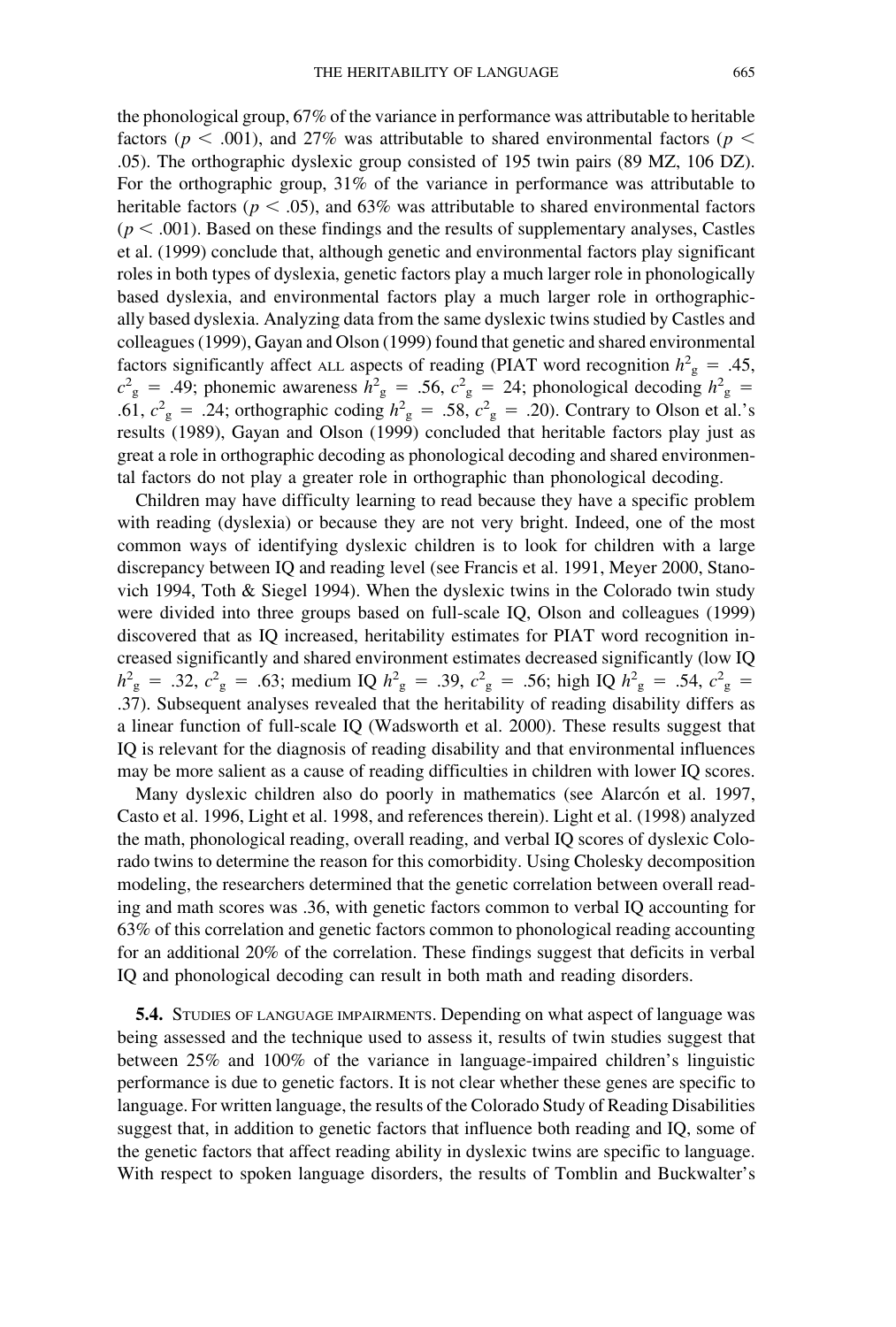1998 study indicate that the heritability of SLI is not just a reflection of the heritability of low cognitive ability. Bishop et al. (1995), however, found that when they controlled for performance on a nonverbal IQ test, genetic factors did not play a significant role in their SLI twins' performance on any of the linguistic tests administered. If the nonverbal IQ test they used is a good specific measure of nonverbal ability, these results suggest that the genetic factors that influence language performance are not specific to language.

The TEDS results for 2-year-old twins suggest that although genetic factors are more important for verbal delays than nonverbal delays (Eley et al. 2001, Eley et al. 1999), when probands are selected based on small vocabulary size, the same genetic factors are responsible for verbal and nonverbal delays (Purcell et al. 2001). However, Purcell et al.'s verbal-delay probands were selected solely because they had small vocabularies. Some of these twins may suffer from SLI, but others may have low-normal IQs, and still others may be ''late-talkers'' who will eventually outgrow their verbal impairment (Mills et al. 1997, Paul 1993, Weismer et al. 1994). By definition, children with SLI are specifically impaired in language but not in nonverbal cognition. Hence, if one wishes to investigate the genetic specificity of SLI, then one should do bivariate analyses on the verbal and nonverbal scores for TEDS twins with low verbal scores but normal nonverbal scores (verbal-only delay twins). Because the majority of late-talkers who are going to catch up with their normal peers do so by age three or four (Paul 1993), it makes sense to calculate verbal-nonverbal genetic correlations at age three and four. If the genetic correlation for verbal-only delay twins is high at three and four, this suggests that the genes involved in SLI are not specific to language.

The results of the twin studies reviewed in this section suggest that genetic factors play a substantial role in the development of language abilities among children who are having difficulty learning to talk or read. But it is possible that genetic factors play little or no role in the variation in linguistic abilities observed for normal individuals (§1), and also possible that genetic factors account for some of the variation among normal individuals for certain aspects of language but not others. For these reasons, I now review studies that investigate normal twins' lexical, phonological, morphosyntactic, and written language skills.<sup>13</sup>

### **6.** VOCABULARY

**6.1.** DESCRIPTION OF STUDIES. As shown in Table 5, eight twin studies compared normal MZ and DZ twins' performance on tests of spoken vocabulary (Dale et al.

<sup>13</sup> Numerous twin studies have established that MZ twins perform more similarly on IQ tests than do DZ twins (e.g. Bouchard & McGue 1981). To the extent that IQ tests directly or indirectly tap verbal abilities (see Osborne et al. 1968), the MZ-DZ IQ difference is consistent with genetic factors affecting language. However, it is possible that nonverbal portions of IQ tests account for all or most of the heritability of fullscale IQ. Verbal IQs of 270 MZ and 220 DZ twin pairs were examined in four studies (Koch 1966, Segal 1985, Stevenson et al. 1987, Wilson 1975). For verbal IQ, MZ correlations were significantly greater than DZ correlation in all four studies, with Falconer's estimates of heritability ranging from .50 (Stevenson et al. 1987) to .84 (Segal 1985). For full-scale IQ, the weighted mean correlation coefficients were .84 for MZ twins and .54 for DZ twins ( $Z = 3.30$ ,  $p = .0005$ , Falconer's  $h^2 = .60$ ). For nonverbal IQ, the  $\bar{r}_w$  was .80 for MZ twins and .57 for DZ twins ( $Z = 2.60$ ,  $p = .0047$ , Falconer's  $h^2 = .46$ ). For verbal IQ, the  $\bar{r}_w$  was .82 for MZ twins and .49 for DZ twins ( $Z = 3.31$ ,  $p = .0004$ , Falconer's  $h^2 = .66$ ). Thus, heritable estimates suggest that genetic factors play a greater role in verbal IQ (66%) than performance IQ (46%). In addition, Segal found that the MZ twin pairs' performance was significantly more similar than DZ twin pairs' performance on 4 of 5 verbal subtests (the difference was marginally significant for the fifth subtest), but only 3 of 5 performance subtests. Taken together, these results suggest that heritable factors play a greater role in verbal IQ than nonverbal IQ.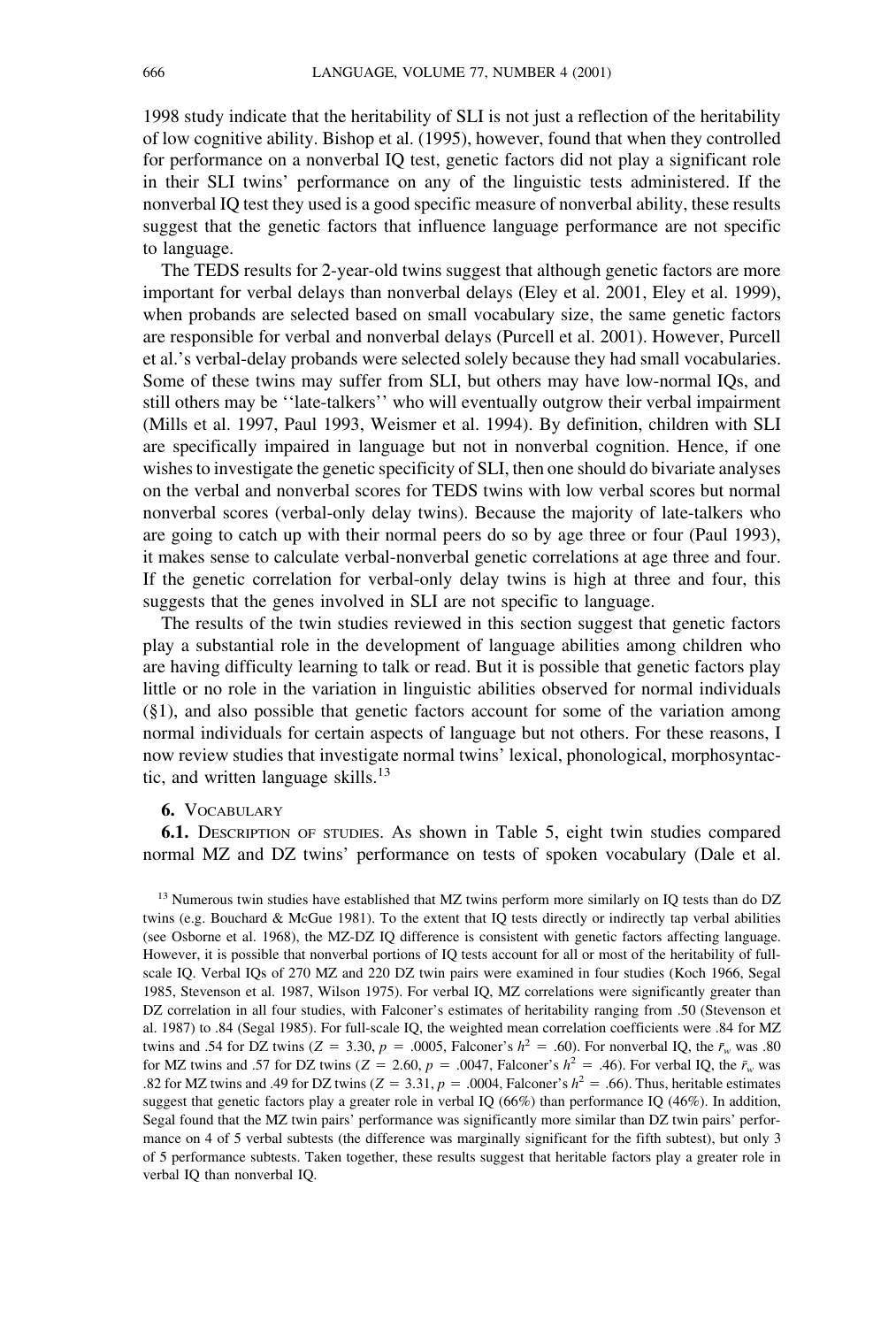|                      |                                   |                               |                                       |                                              | <b>FALCONER'S</b>       |
|----------------------|-----------------------------------|-------------------------------|---------------------------------------|----------------------------------------------|-------------------------|
| <b>STUDY</b>         | <b>NO. OF TWIN PAIRS</b>          | <b>AGES</b>                   | <b>TESTS</b>                          | <b>CORRELATION COEFFICIENTS</b>              | HERITABILITY ESTIMATE   |
| Reznick et al. 1997  | 144-204 MZ $(F > M)$ †            | 14 mos                        | preferential looking                  | Preferential looking                         | Preferential looking    |
|                      | 128-172 DZ (M $>$ F) <sup>†</sup> | 20 mos                        | expressive & receptive                | 14 mos $r_{mz} = .06$ ; $r_{dz} = .07$       | $14 \text{ mos} = .02$  |
|                      |                                   | 24 mos                        | vocabulary (parent                    | 20 mos $r_{mz} = .23$ ; $r_{dz} = .24$       | $20 \text{ mos} = .02$  |
|                      |                                   |                               | report)                               | 24 mos $r_{mz} = .26$ ; $r_{dz} = .21$       | 24 mos .10              |
|                      |                                   |                               |                                       | Expressive vocabulary                        | Expressive vocab        |
|                      |                                   |                               |                                       | 14 mos $r_{mz} = .38$ ; $r_{dz} = .37$       | 14 mos .02              |
|                      |                                   |                               |                                       | 20 mos $r_{mz} = .76$ ; $r_{dz} = .63$       | $20 \text{ mos } .26**$ |
|                      |                                   |                               |                                       | 24 mos $r_{mz} = .79$ ; $r_{dz} = .60$       | 24 mos .38***           |
|                      |                                   |                               |                                       | Receptive vocabulary                         | Receptive vocab         |
|                      |                                   |                               |                                       | 14 mos $r_{mz} = .64$ ; $r_{dz} = .49$       | $14 \text{ mos } .30*$  |
|                      |                                   |                               |                                       | 20 mos $r_{mz} = .68$ ; $r_{dz} = .61$       | 20 mos .14              |
|                      |                                   |                               |                                       | 24 mos $r_{mz} = .71$ ; $r_{dz} = .62$       | 24 mos .18              |
| Ganger et al. 1999   | 57 MZ (27 M, 30 F)                | $\bar{x} = 18$                | Age vocabulary size $= 25$            | $r_{\text{mv}} = .98; r_{\text{dz}} = .92$   | $.12***$                |
|                      | 35 DZ (22 M, 13 F)                | mos                           | words (diary study)                   |                                              |                         |
| Dale et al. 1999     | 1008 MZ (466 M, 542 F)            | 24 mos                        | Vocabulary size at age 2              | $r_{mz} = .96; r_{dz} = .82$                 | $.28***$                |
|                      | 959 DZ (485 M, 474 F)             |                               | (MCDI parental report)                |                                              |                         |
| Fischer 1973         | 11 MZ (3 M, 8F)                   | $3.5$ yrs                     | Stanford-Binet                        | Stanford $r_{mz} = .91; r_{dz} = .45$        | Stanford-Binet .92*     |
|                      | 10 DZ $(4 M, 6 F)$                |                               | <b>PPVT</b>                           | PPVT<br>$r_{mz} = .71; r_{dz} = .48$         | <b>PPVT .46</b>         |
|                      |                                   |                               | Mehrabian vocabulary                  | Mehrabian $r_{mz} = .72$ ; $r_{dz} = .01$    | Mehrabian 1.41*         |
|                      |                                   |                               |                                       | MEAN $r_{mz} = .78$ ; $r_{dz} = .21$         | MEAN .94                |
| Mather & Black 1984  | 50 MZ (21 M, 29 F)                | $3-6$ yrs                     | <b>PPVT</b>                           | $r_{mz}$ = .78; $r_{dz}$ = .44               | $.68**$                 |
|                      | 29 DZ (11 M, 18 F)                | $\bar{x} = 4.5$               |                                       |                                              |                         |
| Foch & Plomin 1980   | 53 MZ (25 M, 29 F)                | $5-12$ yrs                    | McCarthy & WISC-R                     | $r_{\text{m}z}$ = .81; $r_{\text{d}z}$ = .68 | .26                     |
|                      | 31 DZ (17 M, 16 F)                | $\bar{x} = 7.6$               | vocabulary                            |                                              |                         |
| Segal 1985           | 70 MZ (33 M, 37 F)                | $5-13$ yrs                    | WISC-R vocabulary &                   | Vocab $r_{\text{mv}} = .78$ vs. .42          | Vocab $.72**$           |
|                      | 35 MZ (22 M, 13 F)                | $\bar{x} = 8.0$               | similarities                          | similar $r_{\text{mv}} = .76$ MZ vs. .29     | Similar .94***          |
|                      |                                   |                               |                                       | MEAN $r_{mz}$ = .77; $r_{dz}$ = .36          | MEAN $.82**$            |
| Thompson et al. 1991 | 146 MZ, 132 DZ                    | $6-12$ yrs<br>$\bar{x} = 9.8$ | WISC-R vocabulary &<br>verbal fluency | $r_{mz} = .60; r_{dz} = .41*$                | .38                     |
| WEIGHTED MEAN        | 1247 MZ, 1152 DZ                  | $<$ 3 yrs                     |                                       | $r_{\text{m}z} = .95; r_{dz} = .80$          | $.29***$                |
| WEIGHTED MEAN        | 330 MZ, 237 DZ                    | $3-12$ yrs                    |                                       | $r_{\text{m}z}$ = .71; $r_{dz}$ = .45        | $.53*$                  |
| <b>WEIGHTED MEAN</b> | 1577 MZ, 1389 DZ                  | $2-12$ yrs                    |                                       | $r_{mz} = .93; r_{dz} = .76$                 | $.33***$                |

TABLE 5. Vocabulary.

Significance levels are for one-tailed tests:  $* p < 0.05 ** p < 0.01; **p < 0.001; *** p < 0.0001$ 

† Number of twins in Reznick et al. (1997) varied for different measures and different ages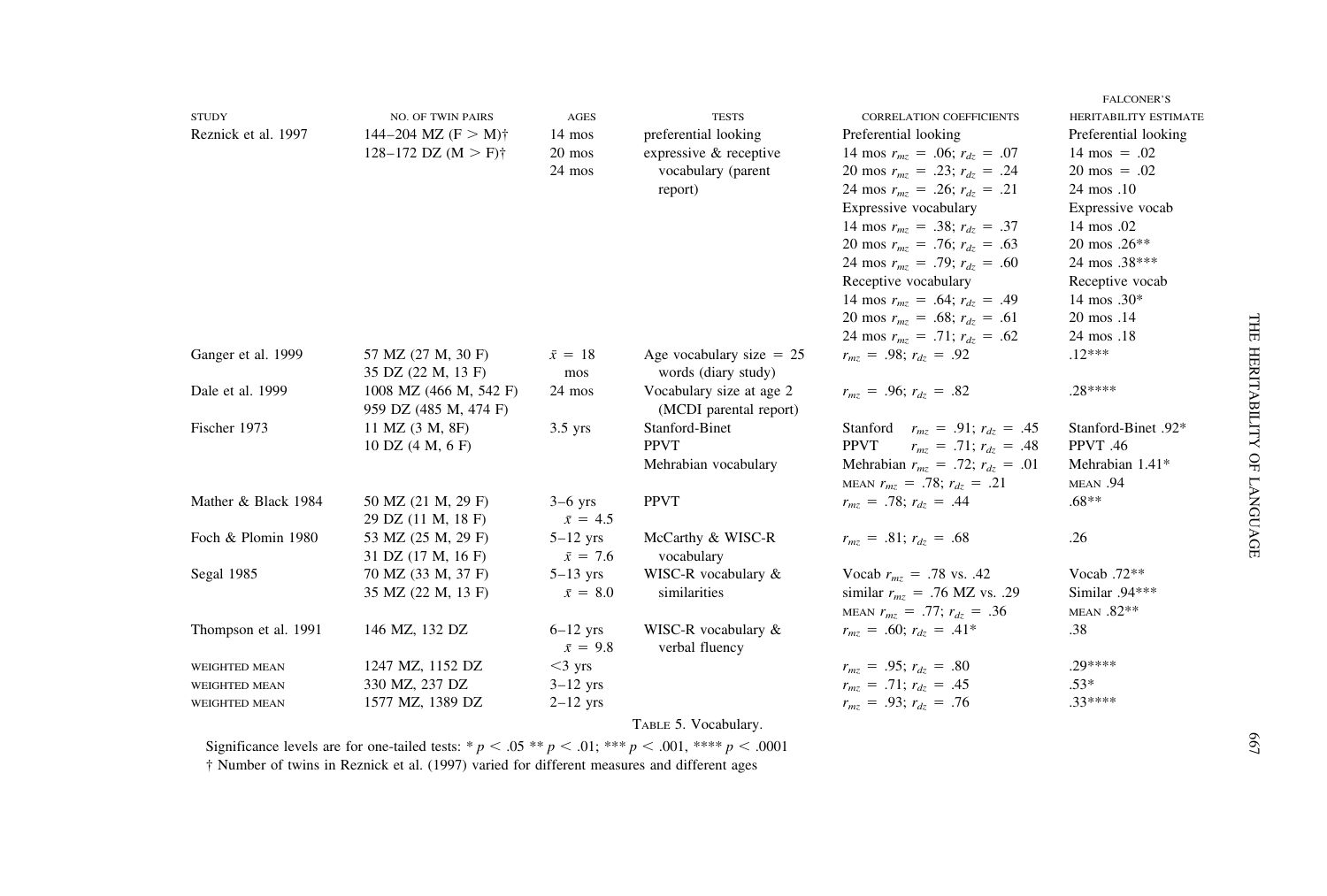2000, Fischer 1973, Foch & Plomin 1980, Ganger et al. 1999, Mather & Black 1984, Reznick et al. 1997, Segal 1985, Thompson et al. 1991). The ages of the twins varied greatly from study to study. The twins studied by Ganger et al. (1999) were between 10 and 30 months of age, Reznick et al. (1997) tested twins at 14, 20, and 24 months of age, and the twins in the TEDS study were 24 months old (Dale et al. 2000). Fischer (1973) tested twins on a monthly basis for eight months starting between 2.5 and 3.5 years of age, and the twins in Mather and Black (1984) were between 3 and 6 years of age (mean 4.5 years). The twins in the other three studies were between 5 and 13 years of age (mean age 7.6 years for Foch & Plomin's twins, 8.0 years for Segal's twins, and 9.8 years for Thompson et al.'s twins).

Depending on the ages of the twins being studied, different methods were used to assess spoken vocabulary. Reznick et al. (1997) used a preferential looking task in which word comprehension is assessed by determining whether infants look at a display that depicts a word or a display that depicts a distractor word (Reznick 1990). Reznick and colleagues also assessed twins' expressive and receptive language via parental report and experimenter observation. Dale et al. (2000) used the short MCDI parental checklist (Fenson et al. 1994) to assess twins' expressive vocabularies. Ganger et al. (1999) used parents' daily diaries to determine the age at which twins had acquired twenty-five words (i.e. cumulative vocabulary  $= 25$  words).<sup>14</sup> Fischer (1973) assessed expressive vocabulary via the Stanford Binet IQ vocabulary subtest (Terman & Merrill 1960) in which children name pictures. Fischer assessed receptive vocabulary via the Mehrabian (1970) vocabulary test and the Peabody Picture Vocabulary Test (PPVT, Dunn 1965) in which children point to named pictures. Mather and Black (1984) also used the PPVT to assess receptive vocabulary. Foch and Plomin (1980) assessed vocabulary by having children define words taken from the McCarthy (1972) scales and the vocabulary subtest of the WISC-R IQ test. Segal (1985) assessed vocabulary by having children define words and explain how pairs of words are similar. Thompson et al. (1991) assessed vocabulary by having children define words on the WISC-R vocabulary subtest and by having children take a verbal fluency test in which they list as many words as they can that meet a given requirement, for example, names of animals.

**6.2.** FALCONER'S ESTIMATES OF THE HERITABILITY OF VOCABULARY DEVELOPMENT. Table 5 summarizes eight studies that assessed the spoken vocabularies of a total of 1553 MZ and 1365 DZ twin pairs. The correlations were larger for MZ twins than for DZ twins for all eight studies and for all measures except Reznick et al.'s (1997) preferential looking results for 14- and 20-month-old twins. The MZ-DZ differences were significant for all studies and measures with the exception of Foch and Plomin's (1980) data (*Z* = 1.26, *p* = .10), Fischer's (1973) PPVT data (*Z* < 1) and mean data  $(Z = 1.40, p = .08)$  and Reznick et al.'s (1997) preferential looking data ( $Z < 1$  at all 3 ages), expressive vocabulary data at 14 months  $(Z \le 1)$  and receptive vocabulary data at 20 months ( $Z = 1.10, p = .14$ ) and 24 months ( $Z = 1.48, p = .07$ ). Falconer's  $h^{2}$ 's for individual measures ranged from  $-.02$  (for Reznick et al.'s preferential looking data for 14- and-20-month-old twins) to 1.41 (for Fischer's Mehrabian vocabulary data). Weighted and unweighted metaanalyses were performed using the mean data from Fischer 1973 and Segal 1985 and Reznick et al.'s expressive vocabulary data from

<sup>&</sup>lt;sup>14</sup> I am grateful to Jennifer Ganger for providing updated results.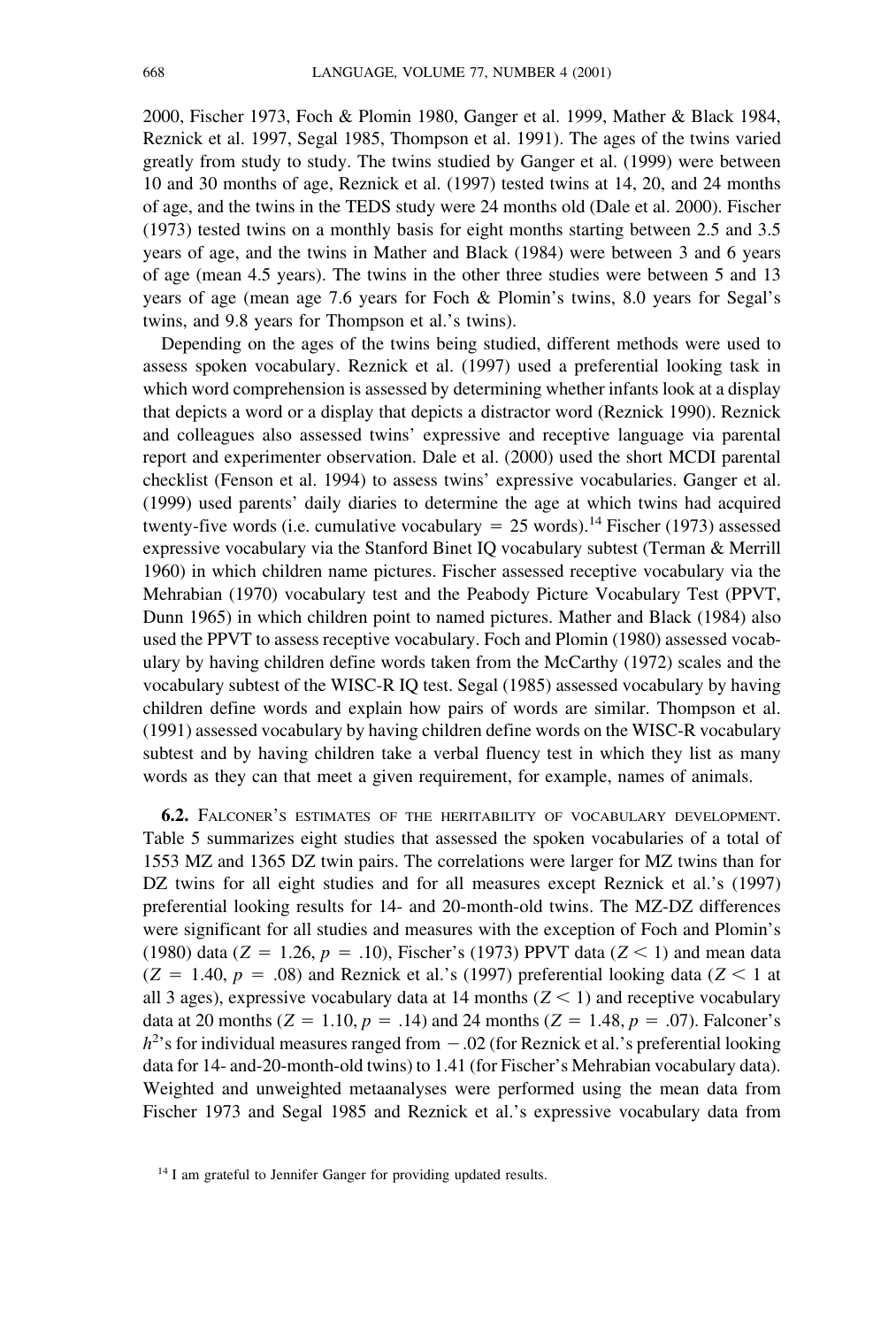twenty-four-month-old twins.<sup>15</sup> MZ correlations were greater than DZ correlations in all eight studies,  $p < .01$ . For the eight studies, the unweighted  $\bar{r}$  was .81 for MZ twins and .57 for DZ twins,  $t(7) = 4.64$ ,  $p = .002$ , with 48% of variance in spoken vocabulary attributable to genetic factors, 33% attributable to environmental factors shared by cotwins, and 19% attributable to environmental factors not shared by co-twins. The weighted correlation coefficient ( $\bar{r}_w$ ) was .93 for MZ twins and .76 for DZ twins, *Z*  $= 6.10, p < .0001$ , with 33% of the variance in spoken vocabulary attributable to genetic factors, 60% attributable to shared environmental factors, and 7% attributable to nonshared environmental factors.

Different factors may be involved in the earliest stages of vocabulary acquisition compared to later stages of acquisition (Carey 1985, 1994). For this reason, separate metaanalyses were performed for twin studies that examined vocabulary acquisition in two year olds versus those that studied older children. The three studies that assessed spoken vocabulary in late infancy (Dale et al. 2000, Ganger et al. 1999, Reznick et al. 1997) included a total of 1247 MZ and 1152 DZ twin pairs. For these studies, the unweighted  $\bar{r}$  was .91 for MZ twins and .78 for DZ twins,  $t(2) = 3.43$ ,  $p = .075$ , with 26% of variance in spoken vocabulary attributable to genetic factors, 65% attributable to shared environmental factors, and 9% attributable to nonshared environmental factors. The weighted metaanalysis revealed an  $\bar{r}_w$  of .95 for MZ twins and .80 for DZ twins,  $Z = 10.26$ ,  $p < .0001$ . According to this analysis, in late infancy, genetic factors account for about a third (29%) of the variance in vocabulary size and shared environmental factors account for two-thirds (66%) of the variance. Nonshared environmental factors account for little of variance in vocabulary size (5%).

Five studies assessed spoken vocabulary in children over the age of two (Fischer 1973, Foch & Plomin 1980, Mather & Black 1984, Segal 1985, Thompson et al. 1991). These studies included a total of 330 MZ and 237 DZ twin pairs. For older twins, the unweighted  $\bar{r}$  was .75 for MZ twins and .44 for DZ twins ( $t(4) = 4.77$ ,  $p = .009$ ), with 62% of variance in spoken vocabulary attributable to genetic factors, 13% attributable to shared environmental factors, and 25% attributable to nonshared environmental factors. The weighted metaanalysis of late vocabulary acquisition revealed an  $\bar{r}_w$  of .71 for MZ twins and .45 for DZ twins ( $Z = 2.12$ ,  $p = .017$ ). According to this analysis, genetic factors accounted for the majority of the variance in older children's spoken vocabulary  $(53\%)$  with shared environmental factors accounting for only 18% of the variance and nonshared environmental factors accounting for 29% of the variance.

**6.3.** DF ESTIMATES OF THE HERITABILITY OF VOCABULARY DEVELOPMENT. Four studies used the augmented DF method to estimate the heritability of spoken vocabulary in unselected (normal) populations. In Ganger et al.'s (1999) study, heritability played a small role in age of acquisition of the 25th word (11%), whereas shared environmental factors played a substantial role (87%). In Dale et al. (2000), genetic factors accounted for 25% of vocabulary size in 2-year-old children, with 69% of vocabulary size attributable to shared environmental factors. In Reznick et al. (1997), shared environmental factors played a significant role in expressive vocabulary at all three ages (35% at 14 months, 49% at 20 months, and 40% at 24 months), whereas genetic factors played a significant role only in expressive vocabulary at 24 months (38%). For receptive vocab-

<sup>&</sup>lt;sup>15</sup> Essentially the same results are obtained if the correlation coefficients that correspond to the median values of *h*<sup>2</sup> for Fischer 1973 and the WISC-R vocabulary subtest for Segal 1985 are used. Metaanalyses used Reznick et al.'s (1997) expressive vocabulary data for 24-month-old twins because these data were most like those of Dale et al. 2000 and Ganger et al. 1999.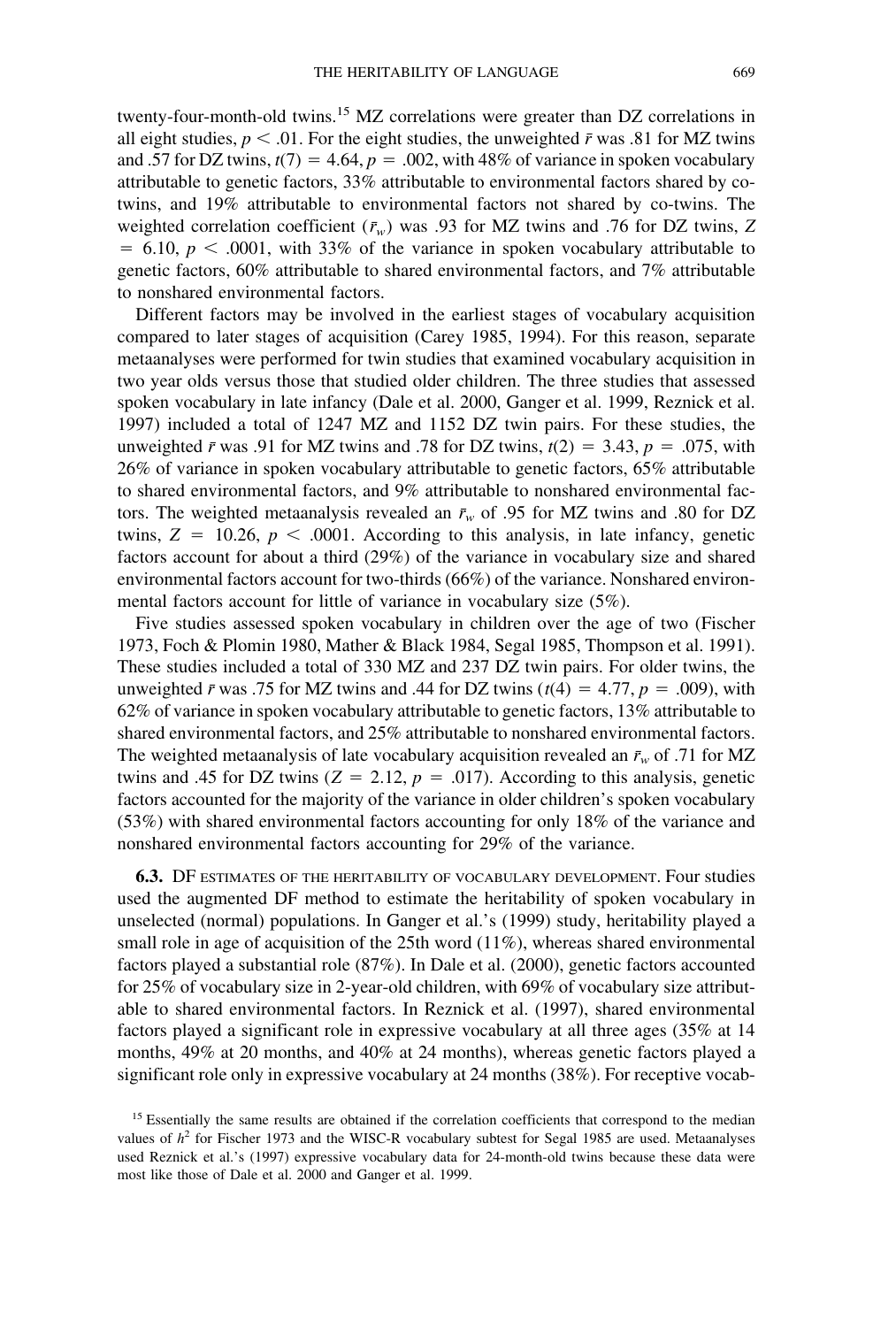ulary, shared environmental factors played a significant role at all three ages (34% at 14 months, 52% at 20 months, and 51% at 24 months), whereas genetic factors played a significant role only in receptive vocabulary at 14 months (28%). Analyses of Reznick et al.'s (1997) preferential looking data revealed that genetic factors did not play a significant role at any age and shared environmental factors played a significant role (22%) at 20 months, but not at 14 or 24 months. Thompson et al. (1991) estimated the genetic influence on school-age children's spoken vocabularies to be 54%, with shared environmental factors playing little role (8%) in spoken vocabulary.

**6.4.** THE ROLE OF NONVERBAL COGNITIVE ABILITIES ON SPOKEN VOCABULARY. It is possible that genetic factors are responsible for learning lexical items, but that these genetic factors are related to general cognitive abilities and not to specifically linguistic abilities. Using the Cholesky modeling procedure, Reznick et al. (1997) determined that the most parsimonious model for 14-month-old twins revealed a genetic factor that influenced nonverbal abilities and receptive vocabulary (genetic correlation,  $R_G = .38$ ). In addition, there was a distinct genetic factor that was specific to receptive vocabulary. For 20-month-old twins, there was a genetic factor that influenced nonverbal performance and a distinct genetic factor that influenced both expressive and receptive vocabulary  $R_G = .77$ ), but not nonverbal abilities. However, at 24 months of age, a single genetic factor affected twins' nonverbal abilities and expressive and receptive vocabulary (nonverbal and expressive vocabulary  $R_G = .61$ ; nonverbal and receptive vocabulary  $R_G = .89$ ; expressive and receptive vocabulary  $R_G = .82$ ). In contrast with these results, using the same type of analyses, Price et al. (2000) found that for the 2year-old TEDS twins, only 21% of the variance in expressive vocabulary size was explained by scores on the PARCA nonverbal cognitive measure, and the  $R_G$  between nonverbal and expressive vocabulary measures was only .30. This finding suggests that the genetic factors that influence nonverbal abilities and spoken vocabulary do not, for the most part, overlap. Robinson (1999) analyzed the verbal (mainly vocabulary) and nonverbal items of the Bayley Scales of Infant Development (Bayley 1969) data collected from 220 Louisville Twin Study twin pairs who were 18 and 24 months when the Bayley was administered. Univariate analyses revealed significant heritable effects for verbal abilities at 18 and 24 months  $(h^2 = .33$  and .16, respectively) and for nonverbal ability at 18 months  $(h^2 = .54)$ . Multivariate analyses of data collected at 18 months revealed that there were heritable factors unique to language and heritable factors that influenced both verbal and nonverbal abilities. At 24 months, a new genetic factor appeared that only accounted for variance in language scores. Robinson (1999) also found evidence of domain-specific genetic stability for verbal and nonverbal scores. Genetic factors that influenced language scores at 18 months influenced language scores at 24 months, and genetic factors that influenced nonverbal scores at 18 months influenced nonverbal scores at 24 months, whereas genetic factors for language scores at 18 months did not influence nonverbal scores at 24 months, nor did genetic factors for nonverbal scores at 18 months influence verbal scores at 24 months.

**6.5.** VOCABULARY TWIN STUDIES. Depending on the technique used to measure heritability and vocabulary and the age of the twins studied, between a quarter and a half of the variance in normal twins' spoken vocabulary is attributable to heritable factors. The developmental trends observed in the two longitudinal studies (Reznick et al. 1997, Robinson 1999) were consistent with the results of the other studies taken as a group. As children get older, heritable factors and nonshared environmental factors play an increasing role in spoken vocabulary, and shared environmental factors play a decreas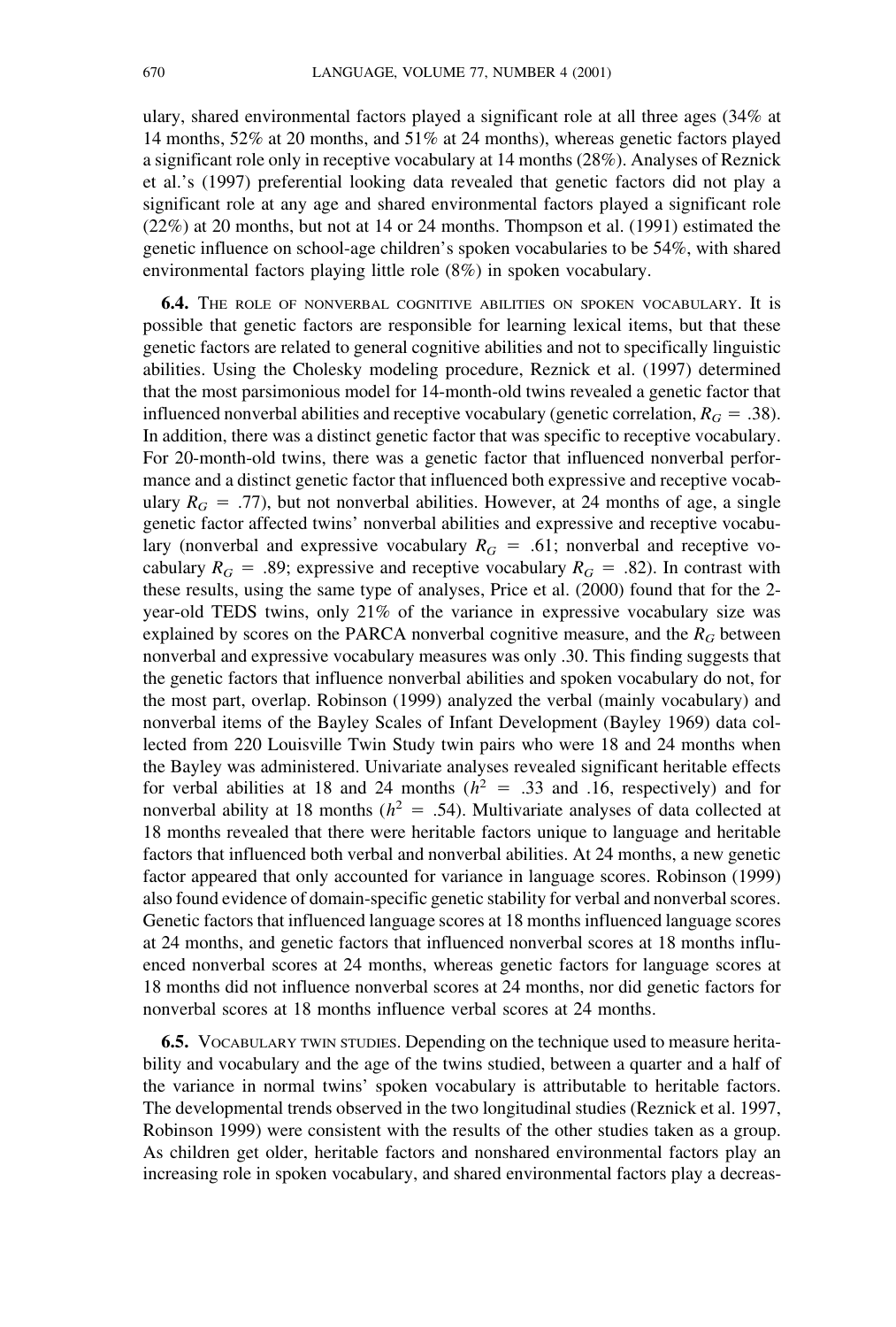ing role. Of the three studies that examined the specificity of the genetic factors that influence language, one (Dale et al. 2000) suggests that at 24 months there are genetic factors that influence expressive vocabulary size that are distinct from those genetic factors that influence both vocabulary and nonverbal abilities. The second study (Robinson 1999) suggests that there are both language-specific and general genetic factors at 18 months, and that another language-specific genetic factor emerges at 24 months. In contrast, the third study (Reznick et al. 1997) suggests that specific-to-language genetic factors play a role in vocabulary size at 14 and 20 months, but not at 24 months. Although the TEDS results suggest that genetic factors play a larger role in the vocabulary of slow word learners than most children, the genetic factors that influence vocabulary size in slow learners overlap completely with genetic factors that influence nonverbal ability, whereas for normal TEDS twins, there are genetic factors that are specific to language.

### **7.** PHONOLOGY AND ARTICULATION

**7.1.** PHONEME DISCRIMINATION AND PHONOLOGICAL AWARENESS. Five studies compared normal MZ and DZ twins' ability to perform various phonological tasks (see Table 6). Fischer (1973) compared normal 2- and 3-year-old MZ and DZ twins' ability to discriminate between minimally different phonemes as measured by a minimal pairs test in which children listen to a word (e.g. *goat*) and choose which of two pictures depicts the word where the words depicted are phonological minimal pairs (e.g. *goat* and *coat*). Fischer found no evidence that genetic factors played a significant role in phoneme discrimination ( $h^2 = .22, Z < 1$ ), although this may reflect the small sample size (11 MZ and 10 DZ twin pairs) and the fact that both MZ and DZ twins did so well on the minimal pairs test that there was very little variance to be explained by any factors. Hohnen and Stevenson (1999) used a battery of tests to arrive at a composite measure of 6- and 7-year-old twins' phonological awareness. This battery included tests that assess children's ability to blend the individual phonemes of words together to form words (children hear /b/ /a/ /t/ and must say the word /bat/), to say a word when one of the phonemes is removed (children hear the word /sid/ and must pronounce the word when the /d/ is deleted). In addition, for the 7-year-old twins, the composite measure included a rhyme detection test in which children decide which of the words in a set does not rhyme (in the set *hen*, *ten*, *pen*, and *bed*, *bed* does not rhyme). Hohnen and Stevenson (1999) tested 32 sets of 6-year-old MZ twins and 28 sets of 6-year-old DZ twins. The MZ correlation for phonological awareness was significantly greater than the DZ correlation,  $r_{mz} = .87$ ,  $r_{dz} = .59$ ,  $Z = 2.40$ ,  $p < .01$ , with 56% of 6year-old twins' performance attributable to genetic factors, 31% attributable to shared environmental factors and 13% attributable to nonshared environmental factors. For the 34 sets of 7-year-old MZ twins and 32 sets of 7-year-old DZ twins, the MZ *r* was .92 and the DZ *r* was .53,  $Z = 3.89$ ,  $p < .0001$ , with 78% of the variance in phonological awareness attributable to genetic factors, 14% attributable to shared environmental factors, and 8% due to nonshared environmental factors. Averaging together the phonological awareness data for 6- and 7-year-old twins, the weighted  $\bar{r}_{mz}$  was .90 and the weighted  $\bar{r}_{dz}$  was .56,  $Z = 3.15$ ,  $p < .001$ , with heritable factors accounting for 68% of the variance in children's performance and shared environmental factors accounting for 22% of the variance. If we combine Hohnen and Stevenson's phonemic awareness data (1999) with Fischer's phonemic discrimination data (1973), heritable factors account for 65% of the variance in children's phonemic abilities ( $Z = 2.48$ ,  $p < .01$ ) and shared environmental factors account for 23% of the variance.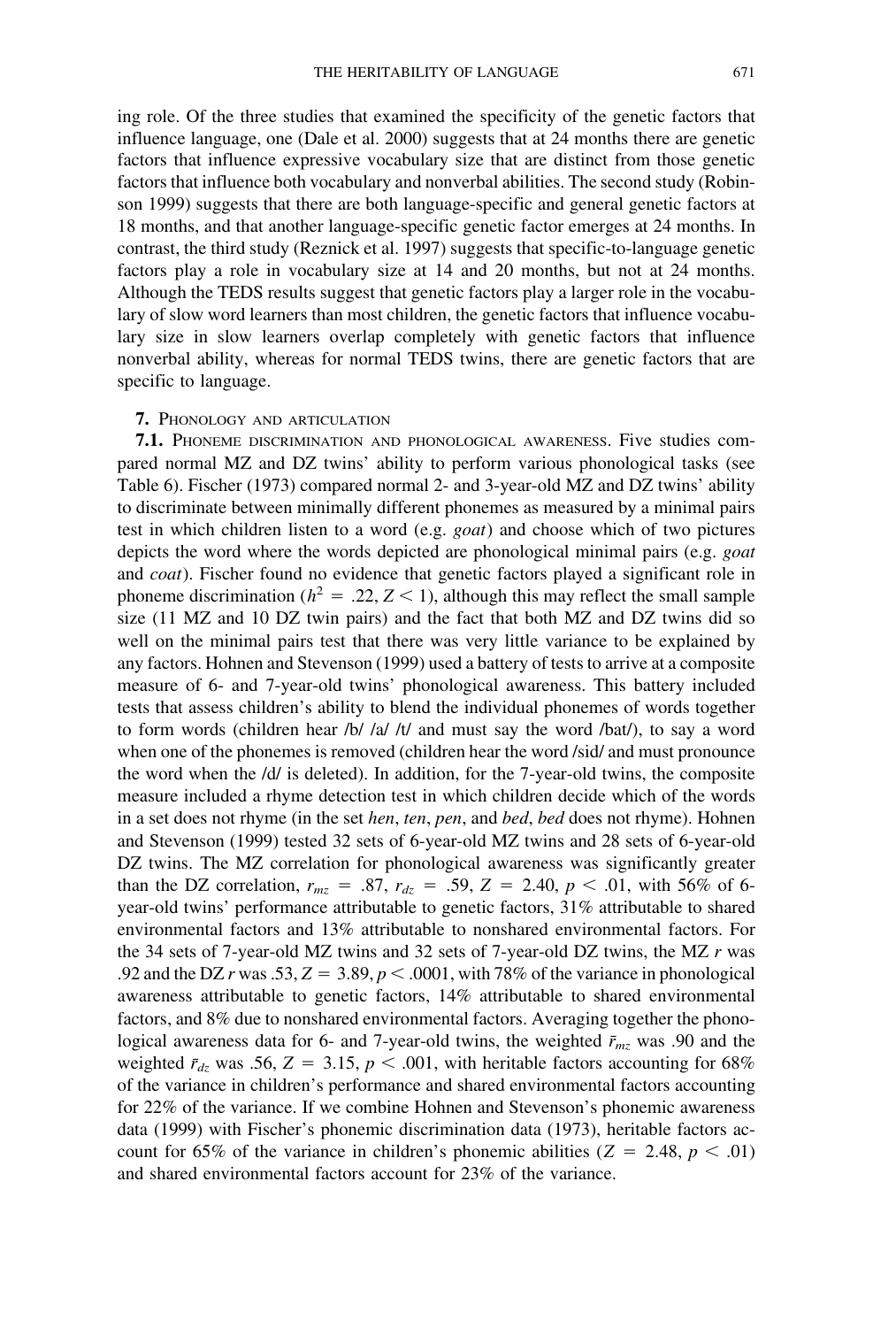|                                    |                                                              |                                      |                                                            |                                                                                                                                                                                                                                                                                            | <b>FALCONER'S</b>                                                                          |
|------------------------------------|--------------------------------------------------------------|--------------------------------------|------------------------------------------------------------|--------------------------------------------------------------------------------------------------------------------------------------------------------------------------------------------------------------------------------------------------------------------------------------------|--------------------------------------------------------------------------------------------|
| <b>STUDY</b><br>Bishop et al. 1999 | <b>TWIN PAIRS</b><br>51 MZ (sex $N/A$ )<br>49 DZ $(sex N/A)$ | AGE<br>$7-13$ yrs<br>$\bar{x} = 9.9$ | <b>TESTS</b><br>pure tone repetition<br>nonword repetition | <b>CORRELATIONS</b><br>Pure tone $r_{mz} = .60$ ; $r_{dz} = .49$<br>Nonword $r_{mz} = .64$ ; $r_{dz} = .29$                                                                                                                                                                                | <b>HERITABILITY ESTIMATE</b><br>22. Pure tone<br>Nonword .71**                             |
| Fischer 1973                       | 11 MZ $(3 M, 8 F)$<br>10 DZ $(4 M, 6 F)$                     | $3.5$ yrs                            | phoneme discrimination<br>(minimal pairs test)             | $r_{mz} = .64; r_{dz} = .53$                                                                                                                                                                                                                                                               | .22                                                                                        |
| Hohnen & Stevenson<br>1999         | 6 yr: 32 MZ, 28 DZ<br>7 yr: 34 MZ, 32 DZ                     | $\bar{x} = 5.8$<br>$\bar{x} = 7.0$   | phonological awareness<br>composite score                  | 6-yr-olds $r_{mz} = .87$ ; $r_{dz} = .59$<br>7-yr-olds $r_{mz} = .92$ ; $r_{dz} = .53$<br>OVERALL $\bar{r}_{Wmz} = .90; \bar{r}_{Wdz} = .56$                                                                                                                                               | 6-yr-olds $.56**$<br>7-yr-olds .78****<br>OVERALL .68***                                   |
| Matheny &<br>Bruggemann 1973       | 64 MZ (35 M, 29 F)<br>37 DZ (16 M, 21 F)                     | $3-8$ yrs                            | articulation test                                          | $r_{mz} = .84; r_{dz} = .56$<br>Male<br>$r_{mz}$ = .90 MZ; $r_{dz}$ = .83<br>Female<br>$\bar{r}_{Wmz} = .87; \ \bar{r}_{Wdz} = .74$<br>OVERALL<br>SES-M<br>$r_{mz} = .85; r_{dz} = .56$<br>SES-F<br>$r_{mz} = .90; r_{dz} = .58$<br>OVERALL-SES $\bar{r}_{Wmz} = .90; \bar{r}_{Wdz} = .57$ | Male $.56*$<br>Female .14<br>OVERALL .26<br>SES-M .58*<br>SES-F .64**<br>OVERALL-SES .66** |
| Mather & Black<br>1984             | 50 MZ (21 M, 29 F)<br>29 DZ (11 M, 18 F)                     | $3-6$ yrs<br>$\bar{x} = 4.5$         | articulation test                                          | $r_{mz}$ = .96 MZ, $r_{dz}$ = .92 DZ                                                                                                                                                                                                                                                       | .08                                                                                        |
|                                    |                                                              |                                      | TABLE 6. Articulation & phonology.                         |                                                                                                                                                                                                                                                                                            |                                                                                            |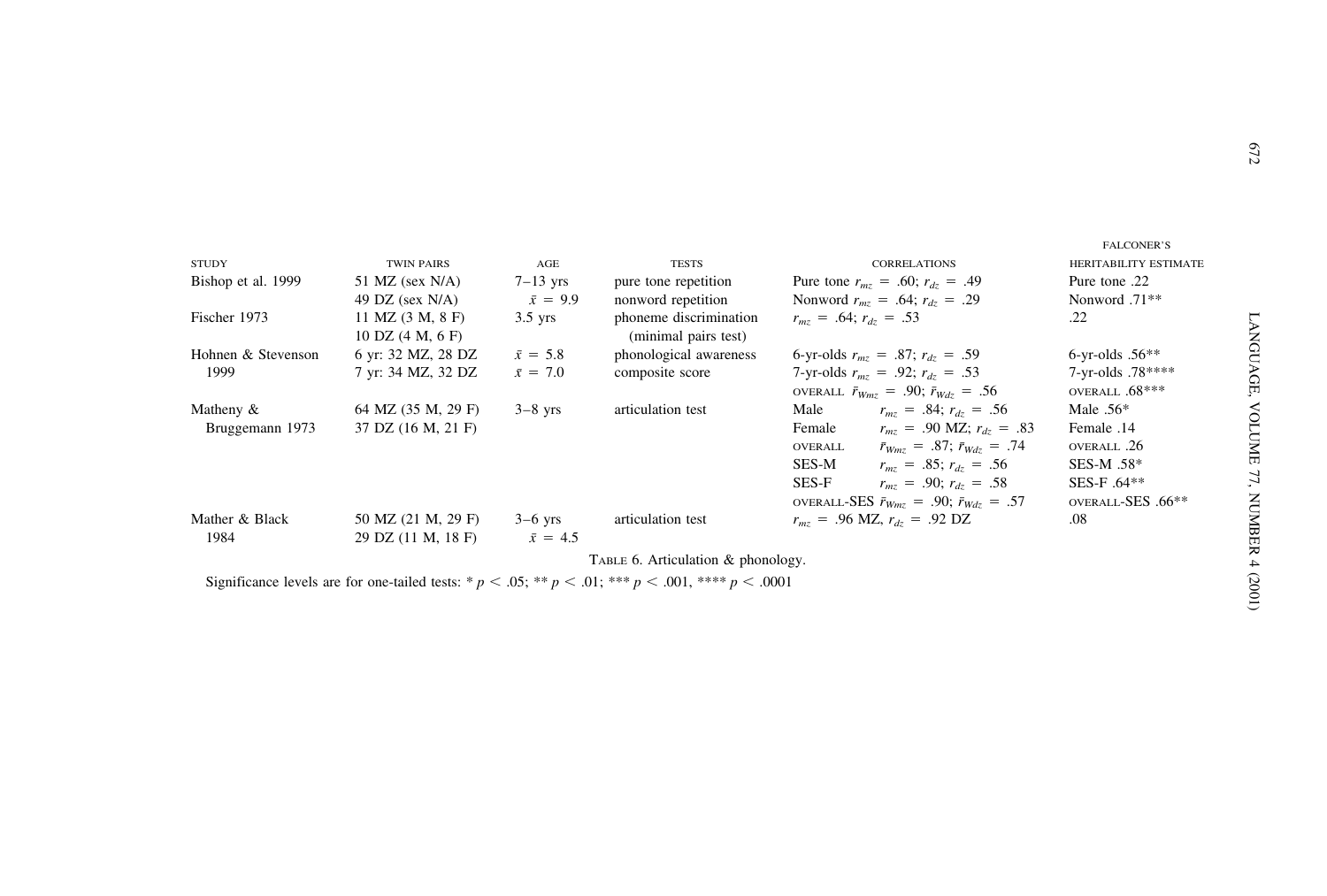Hohnen and Stevenson (1999) also used the DF method to estimate the contributions of genetic and environmental factors on phonological awareness. For the 6-year-old twins, the DF estimates (52% genetics, 35% shared environment, 14% nonshared environment) were quite similar to estimates obtained using Falconer's method. For the 7year-old twins, the DF method yielded a somewhat lower estimate of the effects of genetic factors (62% genetics, 28% shared environment, 10% nonshared environment) than Falconer's method (78% genetics, 14% shared environment, 8% nonshared environment). Hohnen and Stevenson also performed covariation analyses to determine the extent to which the genetic factors that affect phonological awareness are the same as those affecting nonverbal IQ. Cholesky decomposition revealed that genetic factors affecting nonverbal IQ accounted for  $29\%$  of the variance in phonological awareness for 6-year-old twins. Genetic factors that affect vocabulary and morphosyntax accounted for an additional 23% of the variance in phonological awareness, with genetic factors specific to phonological awareness accounting for a further 9% of the variance. Results were somewhat different for the 7-year-old twins: genetic factors affecting nonverbal IQ accounted for 18% of phonological awareness, with genetic factors affecting vocabulary and morphosyntax accounting for an additional  $67\%$  of the variance in phonological awareness. In contrast with the findings for the 6-year-old twins, genetic factors specific to phonological awareness explained none of the variance in phonological awareness observed for the 7-year-old twins.

**7.2.** AUDITORY AND PHONOLOGICAL SHORT-TERM MEMORY. Gathercole and colleagues have argued that individual differences in phonological short-term memory affect the rate of first and second language acquisition among normally developing children (Adams & Gathercole 1995, 1996, Gathercole & Baddeley 1990b, 1993, Gathercole & Adams 1993, Gathercole & Pickering 1999, Gathercole et al. 1992, 1997, 1999, Masoura & Gathercole 1999). Bishop et al. (1999) tested 51 MZ and 49 DZ unselected (i.e. normal) twin pairs' short-term memory for sequences of pure tones (Tallal  $\&$ Piercy 1973a,b) and 2- to 5-syllable-long nonsense words (Gathercole et al. 1994). Although heritable factors did not significantly influence children's ability to repeat sequences of tones ( $h^2 = .22, Z < 1$ ), heritable factors accounted for about threequarters of the variance in normal twins' ability to repeat nonsense words  $(h^2 = .71,$  $Z = 2.26, p = .01$ .

**7.3.** ARTICULATION. Although there are a number of twin studies that investigate articulation abilities, to date there are no twin studies of normal phonological development. Four studies (Dixon et al. 1995, Locke & Mather 1989, Matheny & Bruggemann 1973, Mather & Black 1984) compared normal MZ and DZ twins' articulation abilities as measured by the Templin-Darley Screening Test of Articulation (1969). This test consists of a list of words designed to determine whether children can produce American English consonants correctly. Dixon et al. (1995) analyzed the articulation scores of 256 twins and 124 of their nontwin siblings and via factor analysis came up with scores for five articulation factors. These scores were then analyzed using multiple regression techniques. The results of these analyses suggest that articulation of the phoneme /r/ is largely the result of genetic factors, whereas environmental factors play a greater role in the articulation of the phonemes /l/, /w/, and /j/. Matheny and Bruggemann (1973) found that for the male twins they studied, the MZ correlation for articulation was significantly greater than the DZ correlation, regardless of whether socioeconomic status (SES) was controlled for, with heritable factors accounting for 56% of the variance in non-SES adjusted scores and 58% of the variance in SES-adjusted scores. For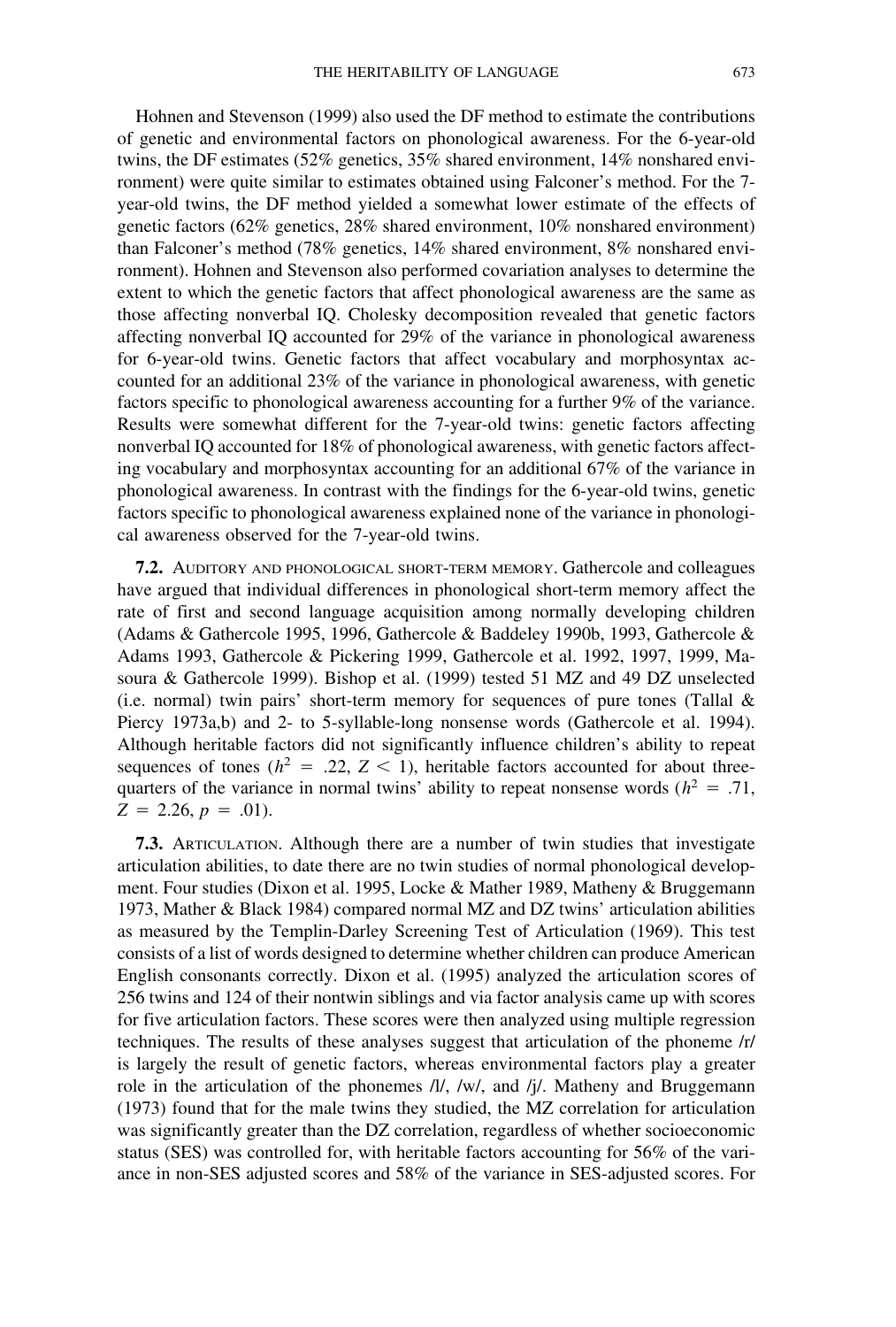female twins, the MZ correlation was only significantly greater than the DZ correlation when SES was controlled for. For non-SES adjusted scores, only 14% of the variance in girls' articulation was attributable to heritable factors, whereas 64% of the variance in girls' SES-adjusted articulation scores was attributable to genetic factors.<sup>16</sup> Matheny and Bruggemann (1973) also found that the MZ correlation (boys' and girls' scores combined) was significantly greater than the correlations for pairs of nontwin siblings, MZ-nontwin sibling pairs, and DZ-nontwin sibling pairs (all  $p$ 's  $\lt$  .05). In Mather & Black 1984, MZ and DZ correlations were extremely high (.96 and .92, respectively), and only marginally different from one another  $(Z = 1.46, p = .07)$ . Locke and Mather (1989) reanalyzed the articulation data for 13 pairs of age-matched and sex-matched MZ and DZ twins in Mather and Black's (1984) original articulation study. Although these 26 twin pairs were not considered language impaired, Locke and Mather (1989) selected them because at least one member of each twin pair made frequent errors  $($ 15%) on the articulation screening test. MZ co-twins were no more likely than  $DZ$ co-twins to mispronounce a word in exactly the same way (Locke & Mather 1989). MZ co-twins, however, were significantly more likely to mispronounce the same target words than DZ co-twins (rates of shared errors were 82% for MZ twins and 56% for DZ twins).<sup>17</sup> Children who shared neither genetic nor family environment (but were matched for age, sex, race, dialect, and SES) were significantly less likely to have shared errors than were MZ twins, but they were not significantly less likely to have shared errors than DZ twins (Locke & Mather 1989).

As shown in Table 6, a total of 114 MZ and 66 DZ pairs of normal twins were assessed by Matheny and Bruggemann (1973) and Mather and Black (1984). For articulation scores not adjusted for SES, the unweighted  $\bar{r}_{mz}$  was .90 and the unweighted  $\bar{r}_{dz}$ was .77 ( $t(2) = 1.72$ ,  $p = .28$ ). The  $\bar{r}_w$  was .92 for MZ twins and .85 for DZ twins  $(Z = 1.28, p = .10)$ , with only 15% of children's performance attributable to genetic factors and 77% attributable to shared environmental factors. When Matheny and Bruggemann's SES-adjusted articulation scores were used, the unweighted  $\bar{r}_{mz}$  was .90 and the unweighted  $\bar{r}_{dz}$  was .69 ( $t(2) = 2.44$ ,  $p = .14$ ). The weighted  $\bar{r}_w$  was .93 for MZ twins and .79 for DZ twins  $(Z = 1.90, p = .03)$ , with 26% of performance attributable to genetic factors and 66% attributable to shared environmental factors.

**7.4.** PHONOLOGY AND ARTICULATION TWIN STUDIES. Family aggregation and pedigree studies suggest that phonological impairments may be heritable (see Stromswold 1998). Consistent with this, Bishop and colleagues report that genetic factors play a large role in SLI twins' articulation abilities and phonological short-term memories (Bishop et al. 1995, 1996, 1999), but not in their short-term memories for sequences of pure tones (Bishop et al. 1999). For normally developing children, heritable factors account for about two-thirds of the variance in phonemic awareness and phonological short term memory, but less than a quarter of the variance in phoneme discrimination or tone repetition. Hohnen and Stevenson's (1999) findings indicate that some of the genetic factors that influence normal children's phonological awareness are specific to language and some are not, but specific-to-phonology genes play little or no role in phonological

<sup>&</sup>lt;sup>16</sup> SES is an important factor because children's pronunciations were judged against standard American English dialect.

<sup>&</sup>lt;sup>17</sup> Overall, DZ twins performed significantly better than MZ twins (71% and 55% respectively). However, the lack of a significant correlation between number of errors and number of shared errors suggests that the greater similarity of MZ twin pairs is not merely the result of there being more opportunities for shared errors among MZ twins.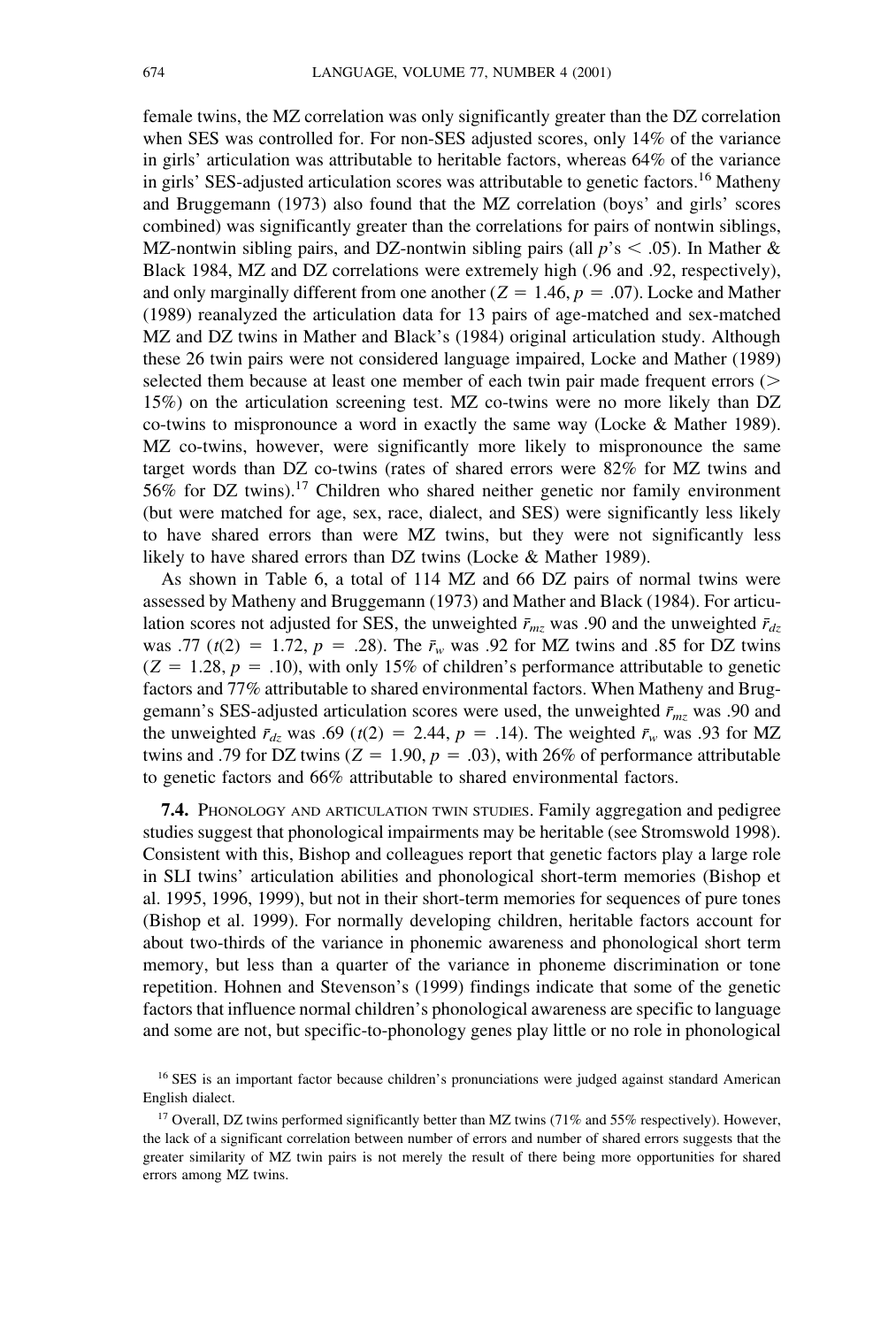awareness. Genetic factors play a modest, but significant role in normal twins' articulation abilities, accounting for about a quarter of children's performance on articulation tests. However, as a *Language* referee pointed out to me, one cannot tell from these studies whether what is being measured is the role genetic factors play in motor skills generally, oral motor skills generally (i.e. genetic factors that influence behaviors such as chewing), or specifically linguistic motor skills.

### **8.** MORPHOLOGY AND SYNTAX

**8.1.** TWIN STUDIES OF MORPHOSYNTAX. Twelve studies (shown in Table 7) assessed aspects of normal twins' language other than simple vocabulary, phonological awareness/discrimination, articulation, reading, or writing (Chubrich 1971, Dale et al. 2000, Fischer 1973, Ganger 1998, Ganger et al. 1999, Hohnen & Stevenson 1999, Koch 1966, Mather & Black 1984, Mittler 1969, Munsinger & Douglass 1976, Segal 1985, Thompson et al. 1991). Unfortunately, metaanalyses cannot be performed on the results of these studies because the tests used and the aspects of language assessed are too diverse. Therefore the results of each study will be reviewed individually, starting with studies that examined morphosyntactic abilities of very young children.

Ganger (1998) investigated the heritability of morphosyntax via analyses of bimonthly speech samples collected from four sets of MZ twins and four sets of DZ twins who were not part of the diary study. Despite the small sample size, for rate of correct tense- and agreement-marking, the mean MZ correlation was significantly greater than the mean DZ correlation for both first order correlations ( $\bar{r}_{mz}$  = .83;  $\bar{r}_{dz}$  $=$  .44) and for correlations when age was partialled out ( $\bar{r}_{mz} = .69$ ;  $\bar{r}_{dz} = .14$ ). For mean length of children's utterances (MLU) in morphemes, the MZ-DZ differences were not significant for either first order or partial correlations. Ganger (1998) also studied the heritability of morphosyntactic abilities using information that parents recorded in language diaries. (Different twins were used in the spontaneous speech study and the language diary study.) For a study of past tense acquisition, at least three times a week for an hour-long period, twins' parents wrote down all the sentences their twins said that referred to something that had already happened. For the 15 sets of MZ twins and 9 sets of DZ twins who overregularized irregular past tense verbs (e.g. \**eated* for *ate*) for more than a few weeks, the MZ correlation for overregularization rate was significantly greater than the DZ correlation ( $r_{mz}$  = .97;  $r_{dz}$  = .75, Z = 2.24, p = .013), with DF and Falconer's estimates of .44 for heritable factors and .53 for shared environment factors.<sup>18</sup> For regular past tense rates (i.e. overregularized forms excluded), the MZ and DZ correlations were not significantly different ( $r_{mz} = .97$ ;  $r_{dz} = .95$ , Z  $1$ , and shared environment factors accounted for most of the variance in past tense rates. The DF method yielded a nonsignificant estimate of heritability of .05 and a significant shared environment estimate of .93.

At least three times a week, parents wrote down all of the multiword sentences their twins produced in an hour. Ganger et al. (1999) used these diaries to determine the age at which members of 33 MZ twin pairs and 23 DZ twin pairs first used productive word combinations. The correlation coefficients were .90 for MZ twins and .50 for DZ twins. Falconer's and DF estimates indicate that genetic factors account for 81% of the variance in age of productive word combinations, with shared and nonshared environmental factors accounting for only 9 and 10% of the variance, respectively. Ganger

<sup>&</sup>lt;sup>18</sup> Ganger (1998) also compared MZ and DZ correlations for age of first overregularization. However, Ganger (1998:127–28) argues that the age of first overregularization data are unreliable.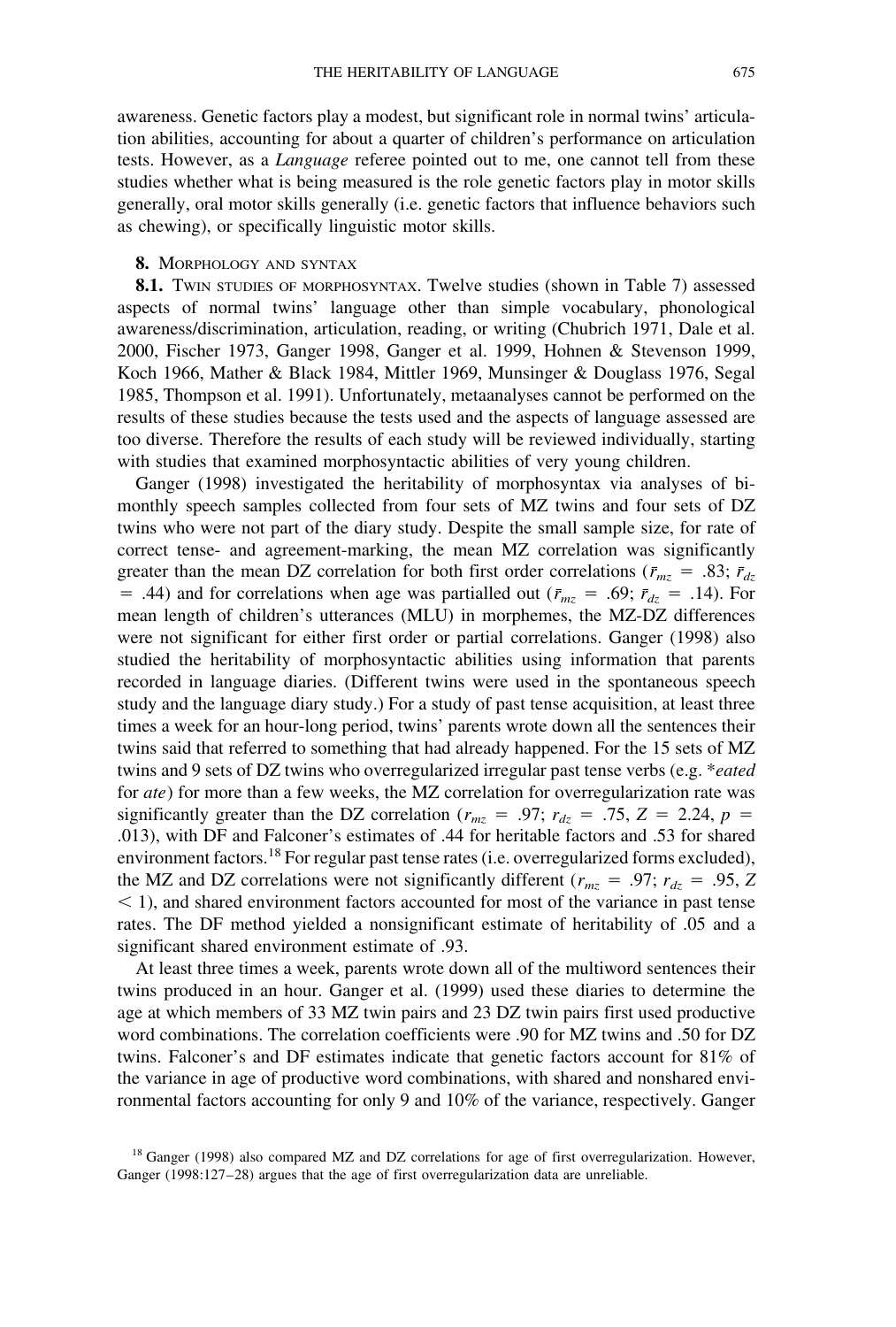|                    |                    |                     |                                       |                                                     | <b>FALCONER'S</b>                 |
|--------------------|--------------------|---------------------|---------------------------------------|-----------------------------------------------------|-----------------------------------|
| <b>STUDY</b>       | <b>TWIN PAIRS</b>  | $\rm{AGE}$          | TESTS AND MEASURES                    | CORRELATION                                         | HERITABILITY ESTIMATE             |
| Ganger 1998        | 15 MZ; 9 DZ        | $2.5 - 3.5$ yrs     | overregularization & past tense rates | overreg $r_{mz} = .97$ ; $r_{dz} = .75$             | overreg $.44*$                    |
|                    | 16 MZ, 10 DZ       |                     | (diary study)                         | past tense $r_{mz} = .97$ ; $r_{dz} = .95$          | past tense .04                    |
| Ganger et al. 1999 | 33 MZ (12M, 21 F)  | $\bar{x} = 20$      | age of first productive word          | $r_{mz} = .90; r_{dz} = .50$                        | $.81***$                          |
|                    | 23 DZ (10M, 13 F)  | months              | combinations (diary study)            |                                                     |                                   |
| Ganger 1998        | 4 MZ, 4 DZ         | $2.5 - 3.5$ yrs     | tense/agreement & MLU                 | Tense: $\bar{r}_{mz}$ . = .83; $\bar{r}_{dz}$ = .69 | Tense .28*                        |
|                    |                    |                     | (spontaneous speech)                  | MLU: $\bar{r}_{mz}$ . = .80; $\bar{r}_{dz}$ = .44   | <b>MLU</b> .26                    |
| Dale et al. 2000   | 1008 MZ; 959 DZ    | 2 yrs               | parent report of syntax               | $r_{mz} = .85; r_{dz} = .65$                        | $.40***$                          |
| Fischer 1973       | 11 MZ (3 M, 8 F)   | $2.5 - 3.5$ yrs     | repetition tests                      | MZ-DZ significant for 4 of 10                       | repetition $\bar{h}^2 = .44$      |
|                    | 10 DZ (4 M, 6 F)   |                     | morphology tests                      | repetition measures.                                | morphology $\bar{h}^2 = -.58$     |
|                    |                    |                     | grammar comprehension                 | MZ-DZ insignificant for both                        | grammar comp $1.52*$              |
|                    |                    |                     | analyses of spontaneous speech        | morphology tests                                    | speech analysis $\bar{h}^2 = .82$ |
|                    |                    |                     |                                       | MZ-DZ significant for grammar                       | OVERALL $\bar{h}^2 = .55$         |
|                    |                    |                     |                                       | comprehension                                       |                                   |
|                    |                    |                     |                                       | MZ-DZ significant for 1 of 4                        |                                   |
|                    |                    |                     |                                       | speech analysis measures                            |                                   |
| Mittler 1969       | 28 MZ (17 M, 11 F) | 4 yrs               | ITPA (total score & grammatical       | TOTAL $r_{mz} = .90$ ; $r_{dz} = .62$               | TOTAL .56**                       |
|                    | 33 DZ (16 M, 17 F) |                     | closure, verbal expression, vocal     | grammar $r_{mz}$ = .82; $r_{dz}$ = .59              | grammar $.46*$                    |
|                    |                    |                     | association, and comprehension        | verbal $r_{mz} = .63$ ; $r_{dz} = .35$              | verbal .56                        |
|                    |                    |                     | subtests)                             | assoc $r_{mz} = .81$ ; $r_{dz} = .63$               | assoc .36                         |
|                    |                    |                     |                                       | compreh $r_{mz} = .52$ ; $r_{dz} = .72$             | compreh $-.38$                    |
| Mather & Black     | 50 MZ (21 M, 29 F) | $3-6$ yrs           | Berko morphology                      | Berko $r_{mz} = .97$ ; $r_{dz} = .92$               | Berko .10*                        |
| 1984               | 29 DZ (11 M, 18 F) | $\bar{x} = 4.5$     | ITPA grammatical closure              | grammar $r_{mz} = .68$ ; $r_{dz} = .40*$            | grammar $.56*$                    |
|                    |                    |                     | ITPA verbal expression                | verbal $r_{mz} = .53$ ; $r_{dz} = .36$              | verbal .34                        |
| Koch 1966          | 33 MZ              | 6 yrs               | analysis of grammatical errors        | MZ twins errors more similar in                     | No available information          |
|                    | 30 DZ              |                     |                                       | type & frequency than DZ twins                      |                                   |
| Hohnen &           | 6 yr 32 MZ, 28 DZ  | $\bar{x} = 5.8$     | composite vocabulary and              | 6-yr-olds $r_{mz} = .80$ ; $r_{dz} = .50$           | $6$ -yr-olds $.60*$               |
| Stevenson 1999     | 7 yr 34 MZ, 32 DZ  | $\bar{x} = 7.0$     | morphosyntax                          | 7-yr-olds $r_{mz} = .90$ ; $r_{dz} = .59$           | 7-yr-olds .62***                  |
| Segal 1985         | 70 MZ (33 M, 37 F) | $5-13$ yrs          | general language comprehension test   | $r_{mz} = .65; r_{dz} = .43$                        | .44                               |
|                    | 35 DZ (22 M, 13 F) | $\bar{x} = 8.0$     |                                       |                                                     |                                   |
| Munsinger &        | 37 MZ (14 M, 23 F) | $\bar{x}_{m} = 8$   | composite expressive & receptive      | $r_{\rm mz} = .83; r_{\rm dz} = .44$                | $.79**$                           |
| Douglass 1976      | 37 DZ (16 M, 21 F) | $\bar{x}_{dz} = 10$ | morphosyntax                          |                                                     |                                   |
| Thompson et al.    | 146 MZ; 132 DZ     | $6-12$ yrs          | general language achievement test     | $r_{mz} = .87; r_{dz} = .71$                        | $.32***$                          |
| 1991               |                    | $\bar{x} = 9.8$     |                                       |                                                     |                                   |

#### TABLE 7. Morphosyntax.

All significance levels are for one-tailed tests:  $* p < .05; ** p < .01; ** p < .001$ ITPA - Illinois Test of Psycholinguistic Abilities

LANGUAGE, VOLUME 77, NUMBER 4 (2001) 676 LANGUAGE, VOLUME 77, NUMBER 4 (2001)

 $676$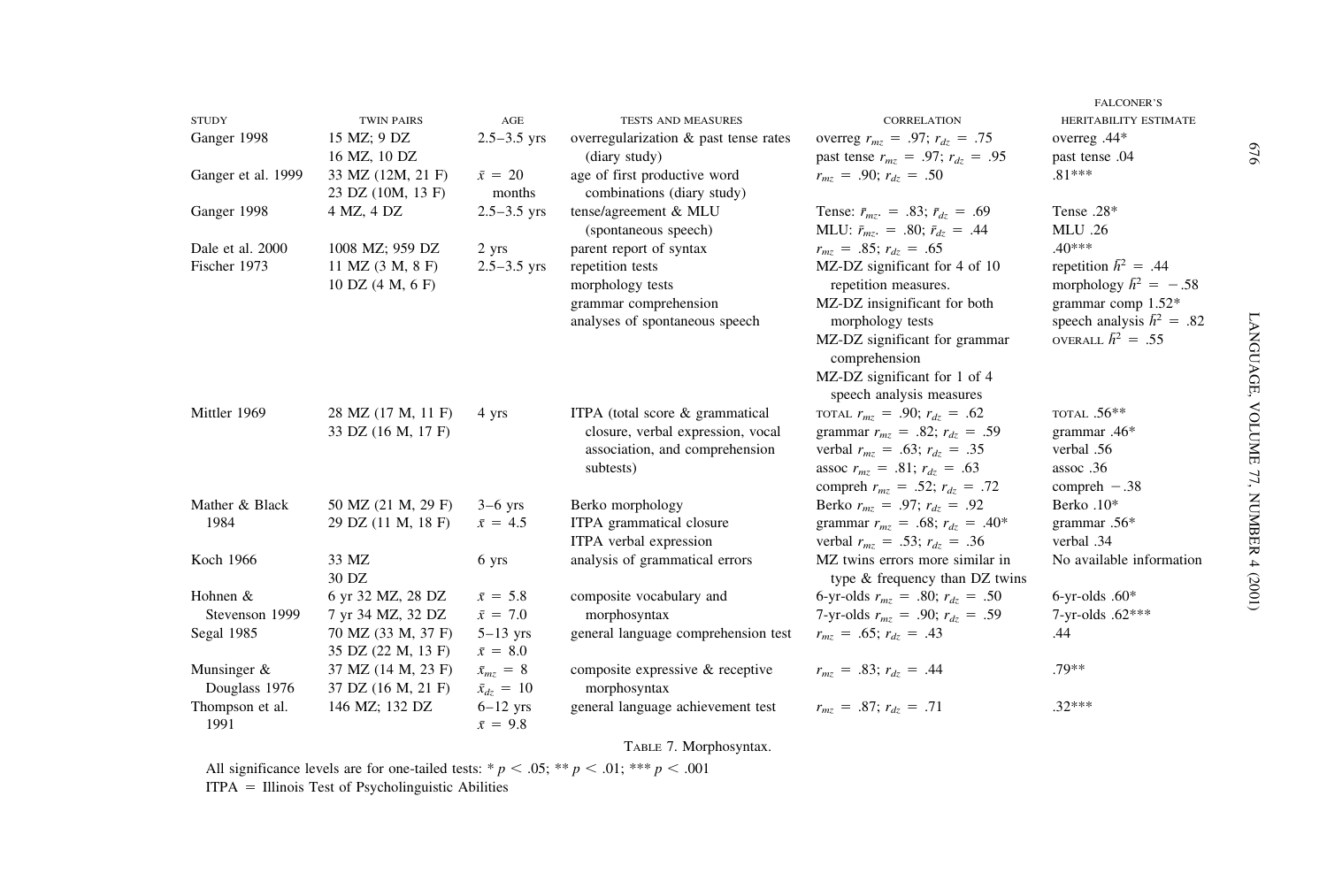et al. (1999) did not do bivariate analyses to determine if the same genetic factors influence acquisition of vocabulary and word combinations because there were only a small number of twin pairs for whom both measures were available and because the variance in vocabulary scores was very low. They argue, however, that even if the same genetic factors are responsible for both aspects of language, the greater heritability estimate for word combinations than for vocabulary indicates that genetic factors play a greater role in early syntactic development than early lexical development.

Dale et al. (2000) used a shortened form of the MCDI grammar checklist (Fenson et al. 1994) to assess almost 2000 TEDS twin pairs' grammatical development at age two. In the grammar checklist, parents were asked whether their child combined words. Parents were also given twelve pairs of sentences and were asked to choose which sentence in each pair sounded more like what their child would say (e.g. *baby crying, baby is crying*). From these data, Dale and colleagues calculated a grammatical development score for each child. The grammatical development correlations were .85 for MZ twins and .65 for DZ twins, with Falconer's estimates of 40% for genetic factors, 45% for shared environment factors and 15% for nonshared environment factors. DF analysis of these data yielded very similar results (grammatical development heritability  $=$ 39%, shared environment = 48%; specific environment = 13%). Bivariate analysis revealed that only 11% of the variance in TEDS twins' grammatical development scores was explained by their PARCA nonverbal scores. The  $R_G$  between nonverbal and grammar scores was only .29, which suggests that the genetic factors that influence vocabulary size and nonverbal ability are largely distinct. But the same genetic factors appear to influence acquisition of grammar and vocabulary items: bivariate analysis revealed that 28% of the variance in grammatical development was explained by vocabulary scores, with 69% of the variance due to shared environmental factors. However, the genetic correlation between grammar and vocabulary was .61. These results indicate that, although genetic factors play a modest role in the phenotypic correlation between grammar and vocabulary acquisition, to a large extent, the same genetic factors influence both (Dale et al. 2000).

Even though Dale et al. 2000 and Ganger et al. 1999 both used parent report measures to assess the grammatical abilities of 2-year-old twins, the heritability estimate for grammar in Dale et al. 2000 is half what Ganger et al. 1999 obtained. What accounts for this difference? On the one hand, Dale et al.'s study has 35 times more subjects than Ganger et al.'s study, and so the Dale group's heritability estimate is more likely to be statistically robust (i.e. if a different group of parents completed the same checklist, a very similar heritability estimate would be obtained). On the other hand, Ganger et al.'s productive word combination measure is almost certainly a more accurate reflection of children's syntactic development. In determining the age at which twins began to use multiword utterances, Ganger and colleagues counted only word combinations in which each word was used in at least one other multiword utterance (e.g. *what dat* was counted only if *what* was used in another multiword utterance, and *dat* was used in another multiword utterance). In Dale et al. 2000, parents simply reported whether or not their child combined words. It is likely that some parents said their children combined words even though all their multiword utterances were unanalyzed routines (e.g. *whatdat?*). Even more worrisome is Dale et al.'s reliance on parents' judgments of which sentences sound like sentences their child might say. It is extraordinarily unlikely that the children uttered any of these exact sentences in the checklist, so parents had to act as amateur developmental linguists, deciding which sentence in each pair was the more plausible one.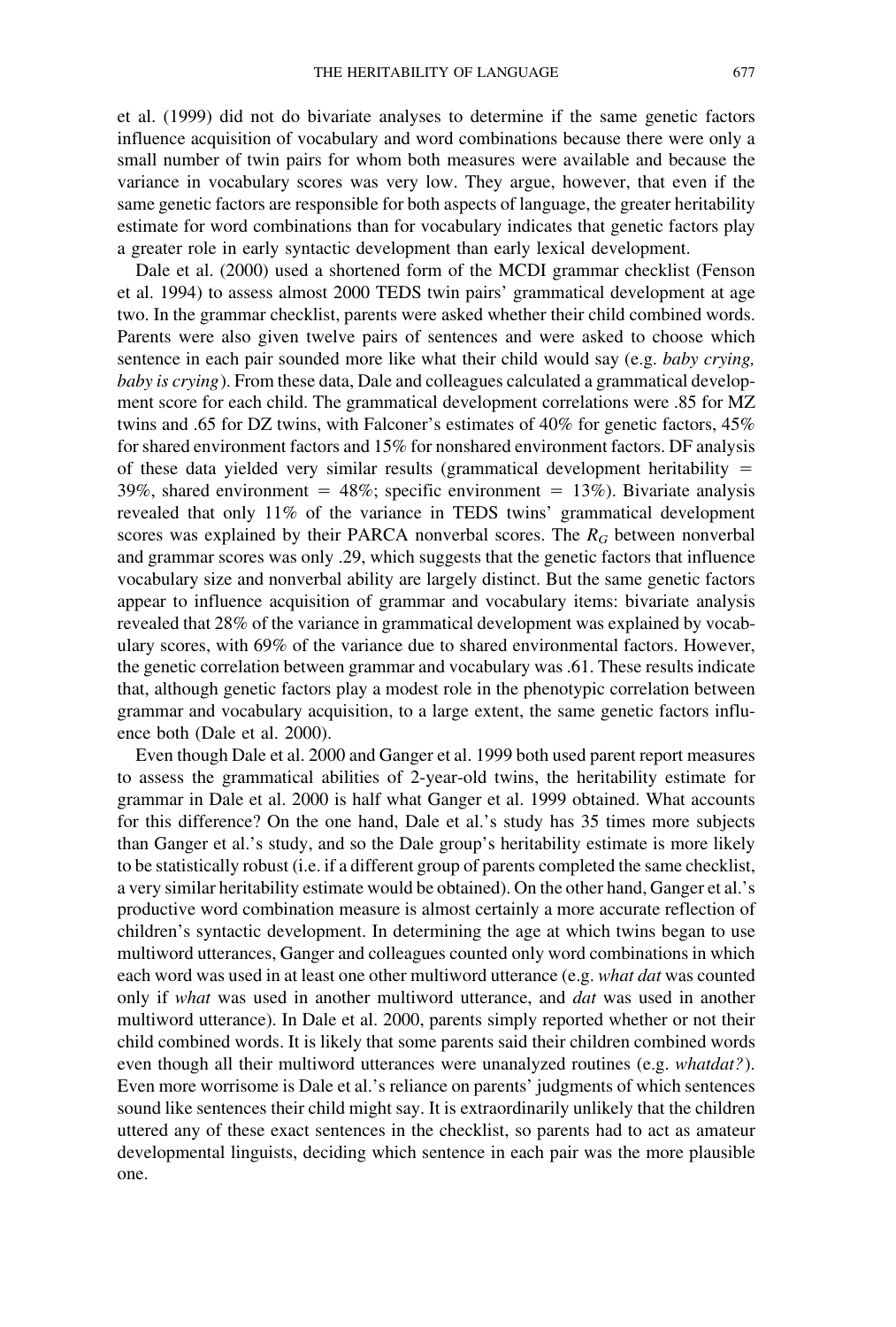As part of her study of the genetics of different components of language, Fischer (1973) assessed 11 MZ and 10 DZ 2- and 3-year-old twins pairs' morphosyntactic abilities via a battery of tests. Although Fischer's Falconer's  $h^{2}$ 's were reasonably large for many spontaneous speech measures, because her sample size was small, heritable factors played a significant role for only one spontaneous speech measure, the number of morphologically complex words (Falconer's  $h^2 = 2.18$ ). For the four measures of spontaneous speech that might reasonably serve as indices of syntactic development (the number of correctly inflected verbs, the number of pronouns, the number of morphologically complex words, and MLU in words),<sup>19</sup> the mean  $r_{mz}$  was .51 and the mean  $r_{dz}$  was .10 (Falconer's  $h^2 = .82, Z < 1$ ). Fischer also used the Osser et al. 1969 and Mehrabian 1970 repetition tests. Of the five measures used to assess children's repetitions, the number of insertions the children made was the only measure for which heritable factors played a significant role for both Ossler and Mehrabian tests (Falconer's  $h^2 = 1.02$  and .84, respectively). For the Mehrabian repetition test, significant heritable effects were found for the number of deletions children made and the number of sentences children imitated perfectly (Falconer's  $h^2 = 0.20$  and 1.12, respectively). For the ten repetition measurements, the mean  $r_{mz}$  was .77 and the mean  $r_{dz}$  was .55 (Falconer's  $h^2 = .44, Z < 1$ ). Fischer found a significant genetic effect (Falconer's  $h^2$  $= 1.52$ ) for the Harvard grammatical comprehension test (Fraser et al. 1963), but not for the Berko (1958) 'Wug' test of productive morphology, which tests children's ability to produce inflected forms of nonsense words (e.g. *one wug, two wug* ), or the Mehrabian 1970 test of morphology, which tests children's ability to produce inflected forms of real words. The fact that the different morphosyntactic tests and measures yielded such different results is worrisome and reflects either limitations of the tests or the small number of twins in Fischer's 1973 study. The small sample size also makes it impossible to do bivariate analyses to determine whether the same genetic factors play a role in twins' performance on the articulation, vocabulary, and morphosyntactic tests that Fischer administered.

Chubrich (1971) tested the longitudinal morphosyntactic development of 4 MZ twin pairs and 2 DZ twin pairs between the ages of 3.5 and 4.5 years of age. Every month for a year, Chubrich administered the Berko Wug test and a picture-matching comprehension test. Chubrich failed to find any significant MZ-DZ differences, although this is probably due to the small sample size and the monthly repetition of tests (which likely increased correlations for both MZ and DZ twins and, thus, may have obscured heritability effects).

Analyzing data from 28 pairs of 4-year-old MZ twins and 33 pairs of 4-year-old DZ twins, Mittler (1969) found a significant genetic effect on overall performance on the Illinois Test of Psycholinguistic Abilities (ITPA, Kirk et al. 1968) and on the ITPA grammatical closure subtest (Falconer's  $h^2 = .56$  for both), but not on any of the other ITPA subtests.<sup>20</sup> As part of their larger study of the heritability of different aspects of

<sup>&</sup>lt;sup>19</sup> The other two measures Fischer (1973) used (number of words and number of utterances) are not good candidates for measures of morphosyntactic development (see Brown 1973).

 $20$  The ITPA is based on Osgood's (1957) communication model and its nine subtests are designed to test the skills Osgood believed were necessary for communication. Some of the subtests do not tap linguistic abilities per se (e.g., nonverbal short term memory, ability to indicate gestures associated with common objects). Table 7 includes overall results and results for subtests that intuitively seem to tap linguistic abilities. The grammatical closure subtest is the ITPA subtest that most directly measures morphosyntactic abilities. In this subtest, children must complete sentences with the correct inflectional or derivational morphological form of a word (e.g., here is an apple, here are two—; this mother is writing a letter, this is the letter she—; this stick is long, this stick is even—). In the comprehension subtest, children are asked yes/no questions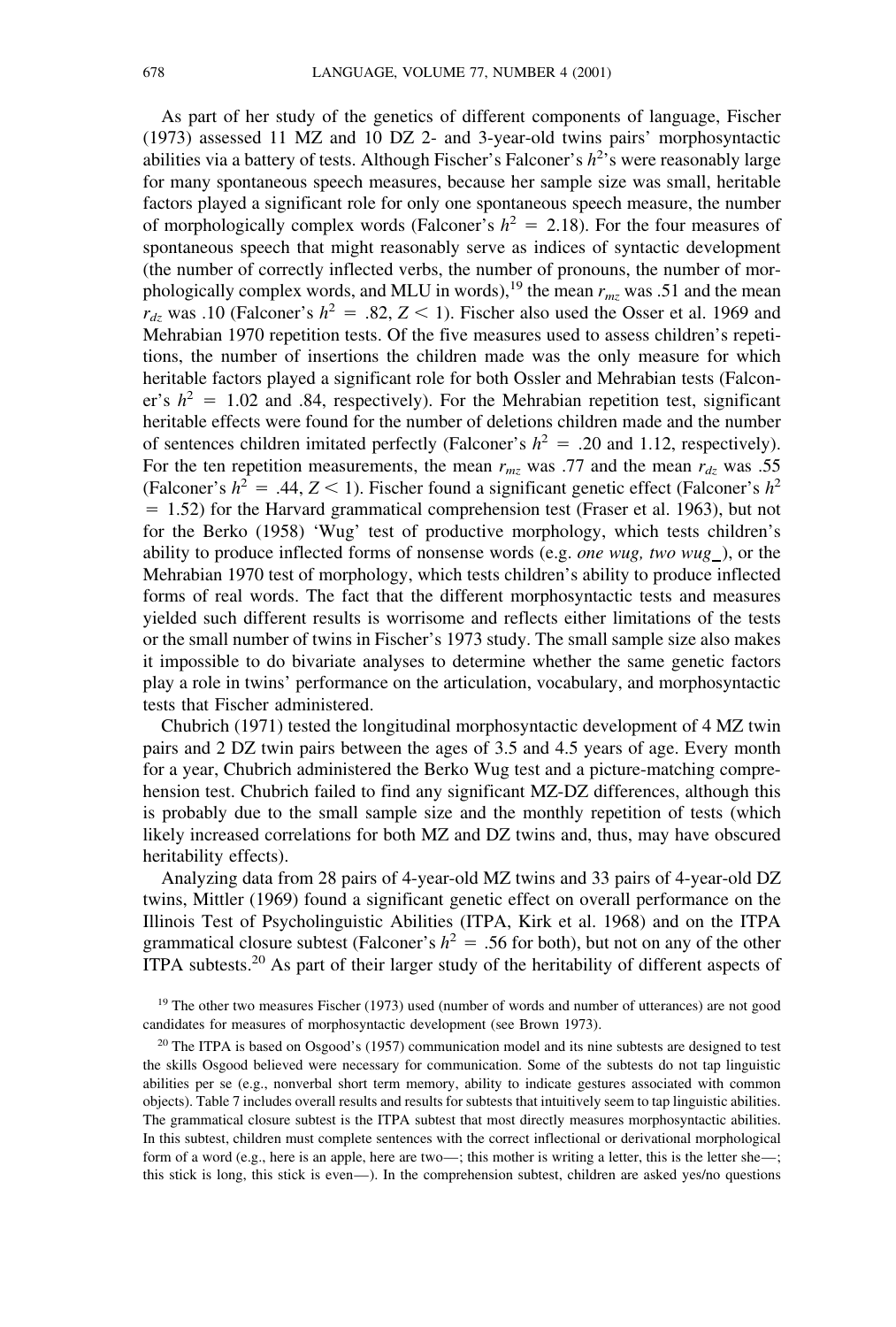language, Mather and Black (1984) assessed the morphosyntactic abilities of 50 MZ and 29 DZ twin pairs who were between the ages of 3 and 6 (mean age 4.5). Morphosyntactic abilities were assessed using the Berko Wug test and the grammatical closure and verbal expressions subtests of the ITPA. Genetic factors played a small but significant role in performance on Berko's morphology test (Falconer's  $h^2 = .10, Z = 2.06, p = 1$ .02). Genetic factors also significantly affected performance on the ITPA grammatical closure subtest (Falconer's  $h^2 = .56$ ,  $Z = 1.66$ ,  $p = .05$ ), but not on the ITPA verbal expression subtest (Falconer's  $h^2 = 0.34$ ,  $Z < 1.0$ ).<sup>21</sup> Unfortunately, because Mather and Black (1984) did not test their subjects' nonverbal IQs, one cannot determine whether the genetic factors that influence performance on language tests are distinct from those that affect general (nonverbal) cognitive ability. Furthermore, they do not provide the information necessary to do bivariate analyses to determine whether the same genetic factors affect articulation, vocabulary, and morphosyntactic performance.

Koch (1966) analyzed the spontaneous speech of 6-year-old twins. For the 33 MZ and 30 DZ twin pairs included in this study, Koch concluded MZ twins were more similar than DZ twins in terms of the types and frequency of morphosyntactic errors. Unfortunately, Koch did not provide the information necessary to determine whether these MZ-DZ differences were statistically significant.

As part of their study of reading abilities of normal 6- and 7-year-old twins, Hohnen and Stevenson (1999) developed a composite measure of vocabulary and syntactic abilities. This composite measure included scores on Bishop's (1983) Test for Reception of Grammar, the British Picture Vocabulary Scale (a receptive vocabulary test), the WISC-R Vocabulary subtest (in which children define words), the WISC-R similarities subtest (in which children say how words are similar), and a test in which children repeat a story and their retellings are scored for sentence length and information content. For 6 year olds, the  $r_{mz}$  was .80 and the  $r_{dz}$  was .50, and, thus according to Falconer's method 60% of the variance in their performance was attributable to heritable factors, and 20% was attributable to shared environmental factors. Compared to Falconer's estimates, DF analysis yielded a somewhat lower estimate of heritability (43%) and a somewhat higher estimate of shared environment effects (35%). Cholesky decomposition analyses of 6-year-old twins' data revealed that genetic factors affecting nonverbal IQ accounted for 45% of the variance for the composite vocabulary/syntax measure, with genetic factors specific to vocabulary/morphosyntax accounting for 31% of performance, and nonshared environmental factors specific to morphosyntax making up the balance. The picture was quite similar for Hohnen and Stevenson's (1999) 7-year-old twins. The  $r_{mz}$  was .90 and the  $r_{dz}$  was .59, with Falconer's estimates of .62 for genetic factors and .28 for shared environmental factors. DF analysis again yielded a somewhat lower estimate for genetic factors (.50) and a somewhat higher estimate for shared environment factors (.39) than Falconer's estimates. Cholesky decomposition analyses of 7-year-old twins' data revealed that genetic factors affecting nonverbal IQ accounted for 42% of variance in vocabulary/syntax scores, with 18% attributable to genetic factors specific to vocabulary/morphosyntax, 29% attributable to shared environmental

such as 'Do apples fly?'. The association subtest is a verbal analogies subtest (e.g. 'I sit on a chair; I sleep on a—'). The verbal expressions subtest requires children to describe a series of simple objects.

<sup>&</sup>lt;sup>21</sup> Mather and Black (1984) also measured the complexity of twins' spontaneous speech using Lee's (1974) Developmental Sentence Score (DSS) and Brown's (1973) mean length of utterance (MLU) in morphemes. However, because less than half of the twins produced at least 50 sentences as required for DSS or MLU measures, and Mather and Black do not say what the MZ and DZ sample sizes were for these measures, one cannot tell whether genetic factors played a significant role on these measures.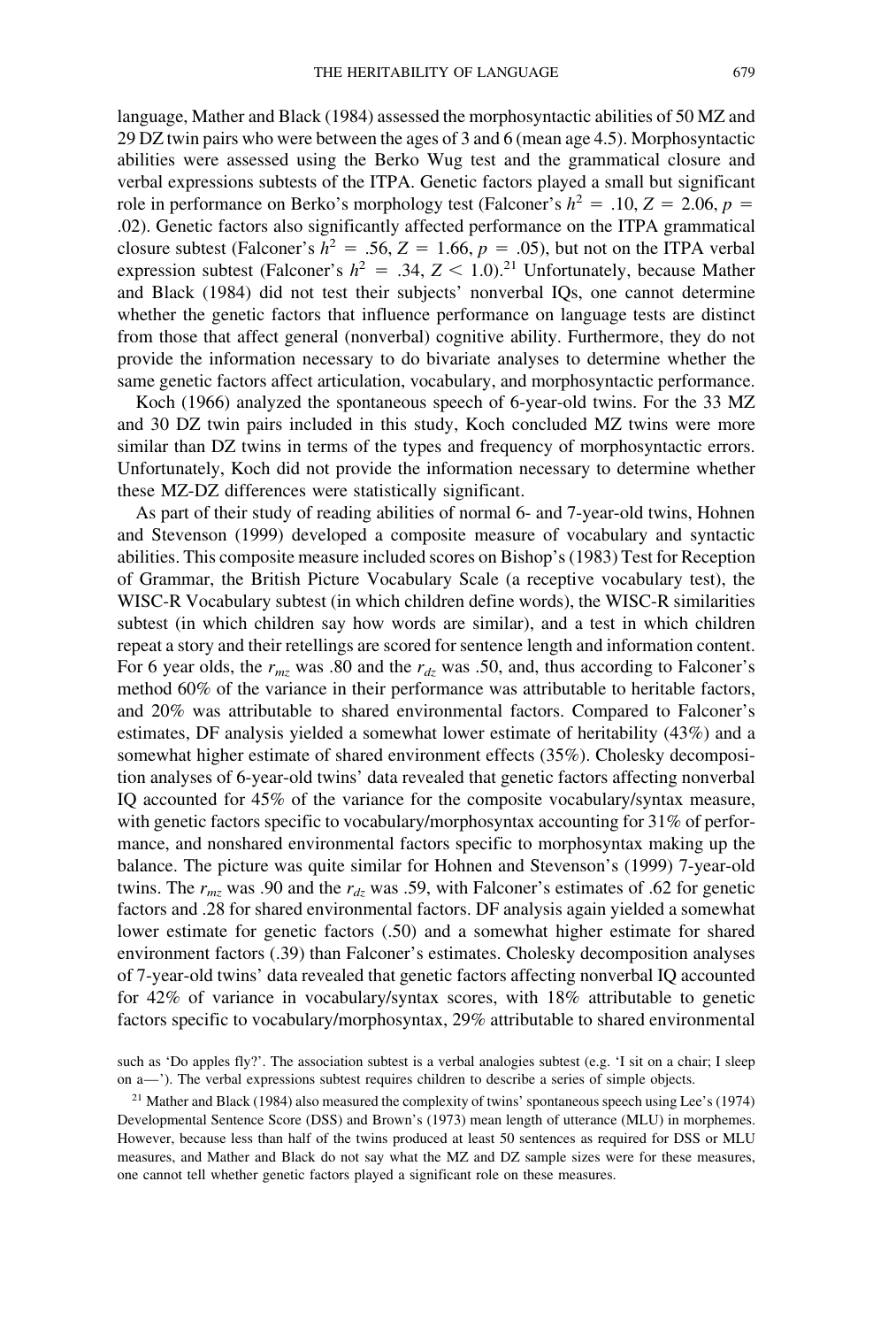factors specific to vocabulary/morphosyntax and 12% attributable to nonshared environmental factors specific to vocabulary/morphosyntax.

In a study of 70 MZ and 35 DZ twin pairs who were between the ages of 5 and 13 years old (mean age 8 years), Segal (1985) found that genetic factors did not play a role in general language comprehension as measured by the WISC-R comprehension subtest. Munsinger and Douglass (1976) used the Assessment of Children's Language Comprehension test (Foster et al. 1972) and the Northwestern Syntax Screening Test (Lee 1971) to assess the comprehension and production of morphosyntax of 37 MZ twin pairs and 37 DZ twin pairs. Because the MZ twins were, on average, two years younger than the DZ twins (mean ages 8 and 10 years, respectively), Munsinger and Douglass (1976) divided each child's language score by his chronological age. In order that heritability estimates for language not be confounded with nonverbal IQ, Munsinger and Douglass did a regression analysis to partial out the effect of nonverbal IQ (as measured by the WISC-R picture completion subtest) on the combined score of the two tests. Genetic factors played a significant role on the age- and nonverbal IQ-adjusted scores on the combined tests (Falconer's  $h^2 = .79$ ,  $Z = 2.95$ ,  $p = .002$ ), with shared environmental factors accounting for only 5% of the variance. In a study of 146 MZ and 132 DZ twin pairs between the ages of 6 and 12 (mean age 9.8 years), Thompson et al. (1991) found that, on a test of general language achievement (the Metropolitan Language Achievement Test, Prescott et al. 1986), genetic factors accounted for 32%  $(p < .001)$  of the variance in twins' performance and shared environmental factors accounted for 55% of the variance.

**8.2.** MORPHOSYNTACTIC RESULTS. Despite the relative paucity of large-scale twin studies of morphological and syntactic abilities and the impossibility of obtaining an overall heritability estimate for morphosyntax, the results of existing studies suggest that genetic factors play a role in children's comprehension and production of syntax and morphology. The MZ correlation was greater than the DZ correlation for 33 of 36 morphosyntactic measures ( $p < .0001$  by sign test). (The three exceptions were Fischer's two morphology tests and Mittler's ITPA comprehension subtest.) The MZ correlation was significantly greater than the DZ correlation for all of the measures used in five studies, two-thirds of the measures used in one study, and half of the measures used in two studies. There were only four studies in which the MZ-DZ differences were not significant for the majority of the measures used. Furthermore, in all twelve studies reviewed, the MZ correlation (or the mean correlation for studies that reported more than one measure) was greater than the DZ correlation ( $p < .0001$ ) by sign test).

A number of observations can be made about the studies reviewed. First, they are quite heterogeneous in the tests performed and the results obtained. Even within a study, tests that were designed to assess the same aspect of language sometimes yielded different results. Of the 17 morphosyntactic tests and measures used by Fischer (1973), for example, 6 revealed significant MZ-DZ differences and 11 did not. Similarly, of the three morphosyntactic tests administered by Mather and Black (1984), only two (the ITPA Grammatical Closure subtest and the Berko Wug test) yielded significant MZ-DZ differences. My second observation is that, in general, studies with large numbers of twin pairs were more likely to report significant MZ-DZ differences than studies including relatively few twin pairs. With the exception of Segal 1985, all of the studies that had at least fifty twin pairs found significant genetic effects. The effect of sample size can also be seen by comparing the results that different studies obtained for the Berko Wug test. Although Chubrich (1971), Fischer (1973), and Mather and Black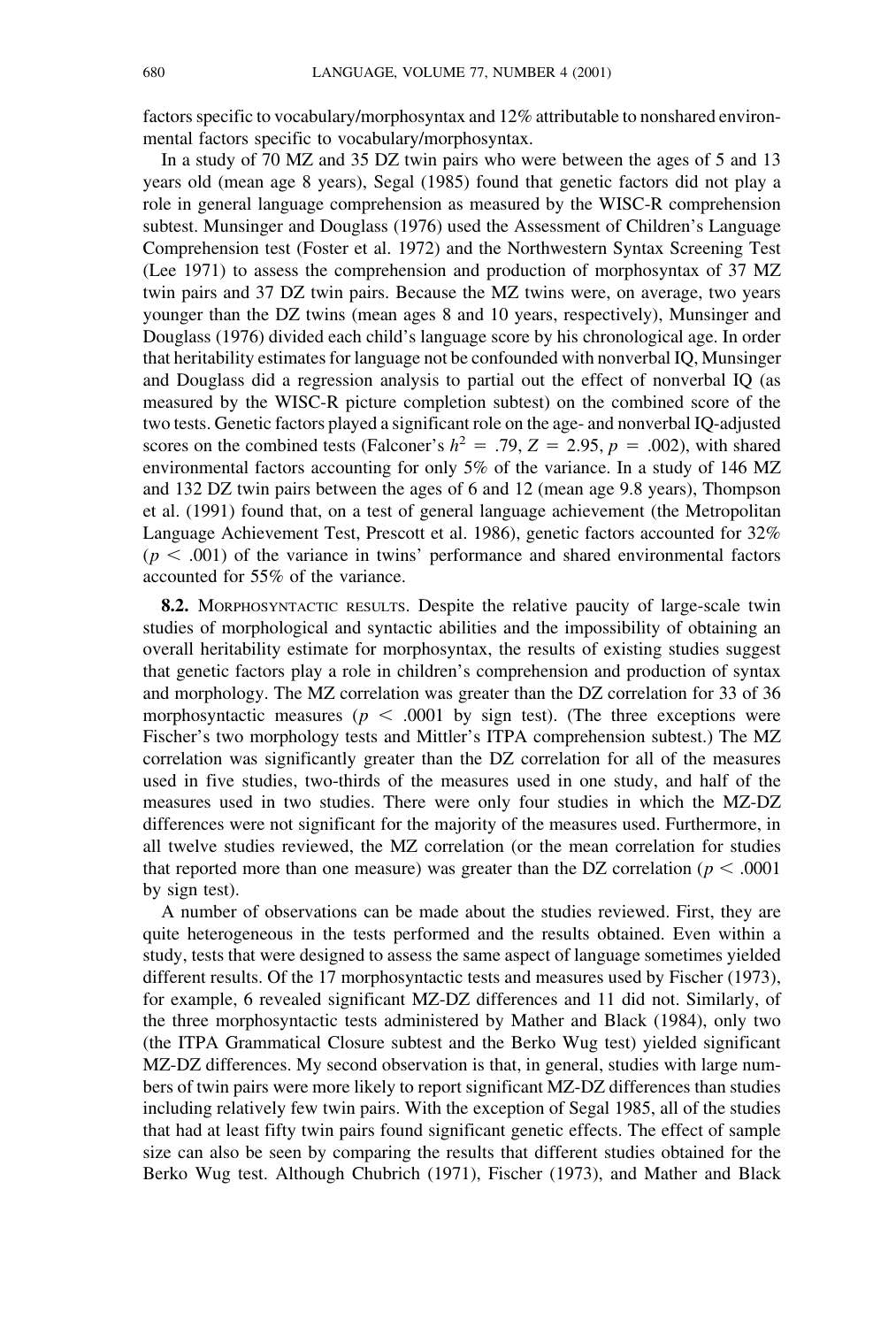(1984) all gave this test to preschool-age children, only Mather and Black found significant MZ-DZ differences. This almost certainly reflects the fact that Mather and Black's study had 3.5 times as many twin pairs as Fischer's study and 6 times as many twin pairs as Chubrich's study. The third observation is that MZ-DZ differences were more likely to be significant for those tests and measures that clearly tap morphosyntactic abilities. For example, Mittler (1969) and Mather and Black both found significant MZ-DZ differences for the ITPA grammatical closure subtest but not for other ITPA subtests. Perhaps the reason Segal (1985) failed to find a significant MZ-DZ difference on the WISC-R comprehension subtest even though her study included over one hundred twin pairs is that morphosyntactic knowledge is not required to answer twothirds of the items on this test.

Three studies performed analyses that help answer the question of how specific the genetic factors that influence morphosyntactic are. Munsinger and Douglass (1976) found that even when nonverbal IQ was partialled out, genetic factors played a significant role in performance on morphosyntactic tests, suggesting that there are genetic factors for morphosyntax above and beyond the genetic factors that influence general nonverbal ability. The bivariate analyses Dale and colleagues (2000) performed on the TEDS data from 24-month-old twins suggest that the genetic factors that influence syntactic development are largely different from those that influence nonverbal cognitive ability, but that the genetic factors influencing syntactic development are largely the same as those that affect vocabulary development. However, the high genetic correlation for vocabulary and grammar could reflect problems with the way lexical and grammatical development was measured in the TEDS study. The bivariate and Cholesky analyses that Hohnen and Stevenson (1999) performed on 6- and 7-year-old twins' data suggest that although genetic factors that influence performance on nonverbal cognitive tasks have a large effect on children's composite vocabulary/morphosyntax score (between 40 and  $45\%$  of the variance being explained by such factors), genetic factors specific to vocabulary/morphosyntax play a moderate role in children's vocabulary/syntax scores (accounting for between 20 and 30% of the variance). Furthermore, Hohnen and Stevenson (1999) found that, in addition to the genetic factors that influence nonverbal IQ and vocabulary/morphosyntax, there are genetic factors that specifically influence phonological awareness (in 6-year-olds, but not 7-year-olds).

Based on the results of existing twin studies, genetic factors do not seem to play a greater role in morphosyntactic abilities of older children, but this may reflect the relative paucity of large twin studies of older children that include 'pure' measures of morphosyntax. One of the goals of the TEDS study is to compare the role that genetic factors play at age 2, 3, and 4. Thus, if the TEDS project includes measures sensitive to aspects of morphosyntax that develop at ages 3 and 4, then future results from the TEDS project will help determine whether genetic factors have a greater influence on morphosyntactic ability at some ages than at others.

### **9.** WRITTEN LANGUAGE

**9.1.** THE RELATIONSHIP BETWEEN WRITTEN AND SPOKEN LANGUAGE. There is a growing consensus that at least some reading disabilities are language-based (see Scarborough 1990, Scarborough & Dobrich 1990, Stanovich 1988, and references therein). Prospective studies of kindergarten and preschool-age children later diagnosed as dyslexic have revealed that some dyslexic children exhibit weaknesses in phonemic awareness (Scarborough 1990, 1991a, Share et al. 1984, Stanovich et al. 1984), phonological production (Scarborough 1990, Silva et al. 1985), receptive and expressive vocabulary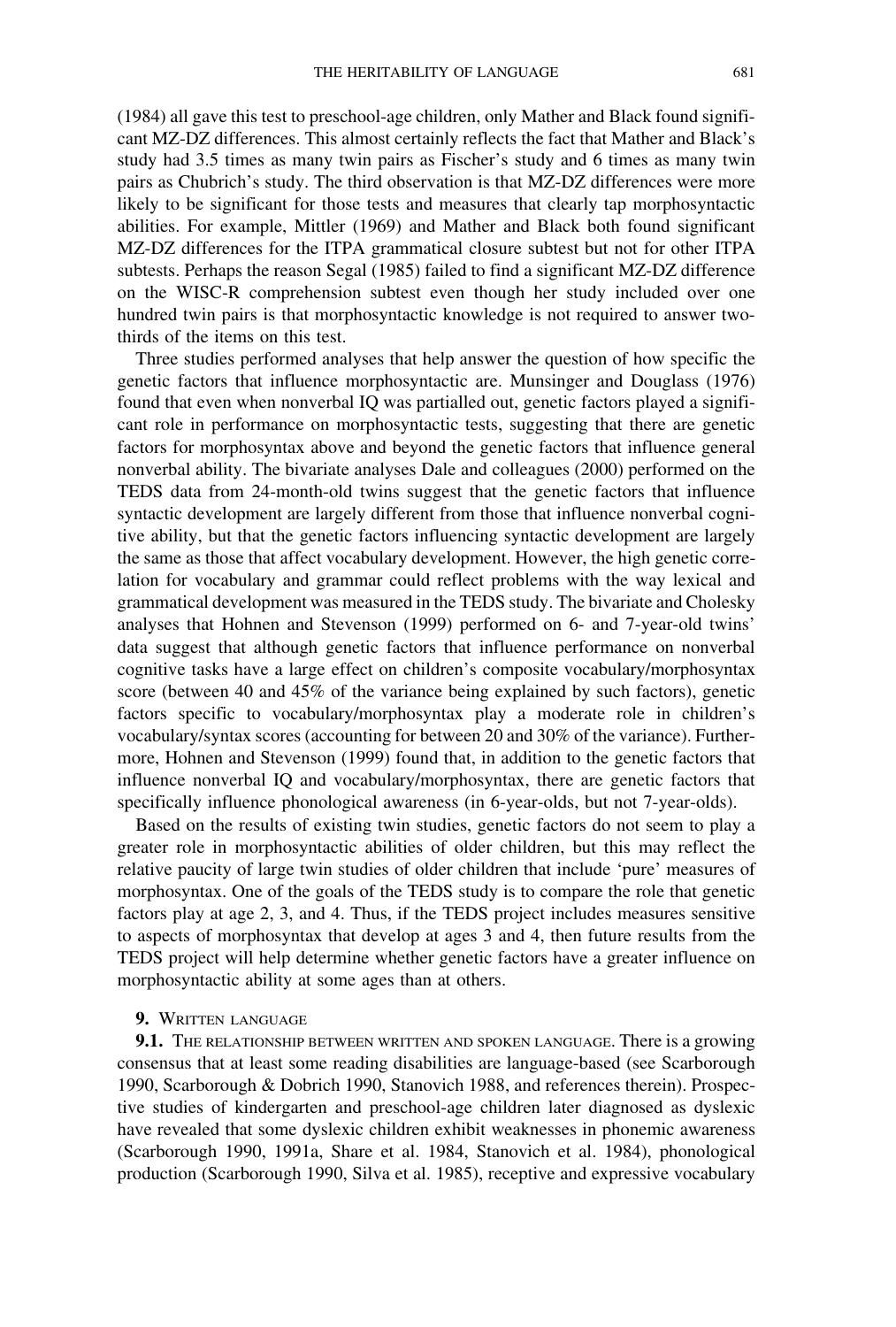(Scarborough 1990, Share et al. 1984, Stanovich et al. 1984), syntactic comprehension and production (Scarborough 1990, 1991a, 1991b, Share et al. 1984), and syntactic awareness (Tunmer & Grieve 1984, Tunmer et al. 1988). In a follow-up study of 3 year-old children with spoken-language disorders, Silva et al. (1987) found that such children frequently had reading difficulties later in life. In another follow-up study of preschool-age children with spoken-language disorders, Aram et al. (1984) found that after ten years, although many of the children had 'outgrown' their spoken-language impairment, over 90% had impairments in reading, spelling, or mathematics. In retrospective studies, parents report that dyslexic children are more likely to have a history of spoken language impairments than are children without dyslexia (Ingram et al. 1970, Rutter & Yule 1975). Genetic studies also suggest that dyslexia and SLI are related. For example, in a study of 13 identical and 5 fraternal twins, Johnston et al. (1984) found that preschool (spoken) language skills were the best predictor of later reading ability, accounting for 33% of the variance in reading-age discrepancy. Studies have also revealed that children with developmental phonological disorders have significantly more nuclear and extended family members with dyslexia than do control children (Gilger et al. 1998, Lewis 1992, Lewis et al. 1989)

**9.2.** HERITABILITY ESTIMATES FOR READING. Five studies of normally developing twins contained the information necessary to calculate Falconer's estimates of heritability (Foch & Plomin 1980, Hohnen & Stevenson 1999, Osborne et al. 1968, Stevenson et al. 1987, Thompson et al. 1991). Osborne et al. 1968 and Foch & Plomin 1980 used tests that primarily assess children's ability to read words in isolation. Stevenson et al. 1987 used tests that assess ability to read words in isolation (Schonell reading test, Schonell & Schonell 1960) and to read prose (Neale reading tests, Neale 1967). Hohnen & Stevenson 1999 developed a composite literacy score that measured children's ability to read prose and words in isolation. For the seven year olds in their study, Hohnen and Stevenson's literacy measure also included tests of children's ability to read irregularly spelled words—*pint*, *answer*—and nonsense words—*kule*, *tocken*—and to detect the correct spelling of a word in a word-pseudohomophone pair—*room/rume*. As shown in Table 8, the MZ correlations were greater than the DZ correlation coefficients for all five studies and for all reading tests, with Falconer's  $h^{2}$ 's ranging from .18 for the Neale Reading Accuracy test in Stevenson et al. 1987 to 1.53 for the Heim Self-judging Vocabulary test (Vandenberg 1965) in Osborne et al. 1968. In a metaanalysis that used the mean correlation coefficients for Osborne et al. (1968) and Stevenson et al. (1987), the unweighted  $\bar{r}$  was .82 for MZ twins and .55 for DZ twins ( $t(5)$  = 5.23,  $p = .003$ ), with heritable factors accounting for 53% of the variance in reading ability, and shared environment accounting for 28% of the variance. The heritability estimate based on weighted mean correlations was slightly less (the  $\bar{r}_w$  was .86 for MZ twin pairs and .66 for DZ twin pairs,  $Z = 2.84$ ,  $p = .002$ ), with 41% of the variance in reading ability attributable to heritable factors, 45% attributable to shared environment factors, and  $14\%$  due to nonshared environment.<sup>22</sup>

Thompson et al. (1991), Hohnen & Stevenson (1999), and Light et al. (1998) also used the DF method to calculate heritability estimates. DF heritability estimates were .29 for the twins in Thompson et al. 1991, .60 for the 6-year-old twins and .59 for the 7-year-old twins in Hohnen and Stevenson's 1999 study. As part of the Colorado Twin

<sup>&</sup>lt;sup>22</sup> When the MZ and DZ correlations that correspond to the median values of  $h<sup>2</sup>$  for Osborne et al. 1968 and Stevenson et al. 1987 were used, essentially the same results were obtained. For weighted metaanalyses, the  $\bar{r}_w$  was .87 for MZ twins and .66 for DZ twins,  $Z = 2.90$ ,  $p = .002$ , Falconer's  $h^2 = .42$ .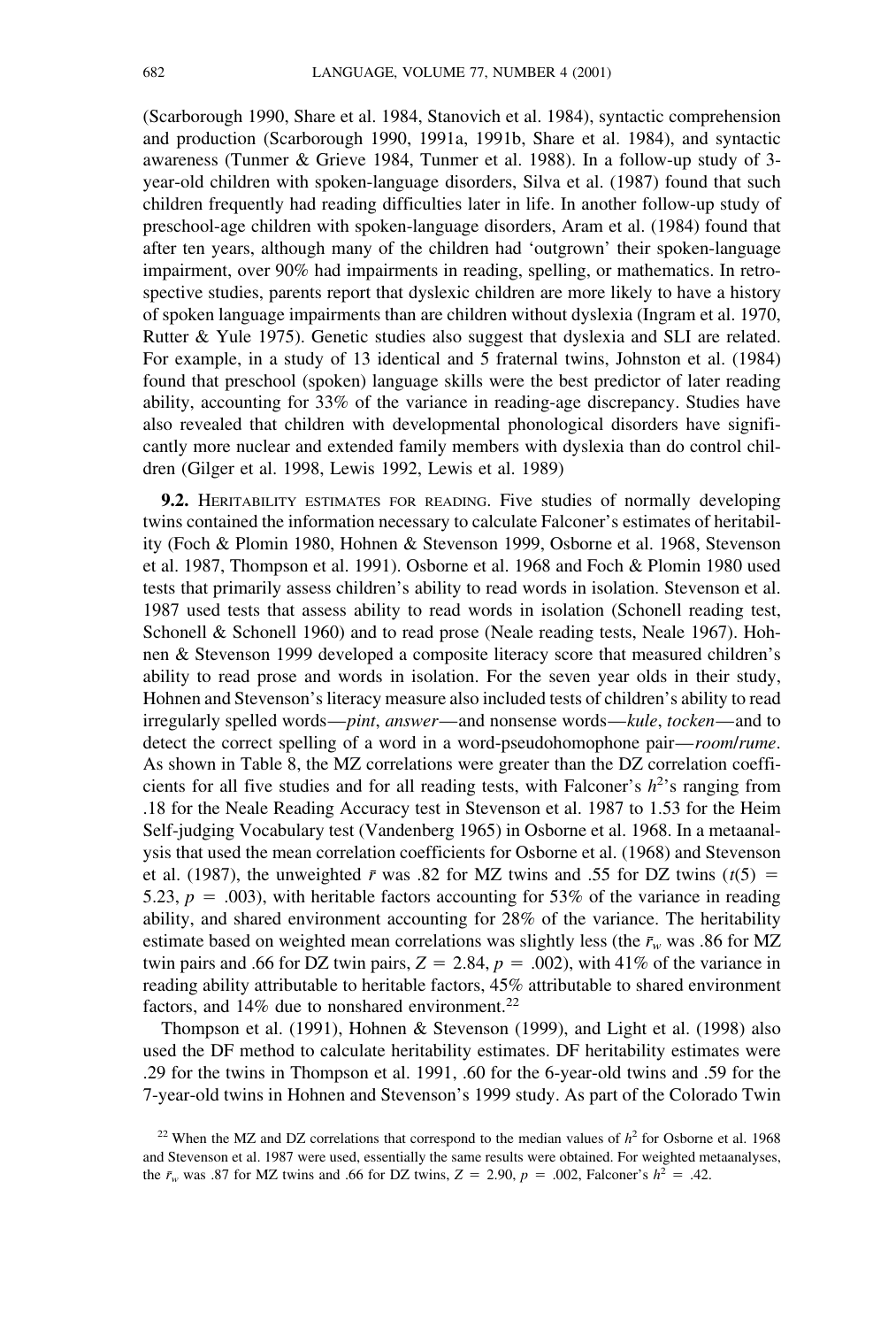|                            |                     |                               |                                                 |                                                | <b>FALCONER'S</b>     |
|----------------------------|---------------------|-------------------------------|-------------------------------------------------|------------------------------------------------|-----------------------|
| <b>STUDY</b>               | <b>TWIN PAIRS</b>   | AGE                           | <b>TESTS</b>                                    | <b>CORRELATION COEFFICIENTS</b>                | HERITABILITY ESTIMATE |
| Hohnen & Stevenson         | 6 yr 32 MZ, 28 DZ   | $\bar{x} = 5.8$               | composite reading score                         | 6-yr-olds $r_{mz} = .95$ ; $r_{dz} = .71$      | 6-yr-olds $.48***$    |
| 1999                       | 7 yr 34 MZ, 32 DZ   | $\bar{x} = 7.0$               |                                                 | 7-yr-olds $r_{mz} = .92$ ; $r_{dz} = .61$      | 7-yr-olds $.62***$    |
| Foch & Plomin 1980         | 52 MZ (25 M, 29 F)  | $5-12$ yrs                    | <b>PIAT</b>                                     | $r_{mz} = .74$ ; $r_{dz} = .46$                | .56*                  |
|                            | 32 DZ (17 M, 16 F)  | $\bar{x} = 7.6$               |                                                 |                                                |                       |
| Thompson et al. 1991       | 146 MZ, 132 DZ      | $6-12$ yrs<br>$\bar{x} = 9.8$ | Metropolitan Reading<br><b>Achievement Test</b> | $r_{mz} = .94$ ; $r_{dz} = .79$                | $.30***$              |
| Stevenson et al. 1987      | 97 MZ (45 M, 52 F)  | 13 yr old                     | Neale Accuracy                                  | Neale Accuracy $r_{mz} = .62$ ; $r_{dz} = .53$ | 18. Neale Accuracy    |
|                            | 107 DZ (48 M, 59 F) |                               | Neale Reading                                   | Neale Comp $r_{mz} = .71$ ; $r_{dz} = .49$     | Neale Comp. 44**      |
|                            | Schonell Reading    |                               | Comprehension Tests                             | Schonell Read $r_{mz} = .61; r_{dz} = .73$     | Schonell Read .19     |
|                            | 96 MZ (45 M, 51 F)  |                               | Schonell Reading Test                           | $r_{mz} = .65; r_{dz} = .51$<br><b>MEAN</b>    | MEAN .28              |
|                            | 106 DZ (48 M, 58 F) |                               |                                                 |                                                |                       |
| Osborne et al. 1968        | 33 MZ, 12 DZ        | $13-18$ yrs                   | WR Vocabulary                                   | WR Vocab $r_{mz} = .61$ ; $r_{dz} = .40$       | WR Vocab .42          |
|                            |                     |                               | Heim Self-judging                               | Self-judge $r_{mz} = .63$ ; $r_{dz} = -.13$    | Self-judge $1.53*$    |
|                            |                     |                               | Vocab                                           | Heim Vocab $r_{mz} = .86$ ; $r_{dz} = .38$     | Heim Vocab .96**      |
|                            |                     |                               | Heim Vocabulary                                 | $r_{mz} = .70; r_{dz} = .22$<br><b>MEAN</b>    | MEAN $.96**$          |
| WEIGHTED MEAN <sup>†</sup> | 403 MZ, 342 DZ      |                               |                                                 | $r_{mz} = .86; r_{dz} = .66$                   | $.41**$               |

TABLE 8. Reading.

Significance levels are for one-tailed tests: \*  $p < .05$ ; \*\*  $p < .01$ ; \*\*\*  $p < .001$ , \*\*\*\*  $p < .0001$ 

† includes Osborne et al. 1968 and Stevenson et al. 1987 mean data

WR Vocabulary = Wide Range Vocabulary Test, PIAT = Peabody Individual Achievement Test for Word Recognition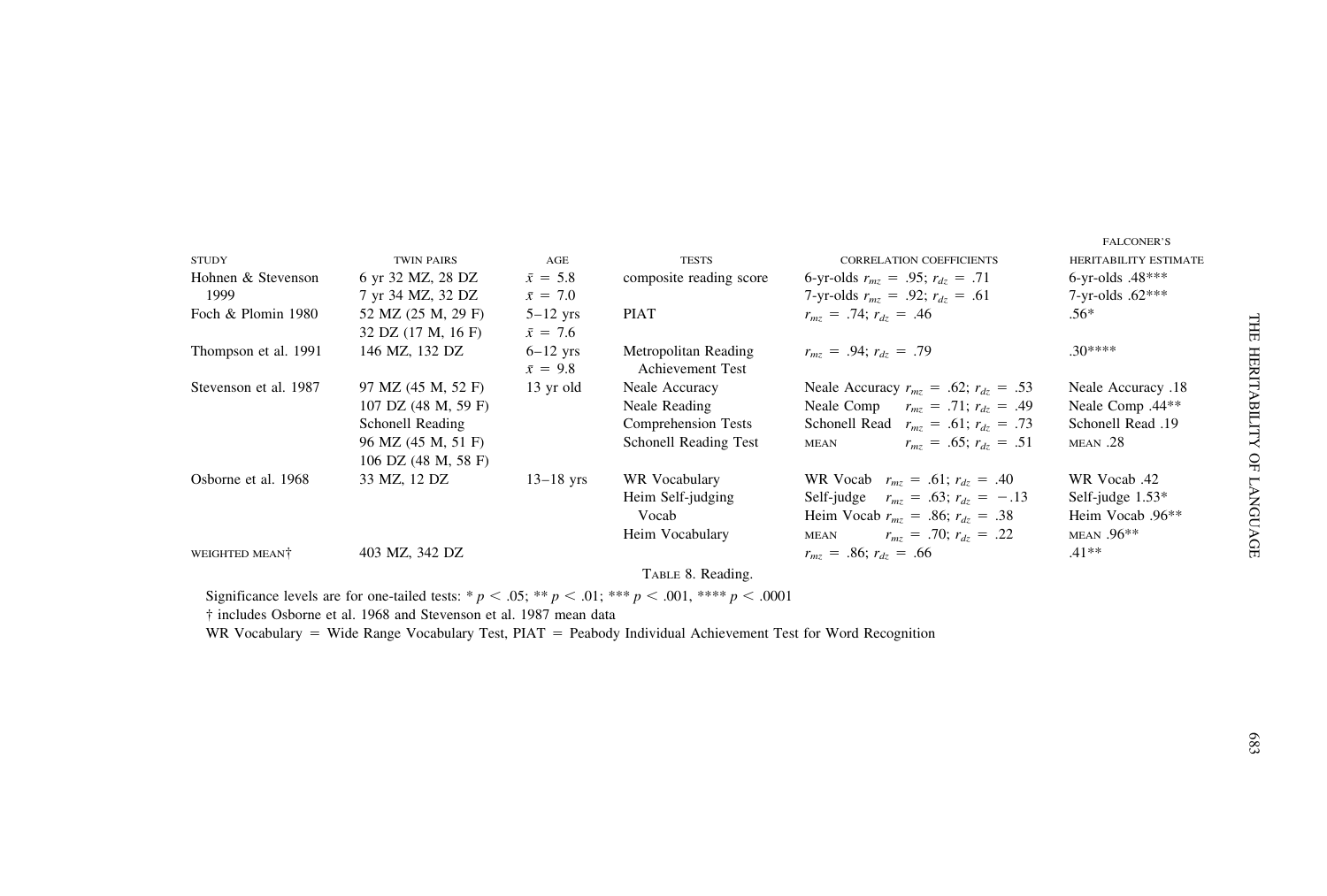Study of Reading Disorders, Light and colleagues (1998) studied the reading abilities of 132 MZ and 91 DZ normal twin pairs. For phonologically based reading, genetic factors accounted for 68% of normal twins' performance (versus 52% for dyslexic twins). For overall reading ability, genetic factors accounted for 42% of normal twins' performance (versus 70% for dyslexic twins).

Two twin studies of normal reading ability include analyses that help answer the question of just how specific to reading the heritable factors that influence reading are. Stevenson et al. 1987 found that for both MZ and DZ twins, correlations for reading scores that were adjusted for IQ were lower than for nonadjusted scores, but that Falconer's  $h^2$  were as high or higher for IQ-adjusted scores as for nonadjusted scores on the Neale and Schonell reading tests (IQ-adjusted Falconer's  $h^2$ : Neale Reading Accuracy = .18, Neale Reading Comprehension = .51, Schonell Reading = .73, mean  $h^2$  = .33). The MZ-DZ difference for IQ-adjusted correlations was significant for the Neale comprehension test  $(Z = 2.07, p = .019)$ , and marginally significant for the mean correlations for the reading tests ( $Z = 1.45$ ,  $p = .074$ ). In a more sophisticated set of analyses, Hohnen and Stevenson (1999) used Cholesky decomposition to determine the extent to which the genetic and environmental factors affecting literacy were general cognitive factors, general linguistic factors, factors associated with phonological awareness, or factors specific to literacy. For the 6-year-old twins, genetic factors affecting nonverbal IQ accounted for only  $11\%$  of the variance on the literacy index, with genetic factors specific to vocabulary/morphosyntax accounting for 17% of the variance, and genetic factors specific to reading accounting for 30% of the variance. Although genetic factors specific to phonological awareness did not influence literacy, 37% of reading performance was attributable to shared environmental factors that were specific to phonological awareness. The picture was almost exactly the same for the 7-year-old twins. Genetic factors affecting nonverbal IQ accounted for 12% of variance on the literacy index, with genetic factors specific to vocabulary/morphosyntax accounting for 31% of the variance, and genetic factors specific to reading accounting for  $18\%$ of the variance. Although genetic factors specific to phonological awareness did not influence literacy, 30% of 7-year-old twins' reading performance was attributable to shared environmental factors that were specific to phonological awareness.

**9.3.** TWIN STUDIES OF SPELLING. In addition to examining genetic influences on reading, Osborne et al. 1968 and Stevenson et al. 1987 studied the effects of heritable factors on normal children's spelling abilities. Osborne et al. 1968 assessed spelling abilities of 33 pairs of MZ twins and 12 pairs of DZ twins using the Heim Spelling Achievement Test (Vandenberg 1965). The correlation coefficients for spelling scores were .82 for MZ twins and .26 for DZ twins ( $Z = 2.35$ ,  $p = .009$ , Falconer's  $h^2 =$ 1.12). For the 95 pairs of MZ twins and 106 pairs of DZ twins tested by Stevenson and colleagues, the correlation coefficents on the Schonell Spelling Test (Schonell & Schonell 1960) were .76 for the MZ twins and .50 for the DZ twins ( $Z = 3.13$ ,  $p =$ .0009, Falconer's  $h^2 = .53$ ). Combining the results of the two studies, the unweighted  $\bar{r}$  was .79 for MZ twins and .38 for DZ twins. The  $\bar{r}_w$  was .78 for MZ twins and .48 for DZ twins ( $Z = 2.76$ ,  $p = .003$ , Falconer's  $h^2 = .60$ ). The Stevenson study found that heritability estimates for IQ-adjusted spelling scores were higher than heritability estimates for nonadjusted scores (73% and 53%, respectively), suggesting the existence of heritable factors, but not general intelligence that influence spelling abilities.

**9.4.** NORMAL TWINS' WRITTEN LANGUAGE. Results of existing twin studies of reading and spelling indicate that heritable factors account for between a third and a half of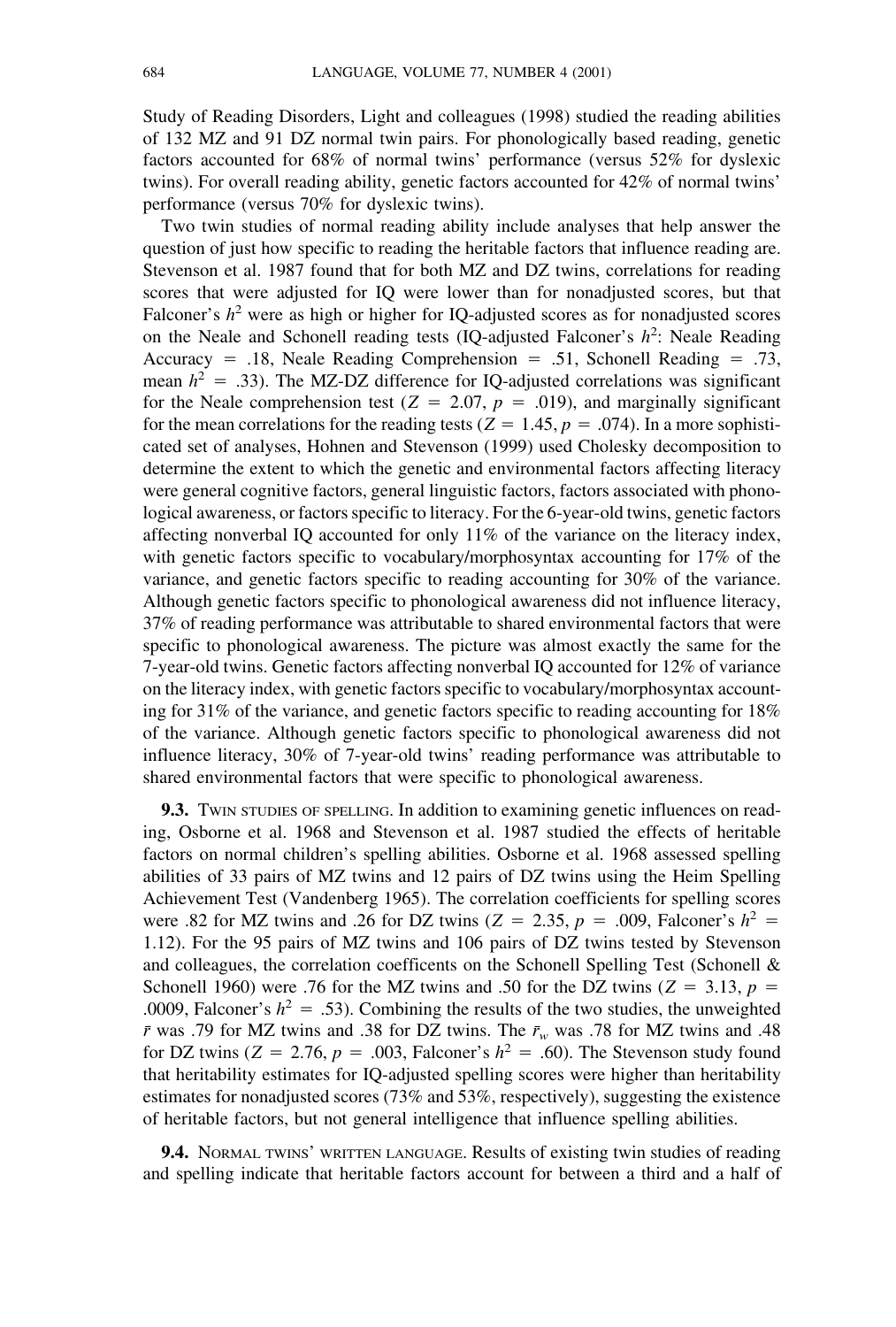the variance in normal children's readingabilities and about two-thirds of their variance in spelling abilities. Although about  $10\%$  of the variance in reading is due to genetic factors that also affect nonverbal IQ, 20 to 30% of the variance is due to genetic factors that also influence morphosyntax and vocabulary, and 20 to 30% of the variance is attributable to genetic factors that are specific to reading. Genetic factors specific to phonological awareness explain none of the variance in reading ability for normal children (Hohnen & Stevenson 1999). Analyses of the Colorado twin study data (Light et al. 1998) indicate that, for phonologically based reading, genetic factors accounted for slightly more of the variance for normal twins than for dyslexic twins (68% versus 52%), whereas for overall reading ability, genetic factors accounted for less of the variance for normal twins than for dyslexic twins (42% versus 70%).

## **10.** SUMMARY OF TWIN STUDY RESULTS

**10.1.** THE ROLE OF GENETICS IN NORMAL AND ABNORMAL LANGUAGE. The twin studies reviewed suggest that heritable factors are responsible for much of the variance in language-impaired people's linguistic abilities and some of the variance in normal people's linguistic abilities. For both written-language and spoken-language disorders, mean and overall concordance rates were approximately 30 percentage points higher for MZ twins than for DZ twins, with genetic factors accounting for between one-half and two-thirds of the written and spoken language abilities of language-impaired people. In studies of normal twins, depending on the aspect of language being tested, between one-quarter and one-half of the variance in linguistic performance was attributable to genetic factors. In Dale et al.'s (1998) TEDS study, genetic factors accounted for three times as much of the variance in vocabulary size for slow word-learners as for children who learn words at a normal rate. Similarly, Bishop et al. 1999 found that heritable factors accounted for more of the variance in nonsense-word repetition in SLI children than in normal children (100% versus 70%). Results of the Colorado Twin Study of Reading Disability (Light et al. 1998) indicate that genetic factors account for more of the variance in overall reading ability in dyslexic twins than in normal twins, but genetic factors account for slightly more of the variance in phonologically based reading for normal twins.

10.2. PROBABLE GENETIC FACTORS SPECIFIC TO LANGUAGE. Studying twin pairs in which at least one co-twin performed poorly on verbal tests, Eley et al. (2001, 1999), Olson (1994), Stevenson et al. (1987), and Tomblin and Buckwalter (1998) performed analyses that suggest that there are genetic factors specific to language. But Bishop et al. (1995) found that once they partialled out performance on a nonverbal test, genetic factors did not significantly influence their SLI subjects' performance on linguistic tasks (but see §5.3 and note 11). In a similar vein, Purcell et al. (2001) found that the same genetic factors accounted for much of the comorbidity of verbal and nonverbal delays in the TEDS subjects. However, as I noted in §5.4, the analyses Purcell and colleagues performed are not really the appropriate ones to test the genetic specificity of the deficits observed in SLI children.

A number of studies of normal twins suggest that there are language-specific genetic factors. For example, even when nonverbal IQ was partialled out, Munsinger and Douglass (1976) found that genetic factors played a significant role in performance on morphosyntactic tests, and Stevenson et al. (1987) found the same thing for reading and spelling. Using bivariate and Cholesky analyses, Hohnen and Stevenson (1999) found that language-specific genetic factors affected six- and seven-year-olds' performance on vocabulary/morphosyntax, phonological awareness, and reading tests. Performing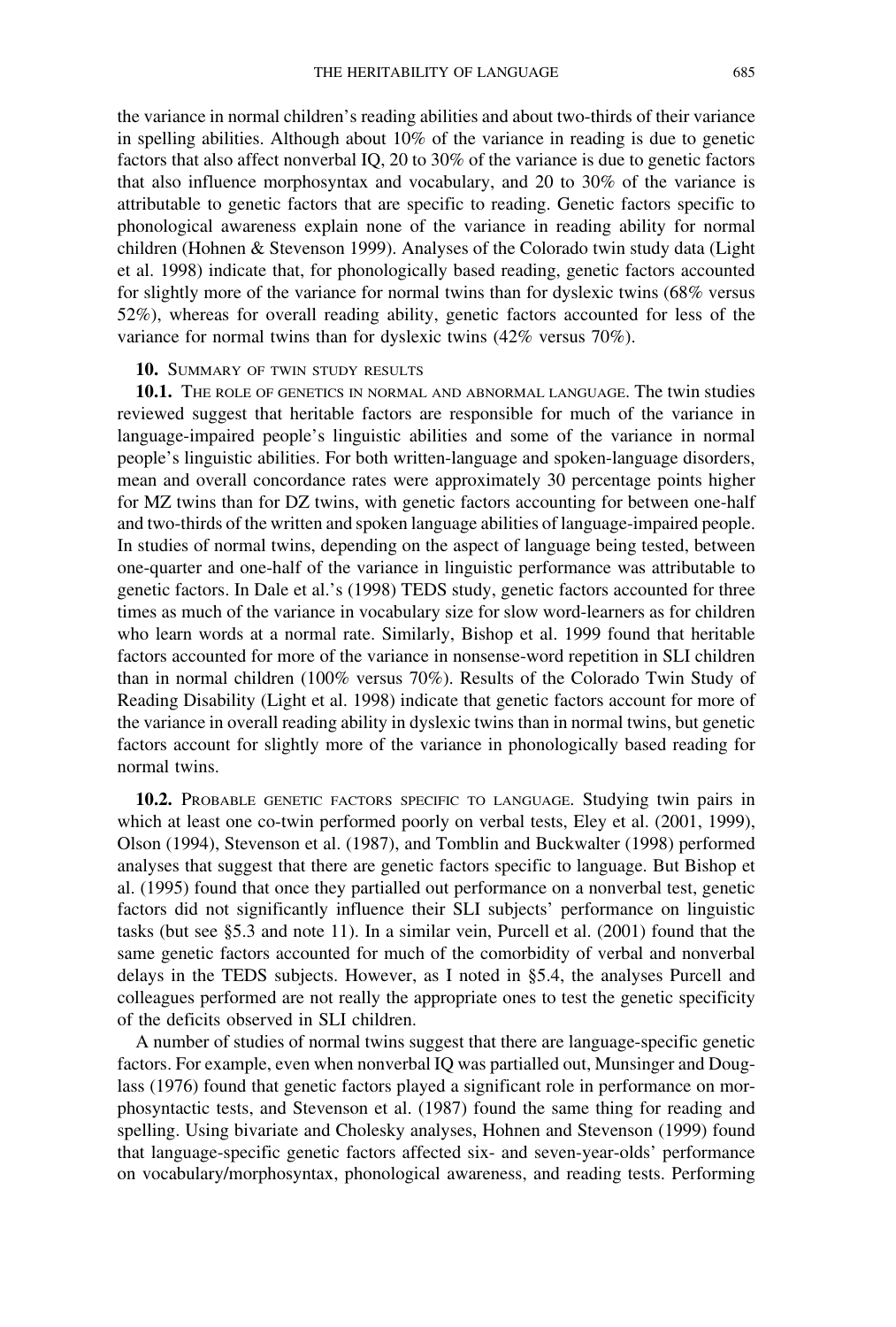similar analyses, Dale et al. (2000), Price et al. (2000) and Robinson (1999) found that language-specific genetic factors affected two-year-olds' spoken-language development. In contrast to these findings, Reznick et al. (1997) found evidence of languagespecific genetic factors at 20 months of age, but not at 14 or 24 months of age.

**10.3.** GENETIC FACTORS AFFECT MANY ASPECTS OF LANGUAGE. Studies of languagedisordered twins indicate that genetic factors play a role in many, if not all, aspects of language. For example, MZ concordance rates were greater than DZ concordance rates for both written-language and spoken-language disorders. This suggests that genetic factors play a role in both types of language disorders. Bishop et al. (1995) found that genetic factors influenced their SLI twins' performance on phonological short-term memory, articulation, vocabulary, and morphosyntactic tests (although initial analyses suggest that the genetic factors involved may be related to general cognitive ability). In their study of dyslexic twins, Gayan and Olson (1999) found that genetic factors influenced phonemic awareness, phonemic decoding, and orthographic decoding. It is less clear whether the same genetic factors play a role in all aspects of language. Hohnen and Stevenson's (1999) study of normal 6- and 7-year-old twins found evidence of specific genetic factors for vocabulary/morphosyntax, phonological awareness, and reading. In contrast, the TEDS data from normal two-year-olds suggest that the same genetic factors affect lexical and syntactic development (Dale et al. 2000). The discrepancy in findings between Hohnen & Stevenson 1999 and Dale et al. 2000 could reflect differences in the ages of the children studied, as twin (and adoption) studies of older children often report higher heritability estimates. Alternatively, the discrepancy could reflect that Hohnen and Stevenson's measures of subcomponents of language were much better and more specific than the measures used by Dale and colleagues.

**10.4.** FUTURE STUDIES. Although there have been a number of reasonably large twin studies of verbal IQ (see note 13), vocabulary, and reading, large twin studies of phonology and morphosyntax are rare. Despite research that shows that the order in which normal children acquire grammatical morphemes and complex syntactic constructions is remarkably similar across children (§1), to date, only one large twin study (Dale et al. 2000) has investigated the heritability of morphosyntax, and this study used a rather crude parent-report measure to assess morphosyntactic development. Similarly, only a handful of studies (Ganger 1998, Koch 1966, Stromswold & Rifkin 1996, Stromswold & Sudhakar 1998) have investigated whether the types or rates of errors made by MZ twin pairs are more similar than those made by DZ twin pairs. The reason for the lack of such studies is quite simple: it is time-consuming to administer morphosyntactic tests to large numbers of twins, and it takes even longer to collect, transcribe, and analyze spontaneous speech samples from large numbers of twins.

One possible solution is to collect all existing transcripts of twins' speech and put them in a central location where they are accessible to all interested researchers. As a group, Chubrich (1971), Fischer (1973), Ganger (1998), Koch (1966), and Mather and Black (1984) collected speech samples from almost 100 pairs of MZ twins and 80 pairs of DZ twins. If transcripts of these samples are made publicly available (perhaps through the CHILDES system maintained by MacWhinney and colleagues), researchers would be able to conduct the same type of analyses of twins' language that have been conducted for singleton children acquiring English. By combining the speech samples collected in different studies, there should be enough statistical power to determine whether there are significant MZ-DZ differences for specific aspects of morphosyntax. (See Stromswold 1996 for a discussion of how to conduct statistical tests on transcript data.)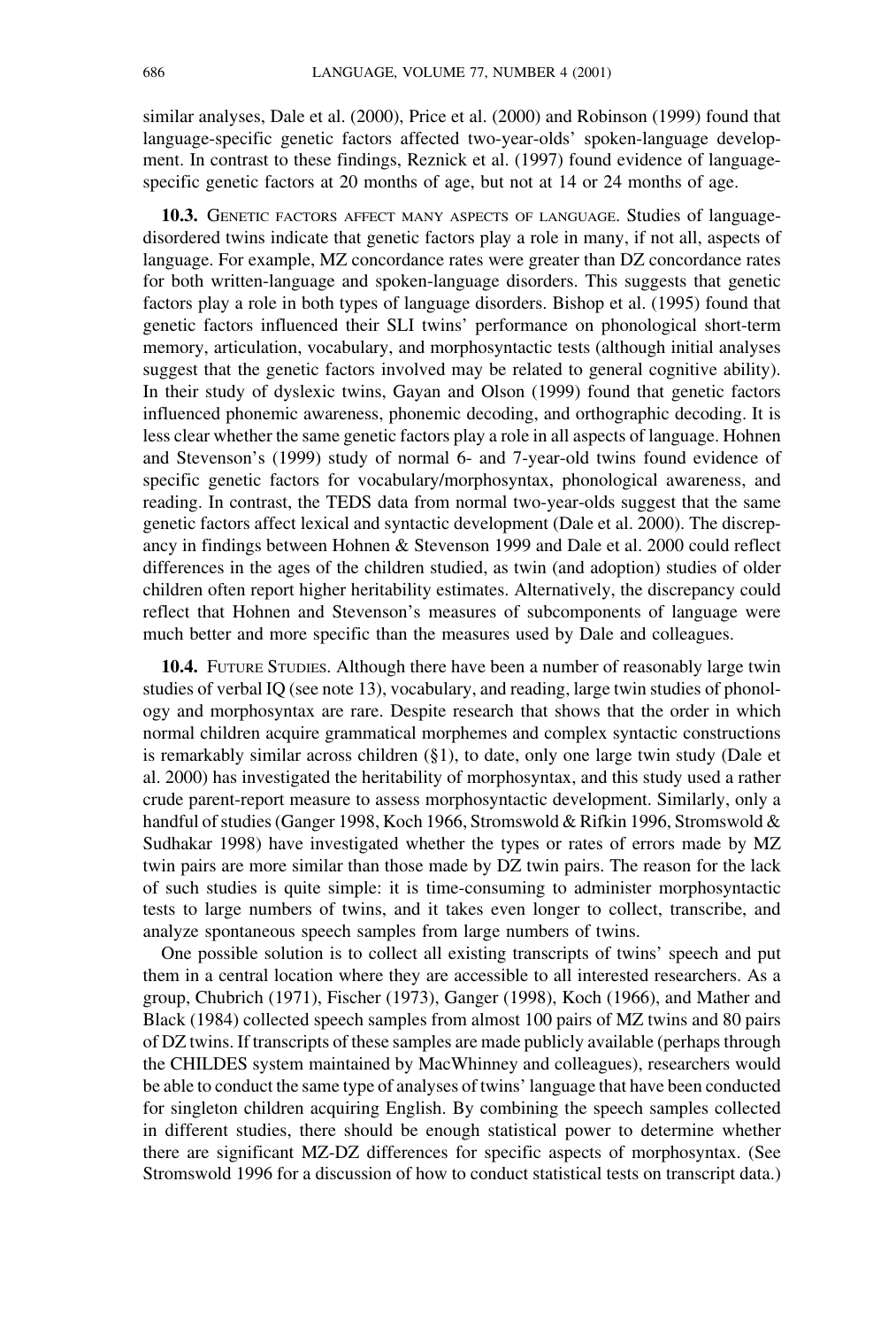Another solution to the labor-intensive nature of morphosyntactic twin studies is to design tests or measures that can be administered by the parents of twins or, for older subjects, by the twins themselves. Given the success Saudino and colleagues (1998) have reported for the parent-administered PARCA test of nonverbal cognitive abilities, it seems reasonable to devise parent-administered morphosyntactic tests. Children's comprehension of specific aspects of syntax could be assessed using the forced-choice, picture-pointing methodology employed by standardized language tests such as the Test of Reception of Grammar (Bishop 1983), the Assessment of Children's Language Comprehension test (Foster et al. 1972) and the Northwestern Syntax Screening Test (Lee 1971). Children's comprehension of passives, for example, could be assessed by having children choose the picture that corresponds to semantically reversible passive sentences such as *the lion was chased by the tiger* where the options include pictures of a tiger chasing a lion and a lion chasing a tiger. Morphological competence for real words could be assessed using the methodology employed by the ITPA grammatical closure subtest (Kirk et al. 1968) and the Mehrabian (1970) morphology test. Berko's Wug test could be used to assess productive morphology. For older children and adults, it might be possible to design tests that assess aspects of language for which researchers have detected individual differences among adult speakers (see §1).

Most twin studies that purport to investigate the genetic basis of phonological abilities actually study articulation abilities. Furthermore, it is possible that these studies measure the heritability of general motor skills, rather than the heritability of motor skills specific to language. Future studies could determine if there are genetic factors specific to articulation by administering tests of general gross and fine motor skills, nonlinguistic oral motor skills, and articulation skills. Covariation analyses of these data would determine whether the same genetic factors influence all these skills. Given the studies that exist, it is not possible to determine the extent to which the same genetic factors (if they exist) are involved in phonological production and perception. This question could be addressed by assessing expressive and receptive phonological abilities in the same twins and determining the extent to which these skills covary.

If one wants to investigate the genetics of phonology rather than articulation, twin studies of normal phonological development are desperately needed. No such studies exist because the types of phonological transcriptions and phonological analyses necessary are very labor-intensive. Jennifer Ganger and I are currently analyzing the phonological development of the eight sets of twins from whom Ganger collected bimonthly spontaneous speech samples (Ganger 1998). Preliminary results suggest that MZ twins may be more similar in phonological development than DZ twins. Unfortunately, because Ganger was interested in the genetic basis of lexical and morphosyntactic development, she did not begin recording most of the twin pairs until they were 20 to 24 months old. Hence, it is not possible to use these speech samples to investigate whether heritable factors influence the earliest stages of phonological development.

## **11.** LIMITATIONS OF TWIN STUDIES

**11.1.** ARE HERITABILITY ESTIMATES INFLATED IN TWIN STUDIES? A frequently voiced concern is that the heritability estimates obtained from twin studies may be inflated by how twins are selected. If twins are located by recruiting volunteers or clinical patients or by doing searches of clinical records or published reports, this may bias the sample in favor of cases that are consistent with there being a genetic component to language: that is, in favor of MZ twin pairs whose language abilities are very similar and DZ twin pairs whose language abilities are quite different. But the finding that twin studies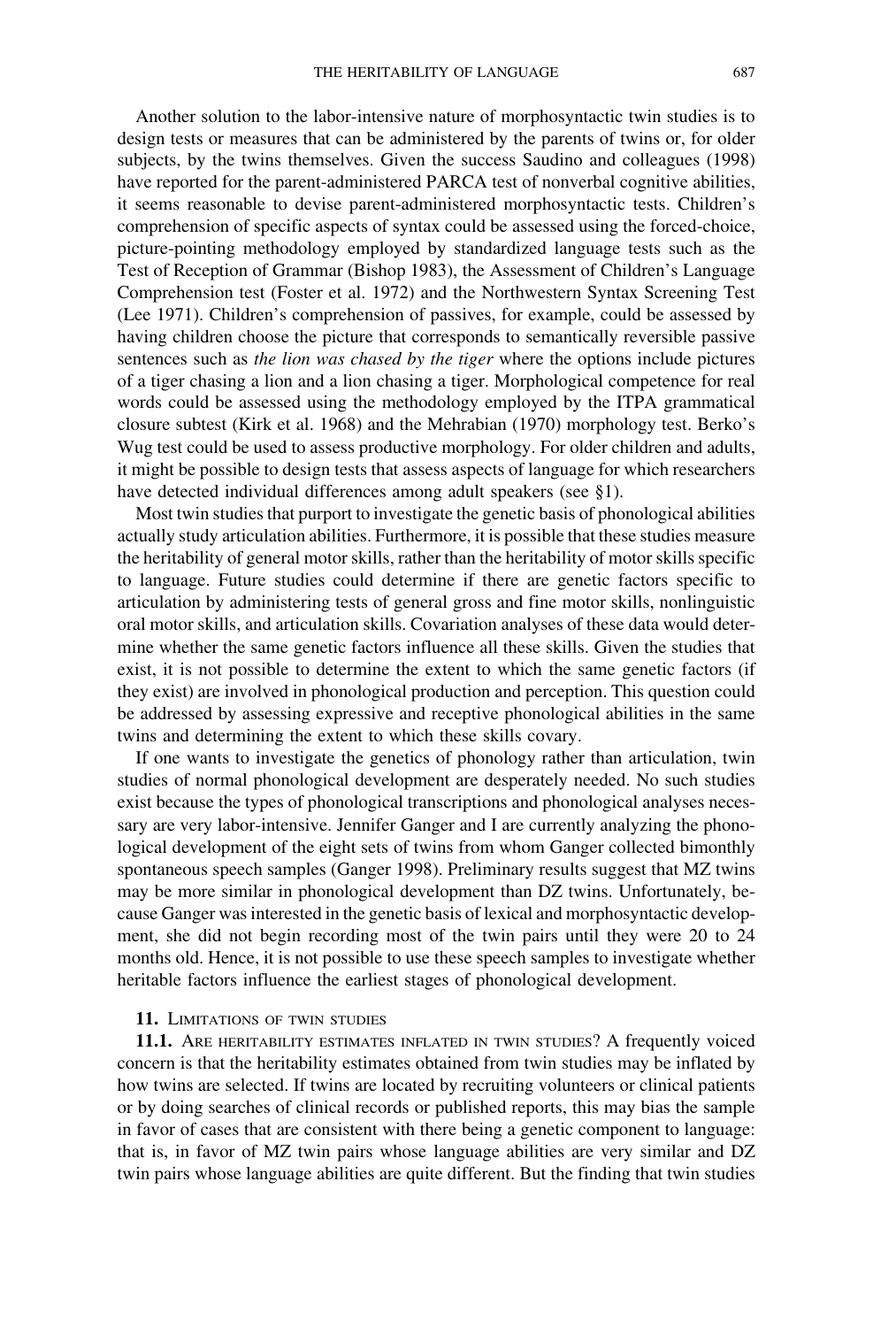generally report similar heritability estimates regardless of how twins were selected suggests that ascertainment biases do not affect heritability estimates too much.

A related concern is that heritability estimates may be inflated by the methods used to evaluate twins' language skills. Because researchers often know the zygosity of the twins in their study (through parent report or direct observation), if the same researchers assess both members of twin pairs they may inadvertently rate the language of MZ twin pairs to be more similar than that of DZ twin pairs. Studies that rely on parental report are also subject to this bias. Twin studies in which language disorders are diagnosed through test performance should be less subject to bias than studies in which diagnoses are based on clinicians' subjective judgments. The finding that the difference in MZ and DZ concordance rates for language disorders are similar regardless of the method used to diagnose twins suggests that heritability estimates are not unduly affected by unconscious biases on the part of researchers. Because MZ twins look more like one another than DZ twins, parents of MZ twins may rate the twins' language as being more similar than do parents of DZ twins. In addition, because MZ twins look more alike than DZ twins, parents of MZ twins may be more likely to confuse which twin said what. Analyses performed by Ganger (1998) suggest, however, that parents of MZ twins are no less accurate in their reports of their twins' language abilities than are parents of DZ twins.

Genetic factors seem to account for more of the linguistic variance among languagedisabled people than among normal people. For this reason, heritability estimates for the general population might be inflated by the inclusion of a small number of languageimpaired twins. One way to reduce this possibility would be to reanalyze the data from existing twin studies, being careful to exclude any twin pairs in which either twin performed below a certain criterion. For example, in Dale et al.'s 1998 study, one could obtain heritability estimates for those twin pairs in which both twins performed above the fifth percentile on the vocabulary measure.

**11.2.** ENVIRONMENTAL ASSUMPTIONS. Twin studies assume that MZ and DZ twins' environments are equally similar. But about two-thirds of MZ twins share a placenta, while no DZ twins do, so the prenatal environments of many MZ and DZ twins are not equally similar. Sharing a placenta may increase similarity between MZ co-twins because it means that MZ co-twins have exactly the same exposure to toxins and infections. Though sharing a placenta may also cause MZ twins to be less similar than they otherwise would be: for example, twins who share a placenta may undergo fetalfetal transfusion in which blood is preferentially shunted from one twin to another. Indeed, on average, MZ twins' birth weights differ more than same-sex DZ twins' birth weights, and MZ twins generally suffer from more perinatal complications than DZ twins (Lenneberg 1967). Phillips (1993) has argued that the atypical gestation of MZ twins increases the rate of having one affected MZ co-twin, but Christensen et al. (1995) argue that this is not the case, at least among twins who survive to age 6. If Phillips is correct, group (disordered) heritability estimates will be lowered.<sup>23</sup>

<sup>&</sup>lt;sup>23</sup> Maternal age and use of fertility drugs are correlated with one another, and with pre- and postnatal environmental factors. Women over 35 are at greater risk of delivering premature or low birth-weight babies. Older mothers are also more likely to use fertility drugs and to be better educated and wealthy. Because advanced maternal age and fertility drugs increase the risk of having DZ twins but not MZ twins, as a group then, MZ and DZ twins may be exposed to different pre- and postnatal environments. But there is no reason to believe that any of these factors result in MZ co-twins having more similar environments than DZ cotwins.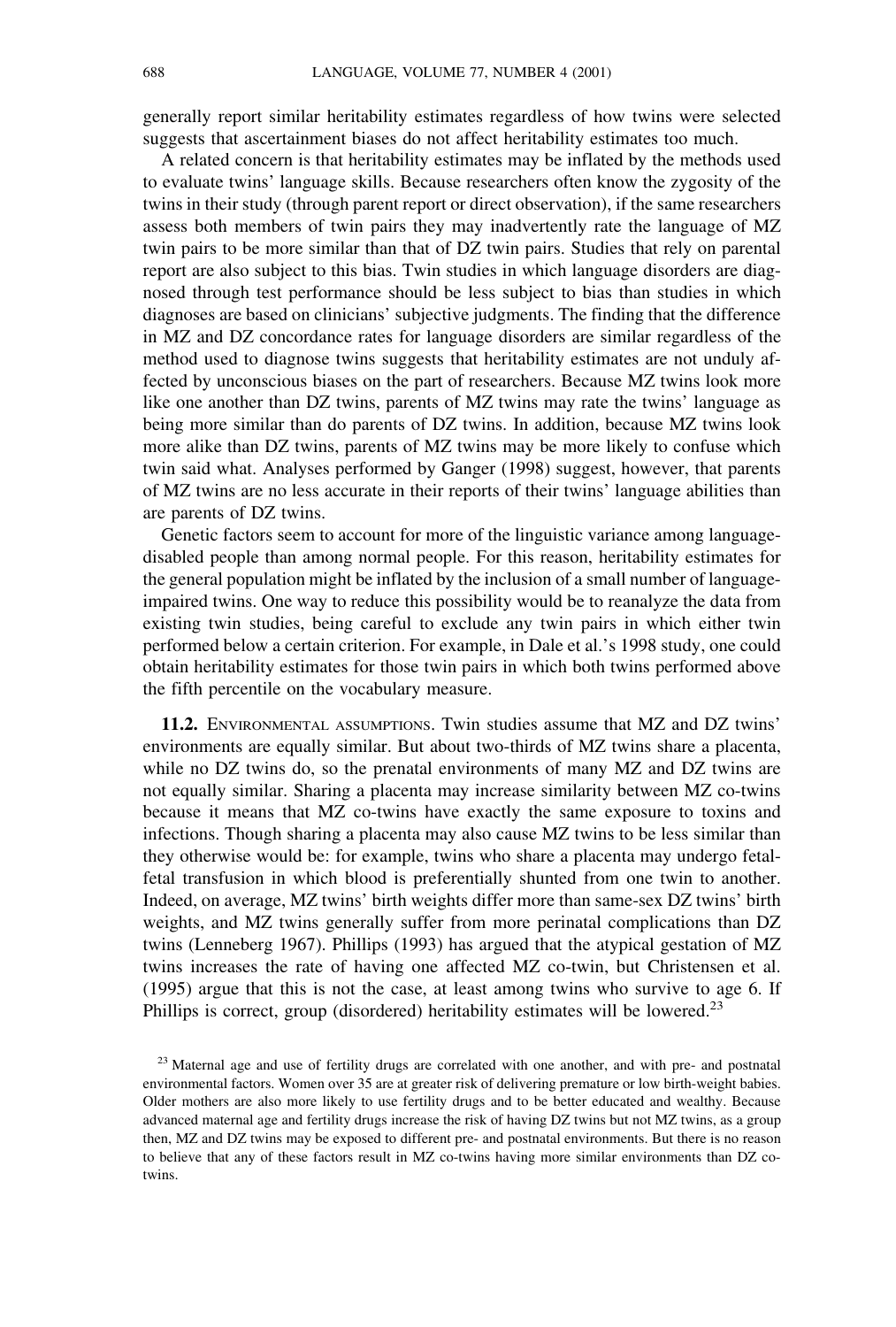If MZ twins have more similar postnatal environments than DZ twins do (because, for example, people treat twins who look alike more similarly than they do twins who do not look alike), then heritability estimates of language may be inflated. Martin et al. (1997), however, have argued that this effect is generally very small for complex behaviors. And in a clever analysis, Munsinger and Douglass (1976) found that the language performance of MZ twins whose parents erroneously thought they were DZ twins was only slightly less similar than correctly classified MZ twins ( $r = .78$  and .86, respectively), and the language of DZ twins whose parents thought they were MZ was only slightly more similar than correctly classified DZ twins ( $r = .47$  and .40, respectively). For twins reared apart, MZ-DZ differences cannot be the result of MZ co-twins being treated more alike than DZ co-twins. Thus, one can investigate whether heritability estimates are inflated by MZ-DZ differences in postnatal environments by comparing heritability estimates obtained for twins reared together and twins reared apart. Unfortunately, the only study that compares the language abilities of twins reared together and twins reared apart is a study of middle-aged and elderly Swedish twins (mean age 65) who participated in the Swedish Adoption/Twin Study of Aging (SATSA, Pedersen et al. 1994).<sup>24</sup> In this study, 46 MZ twin pairs reared apart, 67 MZ twin pairs reared together, 100 DZ twin pairs reared apart, and 89 DZ twin pairs reared together were given a battery of tests of general and specific cognitive abilities. Three tests taped vocabulary skills (a verbal information test, a synonyms test, and an analogies test). For the verbal information test, 61% of the variance was due to genetic factors, with 37% of the genetic factors being unique to verbal information (i.e. genetic factors that did not influence IQ). For the synonyms test, 64% of the variance was due to genetic factors, with 18% being unique to synonyms. For the analogies test, which taps verbal and reasoning skills, 48% of the variance was due to genetic factors, with 29% being unique to analogies. Consistent with the findings for school-age twins reared together (§6), results of Pedersen et al.'s study indicate that genetic factors account for a little more than half of the variance in vocabulary for elderly twins reared apart. Consistent with Robinson's (1999) and Price et al.'s (2000) findings for 2-year-old twins reared together, the Pedersen study found evidence that vocabulary was influenced by specific-to-language genetic factors. There is no reason to believe that differences in MZ and DZ twins' environments undermine the results of twin studies.

**11.3.** GENETIC ASSUMPTIONS OF TWIN STUDIES. The assumption underlying all twinbased heritability estimates is that MZ twins share 100% of their genetic material, whereas DZ twins generally share only half of their genetic material (meaning that DZ co-twins are genetically no more similar than nontwin siblings). If some MZ twin pairs are not genetically identical, the role of heritable factors will be underestimated. MZ twins have appreciable rates of nonconcordance for a variety of traits that seem unlikely to be affected by environmental factors—whorls and peaks in finger prints, for example—which suggests that MZ twins may not be genetically identical. The single ovum involved in MZ twinning may split at different times; those that split early will produce MZ twins who are more biologically alike than MZ twins who are the products of latesplitting ovum. MZ twins may differ genetically because of spontaneous mutations that occur after the ova have split or because of different degrees of mosaicism in MZ

<sup>&</sup>lt;sup>24</sup> Because there exist heritable neurodegenerative disorders (e.g. some forms of Alzheimer's disease, Huntington's disease), behavioral genetic studies of elderly twins may reveal the effects of a second set of genes that affect language. The elderly twins discussed in Pedersen et al. 1994 had no known neurodegenerative conditions.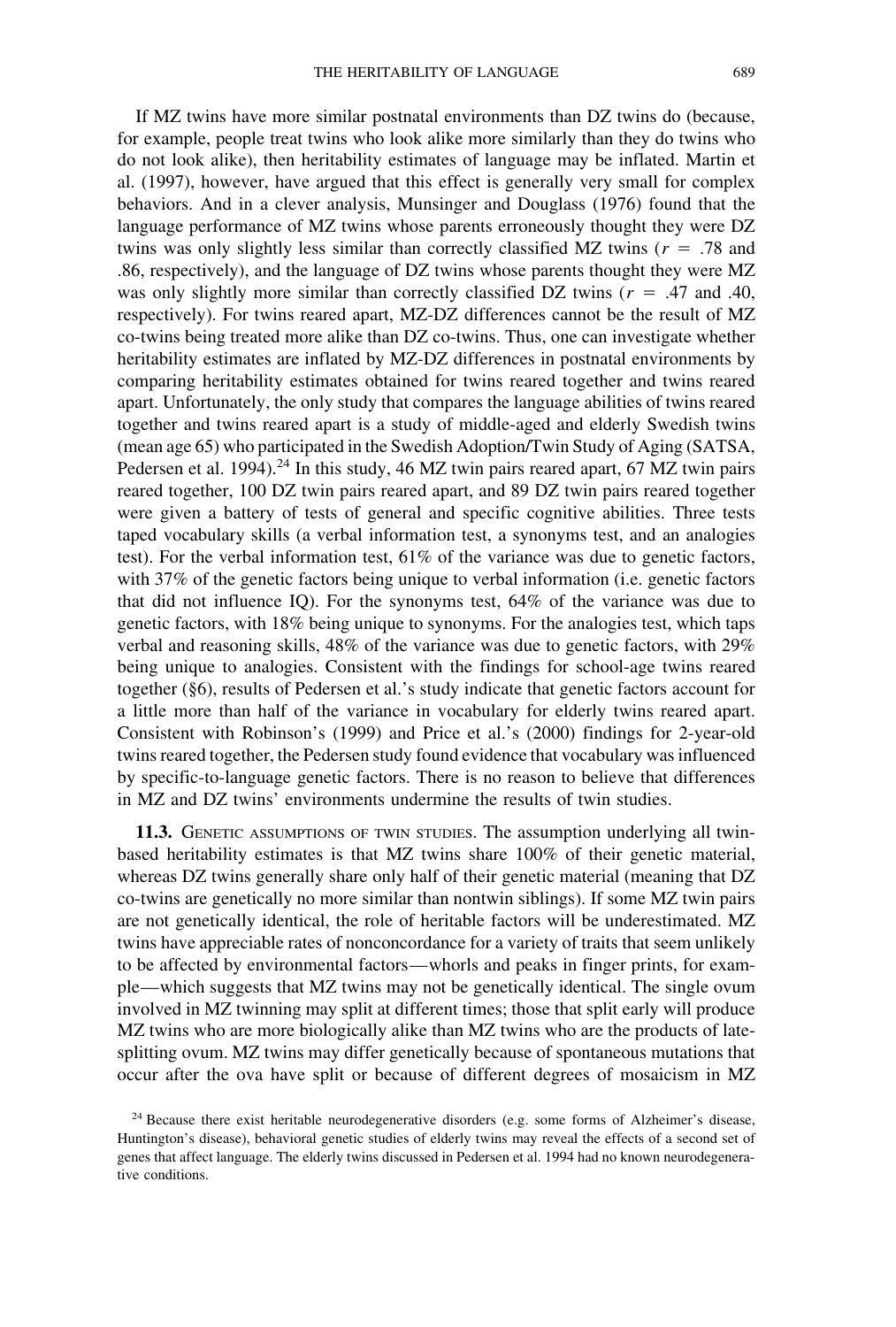twins.<sup>25</sup> The role of genetic factors may also be underestimated if DZ twins share more than 50% of their genetic material. The lower rate of graft-rejection between DZ twins than between nontwin siblings is sometimes taken as evidence that DZ twins are more genetically similar than nontwin siblings (Geschwind 1983). However, as Ganger (1998) suggests, this may result from DZ twins having developed more similar antibodies than nontwin siblings because DZ twins have more similar pre- and postnatal environments than nontwin siblings.

**11.4.** GENERALIZABILITY OF TWIN STUDIES OF LANGUAGE. Day (1932a,b) first compared the language abilities of twins and singletons and found that with respect to vocabulary, grammatical complexity of utterances, and mean length of responses, 2 to 5-year-old twins were linguistically delayed relative to singletons. Day also found that twins' impairment in language (mean language quotation  $= 68$ ) was greater than their impairment in IQ (mean  $IQ = 91$ ). Subsequent studies by Koch (1966), Mittler (1969, 1970, 1976), Conway et al. (1980), Rutter and Redshaw (1991), and Dale et al. (2000) have confirmed that twins' language development is slower than singletons'. Even when impaired twins are excluded, twins' language development appears to be about three months delayed relative to that of singletons (Hay & O'Brien 1983). Thus, even correcting for the shorter gestation of twins, twins' language development lags about two months behind that of singletons' language development.

The linguistic delay of twins relative to singletons is usually taken to reflect the fact that twins experience prenatal and postnatal hardships not experienced by singletons. Prenatal hardships of twinning include the fact that the average gestation for twins is 3–4 weeks shorter than that for singletons, and that full-term twins are considerably smaller (in weight, height, and head circumference) than full-term singleton infants. Premature and low birthweight babies are at increased risk for developmental language delays (Breslau et al. 1996, Breslau et al. 2000, Briscoe et al. 1998, Gerry Taylor et al. 1995, Hack et al. 1991, Whitfield et al. 1997). Postnatally, because twins have a sibling of the same age, twins usually receive less social and linguistic input from adults compared to that received by singletons (Stafford 1987, Tomasello et al. 1986). Mothers of twins engage their twins in fewer verbal exchanges than mothers of singletons (Conway et al. 1980, Lytton et al. 1977). Studying normally developing twins, Conway et al. (1980) found that differences in complexity and frequency of maternal speech accounted for more of the variance in twins' language development than differences in gestational age or birthweight. The effects of this type of postnatal deprivation may be seen in the results of Record et al. (1970) who report that twins whose cotwins died at or within a few months of birth have mean IQs that approach that of singleton children, whereas the mean IQ for twin pairs where both twins survived is five points lower than the mean for singletons. (For further discussion of environmental factors that affect twins, see Mohay et al. 1986 and Mogford 1993.)

There may be synergistic effects between genetic and environment factors, with children who are genetically at risk for developing language disorders being particularly sensitive to subtly impoverished linguistic environments. Bishop (1992) found lower rates of familiality of SLI in twin families than in families of singleton probands (22% versus 32%, respectively). She suggests that this difference, although statistically insignificant, may be real and may reflect the additional pre- and postnatal risks that twins experience relative to their singleton peers. Because of these additional environmental

<sup>25</sup> Mosaicism refers to the condition in which a person's cells have different genotypes. For example, some people with Down syndrome have an extra chromosome 21 in only a fraction of their cells.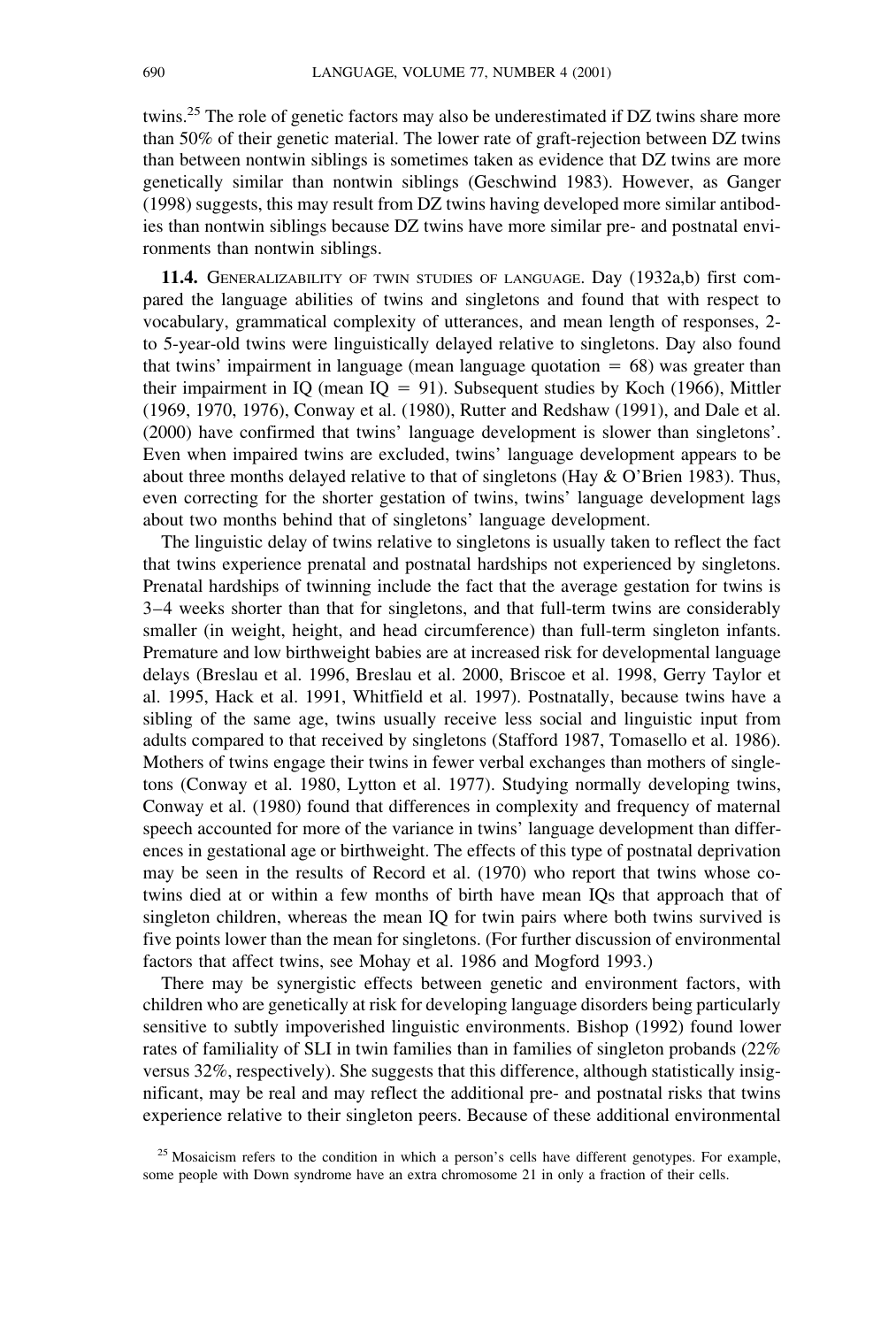risk factors, Bishop (1992) suggests that twin SLI populations may be etiologically more heterogeneous than nontwin SLI populations.

Although pre- and postnatal hardships appear to affect twins' language, there is no evidence that either MZ or DZ twins' language is affected differentially. Except as noted (Locke & Mather 1989), in the studies reviewed, the age- and IQ-adjusted language scores for MZ and DZ twins were not appreciably different. As long as environmental hardships affect MZ and DZ co-twins similarly (that is, as longas they do not cause MZ co-twins to be more similar than DZ co-twins, or vice versa), the logic of the twin design is unaffected and heritability estimates should not be affected. However, it may be that, given the same genotype, twins are more likely to be language impaired than singletons; that is, the probability that a genetic language disorder is expressed may be greater for twins than for singletons.

## **12.** ADOPTION STUDIES

**12.1.** OVERVIEW. Like twin studies, adoption studies can be used to investigate the relative importance of genetic and environmental factors for language development. If language has a large genetic component, adopted children's linguistic abilities should resemble that of their biological relatives more than that of their adopted relatives. If language is primarily due to environmental factors, adopted children's linguistic abilities should resemble those of their adopted relatives more than those of their biological relatives. By far the largest adoption study that has included investigations of language is the twenty-year longitudinal Colorado Adoption Project (CAP). All of the articles reviewed in this section analyze CAP data.

**12.2.** NORMAL LANGUAGE DEVELOPMENT. Thompson et al. (1985) used the Bayley Scales of Infant Development (Bayley 1969) to assess the general and specific cognitive abilities of 182 adopted and 164 nonadopted (control) children. Biological and adopted parents were given a battery of tests of general and specific cognitive abilities. At 12 months of age, infant-parent correlations were minimal for both adopted and biological parents. At 24 months, infant-parent correlations were significant for adopted and biological parents for general cognitive ability, but not specific cognitive abilities (Thompson et al. 1985). These results suggest that, in infancy, genetic and environmental factors affect general cognitive abilities but not specific cognitive abilities. Thompson and Plomin (1988) compared the Sequenced Inventory of Communication Development (SICD, Hedrick et al. 1975) data from 2- and 3-year-old CAP children. Adopted children's SICD scores at age 2 were significantly correlated with their biological siblings' SICD scores  $(r = .29)$  and IQ scores  $(r = .31)$ . Their SICD scores at age 3, were significantly correlated with their biological siblings' IQ scores ( $r = .40$ ), but not SICD scores. Adopted children's SICD scores were not significantly correlated with their adoptive siblings' SICD or IQs scores at either age. Adopted children's SICD scores at age 2 were significantly correlated with their adopted mothers' and fathers' IQ scores (both *r*'s = .13). Adopted children's SICD scores at age 3 were significantly correlated with biological mothers' IQ scores  $(r = .22)$  and adopted mothers' verbal scores  $(r = .20)$ . Taken together, the sibling and parent SICD results indicate that both genetic and environmental factors influence early language development.

Cyphers et al. (1989) compared the general cognitive abilities and verbal, spatial, perceptual speed, and memory abilities of 163 adopted and 142 nonadopted children at age 3, 4 and 7 with that of their biological and adopted parents. Using multivariate path analyses, they arrived at the most parsimonious model of the data. Over all, the magnitude of genetic influence increased from age 3 to age 7 for verbal abilities and general cognitive abilities, but not for other specific abilities. At age 3, genetic factors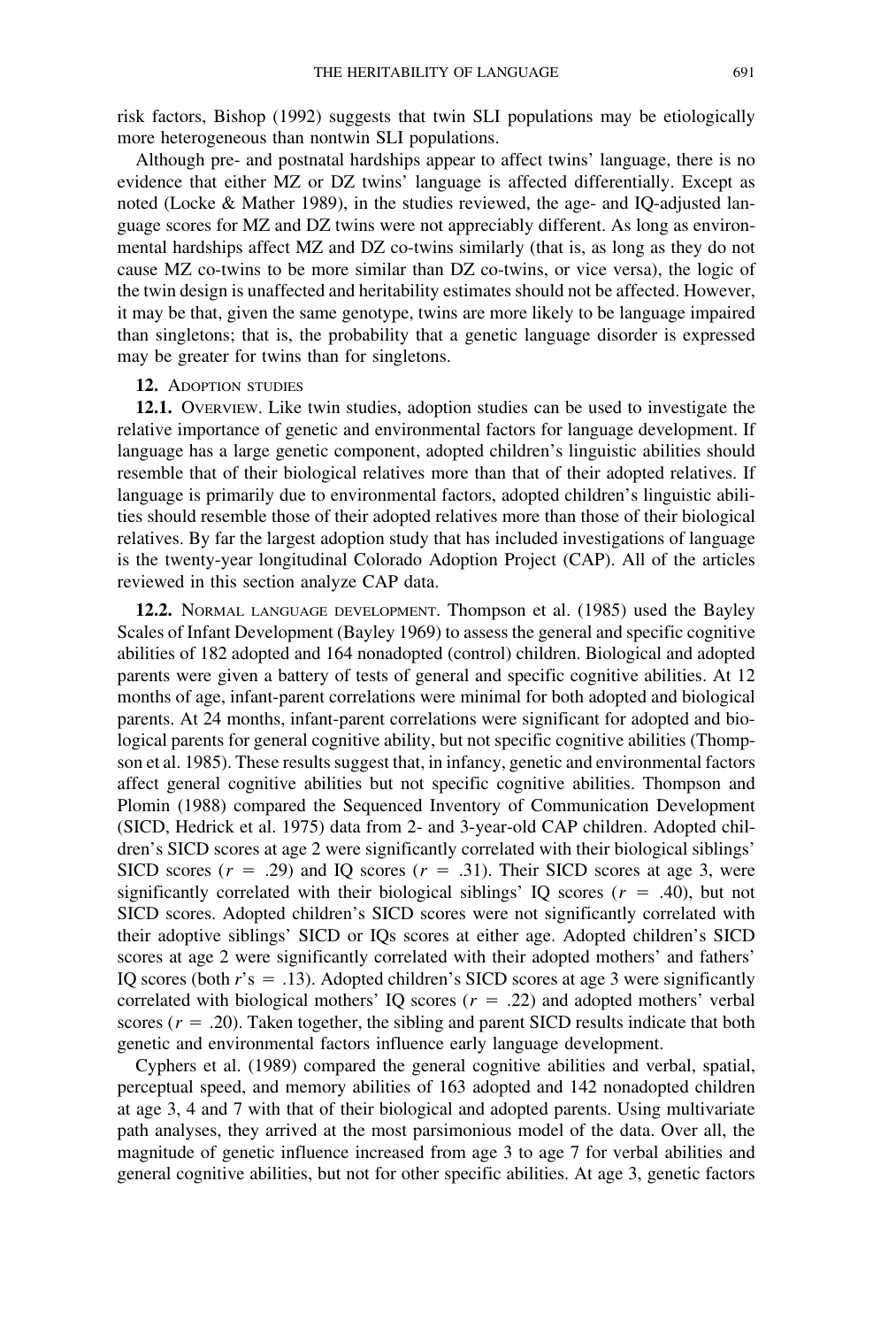did not play a significant role in general or specific cognitive abilities. At age 4, genetic factors played a significant role in general cognitive performance  $(h = .43)$ , spatial performance ( $h = .48$ ), and perceptual speed ( $h = .48$ ), but not in verbal performance  $(h = .16)$ . At age 7, genetic factors played a significant role for general cognitive ability  $(h = .53)$ , verbal abilities  $(h = .50)$  and spatial abilities  $(h = .50)$ , but not perceptual speed or memory. Environmental factors shared by parent and child played a significant role only in verbal ability, and even there the effect was small and found only at age  $4 (e = .11)$ .

Cardon et al. (1992) compared the results of specific and general cognitive tests performed on 196 adopted and 213 nonadopted children, 52 unrelated siblings of adopted probands and 68 natural siblings of the control children. Multivariate analysis revealed that at age 7 heritable factors associated with general intelligence affected verbal ability (.46) and that, in addition, there was a substantial heritable effect of verbal ability independent of  $IQ$   $(.83)$ , yielding an overall estimate of the heritability of the verbal abilities of .90 (.90 = .46<sup>2</sup> + .83<sup>2</sup>). Nonshared environmental factors had no effect on verbal ability ( $e = .00$ ), and shared environmental factors had little effect  $(c = .10)$ . The verbal ability score was a composite of the scores on the WISC-R vocabulary test and a verbal fluency task. For WISC-R vocabulary, although genetic factors that also affected IQ had a substantial heritable effect (.69), genetic factors independent of IQ played no role (.00), yielding an overall *h* of .47. Nonshared environmental factors accounted for most of the remaining variance in vocabulary ( $e = .46$ ). Genetic factors that were common with IQ had a substantial effect on verbal fluency (.54) and genetic factors independent of IQ played a modest role (.20), yielding an overall *h* of .33. Nonshared environmental factors played a greater role in verbal fluency than shared environmental factors ( $e = .46$ ,  $c = .20$ ).

Rice et al. 1986 used multivariate analyses to determine the genetic correlations among verbal, spatial, perceptual speed, and memory scores at age 4. Genetic correlations between verbal abilities and other cognitive abilities were generally high (verbalspatial  $R_G = .77$ , verbal-perceptual  $R_G = .57$ , verbal-memory  $R_G = .55$ ). Environmental correlations were generally modest (verbal-spatial  $E_G = .29$ , verbal-perceptual  $E_G$  $=$  .38, verbal-memory  $E_G = .32$ ). These results suggest that a common genetic factor plays a substantial role in specific cognitive abilities, whereas a common environmental factor plays less of a role in these specific cognitive abilities. Wadsworth et al. 1995 used multivariate analysis and Cholesky modeling techniques to analyze data from 90 pairs of adopted seven year olds and their biologically unrelated siblings and 100 pairs of nonadopted seven year olds and their biologically related siblings. Children were given the Kaufman (1975) verbal comprehension and perceptual organization tests, the PIAT reading recognition test (Dunn  $&$  Markwardt 1970) and the CAP mathematics achievement battery. Genetic factors accounted for about a quarter of performance on the language tests (verbal comprehension  $h = .20$ , reading  $h = .30$ ). Shared environmental factors played a minimal role on these tests (verbal comprehension  $c = .08$ , reading  $c = .13$ ). Performance on the verbal comprehension test was significantly correlated with performance on the three other tests (all *r*s between .32 and .40). The genetic correlations between verbal comprehension and the other measures were fairly large (verbal-reading  $R_G = .80$ , verbal-math  $R_G = .57$ , verbal-perceptual  $R_G = .36$ ) indicating that much of the covariance between each pair of tests is due to genetic factors that are common to both tests. Although these data could be used to argue that the genetic factors that affect verbal performance are not specific to verbal tasks, Wadsworth et al. argue that the high genetic correlation between verbal comprehension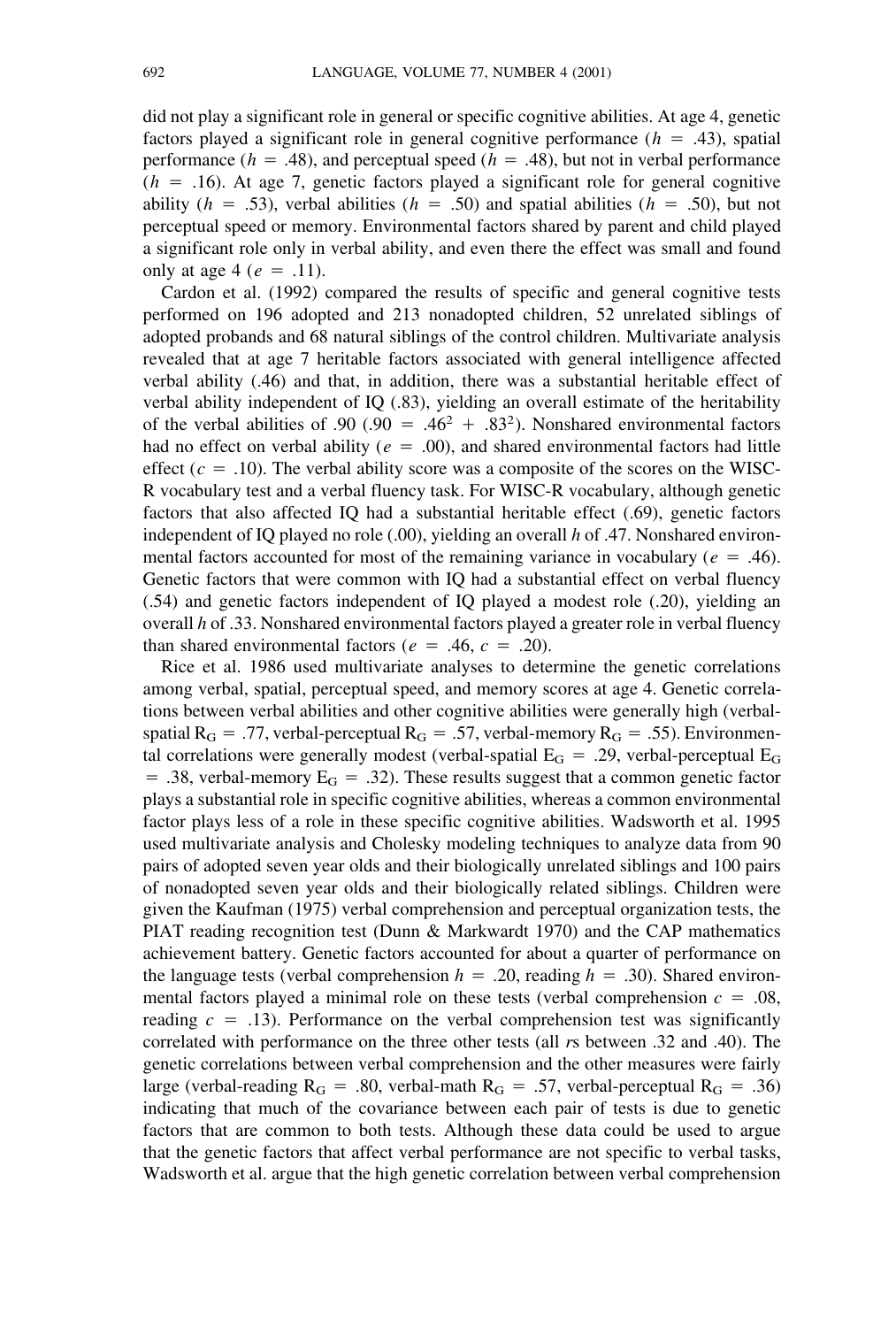and mathematics reflects 'the verbal nature of the mathematics tests' (Wadsworth et al. 1995:72).

Alarcón et al. (1998) analyzed the data from 175 adopted twelve-year-olds and their adopted (175 mothers and fathers) and biological parents (175 mothers, 34 fathers). Heritability estimates obtained for the full model were .26 for verbal, .35 for spatial, .38 for perceptual speed, and .53 for memory. In the full model, for verbal and spatial scores, the phenotypic correlation was .45, the genetic correlation was .27, and the bivariate heritability was .18, which indicates that relatively little of the phenotypic similarity between verbal and spatial scores is due to common genetic factors. For verbal and perceptual speed scores, the phenotypic correlation was .41, the genetic correlation was .46, and the bivariate heritability was .35. For verbal and memory scores, the phenotypic correlation was .21, the genetic correlation was .34, and the bivariate heritability was .61. To test whether heritable factors played an equal role in verbal, spatial, perceptual, and memory abilities at 12 years of age, Alarcón et al. (1998) tested the goodness-of-fit of a model in which the same value of *h* was assigned for all traits. The data fit for the resulting model was not significantly worse than for the full model, which suggests that heritable factors affect all four traits equally. To test whether verbal, spatial, perceptual, and memory traits were genetically differentiated at 12 years of age, Alarcón and colleagues tested a model in which the same value of  $R<sub>G</sub>$  was fit for all four abilities. The resulting model was not significantly worse than the full model, which suggests that one genetic factor influences all four abilities.

Alarcón et al. 1999 reports similar analyses on the data from 129 adopted 16 year olds and their adopted (129 mothers and fathers) and biological parents (129 mothers, 24 fathers) and 125 nonadopted 16-year-olds and their biological parents. Unlike testing conducted at earlier ages, the children and parents were given the same battery of tests, and scores on these tests were used to create composite verbal, spatial, perceptual speed, and memory scores. Multivariate analyses of these scores yielded  $h<sup>2</sup>$  estimates of .64 for verbal, .49 for spatial, .48 for perceptual speed, and .32 for memory. Heritability estimates for the best-fitting full model were somewhat higher  $(.80, .70, .70,$  and  $.56$ for verbal, spatial, perceptual speed, and memory, respectively). Alarcón and colleagues argue that the greater heritability estimates at age 16 than at previous ages reflect the greater genetic stability of the measures as a function of age. (It makes sense, intuitively, that heritability estimates will be greatest when children and their parents are evaluated using the same tests.) In the full model, for verbal and spatial scores, the phenotypic correlation was .46, the genetic correlation was .79, and the bivariate heritability was .96, which indicates that most of the phenotypic similarity between verbal and spatial scores is due to common genetic factors. For verbal and perceptual speed scores, the phenotypic correlation was .50, the genetic correlation was .64, and the bivariate heritability was .71. For verbal and memory scores, the phenotypic correlation was .32, the genetic correlation was .43, and the bivariate heritability was .64. As was the case with the data collected when the children were 12 years of age, goodness-of-fit comparisons indicate that heritable factors played an equal role in verbal, spatial, perceptual and memory abilities at 16 years of age, and that one genetic factor influences all four abilities (Alarcón et al. 1999).

**12.3.** LANGUAGE DISORDERS. Felsenfeld and Plomin (1997) compared the speech of 156 adopted and nonadopted children from the CAP who were at varying risk for speech disorder based on parental history of speech impairment. They compared the speech of 16 adopted children who had an impaired biological parent, 19 adopted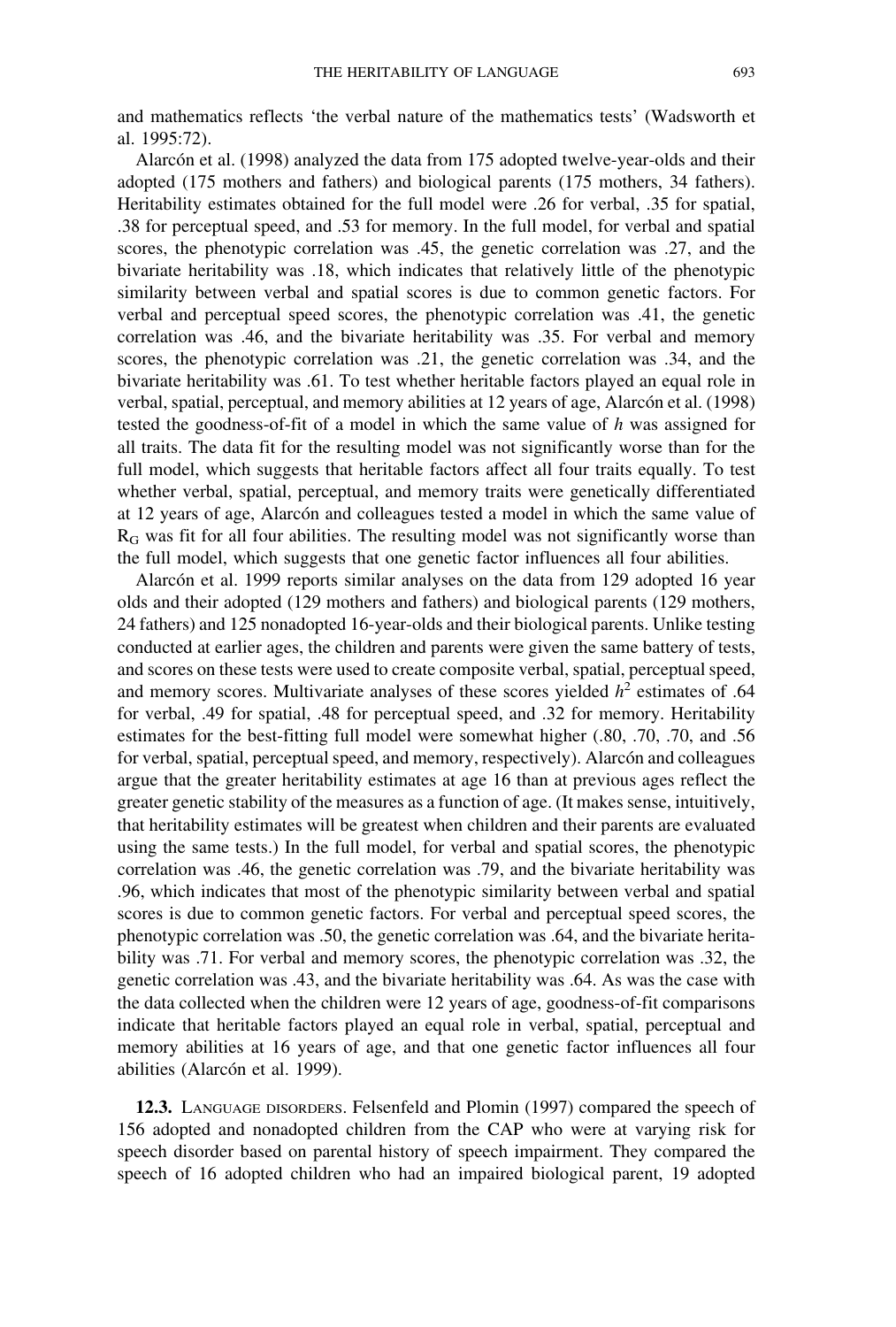children who had an impaired adoptive parent, 31 nonadopted children who had an impaired parent, and 90 adopted and nonadopted children who had no parental history of speech disorders. Examining the children's speech and language skills at age 7, they found that 25% of the children who had a genetic background of speech impairment had impaired speech or language, as compared to only 9% of children without such a history. Positive genetic background was the best predictor of speech/language disorders, whereas children's full-scale IQ and family environment were not significant predictors of speech/language disorders.

**12.4.** SUMMARY OF CAP RESULTS. Taken as a whole, the results of the Colorado Adoption Project indicate that for normal and impaired children, genetic factors affect language abilities more than shared environmental factors do. Consistent with the results of twin studies, the results of the CAP study indicate that the importance of genetic factors becomes more apparent as children get older, and that genetic factors influence verbal performance more than other specific cognitive abilities (see Fig. 1, taken from



FIGURE 1.

Parent-offspring correlations for factor scores for specific cognitive abilities for adoptive, biological, and control parents and their children at 3, 4, 7, 9, 10, 12, 14, and 16 years. Correlations are shown for verbal ability (a), spatial ability (b), speed of processing (c), and recognition memory (d). Parent-offspring correlations are weighted averages for mothers and fathers. The *N*s range from 33 to 44 for biological fathers, 159 to 180 for biological mothers, 153 to 197 for adoptive parents, and 136 to 217 for control parents.

Plomin et al. 1997). How specific are the genes that affect verbal performance? At age 7, genetic factors that are independent of IQ play a substantial role in verbal performance. However, analyses of CAP data obtained before and after the age of 7 suggest that the same genes that affect verbal ability also affect IQ. What does this mean? Alarcón et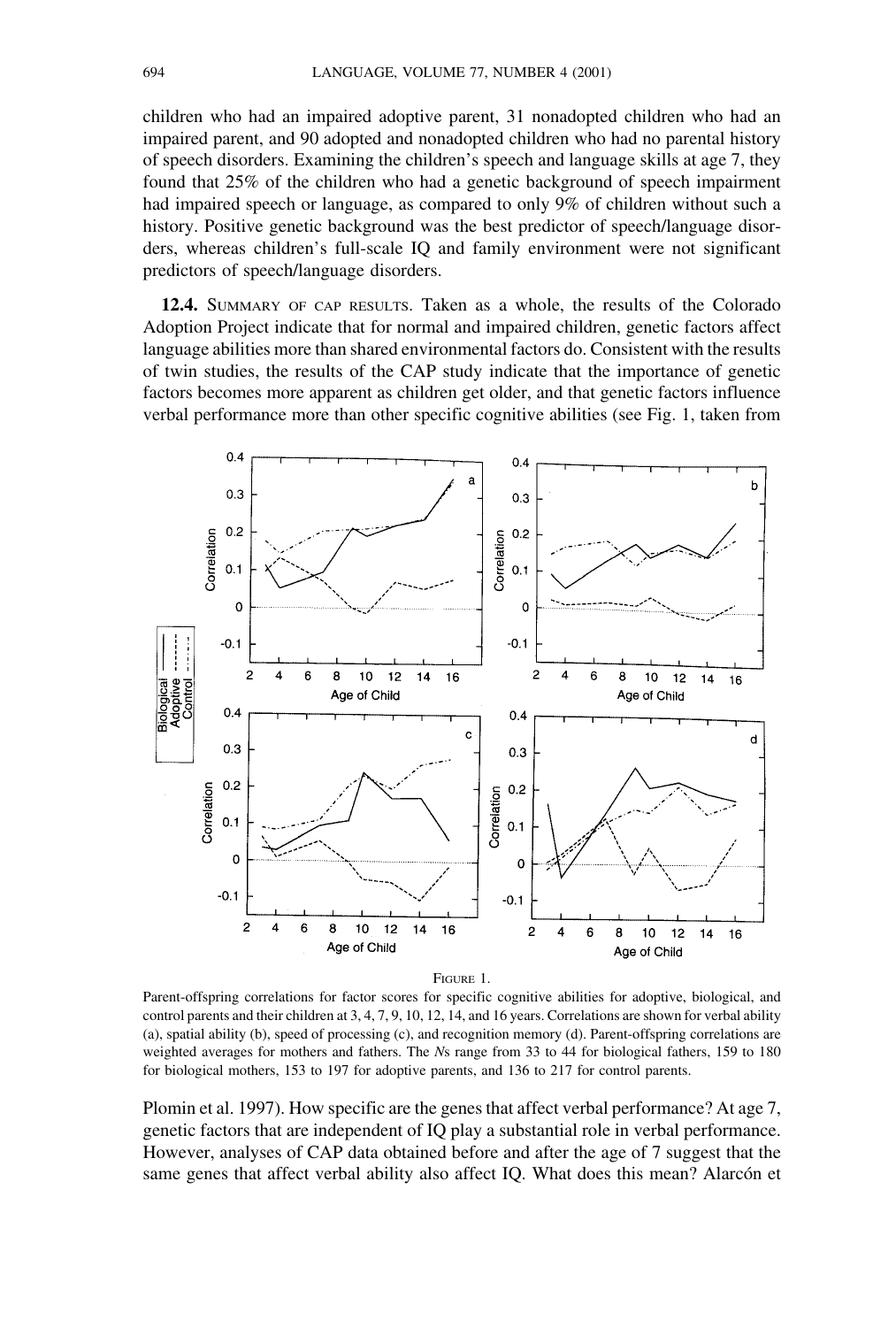al. (1999) propose that domain-specific genetic variance may have a greater influence during the transition from early to middle childhood than at other developmental stages, although they do not give any reasons for why this would be.

**12.5.** LIMITATIONS OF CAP RESULTS. Heritability estimates for adoption studies will be skewed if there is selective adoption placement (placinga child with an adoptive family who is similar to the biological family) and assortative mating (mating with someone who is similar to you with respect to a given trait). Selective placement muddies the clean separation of genetic and environmental factors. Fortunately, for IQ and specific cognitive abilities there was little selective placement among the CAP children. Of particular note, the correlation between biological mothers' verbal ability and adopted mothers' verbal ability was .05, and the correlation between biological mother's verbal ability and adopted fathers' verbal abilities was .10 (Plomin & DeFries 1985). Assortative mating inflates parent-offspring correlations and so leads to overestimation of environmental influences (that are based on correlations between adoptive parents and adopted children) and genetic influences (that are based on correlations between biological parents and adopted children). Rice et al. (1986) performed multivariate analyses to determine the extent of assortative mating(mother-father correlations for the same ability) and crossassortative mating(mother-father correlations across different abilities). Results of these analyses indicated assortative mating was greater than crossassortative mating. Assortative mating was greater for verbal ability than spatial ability, perceptual speed or memory (*r*'s .36, .07, .20, and .13, respectively). Estimates of assortative mating for verbal ability were greater for adoptive parents than biological parents when CAP children were 3 years old  $(.34 +/- .04$  and  $.00 +/- .30$ , respectively) and 4 years old (.26 +/- .05 and .00 +/- .29, respectively, Bergeman et al. 1988).<sup>26</sup> Subsequent analyses of the CAP data from 3-, 4-, and 7-year-olds revealed that assortative mating for verbal ability was greater for adoptive parents than biological parents at all three ages and the difference was significant at age 4 (Cyphers et al. 1989). The significant difference in biological and adoptive parents' rates of assortative mating might explain why Cyphers and colleagues found that at age 4, genetic factors did not significantly affect verbal performance but environmental factors did.<sup>27</sup> In general, the difference in assortative mating for biological and adoptive CAP parents probably means that heritability estimates of verbal abilities are underestimated and shared environmental effects are overestimated.

Most of the twin studies that looked for specific-to-language genetic factors found them, but the CAP study did not. I suspect that the reason for the discrepancy is simple. The twin studies that found specific-to-language genetic factors typically tested for genetic factors that affect language, but are independent of nonverbal IQ. The CAP study tested for genetic factors that affect language, that are independent of full-scale IQ. Full-scale IQ is a very good predictor of verbal IQ, which in turn is a very good

<sup>26</sup> The large standard error for assortative mating for biological parents is because test data are available from only about a quarter of the biological fathers. Analyses of CAP data obtained at later ages did not report whether the rates of assortative mating for verbal ability were different for adopted and biological parents, but Cardon and colleagues' (1992) analyses of 4-year-olds' CAP data suggest that they are.

<sup>27</sup> Because the difference in assortative mating between biological and adopted parents was not significant for most measures at most ages, Cardon et al. (1992) based their heritability estimates on a model that assumed assortative mating was the same for both types of parents. Models of CAP data obtained when children were 12 (Alarcón et al. 1998) and 16 (Alarcón et al. 1999) also used the same parameter estimate for both biological and adopted parents.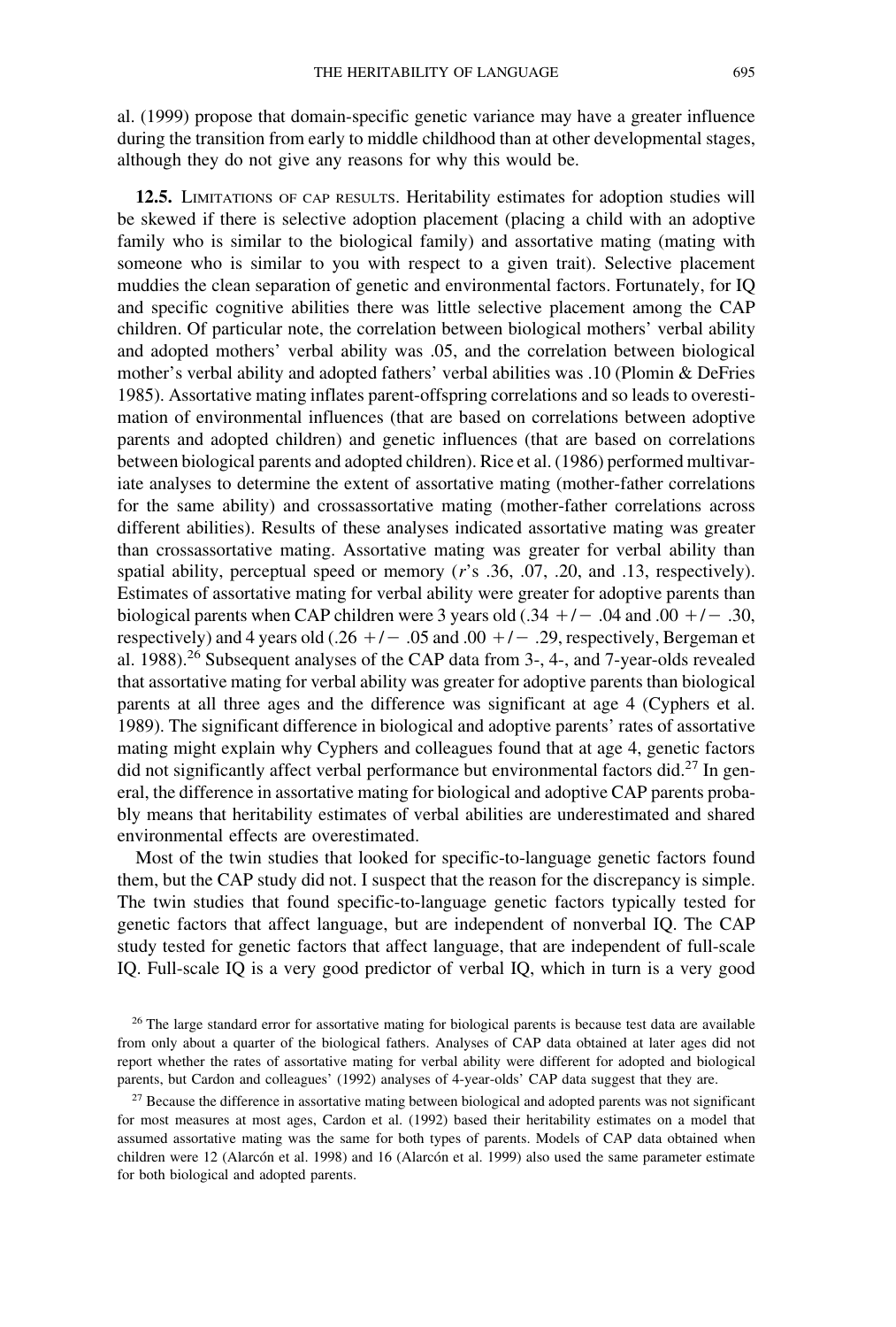predictor of performance on many language tests (particularly vocabulary tests). It would be relatively simple and quite informative to reanalyze the CAP data and determine what the genetic correlations are for nonverbal IQ and language measures.

Although adoption studies are perhaps the cleanest type of behavioral genetic study, it is a bit worrisome that all of the existing adoption studies analyzed data from the same group of adopted children. If, for whatever reason, this sample of children is not representative of the general population, estimates of the importance of genetic and environmental factors will not generalize. Ideally, a second group of adopted children should be studied, and the heritability and environmental estimates for the two groups could be compared. The need for a second sample of adopted children is particularly pressing given that the results of the Swedish Twin/Adoption Study, unlike those of the CAP study, indicate that specific-to-language genetic factors affect elderly people's performance on verbal tasks (Pedersen et al. 1994).

**13.** MODES OF TRANSMISSION OF SPOKEN LANGUAGE DISORDERS. Although twin and adoption studies can be used to investigate the extent to which language is the result of heritable factors, other types of studies (e.g. segregation studies, pedigree studies, commingling studies, and linkage studies) are needed to determine the mode of transmission involved in language and language disorders. Language disorders could result from a single major gene that is transmitted according to classic Mendelian patterns (e.g. autosomal dominant, autosomal recessive, X-linked recessive) or from multiple genes interacting in complex ways with each other and the environment. Genetic models may require additional parameters (e.g. rate of spontaneous mutation, probability of ascertainment, penetrance and expressivity of a trait). Even within families, for example, language impairments are often expressed in different ways, with some family members exhibiting severe global deficits in spoken and written language and others exhibiting only moderate deficits in written language. Some family members may have the genotype for speech/language disorders but exhibit no observable sign of a spoken or written language disorder.

To test single major locus transmission models, let us assume that the expressivity and penetrance rates approach 100%, the spontaneous mutation rate approaches zero, and the incidence of language disorder is low (e.g. 5%). If the disorder is autosomal dominant (AD), then most probands will have exactly one affected parent, and on average, half of the probands' siblings will be impaired.<sup>28</sup> If the disorder is autosomal recessive (AR), most probands will have two (unaffected) carriers for parents, and onequarter of the proband's siblings will be affected. For an X-linked recessive (XLR) trait to be expressed in a woman, the recessive allele must be present on both of a woman's X chromosomes, whereas for a man to express the trait, the recessive allele need be present only on the man's one X chromosome. Thus, if language disorders are simple XLR disorders, the male:female ratio should be  $n : n^2$ , where *n* is the frequency of the disordered allele. If the XLR allele is found on only 5% of X chromosomes, the ratio will be  $20:1$ .

In a comprehensive review of studies of familial spoken-language disorders, Stromswold (1998) found that between 19 and 71% of probands had one affected parent

<sup>&</sup>lt;sup>28</sup> If we assume language-impaired people are equally as likely to mate with impaired people as unimpaired people, when the incidence of an AD language impairment is 5%, the probability of having 2 affected parents is .05<sup>2</sup> = .0025. However, the chance of having two impaired parents is probably higher given the rate of assortative mating for language among adoptive CAP parents, and the rates of assortative mating reported by Gilger (1991).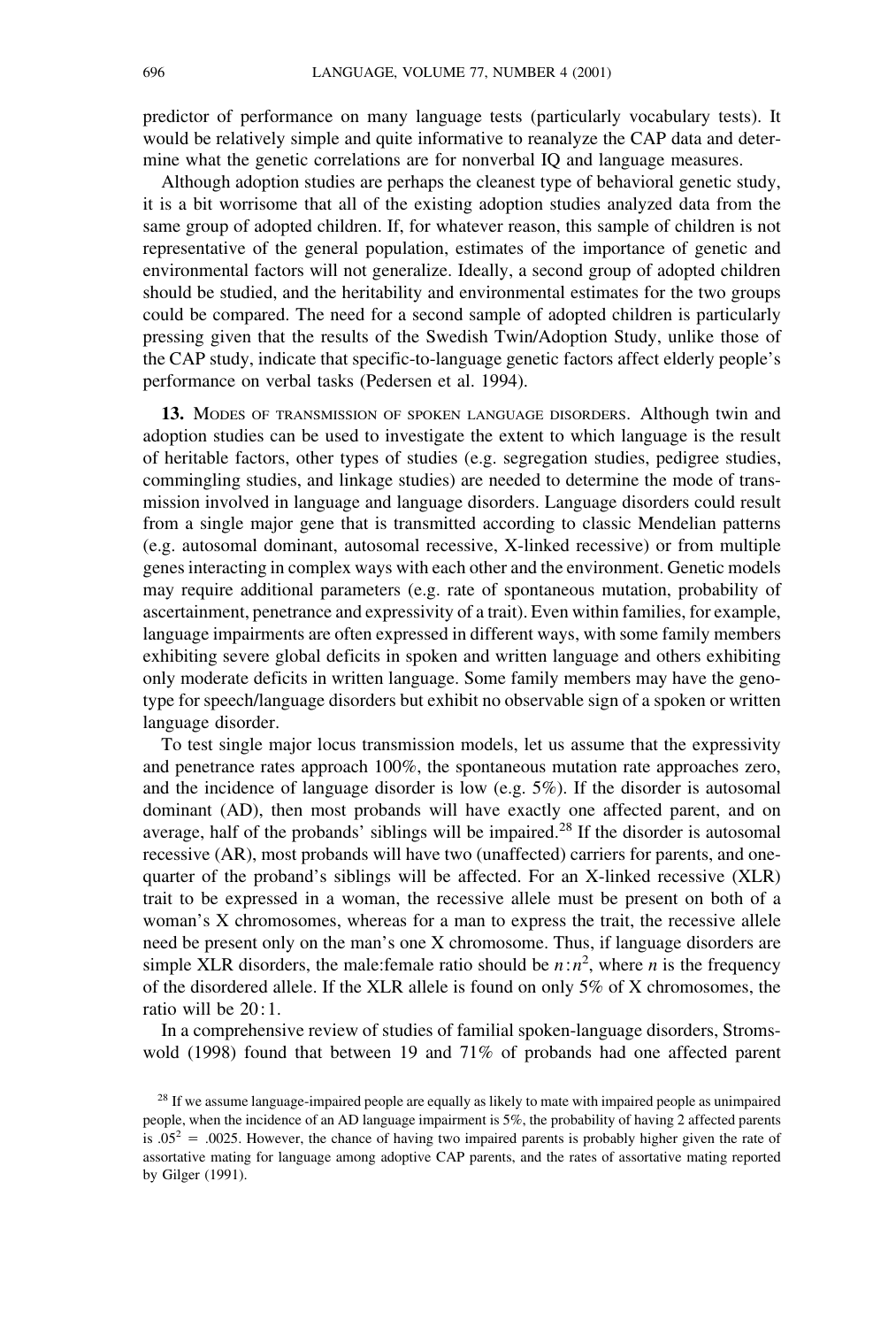(mean =  $31.6\%$ , median =  $25.5\%$ ). This suggests either genetic heterogeneity (with approximately one-quarter AD transmission and three-quarters AR transmission), or AD transmission with a high rate of spontaneous mutation, or AD transmission with incomplete penetrance or expressivity. A quarter of the studies reported a substantial number of probands (between 7 and 19%) had two affected parents (Stromswold 1998). This surprisingly large number suggests that there is assortative mating for language disability, the incidence of language impairment is much greater than is generally believed, or a simple major-locus model is incorrect. The rate of affectedness among probands' siblings ranged from 15% to 49% (mean rate  $= 30.3\%$ , median rate  $=$ 28.5%). Thus, for most of the studies reviewed, the sibling rates are more consistent with spoken language disorders being genetically heterogeneous or AR than with AD transmission (although the rates are compatible with AD transmission with low penetrance or expressivity). Most of the studies reviewed reported sex ratios of between 2:1 and 3:1 for probands and between 1:1 and 2.5:1 for probands' affected siblings. Even the most extreme sex ratios for probands  $(6:1)$  or affected siblings  $(4:1)$  are less than would be expected if language disorders were X-linked recessive. Based on these and other results, Stromswold (1998) concluded that spoken language disorders are genetically heterogeneous and that the vast majority of cases are not the result of a single major gene with classic Mendelian transmission.

**14.** LINKAGE STUDIES OF FAMILIAL LANGUAGE DISORDERS

**14.1.** BACKGROUND. The human genome consists of two sex chromosomes (males have an X and a Y chromosome, females have two X chromosomes) and 22 pairs of autosomal chromosomes. The autosomal chromosomes are numbered from 1 to 22 according to size and band staining patterns, with chromosome 1 being the largest. Each chromosome has a primary constriction (the centromere), which is used to delineate a short arm (conventionally labeled p) and a long arm (conventionally labeled q) of the chromosomes. Locations on these arms are specified based on major staining bands. For example, 15q21 refers to band 21 of the longarm of chromosome 15.

The most definitive method for determining whether there is a genetic basis for language disorders is to determine the genes that are responsible for language disorders. Parametric and nonparametric linkage analysis techniques are used to compare the genomes of language-impaired people and their normal relatives and to determine how the genomes of affected people differ from those of unaffected relatives. The traditional way of doing this is to compare the genetic material of affected and unaffected family members in large multiplex families (multigenerational families in which several family members suffer from the same disorder, and the disorder appears to be AD, AR or XLR). In parametric linkage analyses, the transmission of marker alleles through multiple generations is compared with the transmission of the trait phenotype to determine whether the marker locus and trait locus assort independently, or whether they show decreased recombination (which would indicate that the two loci are close together on the same chromosome). The likelihood of linkage at a given level of recombination is computed, and this likelihood (in the form of an odds ratio) is compared to the likelihood of the data given free recombination. Because individual families are usually too small to yield data sufficient to determine whether a decrease in recombination is statistically significant, the logarithm of the odds ratio is taken so that the results of different families can be added together. This is referred to as the lod score (logarithm of the odds of linkage). A lod score of over 3 is generally taken as evidence of linkage (approximately corresponding to significance at the  $.05$  level), and a lod score of less than  $-2$  is taken as evidence that there is no linkage.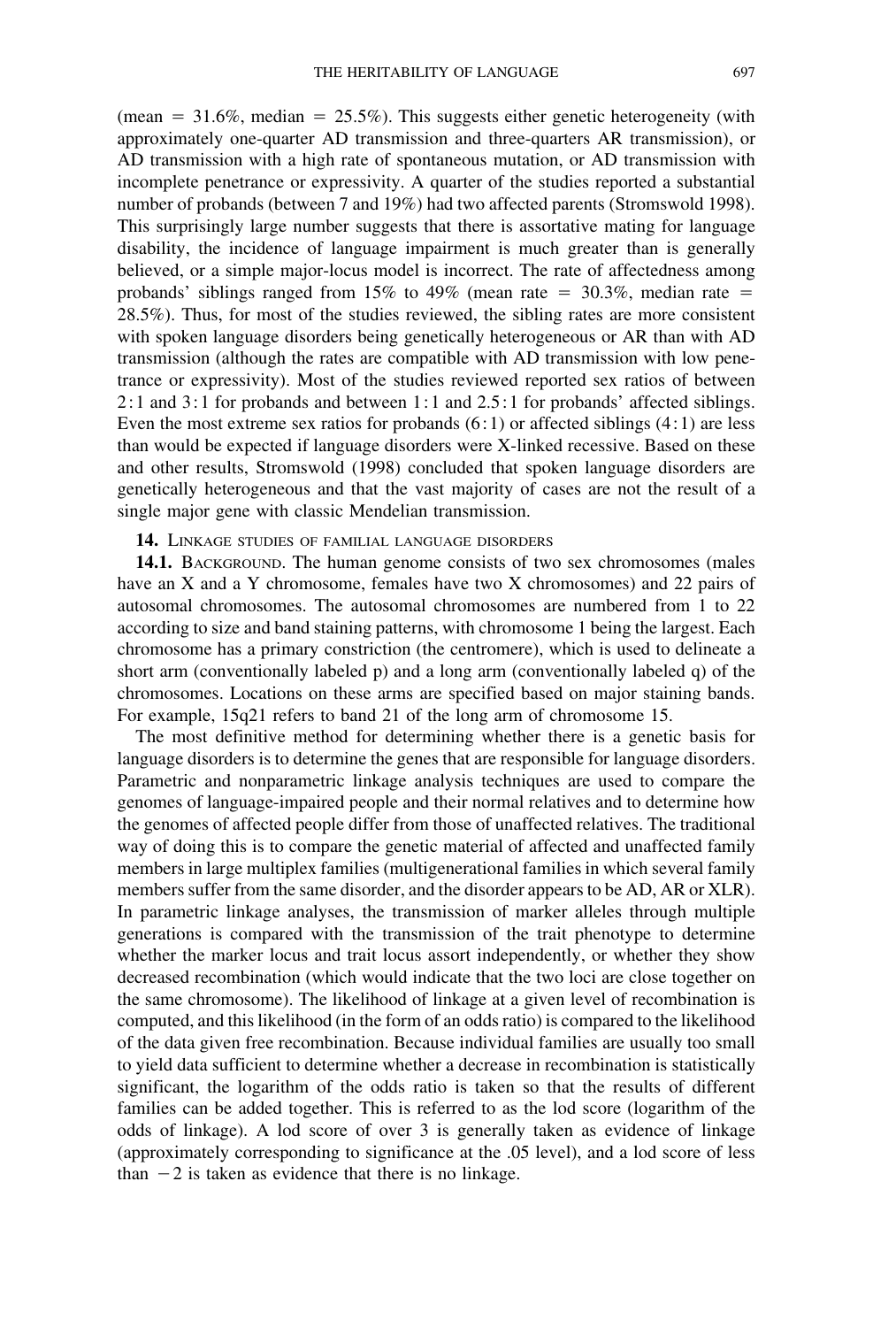Because, for language disorders, multiplex families are rare (Stromswold 1998), geneticists also compare the DNA of sibling pairs in which one sibling is affected, the other unaffected. In nonparametric sibling-pair analyses, the proportion of marker alleles that are identical in pairs of siblings is compared with the phenotypic similarity between the siblings. For example, siblings share 0, 1, or 2 alleles at a particular locus. If the trait locus is closely linked to a marker allele, similarity between the siblings for the marker alleles should correspond to similarity for the trait phenotype, regardless of mode of transmission or penetrance for a disorder. Sibling-pair linkage analyses have several advantages over multiplex family analyses. First, because sibling-pair analyses are usually nonparametric, they are more likely to reveal associations, particularly with traits with variable expressivity. Second, one does not need to specify the mode of transmission in order to conduct sibling-pair analyses. Third, sibling-pair analyses can reveal linkage even when penetrance is not complete. Fourth, it is much easier to locate sibling pairs and, hence, sample size (and statistical power) is likely to be greater for sibling-pair than for multiplex family analyses. Fifth, because most cases of developmental language disorders do not appear to be transmitted according to simple Mendelian patterns (Stromswold 1998), linkage analyses conducted on multiplex families may implicate genes that CAN cause language disorders but rarely do.

**14.2.** WRITTEN-LANGUAGE DISORDERS. Linkage analyses of dyslexic multiplex families and sibling pairs suggest that written language disorders are genetically heterogeneous (Bisgaard et al. 1987, Fagerheim et al. 1999, Grigorenko 2001, Smith et al. 1986, Smith et al. 1998). Studies have linked dyslexia to a locus on the short arm of chromosome 1 near the region that codes for the Rh blood factor (1p34–p36, Grigorenko et al. 1998, Rabin et al. 1993, Smith et al. 1991), $^{29}$  a locus on the short arm of chromosome 2 (2p15–p16, Fagerheim et al. 1999, Petryshen et al. 2000b), a locus on the short arm of chromosome 6 near the human leucocyte antigen (HLA) region that is associated with immune function (6p21.3–p23, Cardon et al. 1994, 1995, Fisher et al. 1999, Gayan & Olson 1999, Gayan et al. 1995, Gayan et al. 1999, Grigorenko et al. 1997, 2000, Petryshen et al. 2000a, Rabin et al. 1993, Smith et al. 1991), and a locus on the long arm of chromosome 15 (15q21–q23, Grigorenko et al. 1997, Morris et al. 2000, Nopola-Hemmi et al. 2000, Nöthen et al. 1999, Pennington & Smith 1988, Schulte-Körne et al. 1998, Smith et al. 1983). Petryshen et al. (1999c) has linked dyslexia to the region of 11p15.5 near the dopamine D4 receptor gene and Petryshen et al. (1999b, 2001) have linked it to 6q13–16.2. Lubs et al. 1991 reported a case of a family with a translocation and fusion of chromosomes 13 and 14. Six of seven family members with the translocation were dyslexic, which suggests that there may be another dyslexia gene on chromosome 13 or 14. The two studies that have looked specifically at spelling disorders (Nöthen et al. 1999, Schulte-Körne et al. 1998) both link this disorder to the 15q21 locus that has been implicated in dyslexia.

Some researchers suggest that written language disorders associated with deficits in phonemic awareness may be more closely tied to chromosome 6p, whereas disorders

 $29$  Consistent with 1p36 being an important locus for reading disability, Hussain et al. (2000) reported a case of a balanced reciprocal translation between the short arms of chromosome 1 and 17  $[t(1;17)(p36.3;$ p11.2)] that segregates with psychomotor delay and learning disabilities in eight members in a three-generation family. Two of the affected adults suffer from specific difficulties in reading. Microscopic deletion of 1p36.1 (Chedrawi et al. 1999, Knight-Jones et al. 2000) and monosomy of 1p36.1 (one copy of the 1p36 locus, Slavotinek et al. 1999) are associated with a syndrome the features of which include severe learningdisabilities (for both written and spoken language), dysmorphic features, and epilepsy.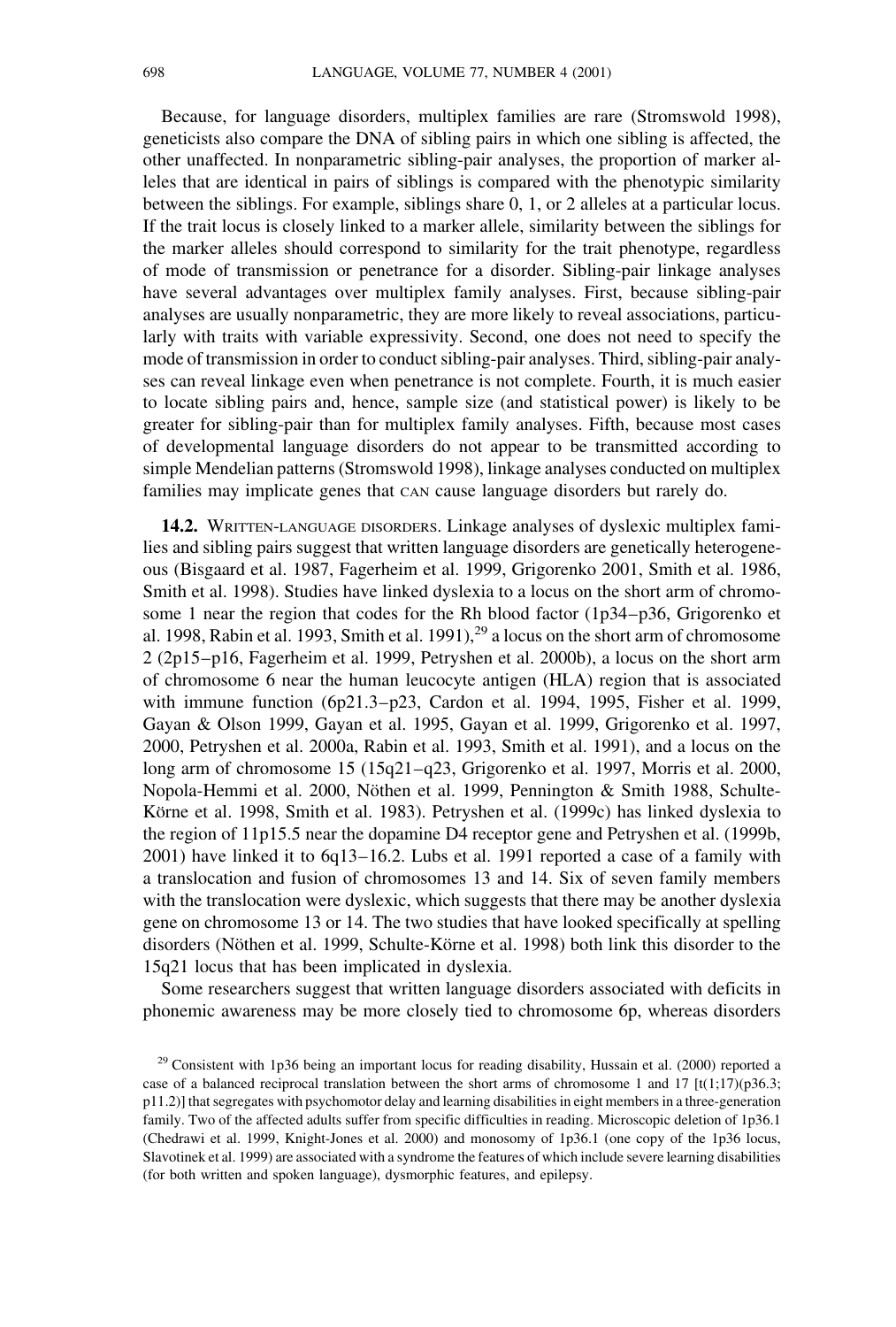associated with deficits in orthographic decoding may be more associated with chromosome 15q (Grigorenko 2001, Grigorenko et al. 1997, Nöthen et al. 1999). Fisher et al. (1999) and Gayan et al. (1999), however, found evidence to suggest that all phenotypes of dyslexia are linked to 6p21.3 and Field and Kaplan (1998, 1999) and Petryshen and colleagues (1999a, 2000a) failed to find linkage of phonologically based dyslexia to 6p21.3. Recent studies have linked phonological dyslexia to loci at 11p15.5 (Petryshen et al. 1999c) and 6q13–q16.2 (Petryshen et al. 1999b, 2001).

There may be a genetic and neurodevelopmental link between dyslexia and other neuropsychiatric disorders that are associated with disturbances of speech or language (see Ramsay 2000). Epidemiologically, the incidence of developmental written- and spoken-language impairments is greater among children and adolescents diagnosed with schizophrenia than among normal children (Beitchman et al. 1996, Cohen et al. 1998a, 1998b, Dryborg& Goldschmidt 1996, Emerson & Enderby 1996, Javorosky 1995, McDonald et al. 1998, Nicolson et al. 2000, Toppelberg& Shapiro 2000). All but two of these studies (Dryborg& Goldschmidt 1996, Javorosky 1995) report that over half of the psychiatrically disturbed children suffer from language disorders. Similarly, the incidence of dyslexia is greater among people with attention-deficit hyperactivity disorder (ADHD) than among people who do not suffer from ADHD (Tannock  $\&$ Schachar 1996, Tannock & Brown 2000), and 25-40% of children with ADHD are dyslexic (August & Garfinkel 1990, Semrud-Clikeman et al. 1992). Covariation analyses performed on behavioral data from a subset of the dyslexic twins in the Colorado Twin Study of Reading Disorders suggest that the same genes account for 95% of the comorbidity between ADHD and dyslexia (Willcutt et al. 2000). In addition to being linked to dyslexia, the p21–23 region of chromosome 6 has been linked to schizophrenia (Goei et al. 1998, Lopes-Machado and Duarte 2000, Ramsay 2000, Wright et al. 2001) and ADHD (Barr et al. 2000, Odell et al. 1997, Warren et al. 1995a, 1995b). One study found linkage of an ADHD phenotype to 6p21.3 in a population of dyslexics (Smith et al. 2000).

In summary, results of linkage studies strongly suggest that dyslexia is genetically heterogeneous, with dyslexia being linked to six distinct genetic loci. Although some studies suggest that phonologically based dyslexia is preferentially linked to different loci than orthographically based dyslexia, at this point, there doesn't seem to be a one-toone correspondence between different dyslexia loci and different dyslexic phenotypes. It is notable that at least one of the dyslexia loci (chromosome 6p21–p23) has been linked to other neurodevelopmental and psychiatric disorders that have prominent speech/ language symptoms.

**14.3.** SPOKEN-LANGUAGE DISORDERS. Much less is known about the genes involved in spoken language disorders. Froster et al. 1993 reported a case of familial speech retardation and dyslexia that appears to be caused by a balanced translocation between regions of the short arm of chromosome 1 and the long arm of chromosome 2 (1p22 and 2q31). Elcioglu et al. 1997 reported a case of a boy with a Marfan-like appearance and severe language delay but reasonable nonverbal cognitive skills. Genetic analyses revealed a de novo inverted duplication of the segment ( $15q13.3 \rightarrow 15q21.3$ ) at  $15q24.3$ (i.e. the duplication includes the 15q21 locus that has been linked to dyslexia). Fisher and colleagues (1998) conducted the first linkage analyses for spoken-language disorders, performing genome-wide analyses of the genetic material of the three-generation KE. The KE family is unusual in that the pattern of affected and unaffected family members suggests that the KE family suffers from an autosomal dominant disorder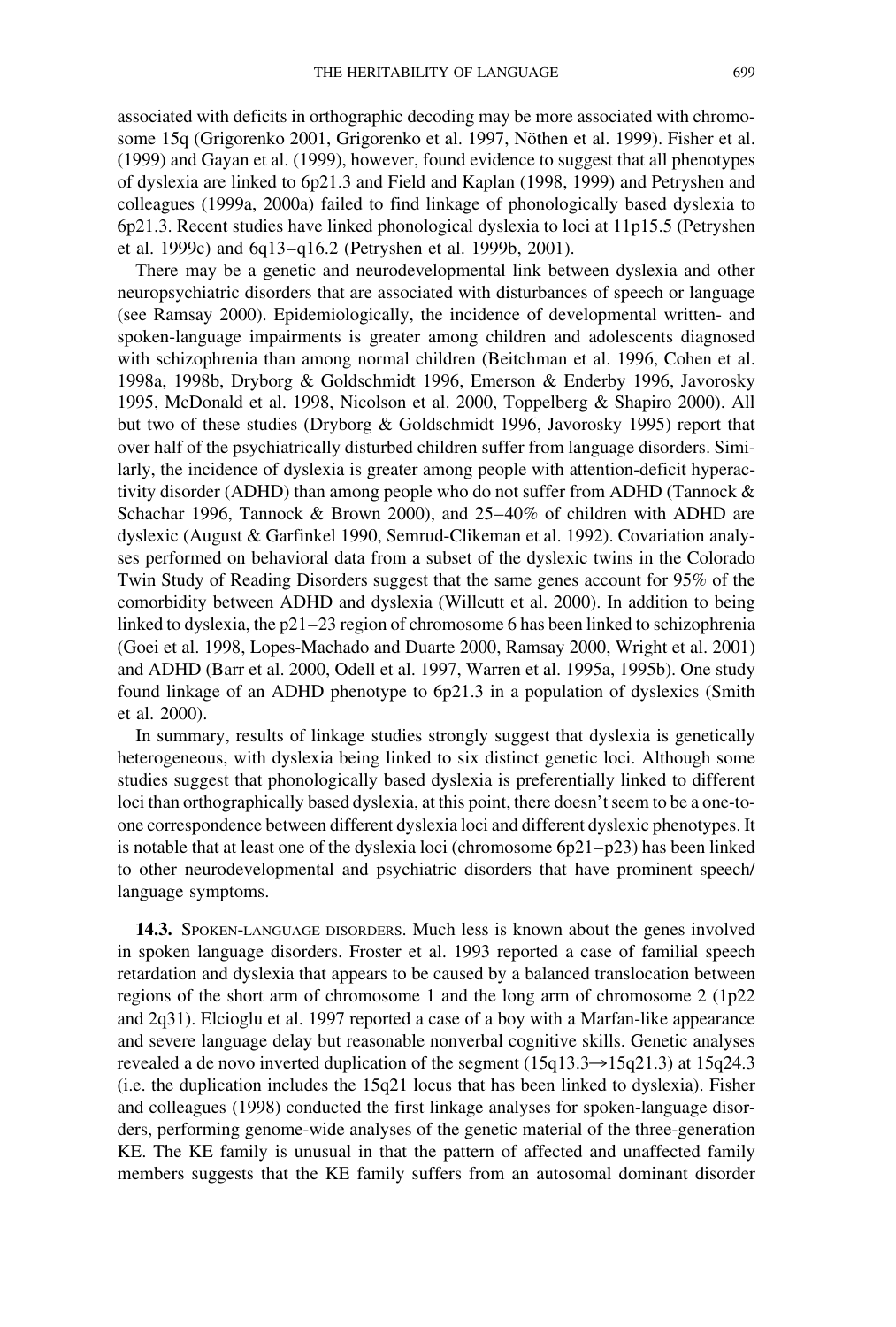with 100% penetrance. Affected members of the KE family suffer from grammatical deficits (Gopnik 1990), oral-facial dyspraxia (difficulty making complex, conscious oral and facial movements) and associated speech disorders (Fisher et al. 1998, Hurst et al. 1990), depressed nonverbal IQ, and developmental learning disorders that do not appear to be verbal in nature (Vargha-Khadem et al. 1995). Fisher et al. 1998 confirmed autosomal dominant transmission with near 100% penetrance, and determined that the impairments exhibited by members of this family are linked to a 5.6 cM long region on the longarm of chromosome 7 (7q31). Lai et al. (2000) more precisely localized the site of the affected allele (7q31.2), and ruled out the possibility that affected KE family members suffer from a microdeletion. In addition, Lai and colleagues performed similar linkage analyses for two people who are unrelated to the KE family, but suffer from similar speech/language impairments. One has a translation in the same region identified in the KE family (7q31.2) and the other has a translation on 7q more than 3.7 mB outside the KE region. Tomblin et al. (1998) conducted linkage analyses to determine whether the genotypic variation at the 7q31 locus was associated with language disability in 434 second graders who are a subsample of the 7,218 children whose language and speech were assessed in the National Institute of Health's Epidemiology of Specific Language Impairment study (Tomblin et al. 1996, 1997a,b). Affected familybased control analysis showed evidence of linkage to 7q31 for language status, phonological memory and reading status, but not speech sound production (Tomblin et al. 1998). Bartlett et al. (2000) conducted linkage analyses on 19 multiplex families with spoken-language disorders. In contrast to the KE family, Bartlett et al.'s (2000) family members did not suffer from oral motor problems, and only those family members with nonverbal IQs greater than 80 were included. Bartlett and colleagues found loci at or near four sites that have previously been linked to dyslexia (a locus 100 cM telomeric from Rabin et al.'s 1p36–p34 locus, a locus 40 cM telomeric from Fagerheim et al's 2p15–p16 locus, a locus at 6p21.3, and a locus at 15q21–q23). Notably, they found no evidence of linkage to 7q31, the region implicated with developmental speech disorders in the KE family. Cholfin et al. (2000) recently presented the linkage results for the MN family, a multigenerational family with an autosomal dominant speech/ language disorder. Affected MN family members have language delay, articulatory speech disturbances, and grammatical deficits similar to those exhibited by affected KE family members. Despite the phenotypic similarities between the MN and KE families, linkage analyses revealed that the MN family's language disorder is not linked to 7q31. Cholfin et al. reported that they are in the process of conducting a genomewide scan to determine the locus of the speech/language in the MN family.

The 7q31 region is associated with other neuropsychiatric disorders that affect speech and language. The incidence of speech and language disorders is higher among relatives of autistic people than among the general public (Folstein & Rutter 1988, Kjelgaard & Tager-Flusberg 2001, Konstantareas & Beitchman 1996, Landa et al. 1991, Le Couteur et al. 1996, Maestrini et al. 1998, Mannens & Alders 1999, Palmour 1997, Piven 1999, Silliman et al. 1989), and some researchers suggest that developmental speech disorders like SLI are a milder manifestation of the same genotype that causes autism (Kjelgaard & Tager-Flusberg 2001, Konstantareas & Beitchman 1996, Landa et al. 1991, Le Couteur et al. 1996, Piven 1999, Silliman et al. 1989). Consistent with this, the 7q31 region is strongly linked to autism in families with a high incidence of autism (Ashley-Koch et al. 1999, Barrett et al. 1999, Craddock & Lendon 1999, Folstein & Mankoski 2000, Folstein & Santangelo 2000, Lauritsen et al. 1999, Rutter 2000, Vincent et al. 2000a,b,c, Warburton et al. 2000, Yan et al. 2000). Warburton and colleagues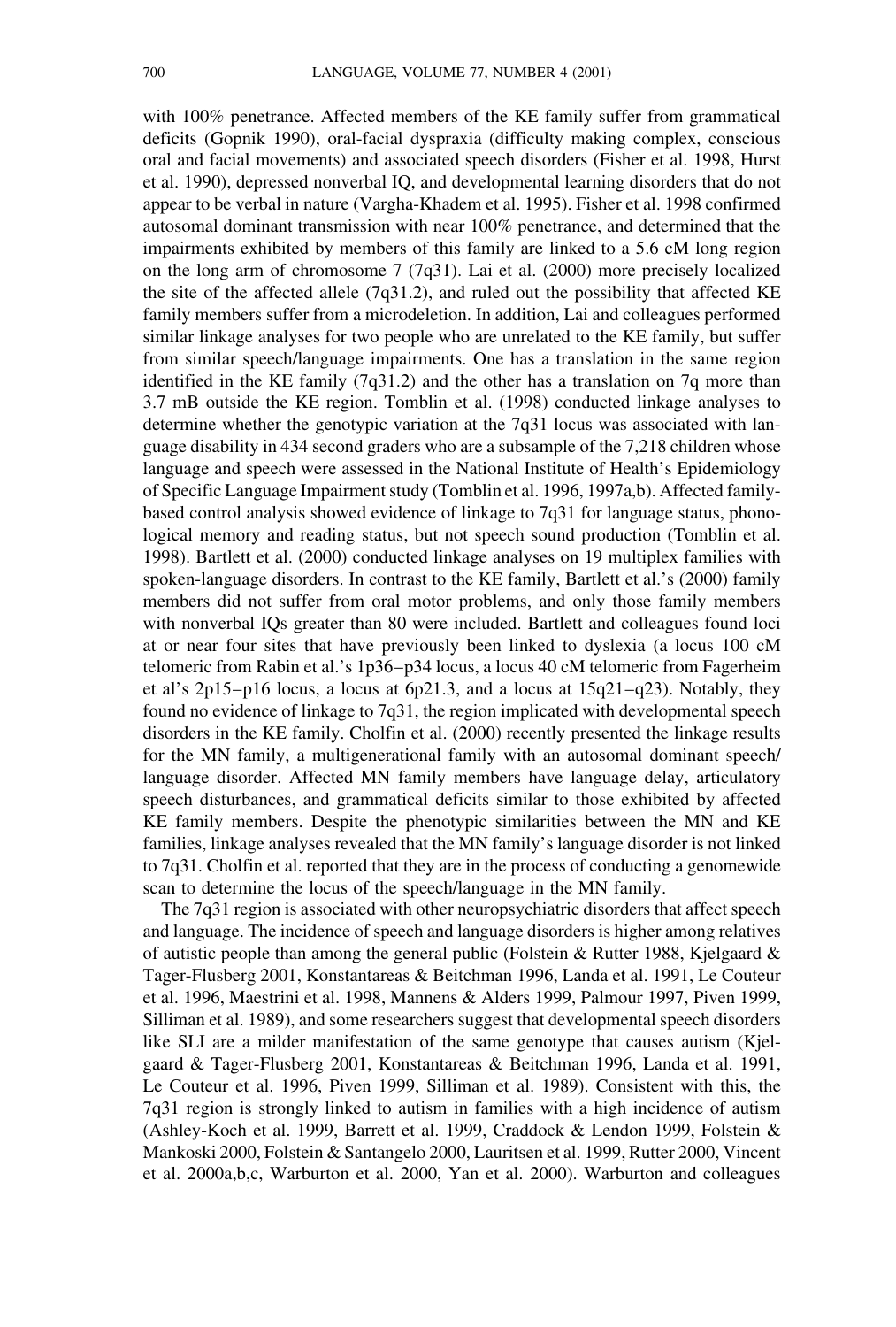conducted linkage analyses on a person with autism and a person with a developmental speech/language disorder, and found that both suffered from different, balanced translocations in the 7q.31 region. Ashley-Koch et al. conducted genome-wide linkage analyses on members of a family with autosomal dominant transmission of autism (two brothers are autistic and a sister suffers from a expressive-language disorder). The researchers determined that the siblings inherited from their mother (who is unaffected) a pericentric inversion involving the 7q31 region (inversion from q22-q31.2). They then did linkage analyses of 76 multiplex autistic families, the results of which confirmed a locus for autism in the 7q31 region, and provided some evidence that this locus is paternally expressed. Yan et al. (2000) reported a large multiplex family with a reciprocal translation of the short arm of chromosome 1 and the long arm of chromosome 7 that spanned 7q21. In this family, many members suffer from a variety of neuropsychiatric disorders including autism, schizophrenia, and developmental language disorders.

There may be a neurodevelopmental and genetic link between Tourette syndrome and spoken-language disorders. Tourette syndrome is a complex disorder characterized by vocal and motor tics. People with Tourette syndrome have a higher than normal incidence of written- and spoken-language disorders (Comings 1997, Comings & Comings 1986, 1987, 1991). Several studies have linked Tourette syndrome to the 7q31 locus that has been implicated in spoken-language disorders. Boghosian-Sell et al. (1996) conducted linkage analyses of a multiplex family and determined that affected family members suffered from a translocation of 7q and 18q, and that the translocation affected 7q31. Petek et al. 2001 and Kroisel et al. 2001 recently reported cases of patients with Tourette syndrome who had a de novo duplication and inversion of the long arm of chromosome  $7$  involving the  $7q31$  region (the duplication went from  $q22.1-q31$ ).<sup>30</sup>

Given the linkage results for written-language disorders, a priori, it is extremely likely that familial spoken-language impairments are genetically heterogeneous with many different genes being involved. The few existing linkage studies indicate that this is true: the linkage results for the KE family and the SLI children studied by Tomblin and colleagues (1998) suggest that the 7q31 locus is linked with some developmental spoken-language disorders. But the failure of Bartlett et al. (2000) and Cholfin et al. (2000) to find linkage of spoken-language disorders to 7q31 suggests that other loci are also involved in spoken-language disorders. The finding by Bartlett et al. (2000) that spoken-language disorders are linked to four dyslexia loci provides further evidence that SLI is genetically heterogeneous. In addition, these results are consistent with theories that argue that written- and spoken-language disorders are just phenotypic variants of the same disorder. As is the case with dyslexia, the loci that have been linked to spoken-language impairments have also been linked to other disorders (autism, Tourette syndrome to 7q31; schizophrenia and ADHD to 6p21.3) that affect speech and language. It is possible that in some cases these disorders are different phenotypic expressions of the same genotypes.

14.4. FINDING THE GENE FOR DEVELOPMENTAL LANGUAGE DISORDERS. Knowing the approximate loci for spoken- and written-language disorders does not tell us what genes are involved, nor does it tell us WHY alterations in these genes result in language

<sup>&</sup>lt;sup>30</sup> Heutink et al.'s (1990) failure to find evidence of linkage of Tourette syndrome to 7q31 or 18q22 in a different multiplex family suggests that Tourette syndrome is genetically heterogeneous.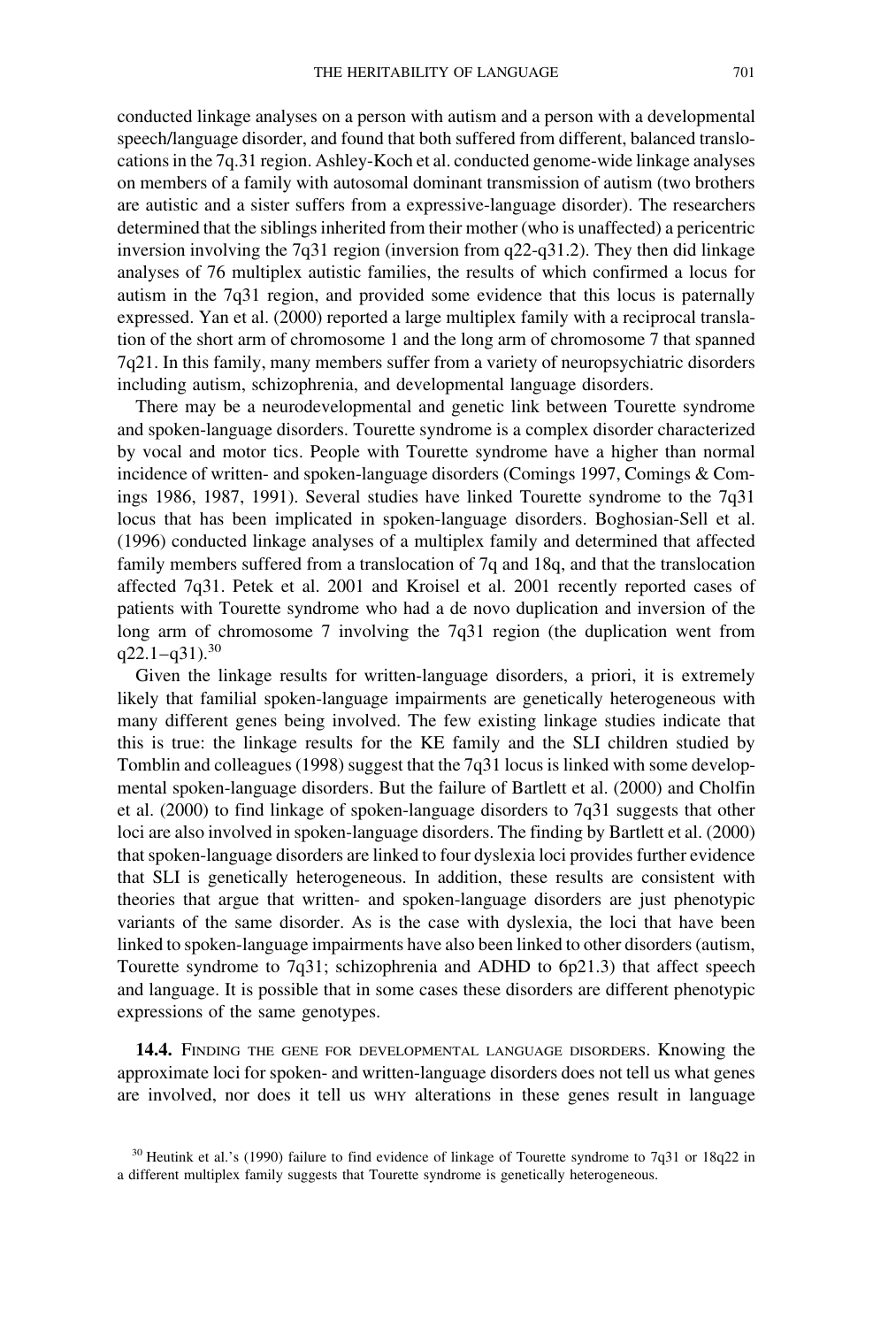disorders. There are two routes to understanding the genetic etiology of language disorders. The first is to investigate neural bases of developmental language disorders and then posit a means by which these features might have arisen. (For a comprehensive review of the neural bases of developmental dyslexia, see Grigorenko 2001, Habib 2000) The second route is to determine what proteins are coded for in the loci linked with written- and spoken-language disorders and see whether aberrations in any of these proteins could plausibly cause dyslexia or SLI.

Autopsies of dyslexic brains reveal a number of neuropatholoical findings (Galaburda 1991, Galaburda et al. 1985, Geschwind & Galaburda 1987). Dyslexic brains (particularly male brains) have small (1 mm) clusters of ectopic neurons (brain 'warts') in the outside layer of the cerebral neocortex, a layer that normally lacks neuronal cell bodies. These ectopias are associated with anatomic and biochemical disruption of the six underlying cortical layers and with (smaller) disruptions in homologous areas in the opposite hemisphere. Although ectopias are found throughout the cortex, most are found in the left perisylvian and frontal regions. Some dyslexic brains also have dysplastic microgyri (tiny aberrant infoldings of the cortex). At the macroscopic level, Galaburda and colleagues (1985) found that in dyslexic brains, the right temporal plane is usually the same size or larger than the left temporal plane, whereas in normal controls, the left temporal plane is usually larger. Some studies suggest that dyslexics have selective functional disruption of thalamic magnocellular neurons that are involved in the visual pathway (Livingstone et al. 1991) and the auditory pathway (Galaburda et al. 1994). To date, only one brain of a possible SLI child has come to autopsy. Postmortem examination of this brain revealed atypical symmetry of the temporal planes and a dysplastic micro-gyrus on the inferior surface of the left frontal cortex along the inferior surface of the sylvian fissure (Cohen et al. 1989), findings similar to what Galaburda and colleagues have reported for dyslexic brains.<sup>31</sup>

For the sake of argument, let us assume that dyslexia and (perhaps) SLI are the result of these neuropathological abnormalities. What might cause these neurodevelopmental abnormalities? Noting an apparently higher frequency of immune dysfunction in dyslexic people than in the general population, Geschwind and colleagues suggested that there is a direct link between immune dysfunction and neurodevelopmental disorders (Behan & Geschwind 1985, Crawford et al. 1994, Galaburda 1983, 1991, Galaburda et al. 1985, Geschwind 1983, Geschwind & Behan 1982, Geschwind & Galaburda 1985, 1987, Hugdahl 1994, Pennington et al. 1987, Rosen et al. 1991).<sup>32</sup> Maternal autoantibodies (coded for by the HLA genes) might attack the developing brain prior to the sixth month of gestation and disrupt the normal processes that guide nerve cell migration. They might, for example, act to create a breach in the pial-glial border that normally prevents neurons from migrating too far. Another possibility is that the HLA genes are indirectly responsible because aberrant immune function results in the fetal brain being exposed to neurotoxic substances (e.g. viruses) that prevent normal cell migration. The high incidence of immune disorders among dyslexics (Crawford et al. 1994, Hugdahl 1994, Pennington et al. 1987) is consistent with some version of the immune function hypothesis. The proximity of the 6p21–23 dyslexia locus to the HLA

<sup>&</sup>lt;sup>31</sup> Because this child had a performance IQ of only 74 (verbal IQ 70), the anomalies noted on autopsy may be related to general cognitive impairment rather than spoken-language impairment.

<sup>&</sup>lt;sup>32</sup> A number of researchers have suggested that the incidence of autoimmune disorders is also elevated in schizophrenia, ADHD, and autism (Geschwind & Galaburda 1987, Lopes-Machado & Duarte 2000, Odell et al. 1997, Warren et al. 1995a,b). Not all studies are in agreement, however (Jacobsen et al. 1999).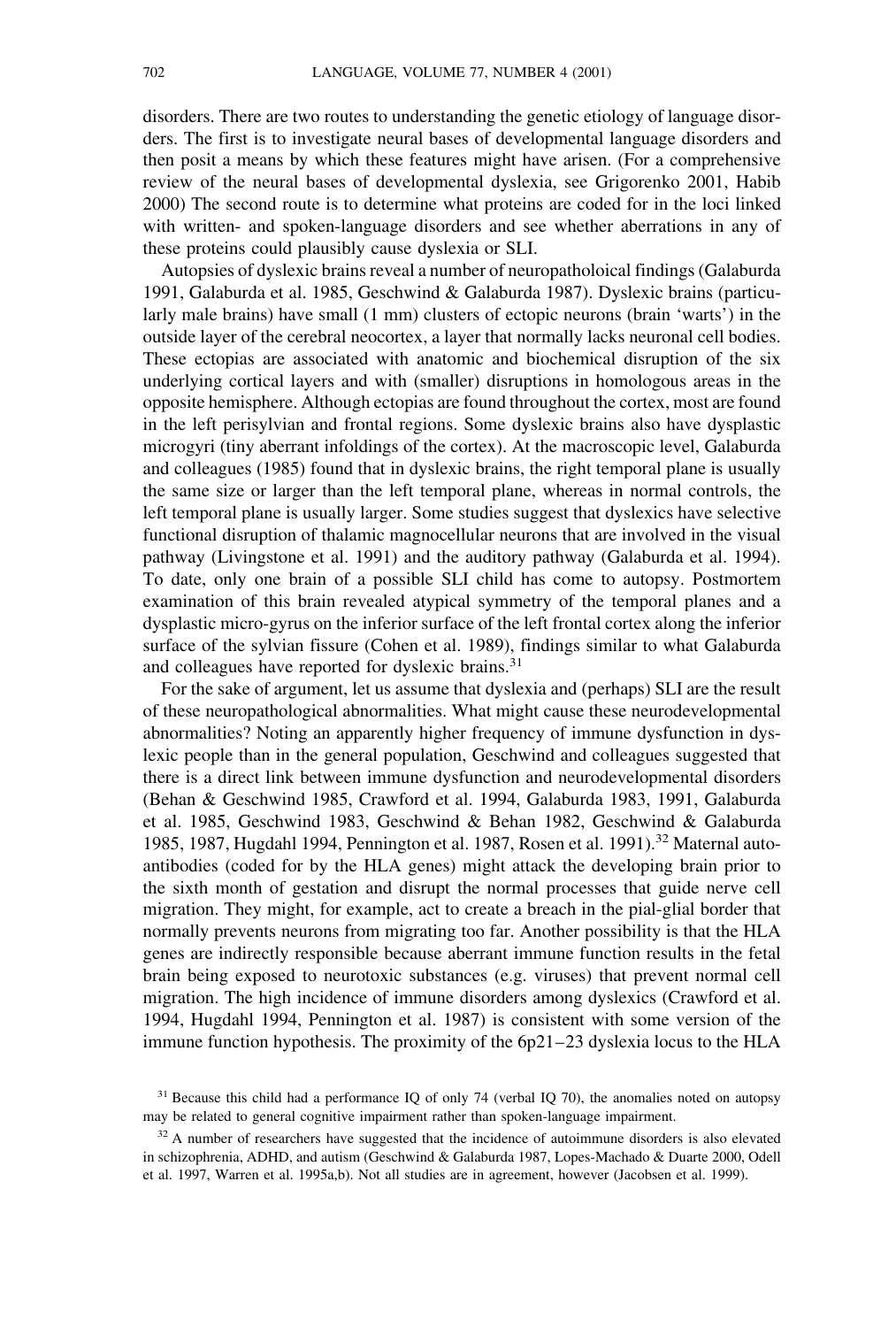locus and the proximity of the 15q21–23 dyslexia locus to the beta2-microglobin gene (which has been implicated in human autoimmune system, Lazarus & Owen 1994) provides additional support for some version of the dyslexia/immune dysfunction theory. But the epidemiological link between immune dysfunction and dyslexia is not as clear-cut as was once thought. Bryden et al. (1994) found that of 31 studies used to support the GBG theory, only 16 revealed a statistically significant relationship between immune disorders and dyslexia, and there were methodological shortcomings in many of these studies. The failure of a carefully designed twin and family study (Gilger et al. 1998) to reveal an association between dyslexia and immune system dysfunction raises further questions about the dyslexia/immune dysfunction theory.

The 6p21–23 region contains a number of other candidate genes for developmental language disorders. The gene for the gamma-aminobutryic acid (GABA) beta receptor 1 is located at chromosome 6p21.3 (Barr et al. 2000, Goei et al. 1998, Kaupmann et al. 1998). GABA is the major inhibitory neurotransmitter in the central nervous system, modulating neurotransmission by presynaptic inhibition of the release of neurotransmitters and neuropeptides. GABA beta 1 receptor also has an inhibitory effect by increasing  $K +$  conductance that results in long-lasting inhibitory postsynaptic potentials. GABAbeta receptor agonists are used to treat some forms of epilepsy, anxiety, and depression (Bittiger et al. 1993). Barr et al. 2000 identified nine variants of the GABA beta receptor 1 gene in 98 ADHD probands, 22 of whom were also dyslexic. They tested whether the three most common polymorphisms of the receptor (each of which occurred in 20% of the ADHD probands) were linked to ADHD in the probands' nuclear families. They concluded that the GABA beta receptor polymorphisms were not linked to ADHD, but because their study included too few dyslexics they could not rule out the possibility of linkage of the GABA beta receptor to dyslexia.

Genes that code for proteins involved in fatty acid and membrane phospholipid metabolism have also been suggested as candidate genes for a wide range of neurodevelopmental disorders, including dyslexia (Bennett & Horrobin 2000, Horrobin & Bennett 1999, Horrobin et al. 1995, Richardson & Ross 2000). Horrobin and Bennett argue that several factors make these genes good candidates for neurodevelopmental disorders. First, recent studies have implicated abnormalities in fatty acid and membrane phospholids metabolism with dyslexia, dyspraxia, ADHD, autism, and schizophrenia, and some studies have found that dietary supplementation with highly unsaturated fatty acids may improve some of these conditions (for a summary, see Richardson & Ross 2000). Phospholipid enzymes are strongly expressed in the brain during the prenatal period, and highly unsaturated fatty acids are critical for normal brain development. In addition, as summarized above, epidemiological studies reveal a high incidence of comorbidity within affected families for many of these disorders. Many are linked to the same chromosomal regions (e.g. 6p21–23 for dyslexia, ADHD and schizophrenia; 7q31 for speech dyspraxia, SLI, Tourette's syndrome, and autism). Although linkage work is still in its infancy, one enzyme involved in phospholipid metabolism (lysophospholipid coenzyme A acyl transferase) has already been linked to 6p21–23 (Horrobin & Bennett 1999). Future work is needed to determine whether polymorphisms in lyso-phospholipid coenzyme A acyl transferase are related to written and/or spoken language disorders, and whether any other phospholipid proteins are located at sites linked to dyslexia or SLI.

Jamain and colleagues (2001) recently determined that the human kinesin gene is located at 6p23. In early mouse development, the mouse homologue of the human kinesin gene is expressed almost exclusively in the central nervous system. C. elegans,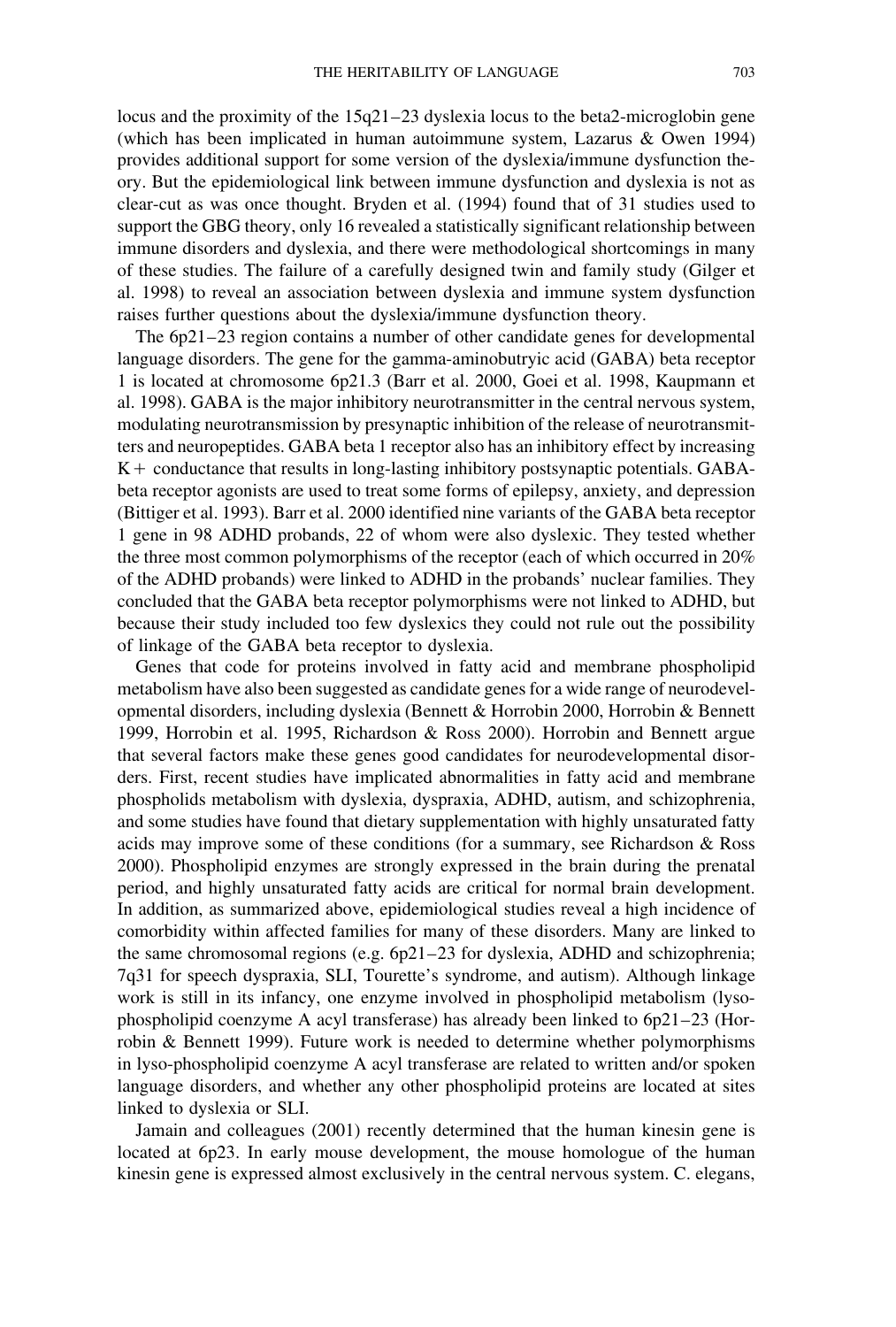mutants that lack the kinesin gene, have behavioral defects, leading Jamain et al. (2001) to suggest that the kinesin gene might be a candidate gene for schizophrenia. Other researchers have suggested that there might be an association between schizophrenia and a particular mutation of the spinocerebellar ataxia type 1 gene that is also located at 6p23 (Joo et al. 1999). Another candidate gene for schizophrenia is a transcription factor activating protein that is also coded at 6p23 (Kawanishi et al. 2000). Given the epidemiological association between schizophrenia and developmental language disorders, these three genes are possible candidates for cases of dyslexia that are linked to 6p21–23.

The linkage of some cases of dyslexia to 2p15 is intriguing because the protein phosphatase calcineurin (which has long been considered a candidate for psychiatric and monogenic brain disorders) is coded for by a gene in the 2p15 region (Stratakis & Taymans 1998). The possible linkage of dyslexia to the region of 11p15.5 near the dopamine D4 receptor gene (Petryshen et al. 1999c) is of interest because dopamine is believed to play a central role in neurodevelopment and in many neuropsychiatric disorders. The linkage of dyslexia to 15q21 is interesting because recent work suggests that neuronal tropomodulins 2 and 3, the major binding protein to brain tropomyosin, are coded for by genes in this locus (Cox & Zoghbi 2000).

Lai and colleagues (2001) recently discovered that all of the affected KE family members (and the unrelated language-impaired person who suffered a translocation involving 7q31.2) have an abnormal form of the gene that codes for a forkhead/wingedhelix transcription factor (*FOXP2*), whereas none of the unaffected KE family members or unrelated normal controls have an abnormal *FOXP2* gene. Affected KE family members have a point mutation in FOXP2 gene that results in the amino acid histidine replacing an arginine in the forkhead domain of the transcription factor, and this substitution may disrupt *FOXP2*'s ability to bind DNA (Lai et al. 2001). *FOXP2* is highly expressed in human fetal tissue, and the homologue of *FOXP2* is found in fetal mouse cerebral cortex. Because affected KE family members have only one abnormal *FOXP2* gene, Lai and colleagues (2001) propose that their impairments result from them having not having enough *FOXP2* transcription factor to control some aspect of early neuroembryogenesis. It remains to be seen whether other people with neurodevelopmental disorders linked to 7q31 (e.g., people with autism, Tourette syndrome, the language impaired children in Tomblin et al.'s 1998 study) have abnormalities involving the *FOXP2* gene or some other gene.<sup>33</sup>

**15.** CONCLUSIONS. A comprehensive review of twin, adoption, and linkage studies of language indicates that genetic factors account for some of the individual differences in linguistic ability for both normal people and people who suffer from developmental language disorders. For both written- and spoken-language impairments, MZ twins are significantly more likely to be concordant for language disorders than are DZ twins. In the studies reviewed, heritable factors typically accounted for over half of the variance in language-impaired people's linguistic abilities. Consistent with this, the one existing adoption study of language disorders found that adopted children who had language-

<sup>&</sup>lt;sup>33</sup> At least two other candidate genes for neurodevelopmental disorders have been linked to 7q31. One is the gene for a neuronal cell adhesion molecule that is found in the human brain, the homologue of which has been implicated in specific pathfinding roles of axonal growth cones in the developing nervous system of chicks (Lane et al. 1996). Another candidate gene is a G-protein coupled receptor (Donohue et al. 1998, Hellebrand et al. 2000, Marazziti et al. 1997). This receptor is expressed almost exclusively in a few brain regions that have been implicated in some neurolinguistic studies (e.g., the corpus collosum and certain frontal areas).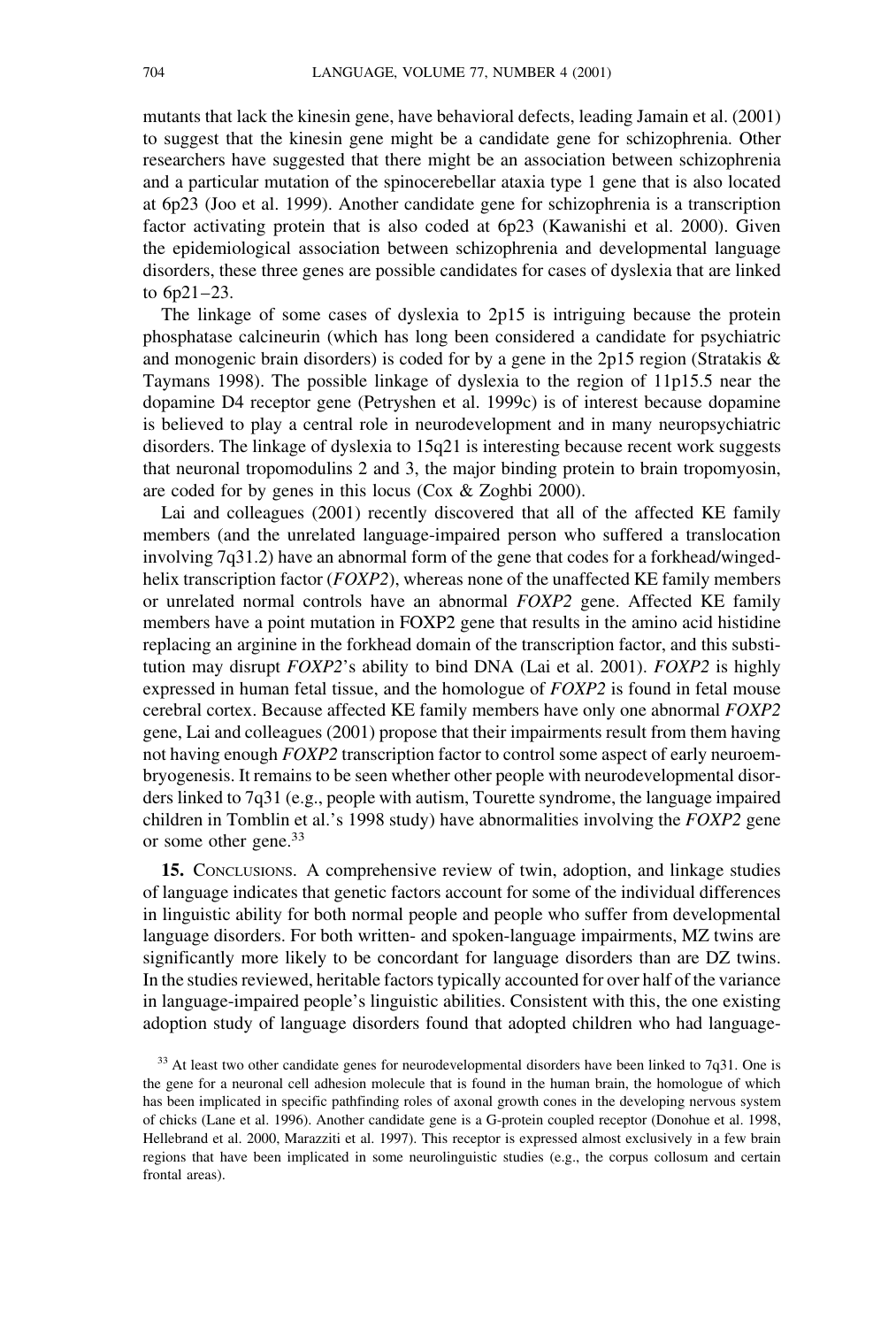impaired biological relatives were almost three times more likely to suffer from language disorders than adopted children who did not have language-impaired relatives. Studies that compare normal MZ and DZ twin pairs' performance on language tests generally find that MZ twins are linguistically more similar to one another than DZ twins for all aspects of written and spoken language. Although genetic factors that affect general cognitive ability influence linguistic performance, the greater linguistic similarity of MZ twins is not solely the result of the heritability of general cognitive ability. Similarly, some adoption-study results suggest that the heritability of language is partly the result of specific-to-language genetic factors. Finally, the results of a few twin studies indicate that there may be genetic factors that specifically influence some aspects of language but not others—affecting phonological awareness, for example, but not vocabulary and morphosyntax. Taken together, the results of adoption and twin studies support the hypothesis that language is partly the result of innate predispositions and structures specific to language. If additional studies corroborate that different genetic factors influence different aspects of language, this would provide support for linguistic theories that posit that language results from the interaction of semi-autonomous modules such as phonology and syntax.

In a review of family aggregation, segregation, commingling, pedigree, and sexratio studies of spoken-language disorders, Stromswold (1998) concluded that spokenlanguage disorders are etiologically heterogeneous and that although some may be the result of autosomal recessive or dominant genes that follow classic Mendelian transmission patterns, most are not. The results of the twin studies, adoption studies, and linkage studies reviewed here provide further evidence that specific-to-language genetic factors play a substantial role in the variation observed in linguistic abilities among both people who suffer from language disorders and those who do not. The relationship between the genotype and phenotype (linguistic ability) is not simple, however.

Take the case of frank language disorders. The probable existence of genetic and behavioral heterogeneity for language disorders means at least three distinct relationships could obtain between genotypes and behavioral phenotypes. Given what we now know, it is extremely unlikely that there is a one-to-one relationship between genotypes and phenotypes, with each genotype causing a distinct type of language disorder. Alternatively, there might be a one-to-many mapping between genotypes and phenotypes, with a single genetic disorder resulting in many behaviorally distinct types of language disorders. The disordered 6p21 allele, for example, could cause ADHD and/or dyslexia. One child with a genetically encoded articulation disorder might respond by refusing to talk at all, whereas another child with the same genetic disorder might speak and make many articulation errors. Lastly, there may be a many-to-one mapping between genotypes and phenotypes with many distinctive genotypes resulting in the same type of linguistic disorder. For example, many researchers have noted that English-speaking children with developmental language disorders frequently omit grammatical morphemes such as articles and determiners, auxiliary verbs, and verbal and nominal inflections (see Leonard 1998). Some of these children may have a genetically encoded articulation disorder that causes them to omit these morphemes because they are typically pronounced rapidly. Some may have a genetically encoded disorder affecting processing of rapid auditory input that causes them to have difficulty acquiring unstressed, short-duration grammatical morphemes. Still others might omit them because they have a genetically encoded syntactic deficit, and these morphemes convey grammatical information. In addition, the genotype-phenotype relationship is not necessarily static. Longitudinal studies reveal that, even within an individual, a developmental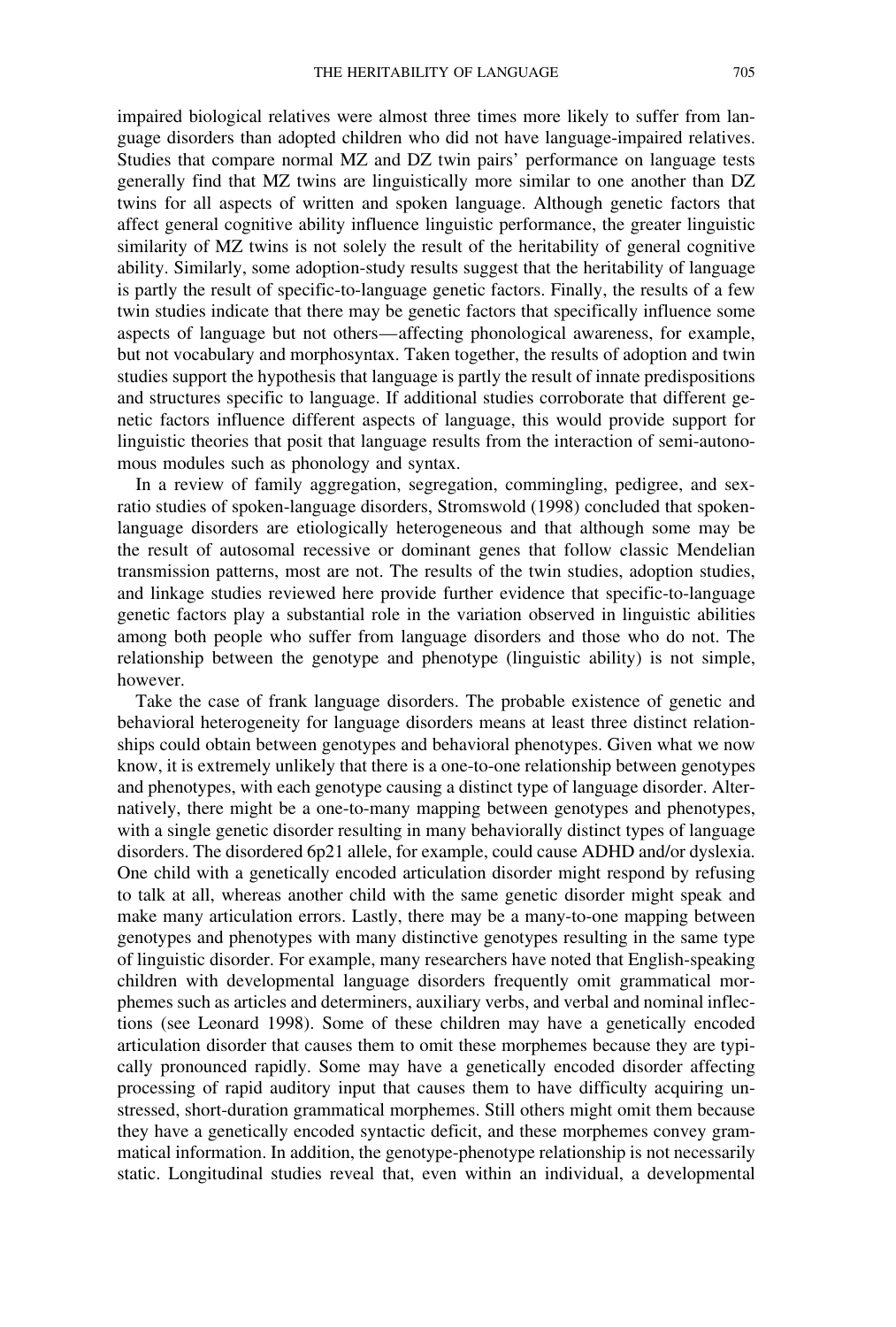language disorder can manifest itself in different ways at different ages (Aram et al. 1984, Silva et al. 1987).

Environmental factors may have different effects on different people depending on their genetic makeup. Although within a fairly wide range, linguistic environment may have little or no effect on language acquisition by normal children (e.g. Heath 1983), there could be synergistic interactions between genes and environment, with children who are genetically at risk for developing language disorders being particularly sensitive to subtly impoverished linguistic environments. Because genetically at-risk children are likely to have relatives who are language impaired, they are likely to be reared in linguistically impoverished environments. Conversely, it is possible that people who have the genetic propensity to succeed at language might benefit more from enriched environments (and better tolerate impoverished environments). Because genetically well-endowed children are more likely to have relatives who are linguistically able, they are likely to be reared in linguistically enriched environments. If environmental factors interact with genetic factors in this way, then standard twin methods for quantifying heritability will overestimate the role of genetic factors.

Plomin and Dale (2000) argue that it is unlikely that a complex trait such as language is the result of a small number of genes acting alone or in combination with the environment. Rather, the variance observed in linguistic abilities is probably the result of many genes, each of which has a relatively small effect, acting together and in combination with environmental factors. If this picture is correct, then language, like height, is a quantitative trait with a distribution that is approximately normal, and the observed heritability of language is the result of quantitative trait loci (QTL). Several factors may make it easier to find the QTLs for language. People tend to choose mates who have similar verbal abilities (the spousal correlation for language is greater than .50), and this type of assortative mating causes the additive genetic variance of a population to increase with each generation (Plomin & Dale 2000). For technical reasons, assortative mating and additive genetic variance make the task of finding QTLs easier. Until recently, molecular geneticists have had the most success finding the genes that affect language by performing linkage analyses on the genetic materials of people who suffer from language disorders. Such techniques are most successful, however, for detecting genes that have major effects (e.g. autosomal dominant or recessive genes). In an article on QTLs associated with general cognitive abilities, Chorney et al. (1998) argued that it may be easier to detect QTLs by performing genetic analyses on people whose abilities fall at the high end of the distribution, rather than by performing such analyses for people who fall at the low end of the distribution. The reason is that at the low end of the distribution, the impact of random mutations and environmental insults may obscure the effects of QTLs that influence normal variation in abilities. If the same argument holds for language, perhaps linguists (particularly second-generation linguists) could aid in the search for the QTLs for language by donating samples of their DNA to their local geneticists.

## REFERENCES

- ADAMS, ANNE-MARIE, and SUSAN E. GATHERCOLE. 1995. Phonological working memory and speech production in preschool children. Journal of Speech & Hearing Research 38.403–14.
- ADAMS, ANNE-MARIE, and SUSAN E. GATHERCOLE. 1996. Phonological working memory and spoken language development in young children. Quarterly Journal of Experimental Psychology, A: Human Experimental Psychology 49A.216–33.
- ADAMS, ANNE-MARIE, and SUSAN E. GATHERCOLE. 2000. Limitations in working memory: Implications for language development. International Journal of Language & Communication Disorders 35.95–116.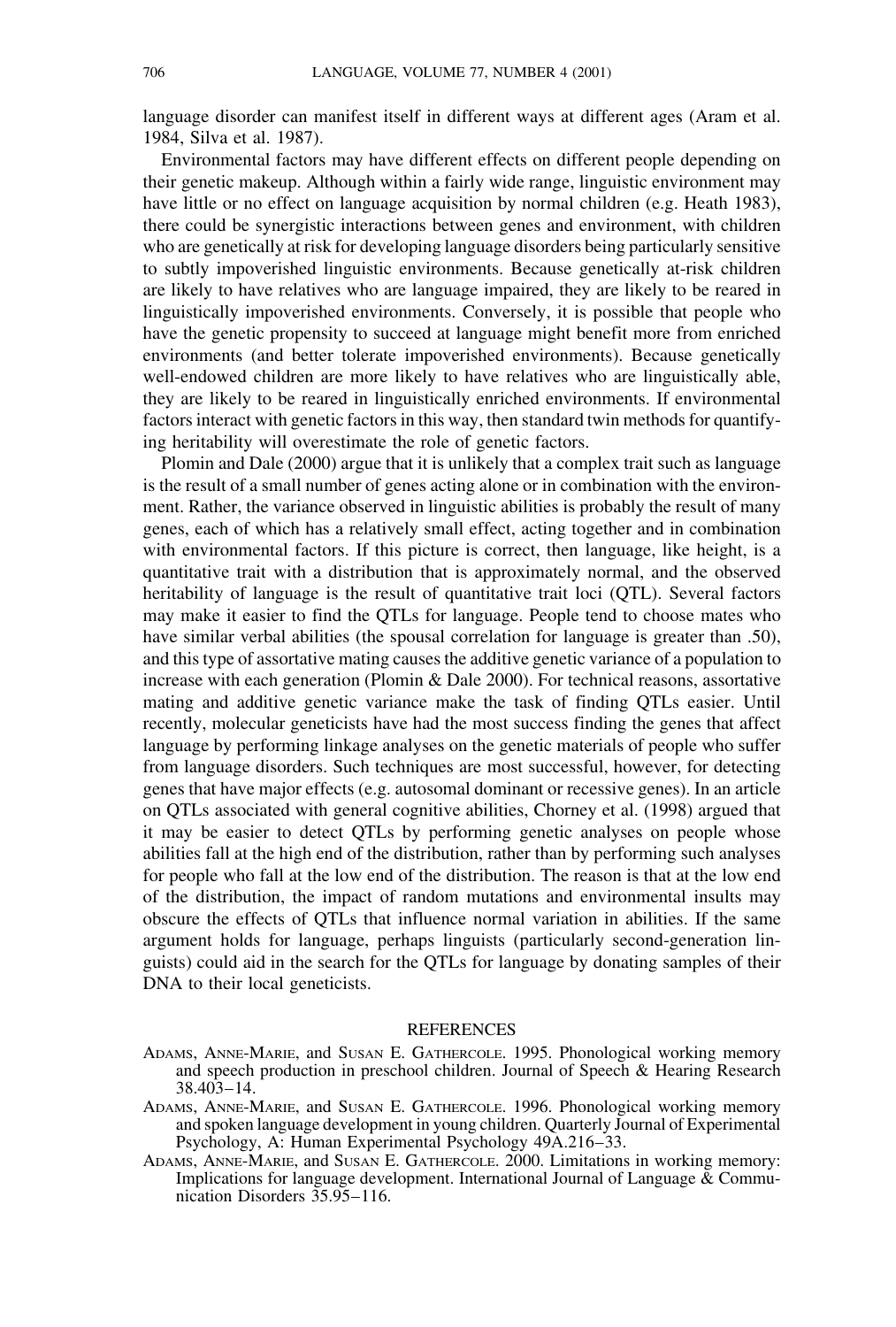- ALARCÓN, MARICELA; JOHN C. DEFRIES; JACQUELYN GILLIS LIGHT; and BRUCE F. PENNING-TON. 1997. A twin study of mathematics disability. Journal of Learning Disabilities 30.617–23.
- ALARCÓN, MARICELA; ROBERT PLOMIN; DAVID W. FULKER; ROBIN CORLEY; and JOHN C. DEFRIES. 1998. Multivariate path analysis of specific cognitive abilities data at 12 years of age in the Colorado Adoption Project. Behavior Genetics 28.255–64.
- ALARCÓN, MARICELA; ROBERT PLOMIN; DAVID W. FULKER; ROBIN CORLEY; and JOHN C. DEFRIES. 1999. Molarity not modularity: Multivariate genetic analysis of specific cognitive abilities in parents and their 16-year-old children in the Colorado Adoption Project. Cognitive Development 14.175–93.
- ANTHONY, A.; DONALD BOGLE; T. T. S. INGRAM; and M. W. MCISAAC. 1971. The Edinburgh articulation test. Edinburgh: Churchill Livingstone.
- ARAM, DOROTHY M.; BARBARA L. EKELMAN; and JAMES E. NATION. 1984. Preschoolers with language disorders: 10 years later. Journal of Speech and Hearing Research 27.232–44.
- ASHLEY-KOCH, ALLISON; CHANTALLE M. WOLPERT; MARISA M. MENOLD; LUBNA ZAEEM; SUBHA BASU; SHANNON L. DONNELLY; SARAH A. RAVAN; CHERICE M. POWELL; MAZIN B. QUMSIYEH; A. S. AYLSWORTH; JEFFREY M. VANCE; JOHN R. GILBERT; H. H. WRIGHT; RUTH K. ABRAMSON; G. R. DELONG; M. L. CUCCARO; and MARGARET A. PERICAK-VANCE. 1999. Genetic studies of autistic disorder and chromosome 7. Genomics 61.227–36.
- AUGUST, GERALD J., and BARRY D. GARFINKEL. 1990. Comorbidity of ADHD and reading disability among clinic-referred children. Journal of Abnormal Child Psychology 18.29–45.
- BAKWIN, HARRY. 1973. Reading disabilities in twins. Developmental Medicine and Child Neurology 15.184–87.
- BARR, CATHY L.; YU FENG; KAREN WIGG; WENDY ROBERTS; MOLLY MALONE; RUSSELL SCHACHAR; ROSEMARY TANNOCK; JEFFERY R. GRUEN; VITA GOEL; and JAMES L. KEN-NEDY. 2000. Identification of polymorphisms in the GABA receptor gene and linkage study of attention-deficit hyperactivity disorder. Gene Function Disease 5–6.1–8.
- BARRETT, S.; J. C. BECK; R. BERNIER; E. BISSON; T. A. BRAUN; T. L. CASAVANT; D. CHILDRESS; SUSAN E. FOLSTEIN; M. GARCIA; M. B. GARDINER; S. GILMAN; J. L. HAINES; K. HOPKINS; R. LANDA; N. H. MEYER; J. A. MULLANE; D. Y. NISHIMURA; P. PALMER; JOSEPH PIVEN; J. PURDY; SUSAN L. SANTANGELO; C. SEARBY; V. SHEFFIELD; J. SINGLE-TON; and S. SLAGER. 1999. An autosomal genomic screen for autism. Collaborative linkage study of autism. American Journal of Medical Genetics 88.609–15.
- BARTLETT, CHRISTOPHER W.; JUDY FLAX; ODESSA YABUT; WENGE LI; PAULA TALLAL; and LINDA BRZUSTOWICZ. 2000. A Genome-scan for linkage of specific language impairment: Report on chromosomes 1, 6, and 15. American Journal of Human Genetics 67.1710 (abstract).
- BAYLEY, N. 1969. Bayley scales of infant development. New York: Psychological Corporation.
- BEHAN, PETER O., and NORMAN GESCHWIND. 1985. Dyslexia, congenital anomalies, and immune disorders: The role of the fetal environment. Annals of the New York Academy of Sciences 457.13–18.
- BEITCHMAN, JOSEPH H.; NANCY J. COHEN; M. MARY KONSTANTAREAS; and ROSEMARY TAN-NOCK (eds.) 1996. Language, learning and behavior disorders: Developmental, biological, and clinical perspectives. New York: Cambridge University Press.
- BENNETT, C. N., and DAVID F. HORROBIN. 2000. Gene targets related to phospholipid and fatty acid metabolism in schizophrenia and other psychiatric disorders: An update. Prostaglandins Leukotrienes & Essential Fatty Acids 63.47–59.
- BERGEMAN, C.S.; ROBERT PLOMIN; JOHN C. DEFRIES; and DAVID W. FULKER. 1988. Path analysis of general and specific cognitive abilities in the Colorado adoption project: Early childhood. Personality and Individual Differences 9 (2).391–95.
- BERKO, JEAN. 1958. The child's learning of English morphology. Word 14.150–77.
- BEVER, THOMAS C.; CAROLINE CARRITHERS; WAYNE COWART; and DAVID J. TOWNSEND. 1989. Language processing and familial handedness. From reading to neurons: Issues in the biology of language and cognition, ed. by Albert M. Galaburda, 331–57. Cambridge, MA: MIT Press.
- BISGAARD, MARIE LUISE; HANS EIBERG; N. MOLLER; ERIK NIEBUHR; and JAN MOHR. 1987. Dyslexia and chromosome 15 heteromorphism: Negative lod score in a Danish material. Clinical Genetics 32.118–19.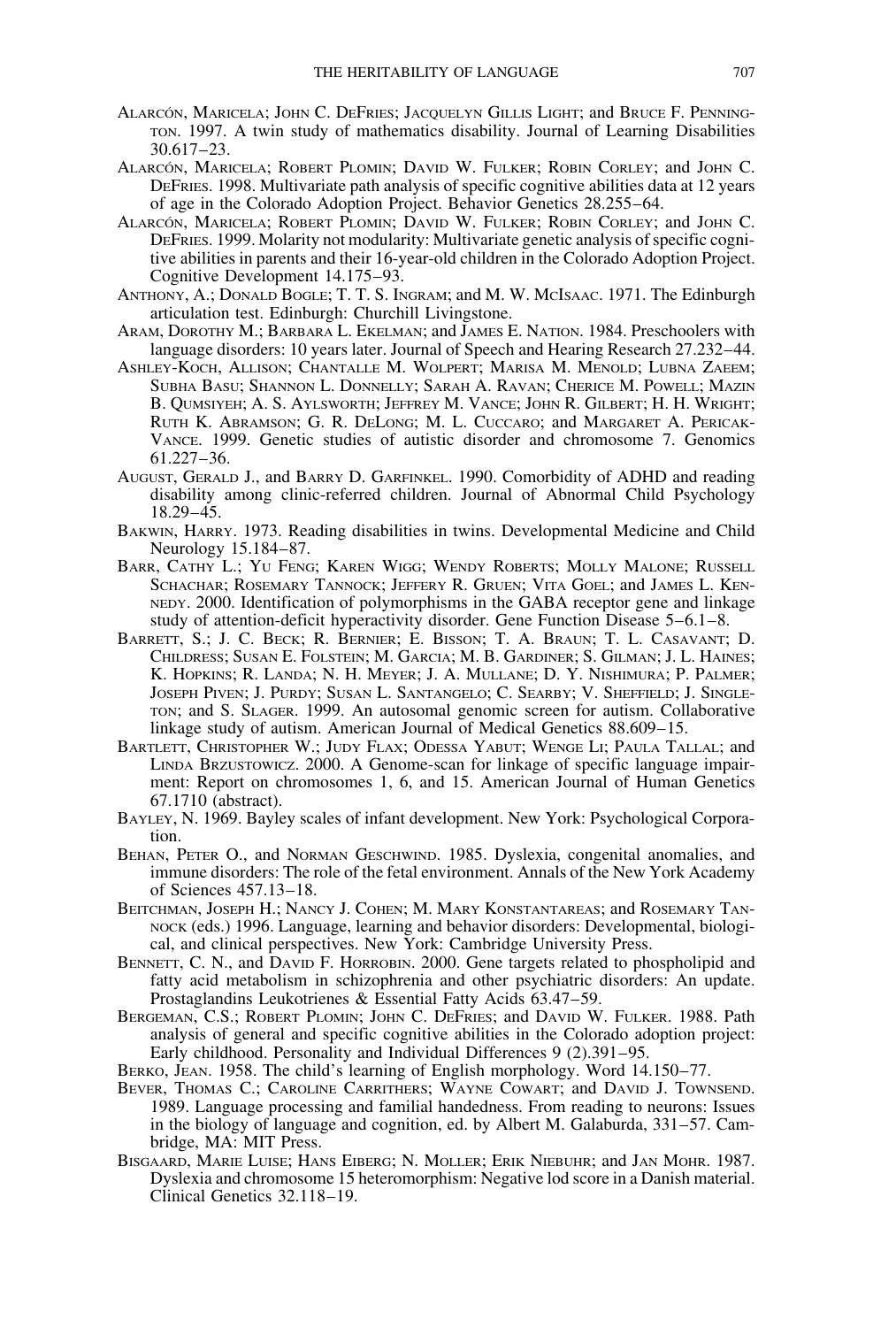- BISHOP, DOROTHY V. M. 1983 [1973]. The test for reception of grammar. Published by the author and available from Age and Cognitive Performance Research Centre, University of Manchester, M13 9PL.
- BISHOP, DOROTHY V. M. 1992. Biological bases of developmental language disorders. Specific speech and language disorders in children, ed. by Paul Fletcher and David Hall, 2–17. San Diego: Singular Publishing Co.
- BISHOP, DOROTHY V. M.; TONY NORTH; and CHRISTOPHER DONLAN. 1995. Genetic basis of Specific Language Impairment: Evidence from a twin study. Developmental Medicine and Child Neurology 37.56–71.
- BISHOP, DOROTHY V. M.; TONY NORTH; and CHRISTOPHER DONLAN. 1996. Nonword repetition as a behavioral marker for inherited language impairment: Evidence from a twin study. Journal of Child Psychology and Psychiatry and Allied Disciplines 37.391–403.
- BISHOP, DOROTHY V. M.; SONIA J. BISHOP; PETER BRIGHT; CHERYL JAMES; TOM DELANEY; and PAULA TALLAL. 1999. Different origin of auditory and phonological processing problems in children with language impairment: Evidence from a twin study. Journal of Speech Language & Hearing Research 42.155–68.
- BITTIGER, H.; W. FROSESTL; SUSAN F. MICKEL; and R. OLPE. 1993. GABAB receptor antagonists: From synthesis to therapeutic applications. Trends in Pharmacological Science 14.
- BOGHOSIAN-SELL, L.; DAVID E. COMINGS; and JOAN OVERHAUSER. 1996. Tourette syndrome in a pedigree with a 7;18 translocation: Identification of a YAC spanning the translocation breakpoint at 18q22.3. American Journal of Human Genetics 59.999–1005.
- BOUCHARD, THOMAS J., and MATTHEW MCGUE. 1981. Familial studies of intelligence: A review. Science 212.1055–59.
- BRESLAU, NAOMI; HOWARD CHILCOAT; JEREL DELDOTTO; and PATRICIA ANDRESKI. 1996. Low birth weight and neurocognitive status at six years of age. Biological Psychiatry 40.389–97.
- BRESLAU, NAOMI; HOWARD D. CHILCOAT; E. O. JOHNSON; PATRICIA ANDRESKI; and V. C. LUCIA. 2000. Neurologic soft signs and low birthweight: Their association and neuropsychiatric implications. Biological Psychiatry 47.71–79.
- BRISCOE, JOSIE; SUSAN E. GATHERCOLE; and NEIL MARLOW. 1998. Short-term memory and language outcomes after extreme prematurity at birth. Journal of Speech Language & Hearing Research 41.654–66.
- BROWN, ROGER. 1973. A first language: The early stages. Cambridge, MA: Harvard University Press.
- BRYDEN, M. PHILIP; I. C. MCMANUS; and M. BARBARA BULMAN-FLEMING. 1994. Evaluating the empirical support for the Geschwind-Behan-Galaburda model of cerebral lateralization. Brain and Cognition 26.1–65.
- BYRNE, BRIAN M.; LEE WILLERMAN; and LEAR L. ASHMORE. 1974. Severe and moderate language impairment: Evidence for distinctive etiologies. Behavior Genetics 4.331–45.
- CARDON, LON R.; DAVID W. FULKER; JOHN C. DEFRIES; and ROBERT PLOMIN. 1992. Multivariate genetic analysis of specific cognitive abilities in the Colorado adoption project at age 7. Intelligence 16.383–400.
- CARDON, LON R.; SHELLEY D. SMITH; DAVID W. FULKER; WILLIAM J. KIMBERLING; BRUCE F. PENNINGTON; and JOHN C. DEFRIES. 1994. Quantitative trait locus for reading disability on chromosome 6. Science 266.276–79.
- CARDON, LON R.; SHELLEY D. SMITH; DAVID W. FULKER; WILLIAM J. KIMBERLING; BRUCE F. PENNINGTON; and JOHN C. DEFRIES. 1995. Quantitative trait locus for reading disability: A correction. Science 268.5217.
- CAREY, SUSAN. 1985. Conceptual change in childhood. Cambridge, MA: MIT Press.
- CAREY, SUSAN. 1994. Does learning a language require the child to reconceptualize the world? Lingua 92.143–67.
- CASTLES, ANNE; HELEN DATTA; JAVIER GAYAN; and RICHARD K. OLSON. 1999. Varieties of developmental reading disorder: Genetic and environmental influences. Journal of Experimental Child Psychology 72.73–94.
- CASTO, STEPHANIE D.; BRUCE F. PENNINGTON; JACQUELYN GILLIS LIGHT; and JOHN C. DEFRIES. 1996. Differential genetic etiology of reading disability as a function of mathematics performance. Reading & Writing 8.295–306.
- CAZDEN, COURTNEY. 1968. The acquisition of noun and verb inflections. Child Development 39.433–48.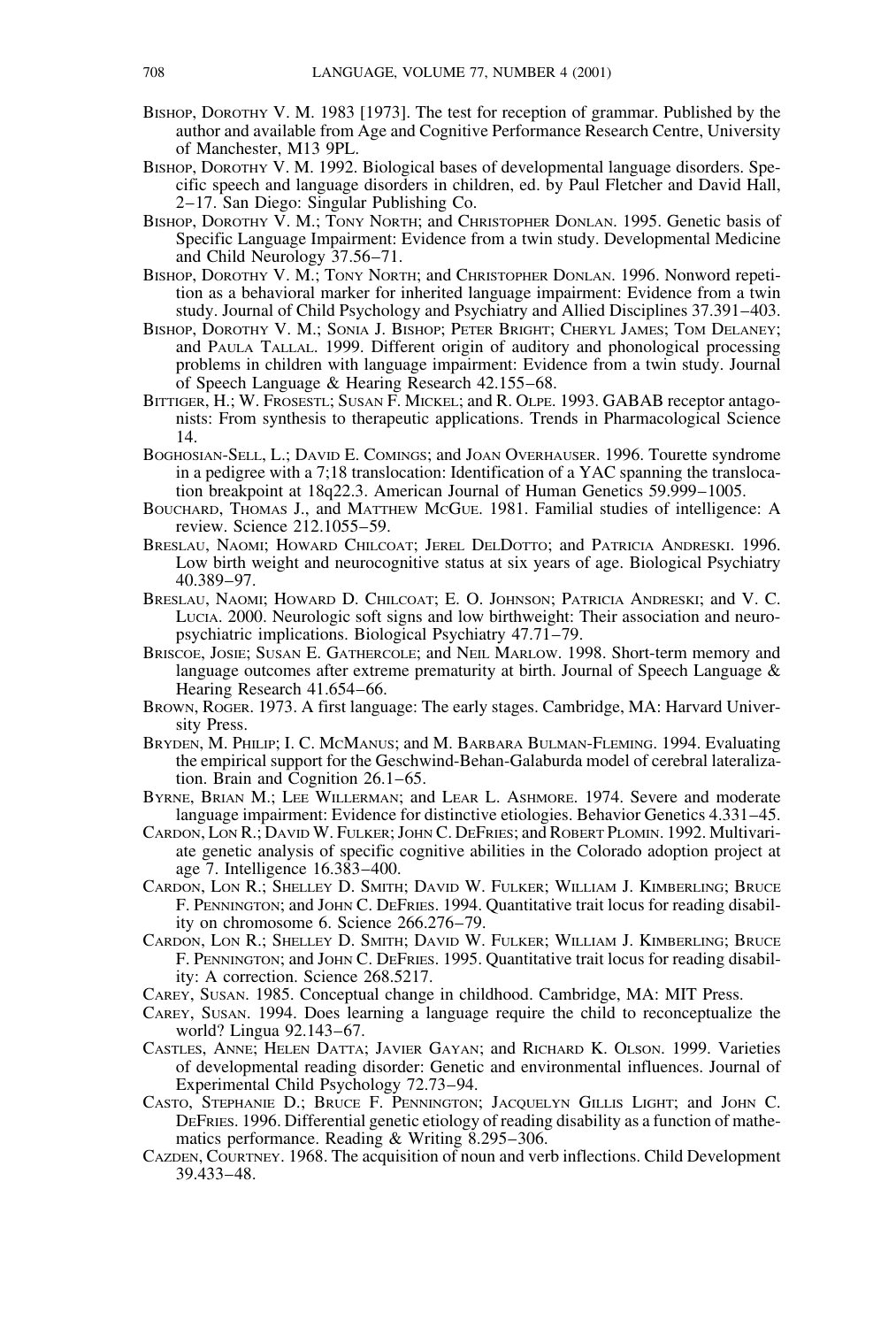- CHEDRAWI, A. K.; A. E. ANDERSON; D. ARMSTRONG; F. R. BROWN; B. THARP; and S. K. SHAPIRA. 1999. Clinical characterization of the neurogenetic disorder and 1p36 deletion syndrome. Annals of Neurology 46.529–30 (abstract).
- CHOLFIN, JEREMY A.; SUSAN R. CURTISS; DONALD W. SHIELDS; HARLEY I. KORNBLUM; and DANIEL H. GESCHWIND. 2000. A dominantly inherited speech and language disorder not linked to the SPCH1 locus on chromosome 7q31. Annals of Neurology 48.418 (abstract).

CHOMSKY, NOAM. 1980. Rules and representations. Behavioral and Brain Sciences 3.1–61.

- CHORNEY, MICHAEL JOSEPH; KAREN CHORNEY; N. SEESE; MICHAEL J. OWEN; JOANNA DAN-IELS; PETER MCGUFFIN; LEE ANNE THOMPSON; DOUGLAS K. DETTERMAN; CAMILLA BEN-BOW; DAVID LUBINSKI; THALIA ELEY; and ROBERT PLOMIN. 1998. A quantitative trait locus associated with cognitive ability in children. Psychological Science 9.159–66.
- CHRISTENSEN, KAARE; JAMES W. VAUPEL; NIELS V. HOLM; and A. I. YAHLIN. 1995. Mortality among twins after age 6: Foetal origins hypothesis versus twin method. British Medical Journal 310.532–436.
- CHUBRICH, ROBERT E. 1971. Selected phonological, morphological, and syntactic measures for identical and non-identical same-sex twins. Buffalo: State University of New York-Buffalo dissertation.
- COHEN, MORRIS; REBECCA CAMPBELL; and FARVIAR YAGHMAI. 1989. Neuropathological abnormalities in developmental dysphasia. Annals of Neurology 25.567–70.
- COHEN, NANCY J.; MELANIE A. BARWICK; NAOMI B. HORODEZKY; DENISE D. VALLANCE; and NANCIE IM. 1998a. Language, achievement, and cognitive processing in psychiatrically disturbed children with previously identified and unsuspected language impairments. Journal of Child Psychology & Psychiatry & Allied Disciplines 39.865–77.
- COHEN, NANCY J.; ROSANNE MENNA; DENISE D. VALLANCE; MELANIE A. BARWICK; NANCIE IM; and NAOMI B. HORODEZKY. 1998b. Language, social cognitive processing, and behavioral characteristics of psychiatrically disturbed children with previously identified and unsuspected language impairments. Journal of Child Psychology and Psychiatry and Allied Disciplines 39.853–64.
- COMINGS, DAVID E. 1997. Genetic aspects of childhood behavioral disorders. Child Psychiatry & Human Development 27.139–50.
- COMINGS, DAVID E., and BRENDA G. COMINGS. 1986. Evidence for an X-linked modifier gene affecting the expression of Tourette syndrome and its relevance to the increased frequency of speech, cognitive, and behavioral disorders in males. Proceedings of the National Academy of Sciences of the United States of America 83.2551–55.
- COMINGS, DAVID E., and BRENDA G. COMINGS. 1987. A controlled study of Tourette syndrome. 1. Attention-deficit disorder, learning disorders, and school problems. American Journal of Human Genetics 41.701–41.
- COMINGS, DAVID E., and BRENDA G. COMINGS. 1991. Clinical and genetic relationships between autism-pervasive developmental disorder and Tourette syndrome: a study of 19 cases. American Journal of Medical Genetics 39.180–91.
- CONTI-RAMSDEN, GINA. 1990. Maternal recasts and other contingent replies to languageimpaired children. Journal of Speech & Hearing Disorders 55.262–74.
- CONTI-RAMSDEN, GINA, and SANDY FRIEL-PATTI. 1984. Mother-child dialogues: A comparison of normal and language-impaired children. Journal of Communication Disorders 17.19–35.
- CONTI-RAMSDEN, GINA, and JANE DYKINS. 1991. Mother-child interactions with languageimpaired children and their siblings. British Journal of Disorders of Communication 26.337–54.
- CONWAY, DORICE; HUGH LYTTON; and FRED PYSH. 1980. Twin-singleton language differences. Canadian Journal of Behavioral Science 12.264–71.
- COWART, WAYNE. 1997. Experimental syntax: Applying object methods to sentence judgments. Thousand Oaks, CA: Sage Publications.
- COX, P. R., and HUDA Y. ZOGHBI. 2000. Sequencing, expression analysis, and mapping of three unique human tropomodulin genes and their mouse orthologs. Genomics 63.97–101.
- CRADDOCK, NICK, and CORRINE LENDON. 1999. Chromosome workshop: chromosomes 11, 14, and 15. American Journal of Medical Genetics 88.244–54.
- CRAMBLIT, NANCY S., and GERALD M. SIEGEL. 1977. The verbal environment of a languageimpaired child. Journal of Speech and Hearing Disorders 42.474–82.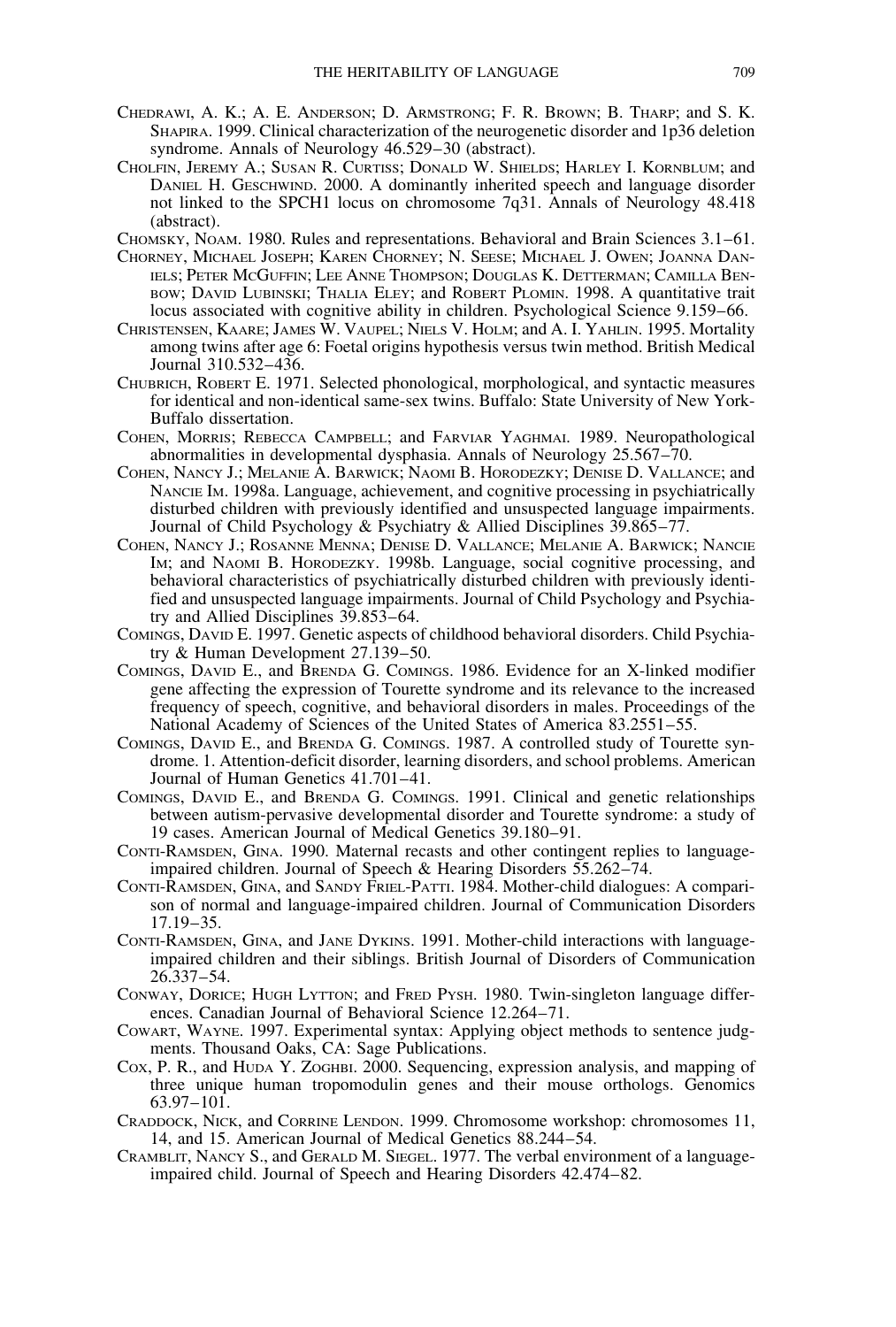- CRAWFORD, SUSAN G.; BONNIE J. KAPLAN; and MARCEL KINSBOURNE. 1994. Are families of children with reading difficulties at risk for immune disorders and nonrighthandedness? Cortex 30.281–95.
- CYPHERS, LISA H.; DAVID W. FULKER; ROBERT PLOMIN; and JOHN C. DEFRIES. 1989. Cognitive abilities in the early school years: No effects of shared environment between parents and offspring. Intelligence 13.369–86.
- DALE, PHILIP S.; GINETTE DIONNE; THALIA C. ELEY; and ROBERT PLOMIN. 2000. Lexical and grammatical development: A behavioral genetic perspective. Journal of Child Language 27.619–42.
- DALE, PHILIP S.; EMILY SIMONOFF; DOROTHY V. M. BISHOP; THALIA C. ELEY; BONNY OLIVER; THOMAS S. PRICE; SHAUN PURCELL; JIM STEVENSON; and ROBERT PLOMIN. 1998. Genetic influences on language delay in two-year-old children. Nature Neuroscience 1.324–28.
- DAY, E. J. 1932a. The development of language in twins. 1. A comparison of twins and single children. Child Development 3.179–99.
- DAY, E. J. 1932b. The development of language in twins. 2. The development of twins: Their resemblances and differences. Child Development 3.298–316.
- DAY, RUTH S. 1979. Verbal fluency and the language-bound effect. Individual differences in language ability and language behavior, ed. by Charles J. Fillmore, Daniel Kempler, and William S-Y. Wang, 57–84. New York: Academic Press.
- DE JONG, PETER F. 1999. Hierarchical regression analysis in structural equation modeling. Structural Equation Modeling 6.198–211.
- DEFRIES, JOHN C., and DAVID W. FULKER. 1985. Multiple regression analysis of twin data. Behavior Genetics 15.467–73.
- DEFRIES, JOHN C., and DAVID W. FULKER. 1988. Multiple regression analysis of twin data: Etiology of deviant scores versus individual differences. Acta Geneticae Medicae et Gemellologiae 37.205–16.
- DEFRIES, JOHN C.; DAVID W. FULKER; and MICHELE C. LABUDA. 1987. Evidence for a genetic aetiology in reading disability of twins. Nature 329.537–39.
- DEFRIES, JOHN C., and JACQUELYN J. GILLIS. 1993. Genetics of reading disability. Nature, nurture, and psychology, ed. by Robert Plomin and Gerald E. McClearn, 121–45. Washington, DC. American Psychological Association.
- DIXON, WALLACE E.; ADAM P. MATHENY; and S. R. MOHR. 1995. Heredity and environment in phoneme articulation: Hereditary and environmental contributions to articulation proficiency. Acta Geneticae Medicae et Gemellologiae 44.63–73.
- DONOHUE, P. J.; H. SHAPIRA; S. A. MANTEY; L. L. HAMPTON; R. T. JENSEN; and J. F. BATTEY. 1998. A human gene encodes a putative G protein-coupled receptor highly expressed in the central nervous system. Molecular Brain Research 54.152–60.
- DRYBORG, JORGEN, and VIBEKE V. GOLDSCHMIDT. 1996. Language disorders in a child psychiatric center: Demographic characteristics and comorbidity. Nordic Journal of Psychiatry 50.317–24.
- DUNN, LLOYD M. 1965. Expanded manual for the Peabody picture vocabulary test. Circle Pines, MN: American Guidance Service.
- DUNN, LLOYD M., and FREDERICK C. MARKWARDT. 1970. Peabody individual achievement test manual. Circle Pines, MN: American Guidance Service.
- EISENSON, JON. 1968. Developmental aphasia (dyslogia): A postulation of a unitary concept of the disorder. Cortex 4.184–200.
- ELCIOGLU, N.; C. FEAR; and A. C. BERRY. 1997. Partial trisomy of 15q due to inserted inverted duplication. Clinical Genetics 52.442–45.
- ELEY, THALIA C.; DOROTHY V. M. BISHOP; PHILIP S. DALE; BONNY OLIVER; STEVEN A. PETRILL; THOMAS S. PRICE; SHAUN PURCELL; KIMBERLY J. SAUDINO; EMILY SIMONOFF; JIM STEVENSON; and ROBERT PLOMIN. 1999. Genetic and environmental origins of verbal and performance components of cognitive delay in 2-year-olds. Developmental Psychology 35.1122–31.
- ELEY, THALIA C.; PHILIP S. DALE; DOROTHY V. M. BISHOP; THOMAS S. PRICE; and ROBERT PLOMIN. 2001. Longitudinal analysis of the genetic and environmental influences on components of cognitive delay in pre-schoolers. Journal of Educational Psychology, to appear.
- ELMAN, JEFFREY L.; ELIZABETH BATES; MARK H. JOHNSON; ANNETTE KARMILOFF-SMITH; DOMENIC PARISI; and KIM PLUNKETT. 1996. Rethinking innateness: A connectionist perspective on development. Cambridge, MA: MIT Press.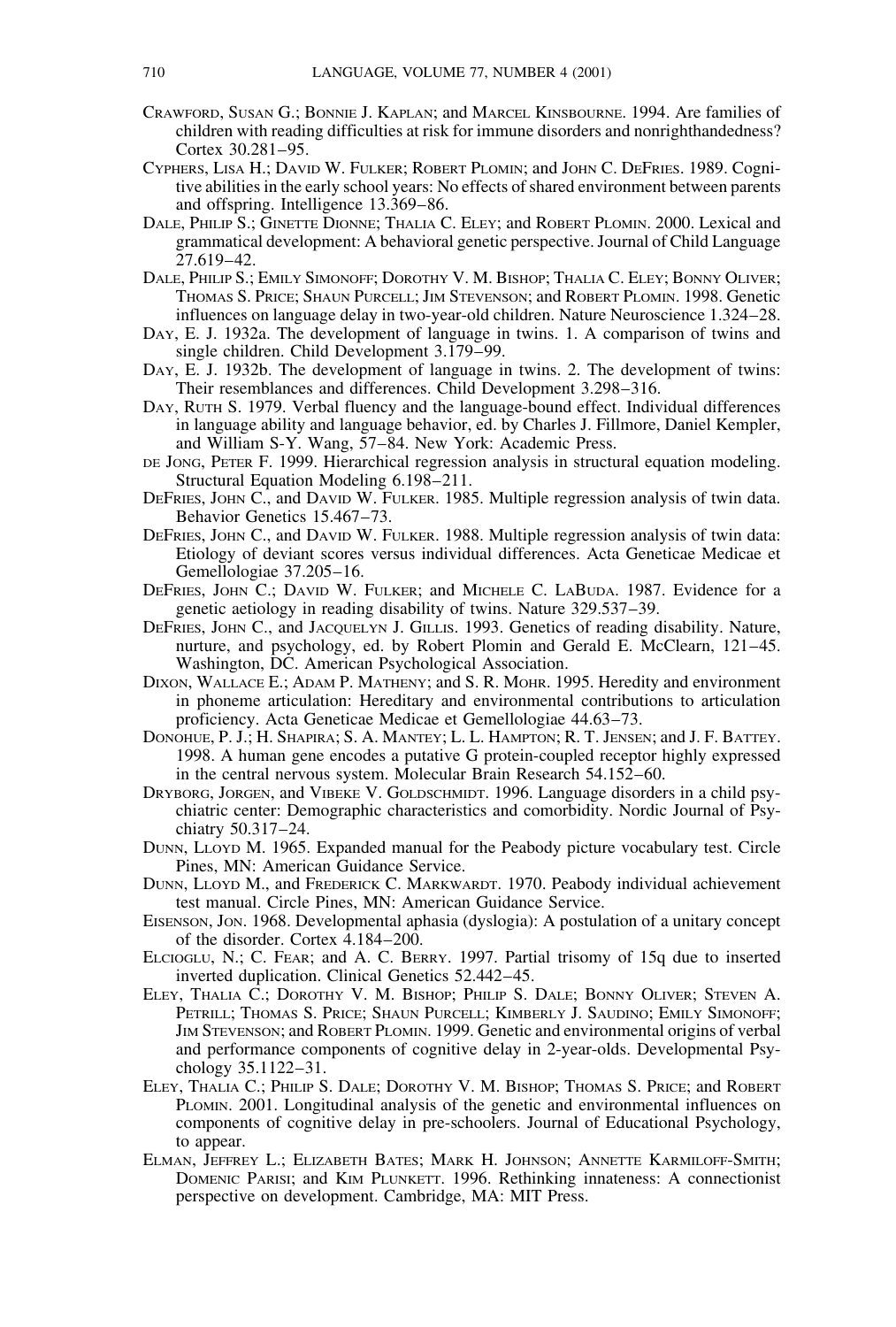- EMERSON, JOYCE, and PAM ENDERBY. 1996. Prevalence of speech and language disorders in a mental illness unit. European Journal of Disorders of Communication 31.221–36.
- FAGERHEIM, T.; P. RAEYMAEKERS; F. E. TONNESSEN; M. PEDERSEN; L. TRANEBJAERG; and HERBERT A. LUBS. 1999. A new gene (DYX3) for dyslexia is located on chromosome 2. Journal of Medical Genetics 36.664–69.
- FALCONER, D. S. 1960. Introduction to quantitative genetics. New York: Ronald Press Company.
- FALCONER, D. S. 1989. Introduction to quantitative genetics, 3rd edn. Essex, England: Longman Scientific and Technical.
- FELSENFELD, SUSAN, and ROBERT PLOMIN. 1997. Epidemiological and offspring analyses of developmental speech disorders usingdata from the Colorado adoption project. Journal of Speech, Language, & Hearing Research 40.778–91.
- FELSENFELD, SUSAN; KATHERINE M. KIRK; GU ZHU; DIXIE J. STATHAM; MICHAEL C. NEALE; and NICHOLAS G. MARTIN. 2000. A study of the genetic and environmental etiology of stuttering in a selected twin sample. Behavior Genetics 30.359-66.
- FENSON, LARRY; PHILLIP S. DALE; J. STEVEN REZNICK; ELIZABETH BATES; DONNA J. THAL; and STEPHEN J. PETHICK. 1994. Variability in early communicative development. Monographs of the Society for Research in Child Development 59.
- FIELD, L. LEIGH, and BONNIE J. KAPLAN. 1998. Absence of linkage of phonological coding dyslexia to chromosome 6p23–p21.3 in a large family data set. American Journal of Human Genetics 63.1448–56.
- FIELD, L. LEIGH, and BONNIE J. KAPLAN. 1999. Absence of linkage of phonological coding dyslexia to chromosome 6p23-p21.3 in a large family data set: Erratum. American Journal of Human Genetics 64.334.
- FILLMORE, LILY W. 1979. Individual differences in second language acquisition. Individual differences in language ability and language behavior, ed. by Charles J. Fillmore, Daniel Kempler, and William S.-Y. Wang, 203–28. New York: Academic Press.
- FISCHER, KAREN MESTAL. 1973. A comparison of the similarities in language skills of identical and fraternal twin pairs. Philadelphia: University of Pennsylvania dissertation.
- FISHER, SIMON E.; FARANEH VARGHA-KHADEM; KATE E. WATKINS; ANTHONY P. MONACO; and MARCUS E. PEMBREY. 1998. Localization of a gene implicated in a severe speech and language disorder. Nature Genetics 18.168–70.
- FISHER, SIMON E.; ANGELA J. MARLOW; JANINE LAMB; E. MAESTRINI; DIANNE F. WILLIAMS; ALEX J. RICHARDSON; DANIEL E. WEEKS, JOHN F. STEIN; and ANTHONY P. MONACO. 1999. A quantitative-trait locus on chromosome 6p influences different aspects of developmental dyslexia. America Journal of Human Genetics 64.146–56.
- FOCH, TERRYL T., and ROBERT PLOMIN. 1980. Specific cognitive abilities in 5- to 12-yearold twins. Behavior Genetics 10.507–20.
- FOLSTEIN, SUSAN E., and R. E. MANKOSKI. 2000. Chromosome 7q: Where autism meets language disorder? American Journal of Human Genetics 67.278–81.
- FOLSTEIN, SUSAN E., and MICHAEL L. RUTTER. 1988. Autism: Familial aggregation and genetic implications. Journal of Autism & Developmental Disorders 18.3–30.
- FOLSTEIN, SUSAN E., and SUSAN L. SANTANGELO. 2000. Autism LOD on chromosome 7 increased by subset analysis of language. America Journal of Human Genetics 96.72.
- FOSTER, R.; J. GIDDON, and JOEL STARK. 1972. Assessment of children's language comprehension. Palo Alto, CA: Consulting Psychologists Press.
- FRANCIS, DAVID J.; KIMBERLY A. ESPY; BYRON P. ROURKE; and JACK M. FLETCHER. 1991. Validity of intelligence test scores in the definition of learning disability: A critical analysis. Neuropsychological validation of learning disability subtypes, ed. by Byron P. Rourke, 15–44. New York: Guilford Press.
- FRASER, COLIN; URSULA BELLUGI; and ROGER BROWN. 1963. Control of grammar in imitation, comprehension and production. Journal of Verbal Learningand Verbal Behavior 2.121–35.
- FROSTER, U.; GERD SCHULTE-KÖRNE; JOHANNES HEBEBRAND; and HELMUT REMSCHMIDT. 1993. Cosegregation of balanced translocation (1;2) with retarded speech development and dyslexia. The Lancet 342.178–79.
- GALABURDA, ALBERT M. 1983. Definition of the anatomical phenotype. Genetic aspects of speech and language disorders, ed. by Christie Ludlow and Judith Cooper, 71–84. New York: Academic Press.
- GALABURDA, ALBERT M. 1991. Neuropathologic correlates of learning disabilities. Seminars in Neurology 11.20–27.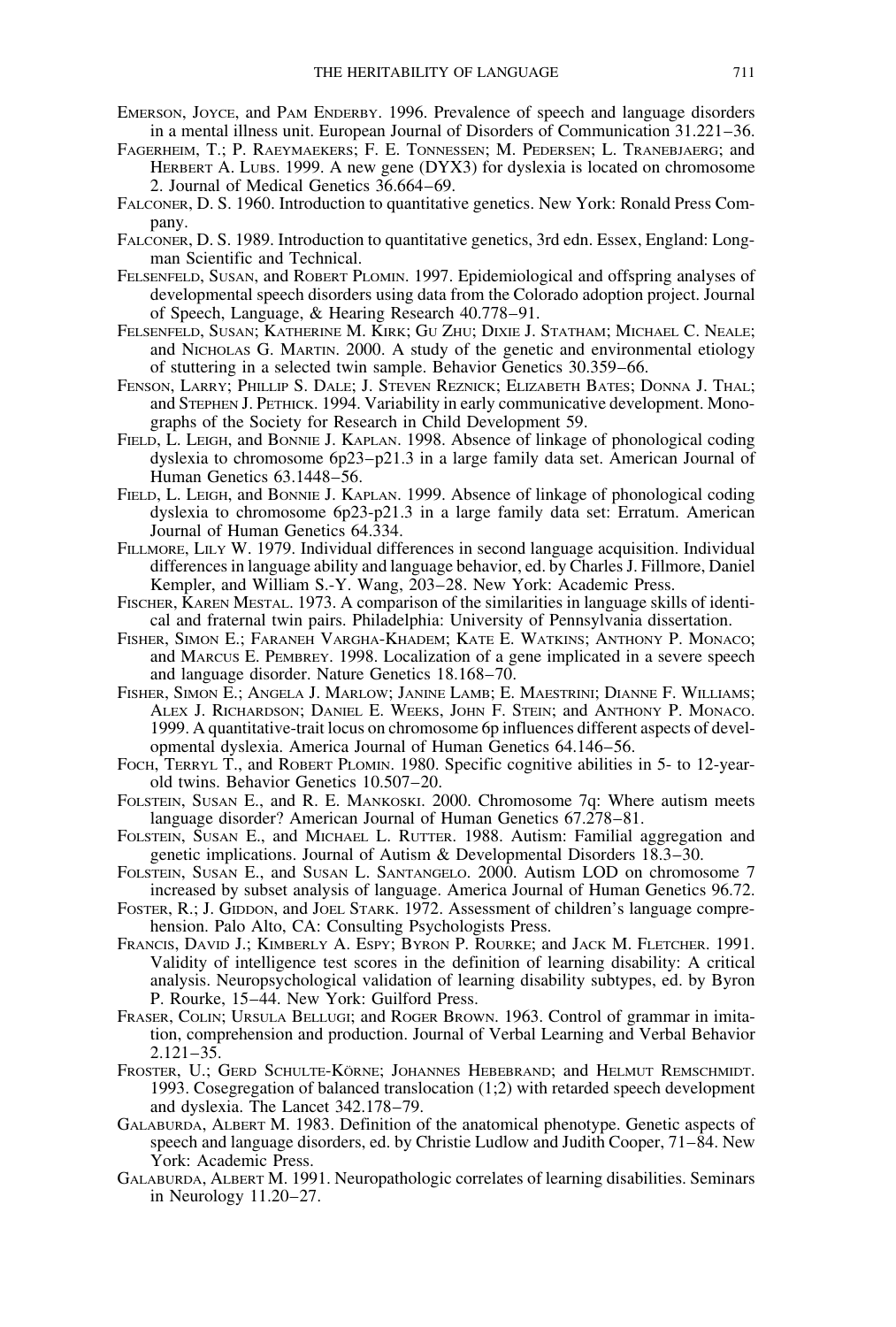- GALABURDA, ALBERT M.; MATTHEW T. MENARD; and GLENN D. ROSEN. 1994. Evidence for aberrant auditory anatomy in developmental dyslexia. Proceeding of the National Academy of Science 91.8010–13.
- GALABURDA, ALBERT M.; GORDON F. SHERMAN; GLENN D. ROSEN; F. ABOLTLZ; and NORMAN GESCHWIND. 1985. Developmental dyslexia: Four consecutive patients with cortical abnormalities. Annals of Neurology 18.222–23.
- GANGER, JENNIFER B. 1998. Genes and environment in language acquisition: A twin study of early vocabulary and syntactic development in twins. Cambridge, MA: MIT dissertation.
- GANGER, JENNIFER B.; STEVEN PINKER; SONIA CHAWLA; and ALLISON BAKER. 1999. A twin study of early vocabulary and syntactic development. Pittsburgh, PA, MS.
- GATHERCOLE, SUSAN E., and ANNE MARIE ADAMS. 1993. Phonological working memory in very young children. Developmental Psychology 29.770–78.
- GATHERCOLE, SUSAN E., and ALAN D. BADDELEY. 1990a. Phonological memory deficits in language disordered children: Is there a causal connection? Journal of Memory & Language 29.336–60.
- GATHERCOLE, SUSAN E., and ALAN D. BADDELEY. 1990b. The role of phonological memory in vocabulary acquisition: A study of young children learning new names. British Journal of Psychology 81.439–54.
- GATHERCOLE, SUSAN E., and ALAN D. BADDELEY. 1993. Working memory and language: Essays in cognitive psychology. Hove, England: Lawrence Erlbaum Associates.
- GATHERCOLE, SUSAN E., and SUSAN J. PICKERING. 1999. Estimating the capacity of phonological short-term memory. International Journal of Psychology 34.378–82.
- GATHERCOLE, SUSAN E.; GRAHAM J. HITCH; ELISABET SERVICE; and AMANDA J. MARTIN. 1997. Phonological short-term memory and new word learning in children. Developmental Psychology 33.966–79.
- GATHERCOLE, SUSAN E.; CATHERINE S. WILLIS; ALAN D. BADDELEY; and HAZEL EMSLIE. 1994. The children's test of nonword repetition: A test of phonological working memory. Memory 2.103–27.
- GATHERCOLE, SUSAN E.; CATHERINE S. WILLIS; HAZEL EMSLIE; and ALAN D. BADDELEY. 1992. Phonological memory and vocabulary development during the early school years: A longitudinal study. Developmental Psychology 28.887–98.
- GATHERCOLE, SUSAN E.; ELISABET SERVICE; GRAHAM J. HITCH; ANNE-MARIE ADAMS; and AMANDA J. MARTIN. 1999. Phonological short-term memory and vocabulary development: Further evidence on the nature of the relationship. Applied Cognitive Psychology 13.65–77.
- GAYAN, JAVIER, and RICHARD K. OLSON. 1999. Reading disability: Evidence for a genetic etiology. European Child & Adolescent Psychiatry 8, supplement 3.III/52–III/55.
- GAYAN, JAVIER; RICHARD K. OLSON; LON R. CARDON; SHELLEY D. SMITH; DAVID W. FULKER; WILLIAM J. KIMBERLING; BRUCE F. PENNINGTON; & JOHN C. DEFRIES. 1995. Quantitative trait locus for different measures of reading disability. Behavior Genetics 25.266 (abstract).
- GAYAN, JAVIER; SHELLEY D. SMITH; STACEY S. CHERNY; LON R. CARDON; DAVID W. FULKER; AMY M. BROWER; RICHARD K. OLSON; BRUCE F. PENNINGTON; and JOHN C. DEFRIES. 1999. Quantitative-trait locus for specific language and reading deficits on chromosome 6p. American Journal of Human Genetics 64.157–64.
- GERRY TAYLOR, H.; MAUREEN HACK; N. KLEIN; and C. SCHATSCHNEIDER. 1995. Achievement in children with birth weights less than 750 grams with normal cognitive abilities: Evidence for specific learning disabilities. Journal of Pediatric Psychology 20.703–19.
- GESCHWIND, NORMAN. 1983. Genetics: Fate, chance, and environmental control. Genetic aspects of speech and language disorders, ed. by Christie Ludlow and Judith Cooper, 21–33. New York: Academic Press.
- GESCHWIND, NORMAN, and PETER O. BEHAN. 1982. Left-handedness: Association with immune disease, migraine, and developmental learning disorder. Proceedings of the National Academy of Science 79.5097–100.
- GESCHWIND, NORMAN, and ALBERT M. GALABURDA. 1985. Cerebral lateralization: Biological mechanisms, associations, and pathology: 1. Archives of Neurology 42.428–59.
- GESCHWIND, NORMAN, and ALBERT M. GALABURDA. 1987. Cerebral lateralization: Biological mechanisms, associations, and pathology. Cambridge, MA: MIT Press.
- GILGER, JEFFREY W. 1991. Differential assortative mating found for academic and demographic variables as a function of time of assessment. Behavior Genetics 21.131–50.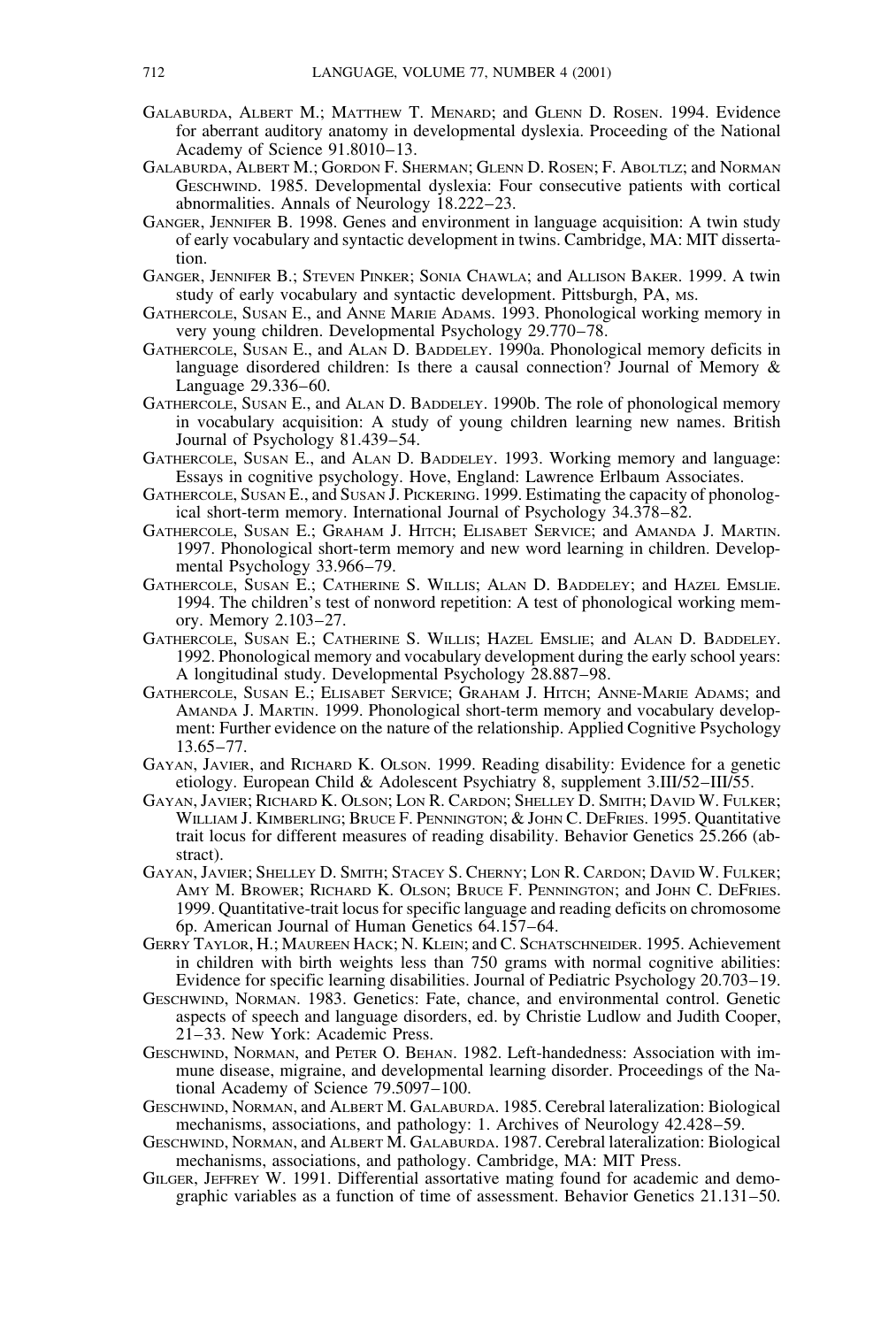- GILGER, JEFFREY W.; BRUCE F. PENNINGTON; RONALD J. HARBECK; JOHN C. DEFRIES; BRIAN KOTZIN; PHYLLIS A. GREEN; and SHELLEY D. SMITH. 1998. A twin and family study of the association between immune system dysfunction and dyslexia usingblood serum immunoassay and survey data. Brain & Cognition 36.310–33.
- GLEITMAN, HENRY, and LILA GLEITMAN. 1970. Phrase and paraphrase. New York: W. W. Norton.
- GOEI, VITA L.; JENNY CHOI; JUNG AHN; CHRISTOPHER L. BOWLUS; RUMA RAHA-CHOWDHURY; and JEFFREY R. GRUEN. 1998. Human gamma-aminobutyric acid beta receptor gene: Complementary DNA cloning, expression, chromosomal location, and genomic organization. Biological Psychiatry 44.659–66.
- GOLDFIELD, BEVERLY A., and J. STEVEN REZNICK. 1990. Early lexical acquisition: Rate, content and vocabulary spurt. Journal of Child Language 17.171–84.
- GOPNIK, MYRNA. 1990. Feature-blind grammar and dysphasia. Nature 344.715.
- GRIGORENKO, ELAINE L. 2001. Developmental dyslexia: An update on genes, brains, and environments. Journal of Child Psychology and Psychiatry and Allied Disciplines 42.91–125.
- GRIGORENKO, ELAINE L.; FRED B. WOOD; MARIANNE S. MEYER; and DAVID L. PAULS. 2000. Chromosome 6p influences on different dyslexia-related cognitive processes: Further confirmation. American Journal of Human Genetics 66.715–23.
- GRIGORENKO, ELAINE L.; FRED B. WOOD; MARIANNE S. MEYER; J. E. D. PAULS; LESLEY A. HART; and DAVID L. PAULS. 1998. Linkage studies suggest a possible locus for dyslexia near the Rh region on chromosome 1. Behavioral Genetics 28.470 (abstract).
- GRIGORENKO, ELAINE L.; FRED B. WOOD; MARIANNE S. MEYER; LESLEY A. HART; W. C. SPEED; A. SHUSTER; and DAVID L. PAULS. 1997. Susceptibility loci for distinct components of developmental dyslexia on chromosomes 6 and 15. American Journal of Human Genetics 60.27–39.
- HABIB, MICHEL. 2000. The neurological basis of developmental dyslexia: An overview and working hypothesis. Brain 123.2373-99.
- HACK, MAUREEN; NAOMI BRESLAU; B. WEISSMAN; DOROTHY ARAM; N. KLEIN; and E. BORAWSKI. 1991. Effect of very low birth weight and subnormal head size on cognitive abilities at school age. New England Journal of Medicine 325.231–237.
- HAY, DAVID A., and PAULINE J. O'BRIEN. 1983. The La Trobe study: A genetic approach to the structure and development of cognition in twin children. Child Development 54.317–30.
- HEATH, SHIRLEY BRICE. 1983. Ways with words: Language, life and work in communities and classrooms. New York: Cambridge University Press.
- HEDRICK, DONA L.; ELIZABETH M. PRATHER; and A. R. TOBIN. 1975. Sequenced inventory of communication development. Seattle: University of Washington Press.
- HELLEBRAND, SUSANNE; H. CHICA SCHALLER; and TIMO WITTENBERGER. 2000. The brainspecific G-protein coupled receptor GPR85 with identical protein sequence in man and mouse maps to human chromosome 7q31. Biochimica et Biophysica Acta 1493.269–72.
- HEUTINK, PETER; BEN J. VAN DE WETERING; G. J. BREEDVELD; J. WEBER; L. A. SANDKUYL; ERIC J. DEVOR; A. HEIBERG; MARTINUS F. NIERMEIJER; and BEN A. OOSTRA. 1990. No evidence for genetic linkage of Gilles de la Tourette syndrome on chromosomes 7 and 18. Journal of Medical Genetics 27.433–36.
- HOHNEN, BETTINA, and JIM STEVENSON. 1999. The structure of genetic influences on general cognitive, language, phonological, and reading abilities. Developmental Psychology 35.590–603.
- HORROBIN, DAVID F., and C. N. BENNETT. 1999. New gene targets related to schizophrenia and other psychiatric disorders: Enzymes, binding proteins and transport proteins involved in phospholipid and fatty acid metabolosm. Prostaglandins Leukotrienes & Essential Fatty Acids 60.111–67.
- HORROBIN, DAVID F.; A. I. M. GLEN; and CRAIG J. HUDSON. 1995. Possible relevance of phosopholipid abnormalities and genetic interactions in psychiatric disorders: the relationship between dyslexia and schizophrenia. Medical Hypotheses 45.605–13.
- HUGDAHL, KENNETH. 1994. The search continues: Causal relationships among dyslexia, anomalous dominance, and immune function. Brain & Cognition 26.275–80.
- HURST, JANE A.; M. BARAITSER; E. AUGER; F. GRAHAM; and S. NORELL. 1990. An extended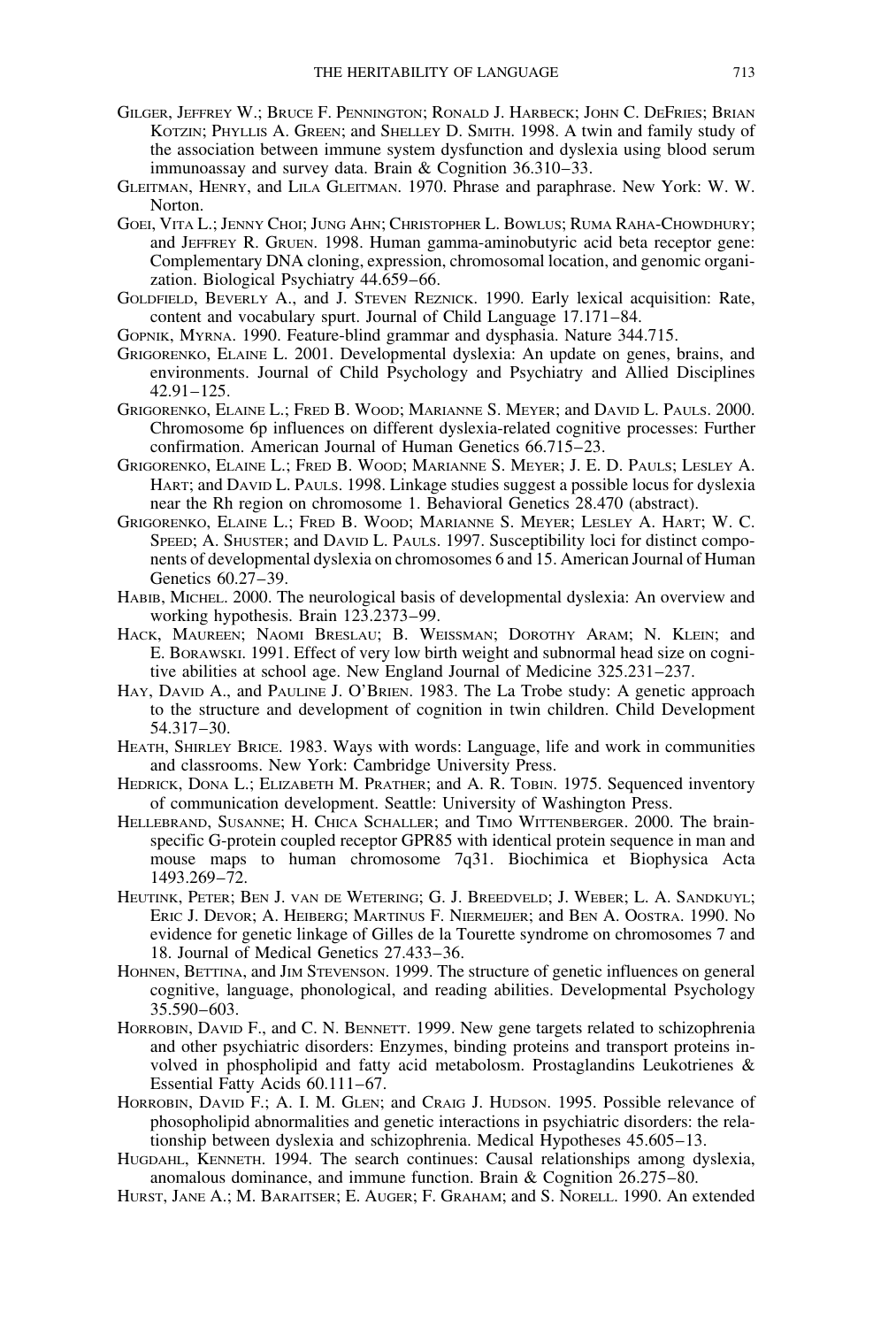family with a dominantly inherited speech disorder. Developmental Medicine and Child Neurology 32.347–55.

- HUSSAIN, S. Z.; A. L. EVANS; O. A. AHMED; D. JONES; K. D. MCDERMOT; E. C. SVENNEVIK; and R. J. HASTINGS. 2000. Non-syndromic mental retardation segregating with an apparently balanced t(1;17) reciprocal translocation through three generations. America Journal of Medical Genetics 95.99–104.
- INGRAM, T. T. S.; A. W. MASON; and I. BLACKBURN. 1970. A retrospective study of 82 children with reading disability. Developmental Medicine and Child Neurology 12.271–81.
- JACOBSEN, LESLIE K.; BARBARA B. MITTLEMAN; SANJIV KUMRA; MARGE C. LENANE; KATH-LEEN C. BARRACCHINI; SHARON ADAMS; TONI SIMONIS; PAUL R. LEE; ROBERT T. LONG; WENDY SHARP; ELLEN SIDRANSKY; EDWARD I. GINNS; and JUDITH L. RAPOPORT. 1999. HLA antigens in childhood onset schizophrenia. Psychiatry Research 78.123–32.
- JAMAIN, S.; H. QUACH; M. FELLOUS; and T. BOURGERON. 2001. Identification of the human KIF13A gene homologous to Drosophila kinesin-73 and candidate for schizophrenia. Genomics 74.36–44.
- JAVOROSKY, JAMES. 1995. An examination of language learning disabilities in youth with psychiatric disorders. Annals of Dyslexia 45.215–31.
- JOHNSTON, CAROL; MARGOT R. PRIOR; and DAVID HAY. 1984. Prediction of reading disability in twin boys. Developmental Medicine and Child Neurology 26.588–95.
- JOO, EUN JEONG; J. H. LEE; TYRONE D. CANNON; and R. ARLEN PRICE. 1999. Possible association between schizophrenia and a CAG repeat polymorphism in the spinocerebellar ataxia type 1 (SCA1) gene on human chromosome 6p23. Psychiatric Genetics 9.7–11.
- JUNG, JACK H. 1989. Genetic syndromes in communication disorders. Boston: Little, Brown.
- JUST, MARCEL A., and PATRICIA A. CARPENTER. 1992. A capacity of theory of comprehension: Individual differences in working memory. Psychological Review 99.122–49.
- KARMILOFF-SMITH, ANNETTE. 1991. Beyond modularity. Cambridge, MA: MIT Press.
- KARMILOFF-SMITH, ANNETTE, and KYRA KARMILOFF. 2001. Pathways to language: From fetus to adolescent. Cambridge, MA: Harvard University Press.
- KAUFMAN, ALAN S. 1975. Factor analysis of the WISC-R at 11 age levels between 6.5 and 16.5 years. Journal of Consultingand Clinical Psychology 43.135–47.
- KAUPMANN, K.; B. MALITSCHEK; V. SCHULER; J. HEID; W. FROSESTL; P. BECK; J. MOSBACHER; S. BISCHOFF; A. KULIK; R. SHIGEMOTO; A. KARSCHIN; and B. BETTLER. 1998. GABA(B) receptor subtypes assemble into functional heteromeric complexes. Nature 396.683–87.
- KAWANISHI, YOICHI; SHOJI HARADA; HIROKAZO TACHIKAWA; TAKEHITO OKUBO; and HIRO-YASU SHIRAISHI. 2000. Novel polymorphisms of the AP-2 gene (6p24): Analysis of association with schizophrenia. Journal of Human Genetics 45.24–30.
- KIRK, S. A.; J. J. MCCARTHY; and W. D. KIRK. 1968. The Illinois test of psycholinguistic abilities. Urbana, IL: University of Illinois Press.
- KJELGAARD, MARGARET M., and HELEN TAGER-FLUSBERG. 2001. An investigation of language impairment in autism: Implications for genetic subgroups. Language & Cognitive Processes 16.287–308.
- KNIGHT-JONES, E.; S. KNIGHT; H. HEUSSLER; R. REGAN; J. FLINT; and K. MARTIN. 2000. Neurodevelopmental profile of a new dysmorphic syndrome associated with submicroscopic partial deletion of 1p36.3. Developmental Medicine & Child Neurology 42.201–06.
- KOCH, HELEN L. 1966. Twins and twin relations. Chicago, IL: University of Chicago Press.
- KONSTANTAREAS, M. MARY, and JOSEPH H. BEITCHMAN. 1996. Comorbidity of autistic disorder and specific developmental language disorder: Existing evidence and some promising future directions. In Beitchman et al., 178–96.
- KROISEL, P. M.; ERWIN PETEK; W. EMBERGER; C. WINDPASSINGER; W. WLADIKA; and KAREN D. WAGNER. 2001. Candidate region for Gilles de la Tourette syndrome at 7q31. American Journal of Medical Genetics 101.259–61.
- LAI, CECILA S.; SIMON E. FISHER; JANE A. HURST; ELAINE R. LEVY; SHIRLEY HODGSON; M. FOX; STEPHAN JEREMIAH; SUSAN POVEY; CURTIS JAMISON; ERIC D. GREEN; FARANEH VARGHA-KHADEM; and ANTHONY P. MONACO. 2000. The SPCH1 region on human 7q31: Genomic characterization of the critical interval and localization of translocations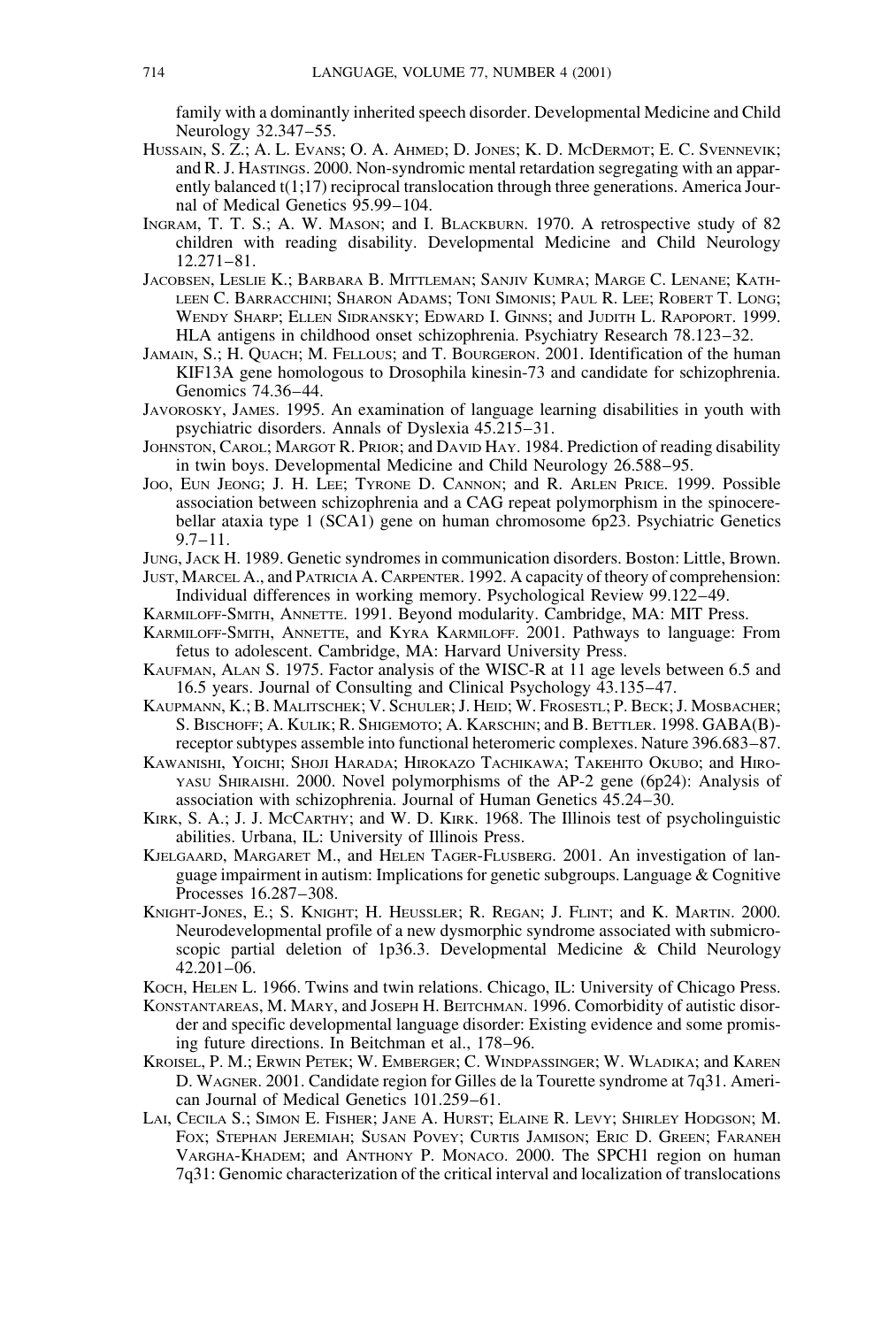associated with speech and language disorder. American Journal of Human Genetics 67.357–68.

- LAI, CECILIA S.; SIMON E. FISHER; JANE A. HURST; FARANEH VARGHA-KHADEM; and AN-THONY P. MONACO. 2001. A forkhead-domain gene is mutated in a severe speech and language disorder. Nature 413.519–23.
- LANDA, REBECCA; SUSAN E. FOLSTEIN; and CRYSTAL ISAACS. 1991. Spontaneous narrativediscourse performance of parents of autistic individuals. Journal of Speech & Hearing Research 34.1339–45.
- LANE, R. P.; X. N. CHEN; K. YAMAKAWA; J. VIELMETTER; JULIA R. KORENBERG; and W. J. DREYER. 1996. Characterization of a highly conserved human homolog to the chicken neural cell surface protein Bravo/Nr-CAM that maps to chromosome band 7q31. Genomics 35.456–65.
- LAURITSEN, MARLENE; OLE MORS; PREBEN B. MORTENSEN; and HENRIK EWALD. 1999. Infantile autism and associated autosomal chromosome abnormalities: A register-based study and a literature survey. Journal of Child Psychology and Psychiatry and Allied Disciplines 40.335–45.
- LAZARUS, J. M., and W. F. OWEN. 1994. Role of bioincompatibility in dialysis morbidity and mortality. American Journal of Kidney Disease 24.1019–32.
- LE COUTEUR, ANN; ANTHONY BAILEY; SUSAN GOODE; ANDREW PICKLES; S. ROBERTSON; IRVING GOTTESMAN; and MICHAEL RUTTER. 1996. A broader phenotype of autism: The clinical spectrum in twins. Journal of Child Psychology and Psychiatry and Allied Disciplines 37.785–801.
- LEE, LAURA L. 1971. Northwestern syntax screening test. Evanston, IL: Northwestern University Press.
- LEE, LAURA L. 1974. Developmental sentence analysis. Evanston, IL: Northwestern University Press.
- LENNEBERG, ERIC H. 1967. Biological foundations of language. New York: John Wiley & Sons.
- LEONARD, LAURENCE. 1998. Children with specific language impairment. Cambridge, MA: MIT Press.
- LEVI, GABRIEL, and PAOLA BERNABEI. 1976. Specific language disorders in twins during childhood. Acta Geneticae et Medicae Gemellologiae 25.366–68.
- LEWIS, BARBARA A. 1992. Pedigree analysis of children with phonology disorders. Journal of Learning Disabilities 25.586–97.
- LEWIS, BARBARA A., and LEE ANNE THOMPSON. 1992. A study of developmental speech and language disorders in twins. Journal of Speech and Hearing Research 35.1086–94.
- LEWIS, BARBARA A.; BARBARA L. EKELMAN, and DOROTHY M. ARAM. 1989. A familial study of severe phonological disorders. Journal of Speech and Hearing Research 32.713–24.
- LIEBERMAN, PHILIP. 1984. The biology and evolution of language. Cambridge, MA: Harvard University Press.
- LIEBERMAN, PHILIP. 1991. Uniquely human: The evolution of speech, thought and selfless behavior. Cambridge, MA: Harvard University Press.
- LIEBERMAN, PHILIP. 1994. The origins and evolution of language. Companion encyclopedia of anthropology, ed. by Tim Ingold, 108–32. London: Routledge.
- LIGHT, JACQUELYN GILLIS; JOHN C. DEFRIES; and RICHARD K. OLSON. 1998. Multivariate behavioral genetic analysis of achievement and cognitive measures in reading disabled and control twin pairs. Human Biology 70.215–37.
- LIVINGSTONE, MARGARET S.; GLENN D. ROSEN; FRANK W. DRISLANE; and ALBERT M. GALA-BURDA. 1991. Physiological and anatomical evidence for a magnocellular defect in developmental dyslexia. Proceedings of the National Academy of Sciences of the United States of America 88.7943–47.
- LOCKE, JOHN L., and PATRICIA L. MATHER. 1989. Genetic factors in the ontogeny of spoken language: Evidence from monozygotic and dizygotic twins. Journal of Child Language  $16.553 - 59.$
- LOEHLIN, JOHN C. 1996. The Cholesky approach: A cautionary note. Behavior Genetics 26.65–69.
- LOPES-MACHADO, E. Z., and F. A. M. DUARTE. 2000. Localization of genes modulating the predisposition to schizophrenia: a revision. Genetics and Molecular Biology 23.549–56.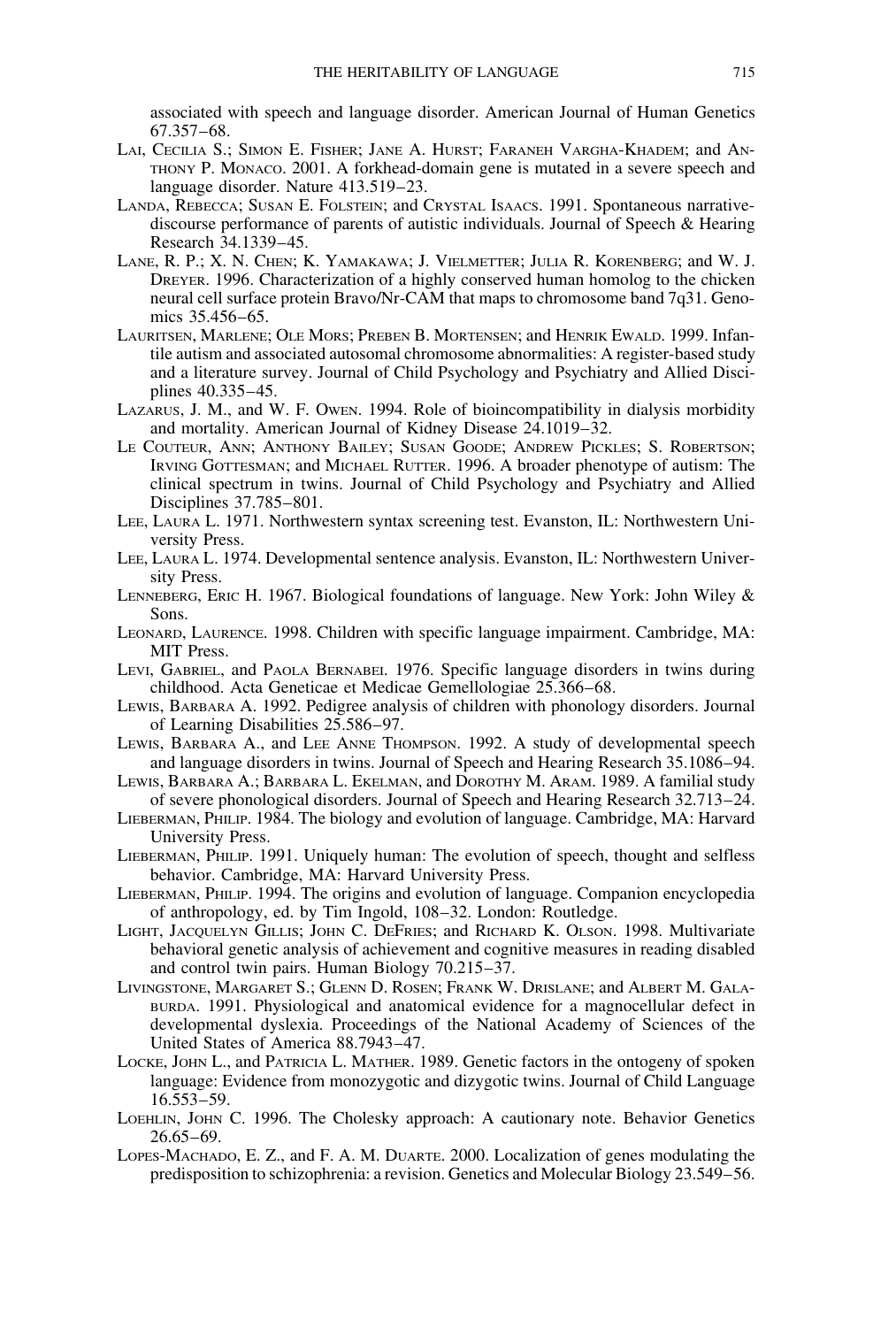- LUBS, HERBERT A.; RANJAN DUARA; BONNIE LEVIN; BONNIE JALLAD; MARIE-LOUISE LUBS; MARK RABIN; ALEX KUSHCH; and KAREN GROSS-GLENN. 1991. Dyslexia subtypes: Genetics, behavior and brain imaging. The reading brain: The biological basis of dyslexia, ed. by Drake D. Duane and David B. Gray, 89–118. Parkton, MD: York Press.
- LYTTON, HUGH; DORICE CONWAY; and REGINALD SUAVE. 1977. The impact of twinship on parent-child interaction. Journal of Personality and Social Psychology 35.97–107.
- MAESTRINI, ELENA; ANGELA J. MARLOW; DANIEL E. WEEKS; and ANTHONY P. MONACO. 1998. Molecular genetic investigations of autism. Journal of Autism & Developmental Disorders 28.427–37.
- MANNENS, MARCEL, and MARIELLE ALDERS. 1999. Genomic imprinting: Concept and clinical consequences. Annals of Medicine 31.4–11.
- MARAZZITI, D.; E. GOLINI; A. GALLO; M. S. LOMBARDI; R. MATTEONI; and G. P. TOCCHINI VALENTINI. 1997. Cloning of GPR37, a gene located on chromosome 7 encoding a putative G-protein-coupled peptide receptor, from a human frontal brain EST library. Genomics 45.68–77.
- MARTIN, NICHOLAS G.; DORRET I. BOOMSMA; and G. MACHIN. 1997. A twin-pronged attack on complex traits. Nature Genetics 17.387–92.
- MASOURA, ELVIRA V., and SUSAN E. GATHERCOLE. 1999. Phonological short-term memory and foreign language learning. International Journal of Psychology 34.383–88.
- MATHENY, ADAM P., and C. E. BRUGGEMANN. 1973. Children's speech: Hereditary components and sex differences. Folia Phoniatrica 25.442–49.
- MATHENY, ADAM P.; ANNE B. DOLAN; and RONALD S. WILSON. 1976. Twins with academic learning problems: Antecedent characteristics. American Journal of Orthopsychiatry 46.464–69.
- MATHER, PATRICIA L., and KATHRYN N. BLACK. 1984. Hereditary and environmental influences on preschool twins' language skills. Developmental Psychology 20.303–8.
- MCCARTHY, D. 1972. Manual for the McCarthy scales of children's abilities. New York: The Psychological Corporation.
- MCDONALD, C. ANN; ROGER PATERSON; PETA BAUER; and BRETT MCDERMOTT. 1998. Paediatric assessment in a residential child and adolescent psychiatry unit. Journal of Paediatrics & Child Health 34.267–72.
- McGUE, MATTHEW. 1992. When assessing twin concordance use the probandwise not the pairwise rate. Schizophrenia Bulletin 18.171–76.
- MEHRABIAN, ALBERT. 1970. Measures of vocabulary and grammatical skills for children up to age six. Developmental Psychology 2.439–46.
- MERZENICH, MICHAEL M.; WILLIAM M. JENKINS; PAUL JOHNSTON; CHRISTOPH SCHREINER; STEVEN L. MILLER; and PAULA TALLAL. 1996. Temporal processing deficits of languagelearning impaired children ameliorated by training. Science 271.77-81.
- MEYER, MARIANNE S. 2000. The ability-achievement discrepancy: Does it contribute to an understanding of learning disabilities? Educational Psychology Review 12.315–37.
- MILLS, DEBRA L.; SHARON COFFEY-CORINA; and HELEN J. NEVILLE. 1997. Language comprehension and cerebral specialization from 13 to 20 months. Developmental Neuropsychology 13.397–445.
- MITTLER, PETER. 1969. Genetic aspects of psycholinguistic abilities. Journal of Child Psychology and Psychiatry 10.165–76.
- MITTLER, PETER. 1970. Biological and social aspects of language development in twins. Developmental Medicine and Child Neurology 12.741–57.
- MITTLER, PETER. 1976. Language development in young twins: Biological, genetic, and social aspects. Acta Geneticae et Medicae Gemellologiae 25.359–65.
- MOGFORD, KAY. 1993. Language development in twins. Language development in exceptional circumstances, ed. by Dorothy V. M. Bishop and Kay Mogford, 80–95. Hillsdale, NJ: Lawrence Erlbaum.
- MOHAY, HEATHER A.; YVONNE R. BURNS; D. LUKE; DAVID TUDEHOPE; and MICHAEL O'CAL-LAGHAN. 1986. The effects of prenatal and postnatal twin environments on development. Research issues in child development, ed. by Chris Pratt, A. F. Gartow, William E. Turmer, and Andrew R. Nesdale, 5–12. London: Allen & Unwin.
- MORRIS, D. W.; L. ROBINSON; DRAGANA TURIC; M. DUKE; V. WEBB; C. MILHAM; E. HOPKIN; K. POUND; S. FERNANDO; M. EASTON; M. HAMSHERE; N. WILLIAMS; PETER MCGUFFIN;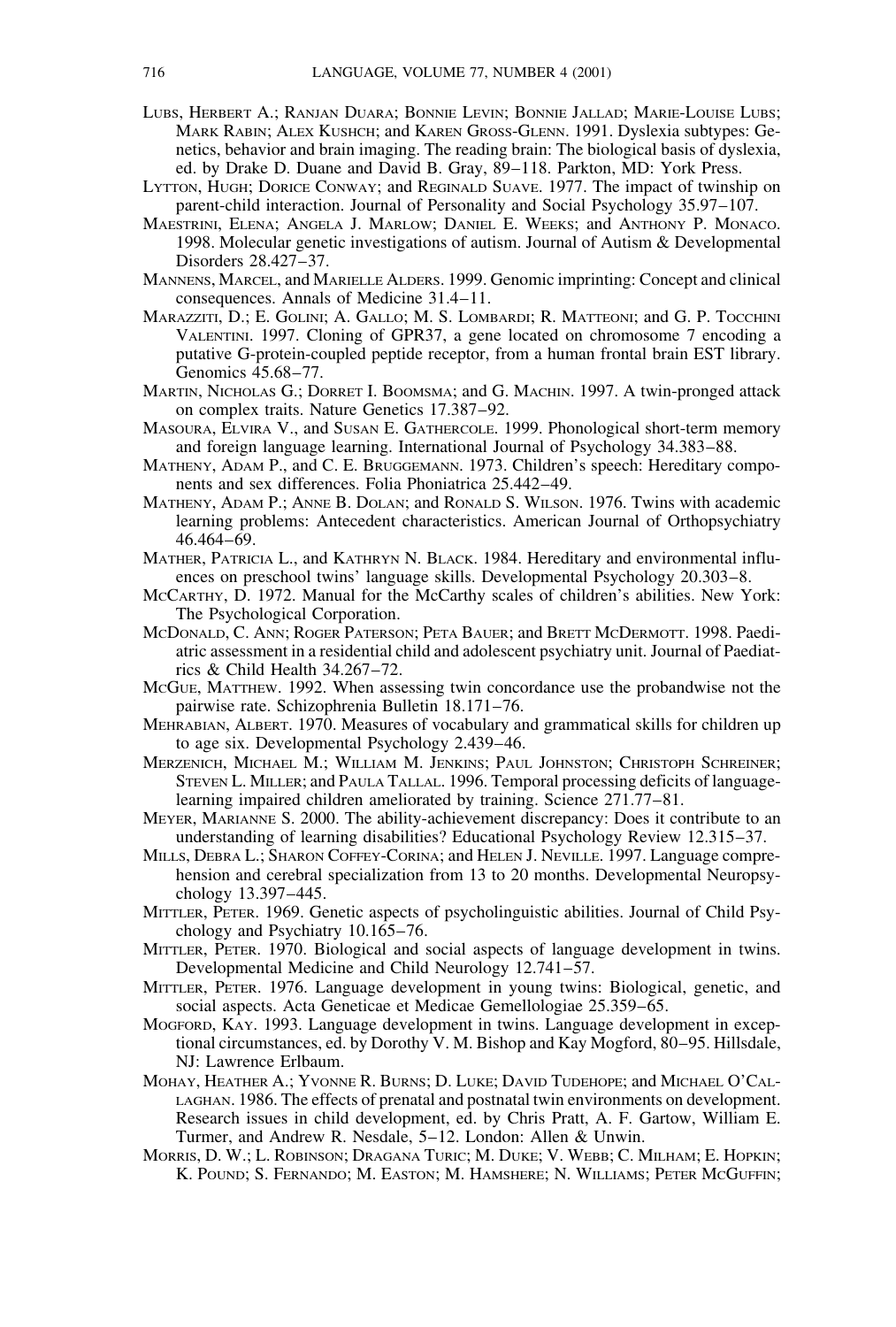JIM STEVENSON; M. KRAWCZAK; MICHAEL J. OWEN; M. C. O'DONOVAN; and J. WIL-LIAMS. 2000. Family-based association mapping provides evidence for a gene for reading disability on chromosome 15q. Human Molecular Genetics 9.843–48.

- MUELLER, RALPH-AXEL. 1996. Innateness, autonomy, universality? Neurobiological approaches to language. Behavioral & Brain Sciences 19.611–75.
- MUNSINGER, HARRY, and ARTHUR DOUGLASS, 2nd. 1976. The syntactic abilities of identical twins, fraternal twins, and their siblings. Child Development 47.40–50.
- NAGATA, H. 1992. Anchoring effects in judging grammaticality of sentences. Perceptual and Motor Skills 75.159–64.

NEALE, M. D. 1967. Neale analysis of reading ability. London: Macmillan.

- NEILS, JEAN, and DOROTHY M. ARAM. 1986. Family history of children with developmental language disorders. Perceptual and Motor Skills 63.655–58.
- NICOLSON, ROB; MARGE LENANE; SUJATHA SINGARACHARLU; DOLORES MALASPINA; JAY N. GIEDD; SUSAN D. HAMBURGER; PETER GOCHMAN; JEFFREY BEDWELL; GUNVANT K. THAKER; TOM FERNANDEZ; MARIANNE WUDARSKY; DANIEL W. HOMMER; and JUDITH L. RAPOPORT. 2000. Premorbid speech and language impairments in child-onset schizophrenia: Association with risk factors. American Journal of Psychiatry 157.794–800.
- NOPOLA-HEMMI, JAANA; MINNA TAIPALE; T. HALTIA; ANNA ELAINE LEHESJOKI; A. VOUTI-LAINEN; and JUHA KERE. 2000. Two translocations of chromosome 15q associated with dyslexia. Journal of Medical Genetics 37.771–75.
- NÖTHEN, MARKUS; GERD SCHULTE-KOERNE; T. GRIMM; SVEN CICHON; INA R. VOGT; B. MUELLER-MYHSOK; PETER PROPPING; and HELMUT REMSCHMIDT. 1999. Genetic linkage analysis with dyslexia: Evidence for linkage of spelling disability to chromosome 15. European Child & Adolescent Psychiatry 8, supplement 3.56–59.
- ODELL, J. DENNIS; REED P. WARREN; W. LOUISE WARREN; ROGER A. BURGER; and ALMA MACIULIS. 1997. Association of genes within the major histocompatibility complex with attention deficit hyperactivity disorder. Neuropsychobiology 35.181–86.
- OLSON, RICHARD K. 1994. Language deficits in 'specific' reading disability. Handbook of psycholinguistics, ed. by Morton Ann Gernsbacher, 895–916. San Diego: Academic Press.
- OLSON, RICHARD K.; HELEN DATTA; JAVIER GAYAN; and JOHN C. DEFRIES. 1999. A behavioral-genetic analysis of reading disabilities and component processes. Converging methods for understanding reading and dyslexia, ed. by Raymond M. Klein and Patricia A. McMullen, 133–53. Cambridge, MA: MIT Press.
- OLSON, RICHARD K.; BARBARA WISE; FRANCES CONNERS; JOHN RACK; and DAVID FULKER. 1989. Specific deficits in component reading and language skills: Genetic and environmental influences. Journal of Learning Disabilities 22.339–48.
- OSBORNE, R. TRAVIS; A. JAMES GREGOR; and FRANK MIELE. 1968. Heritability of factor V: Verbal comprehension. Perceptual and Motor Skills 26.191–202.
- OSGOOD, CHARLES E. 1957. Motivational dynamics of language behavior. Nebraska symposium on motivation, ed. by Marshall R. Jones, 384–424. Lincoln, NE: University of Nebraska Press.
- OSSER, HARRY; MARILYN D. WANG; and FARIDA ZAID. 1969. The young child's ability to imitate and comprehend speech: A comparison of two subcultural groups. Child Development 40.1063–75.
- PALMOUR, ROBERTA M. 1997. Genetic studies of specific language impairment. Journal of Neurolinguistics 10.215–30.
- PAUL, RHEA. 1993. Patterns of development in late talkers: Preschool years. Journal of Childhood Communication Disorders 15.7–14.
- PEDERSEN, NANCY L.; ROBERT PLOMIN; and GERALD E. MCCLEARN. 1994. Is there G beyond g? (Is there genetic influence on specific cognitive abilities independent of genetic influence on general cognitive ability?). Intelligence 18.133–43.
- PENNINGTON, BRUCE F., and SHELLEY D. SMITH. 1988. Genetic influences on learning disabilities: An update. Journal of Consulting and Clinical Psychology 56.817–23.
- PENNINGTON, BRUCE F.; SHELLEY D. SMITH; WILLIAM J. KIMBERLING; PHYLLIS A. GREEN; and MARSHALL M. HAITH. 1987. Left-handedness and immune disorders in familial dyslexics. Archives of Neurology 44.635–39.
- PETEK, ERWIN; C. WINDPASSINGER; J. B. VINCENT; J. CHEUNG; A. P. BORIGHT; STEFAN W.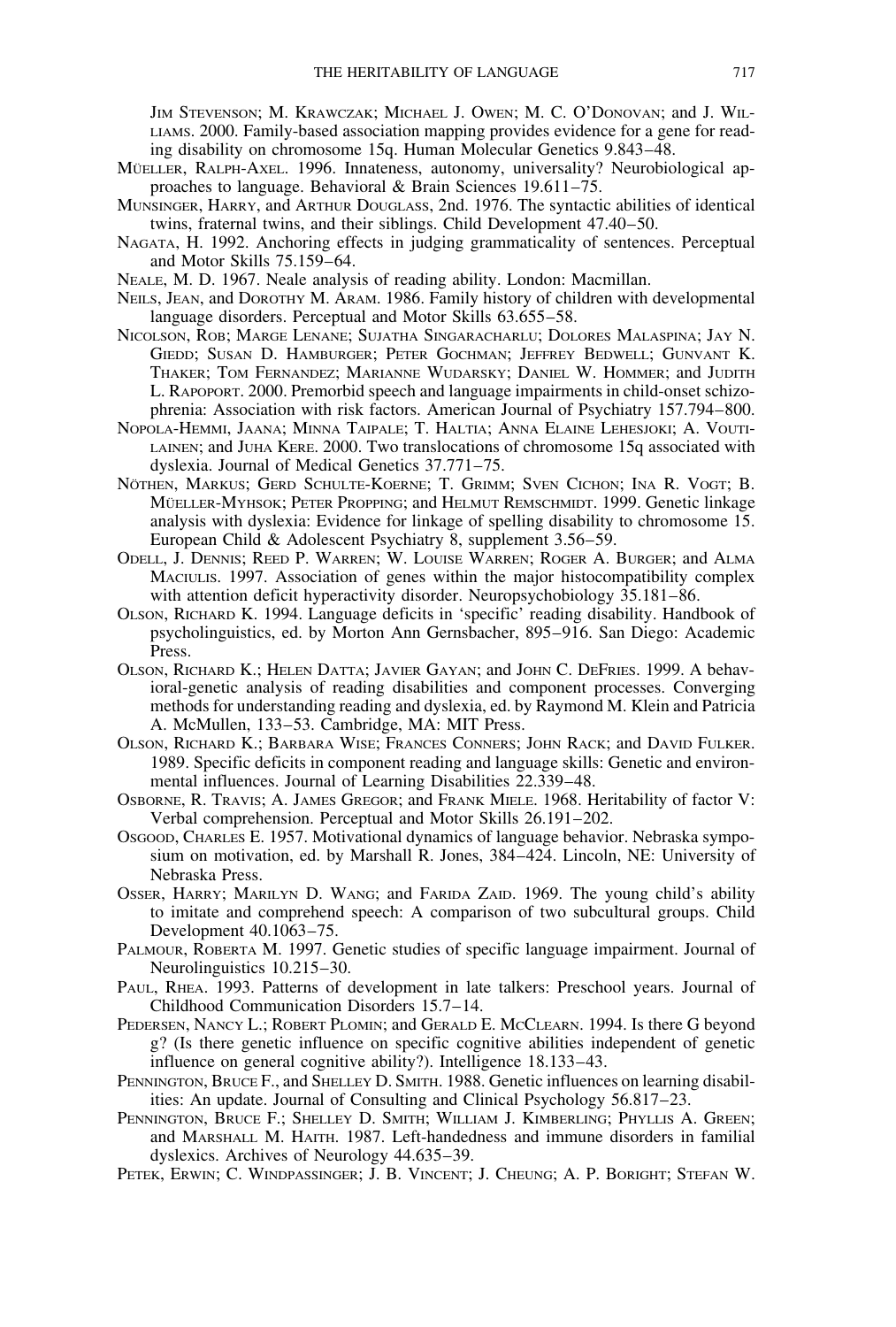SCHERER; P. M. KROISEL; and KAREN D. WAGNER. 2001. Disruption of a novel gene (IMMP2L) by a breakpoint in 7q31 associated with Tourette syndrome. American Journal of Human Genetics 68.848–58.

- PETRYSHEN, TRACEY L.; BONNIE J. KAPLAN; and L. LEIGH FIELD. 1999a. Absence of linkage of phonological coding dyslexia to chromosome 6p23–21.3 using quantitative affectedsibpair methods. Molecular Psychiatry 4.78 (abstract).
- PETRYSHEN, TRACEY L.; BONNIE J. KAPLAN; and L. LEIGH FIELD. 1999b. Evidence for a susceptibility locus for phonological coding dyslexia on chromosome 6q13–q16.2. American Journal of Medical Genetics 64.163 (abstract).
- PETRYSHEN, TRACEY L.; BONNIE J. KAPLAN; MARTHA L. HUGHES; and L. LEIGH FIELD. 1999c. Linkage and association analysis of GABA receptor, dopamine receptor and dopamine transporter genes in phonological coding dyslexia. Molecular Psychiatry 4.85 (abstract).
- PETRYSHEN, TRACEY L.; BONNIE J. KAPLAN; MING F. LIU; and L. LEIGH FIELD. 2000a. Absence of significant linkage between phonological coding dyslexia and chromosome 6p23–21.3, as determined by use of quantitative-trait methods: confirmation of qualitative analyses. American Journal of Human Genetics 66.708–14.
- PETRYSHEN, TRACEY L.; BONNIE J. KAPLAN; MARTHA L. HUGHES; and L. LEIGH FIELD. 2000b. Evidence for the chromosome 2p15–p16 dyslexia susceptibility locus (DYX3) in a large Canadian data set. America Journal of Human Genetics 96.47 (abstract).
- PETRYSHEN, TRACEY L.; BONNIE J. KAPLAN; MING F. LIU; NORMA S. DE FRENCH; ROSE TOBIAS; MARTHA L. HUGHES; and L. LEIGH FIELD. 2001. Evidence for a susceptibility locus on chromosome 6q influencing phonological coding dyslexia. American Journal of Medical Genetics 105.507–17.
- PHILLIPS, D. I. W. 1993. Twin studies in medical research: Can they tell us whether diseases are genetically determined? Lancet 31.1008–09.
- PINKER, STEVEN. 1994. The language instinct: How the mind creates language. New York: William Morrow.
- PIVEN, JOSEPH. 1999. Genetic liability for autism: The behavioral expression in relatives. International Review of Psychiatry 11.299–308.
- PLOMIN, ROBERT, and PHILIP S. DALE. 2000. Genetics and early language development: A UK study of twins. Speech and language impairments in children: Causes, characteristics, intervention and outcome, ed. by Dorothy V. M. Bishop and Laurence B. Leonard, 35–51. Hove, UK: Psychological Press.
- PLOMIN, ROBERT, and JOHN C. DEFRIES. 1985. A parent-offspringadoption study of cognitive abilities in early childhood. Intelligence 9.341–56.
- PLOMIN, ROBERT; DAVID W. FULKER; ROBIN CORLEY; and JOHN C. DEFRIES. 1997. Nature, nurture, and cognitive development from 1 to 16 years: A parent-offspring adoption study. Psychological Science 8.442–47.
- PLOMIN, ROBERT; ROBERT N. EMDE; JULIA M. BRAUNGART; JOSEPH CAMPOS; ROBIN CORLEY; DAVID W. FULKER; JEROME KAGAN; J. STEVEN REZNICK; JOANN ROBINSON; CAROLYN ZAHN-WAXLER; and JOHN C. DEFRIES. 1993. Genetic change and continuity from fourteen to twenty months: The MacArthur longitudinal twin study. Child Development 64.1354–76.
- PRESCOTT, GEORGE A.; IRVING H. BALOW; THOMAS P. HOGAN; and ROGER C. FARR. 1986. Metropolitan achievement tests. New York: The Psychological Corporation.
- PRICE, THOMAS S.; THALIA C. ELEY; PHILIP S. DALE; JIM STEVENSON; KIM SAUDINO; and ROBERT PLOMIN. 2000. Genetic and environmental covariation between verbal and nonverbal cognitive development in infancy. Child Development 71.948–59.
- PURCELL, SHAUN; THALIA C. ELEY; PHILIP S. DALE; BONAMY OLIVER; STEVEN A. PETRILL; THOMAS S. PRICE; KIMBERLY J. SAUDINO; EMILY SIMONOFF; JIM STEVENSON; ERIC TAY-LOR; and ROBERT PLOMIN. 2001. Comorbidity between verbal and non-verbal cognitive delays in 2 year olds: a bivariate twin analysis. Developmental Science 4.195–208.
- RABIN, MARK; X. L. WEN; M. HEPBURN; HERBERT A. LUBS; ESTHER FELDMAN; and RANJAN DUARA. 1993. Suggestive linkage of developmental dyslexia to chromosome 1p34–p36. Lancet 342.178.
- RAMSAY, M. 2000. Communication genes clustered on 7q31. Molecular Medicine Today 6.380–81.
- RAVEN, J. C.; J. H. COURT; and J. RAVEN. 1986. Raven's progressive matrices and Raven's coloured matrices. London: H. K. Lewis.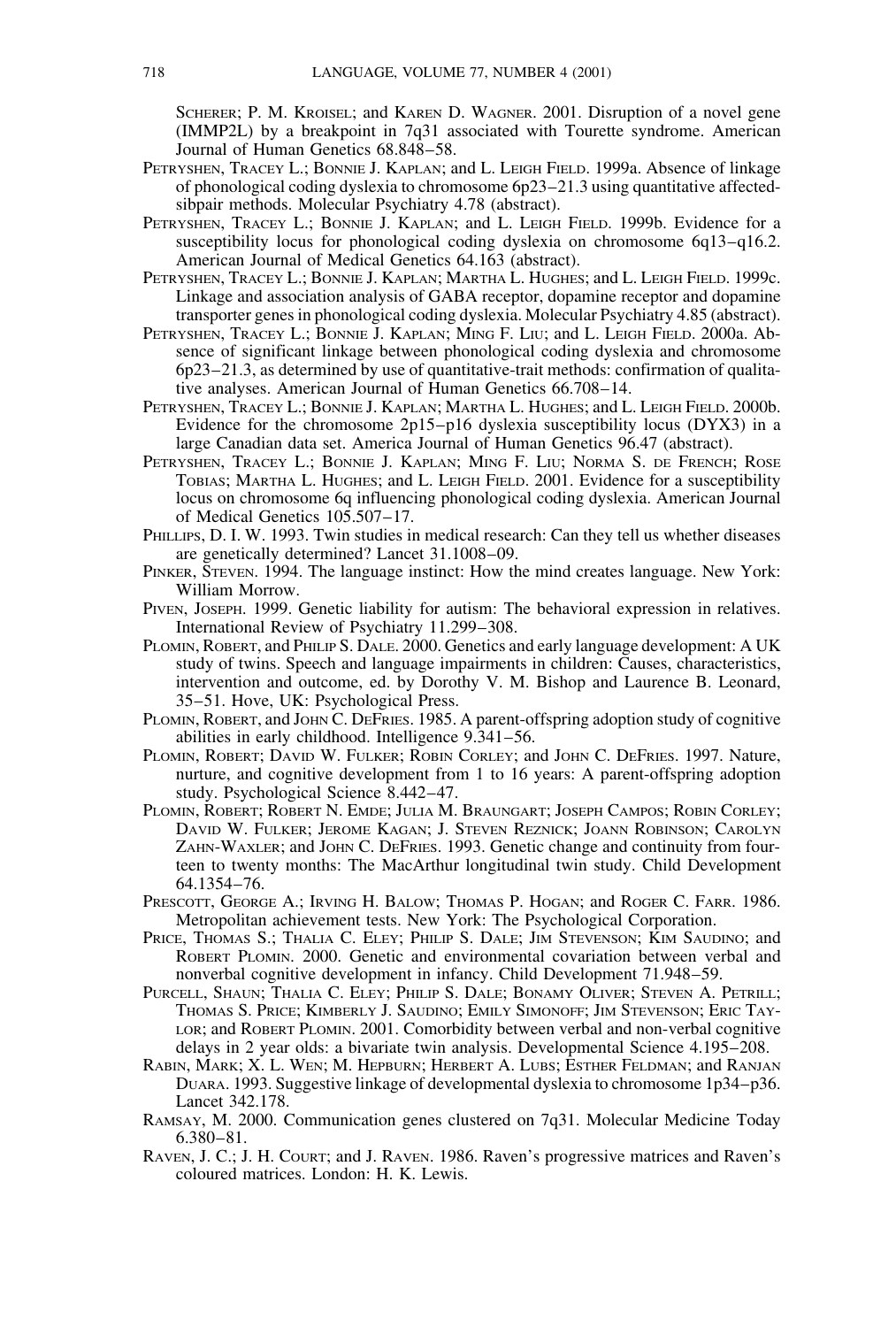- RECORD, R. G; THOMAS MCKEOWN; and J. H. EDWARDS. 1970. An investigation of the difference in measured intelligence between twins and singletons. Annals of Human Genetics 34.11.
- REZNICK, J. STEVEN. 1990. Visual preference as a test of infant word comprehension. Applied Psycholinguistics 11.145–66.
- REZNICK, J. STEVEN; ROBIN CORLEY; and JOANN ROBINSON. 1997. A longitudinal twin study of intelligence in the second year. Monographs of the Society for Research in Child Development 62.1–154.
- RICE, T.; DAVID W. FULKER; and JOHN C. DEFRIES. 1986. Multivariate path analysis of specific cognitive abilities in the Colorado adoption project. Behavior Genetics 16.107–25.
- RICHARDSON, ALEX J., and M. A. ROSS. 2000. Fatty acid metabolism in neurodevelomental disorders: A new perspective on associations between attention-deficit hyperactivity disorder, dyslexia, dyspraxia and the autistic spectrum. Prostaglandins Leukotrienes & Essential Fatty Acids 63.1–9.
- ROBINSON, BYRON FRANKLIN. 1999. Genetic and environmental influences on nonverbal and language abilities at 18 and 24 months of age. Atlanta, GA: Emory University dissertation.
- ROSEN, GLENN D.; GERALD F. SHERMAN; and ALBERT M. GALABURDA. 1991. Ontogenesis of neocortical asymmetry: A [H]thymidine study. Neuroscience 41.779–90.
- ROSENTHAL, ROBERT, and RALPH L. ROSNOW. 1984. Essentials of behavioral research: Methods and data analysis. New York: McGraw Hill.
- ROSS, JOHN R. 1979. What's English? Individual differences in language ability and language behavior, ed. by Charles J. Fillmore, Daniel Kempler, and William S.-Y Wang, 127–63. New York: Academic Press.
- RUTTER, MICHAEL. 2000. Genetic studies of autism: From the 1970s into the millennium. Journal of Abnormal Child Psychology 28.3–14.
- RUTTER, MICHAEL, and JANE REDSHAW. 1991. Growing up as a twin: Twin-singleton differences in psychological development. Journal of Child Psychology and Psychiatry and Allied Disciplines 32.885–95.
- RUTTER, MICHAEL, and WILLIAM YULE. 1975. The concept of specific reading retardation. Journal of Child Psychology and Psychiatry 16.181–97.
- SAUDINO, KIMBERLY J.; PHILIP S. DALE; BONNY OLIVER; STEVEN A. PETRILL; VICTORIA RI-CHARDSON; MICHAEL RUTTER; EMILY SIMONOFF; JIM STEVENSON; and ROBERT PLOMIN. 1998. The validity of parent-based assessment of the cognitive abilities of two-yearolds. British Journal of Developmental Psychology 16.349–63.
- SCARBOROUGH, HOLLIS S. 1990. Very early language deficits in dyslexic children. Child Development 61.1728–43.
- SCARBOROUGH, HOLLIS S. 1991a. Antecedents to reading disability: Preschool language development and literacy experiences of children from dyslexic families. Special Issue: Genetic and neurological influences on reading disability. Reading  $\&$  Writing 3.219–33.
- SCARBOROUGH, HOLLIS S. 1991b. Early syntactic development of dyslexic children. Annals of Dyslexia 41.207–20.
- SCARBOROUGH, HOLLIS S., and WANDA DOBRICH. 1990. Development of children with early language delay. Journal of Speech and Hearing Research 33.70–83.
- SCHONELL, FRED J., and ELEANOR SCHONELL. 1960. Diagnostic and attainment testing. Edinburgh: Oliver & Boyd.
- SCHULTE-KÖRNE, GERD; T. GRIMM; MARKUS M. NÖTHEN; B. MÜLLER-MYHSOK; SVEN CICHON; INA R. VOGT; PETER PROPPING; and HELMUT REMSCHMIDT. 1998. Evidence for linkage of spelling disability to chromosome 15. American Journal of Human Genetics 63.279–82.
- SCHÜTZE, CARSON T. 1996. The empirical base of linguistics: Grammaticality judgments and linguistic methodology. Chicago: University of Chicago Press.
- SEGAL, NANCY L. 1985. Monozygotic and dizygotic twins: A comparative analysis of mental ability profiles. Child Development 56.1051–58.
- SEMEL, ELEANOR M.; ELISABETH H. WIIG; and WAYNE SECORD. 1980. Clinical evaluation of language fundamentals-revised. San Antonio, TX: Psychological Corporation.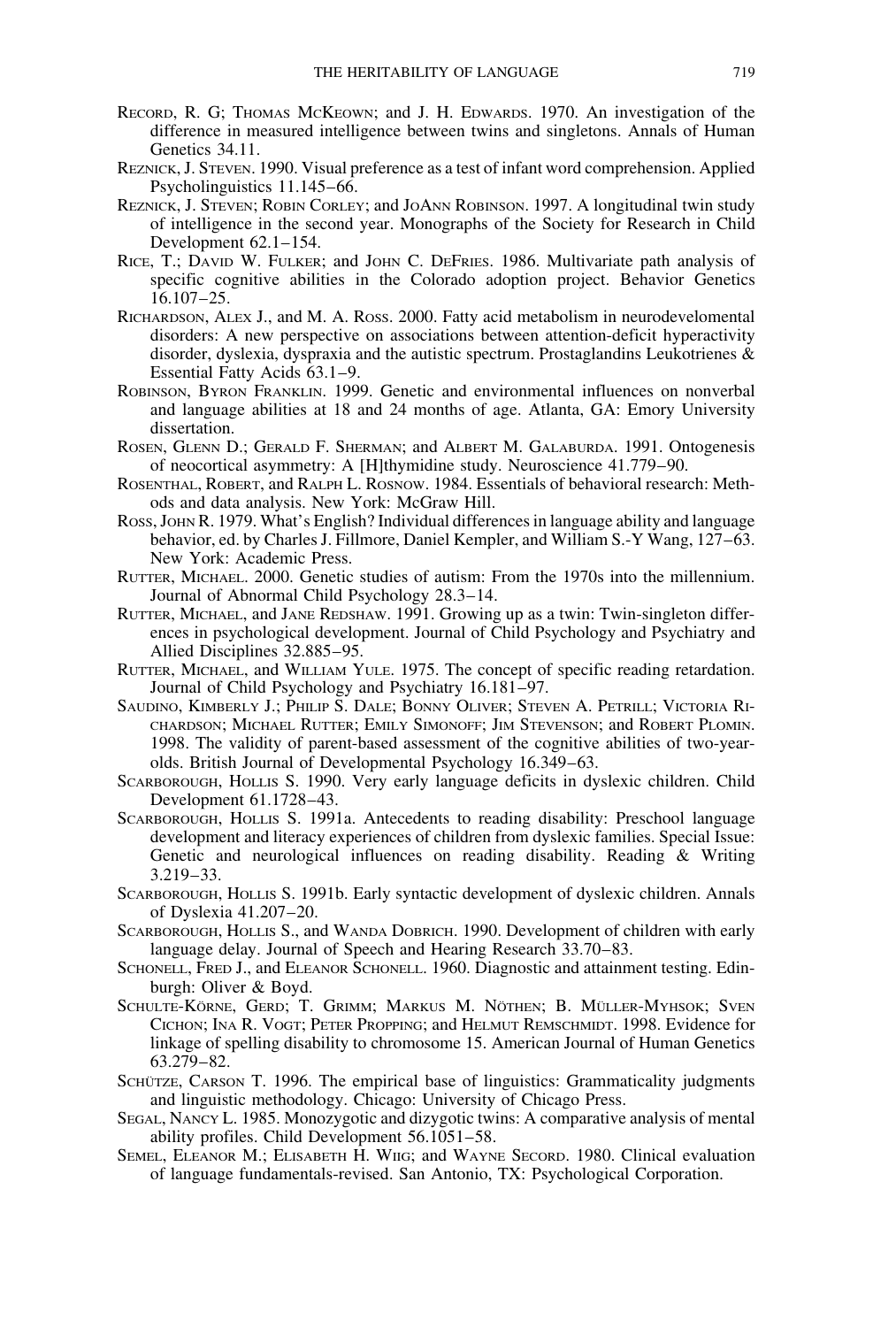- SEMRUD-CLIKEMAN, M.; J. BIEDERMAN; S. SPRICH-BUCKMINSTER; B. K. LEHMAN; S. V. FARAONE; and D. NORMAN. 1992. Comorbidity between ADHD and learning disability: A review and report in a clinically referred sample. Journal of the American Academy of Child & Adolescent Psychiatry 31.439–48.
- SHARE, DAVID L.; ANTHONY F. JORM; ROD MACLEAN; and RUSSELL MATTHEWS. 1984. Sources of individual differences in reading acquisition. Journal of Educational Psychology 76.1309–24.
- SHAYWITZ, SALLY E.; BENNET A. SHAYWITZ; JACK M. FLETCHER; and MICHAEL D. ESCOBAR. 1990. Prevalence of reading disability in boys and girls. Results of the Connecticut longitudinal study. Journal of the American Medical Association 264.998–1002.
- SILLIMAN, ELAINE R.; MAGDA CAMPBELL; and ROBIN S. MITCHELL. 1989. Genetic influences in autism and assessment of metalinguistic performance in siblings of autistic children. Autism: Nature, diagnosis, and treatment., ed. by Geraldine Dawson, 225–59. New York: Guilford Press.
- SILVA, PHIL A.; ROB MCGEE; and SHEILA M. WILLIAMS. 1985. Some characteristics of 9-yearold boys with general reading backwardness or specific reading retardation. Journal of Child Psychology and Psychiatry 26.407–21.
- SILVA, PHIL A.; SHEILA M. WILLIAMS; and ROB MCGEE. 1987. A longitudinal study of children with developmental language delay at age three: Later intelligence, reading and behavior problems. Developmental Medicine and Child Neurology 29.630–40.
- SLAVOTINEK, A.; L. G. SHAFFER; and S. K. SHAPIRA. 1999. Monosomy 1p36. Journal of Medical Genetics 36.657–63.
- SMITH, SHELLEY D.; PHILIP M. KELLEY; and AMY M. BROWER. 1998. Molecular approaches to the genetic analysis of specific reading disability. Human Biology 70.239–56.
- SMITH, SHELLEY D.; WILLIAM J. KIMBERLING; and BRUCE F. PENNINGTON. 1991. Screening for multiple genes influencing dyslexia. Reading and Writing 3.285–98.
- SMITH, SHELLEY D.; BRUCE F. PENNINGTON; PAMELA R. FAIN; WILLIAM J. KIMBERLING; and HERBERT A. LUBS. 1983. Specific reading disability: Identification of an inherited form through linkage analysis. Science 219.1345–47.
- SMITH, SHELLEY D.; BRUCE F. PENNINGTON; WILLIAM KIMBERLING; PAMELA R. FAIN; PAUL S. ING; and HERBERT A. LUBS. 1986. Genetic heterogeneity in specific reading disability (Abstract 500). American Journal of Clinical Genetics 39.A169.
- SMITH, SHELLEY D.; BRUCE F. PENNINGTON; ERIK WILLCUTT; K. DEFFENBACHER; D. HOOVER; A. SMOLEN; R. MOYZIS; RICHARD K. OLSON; and JOHN C. DEFRIES. 2000. Linkage of an ADHD phenotype to 6p21.3 in a population with reading disability. Paper presented at the American Society for Human Genetics, Philadelphia, PA.
- SNEDECOR, GEORGE, and WILLIAM COCHRAN. 1980. Statistical methods, 7th edn. Ames, IA: Iowa State University Press.
- SNYDER, WILLIAM, and KARIN STROMSWOLD. 1997. The structure and acquisition of English dative constructions. Linguistic Inquiry 28.281–317.
- STAFFORD, LAURA. 1987. Maternal input to twin and singleton children: Implications for language acquisition. Human Communication Research 13.429–62.
- STANOVICH, KEITH E. 1988. The right and wrong places to look for the cognitive locus of reading disability. Annals of Dyslexia 38.154–77.
- STANOVICH, KEITH E. 1994. Are discrepancy-based definitions of dyslexia empirically defensible? Current directions in dyslexia research., ed. by Kees P. van den Bos and Linda S. Siegel, 15–30. Lisse, Netherlands: Swets & Zeitlinger.
- STANOVICH, KEITH E.; ANNE E. CUNNINGHAM; and BARBARA B. CRAMER. 1984. Assessing phonological awareness in kindergarten children: Issues of task comparability. Journal of Experimental Child Psychology 38.175–90.
- STEVENSON, JIM; PHILLIP GRAHAM; GLENDA FREDMAN; and VIVIENNE MCLOUGHLIN. 1987. A twin study of genetic influences on reading and spelling ability and disability. Journal of Child Psychology and Psychiatry 28.229–47.
- STRATAKIS, C. A., and S. E. TAYMANS. 1998. Structure of the gene coding for calcineurin B (PPP3R1) and mapping to D2S358-D2S1778 (chromosomal region 2p15). DNA Sequence 9.227–30.
- STROMSWOLD, KARIN. 1988. The structure of children's wh-questions. Paper presented at 13th annual Boston University Child Language Conference.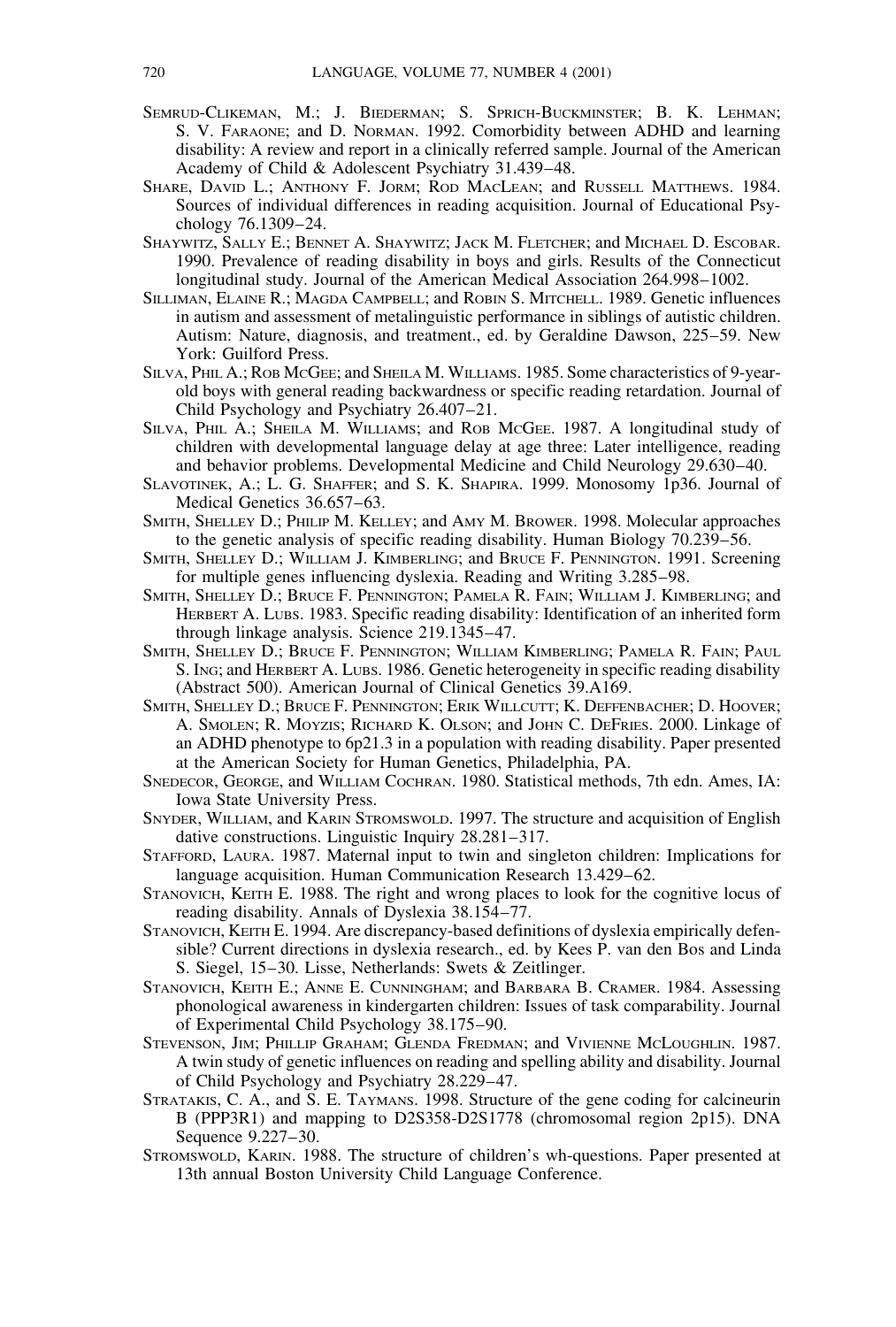- STROMSWOLD, KARIN. 1989. Productivity, conservation and the acquisition of auxiliaries. Paper presented at 21st annual Stanford Child Language Research Forum.
- STROMSWOLD, KARIN. 1990. Learnability and acquisition of auxiliaries. Cambridge, MA: MIT dissertation.
- STROMSWOLD, KARIN. 1995. The acquisition of subject and object WH-questions. Language Acquisition 4.5–48.
- STROMSWOLD, KARIN. 1996. Analyzing children's spontaneous speech. Methods of assessing children's syntax, ed. by Dana McDaniel, Cecile McKee, and Helen Cairns, 23–53. Cambridge, MA: MIT Press.
- STROMSWOLD, KARIN. 1998. The genetics of spoken language disorders. Human Biology 70.297–324.
- STROMSWOLD, KARIN. 2000. The cognitive neuroscience of language acquisition. The new cognitive neurosciences, 2nd edn., ed. by Michael Gazzaniga, 909–32. Cambridge, MA: MIT Press.
- STROMSWOLD, KARIN, and JAY I. RIFKIN. 1996. Language acquisition by identical versus fraternal SLI twins. Paper presented at the Society for Research in Child Language Disorders, Madison, Wisconsin.
- STROMSWOLD, KARIN, and WILLIAM SNYDER. 1995. Acquisition of datives, particles, and related constructions: Evidence for a parametric account. Proceedings of the 19th annual Boston University Conference on Language Development, ed. by D. MacLaughlin and S. McEwen, 621–28. Somerville, MA: Cascadilla Press.
- STROMSWOLD, KARIN, and MARGARET SUDHAKAR. 1998. The acquisition of overt case-marking: A longitudinal study of SLI and normal children. Paper presented at Symposium on Child Language Disorders, Madison, Wisconsin.
- TALLAL, PAULA, and MALCOLM PIERCY. 1973a. Defects of non-verbal auditory perception in children with developmental dysphasia. Nature 241.468–69.
- TALLAL, PAULA, and MALCOLM PIERCY. 1973b. Developmental aphasia: Impaired rate of non-verbal processingas a function of sensory modality. Neuropsychologia 11.389–98.
- TALLAL, PAULA, and MALCOLM PIERCY. 1974. Developmental aphasia: Rate of auditory processing as a selective impairment of consonant perception. Neuropsychologia 12.83–93.
- TALLAL, PAULA; RANDAL ROSS; and SUSAN R. CURTISS. 1989a. Familial aggregation in specific language impairment. Journal of Speech and Hearing Disorders 54.167–73.
- TALLAL, PAULA; RANDAL ROSS; and SUSAN CURTISS. 1989b. Unexpected sex-ratios in families of language/learning impaired children. Neuropsychologia 27.987–98.
- TALLAL, PAULA; JEANNE TOWNSEND; SUSAN CURTISS; and BEVERLY WULFECK. 1991. Phenotypic profiles of language impaired children based on genetic/family history. Brain and Language 41.81–95.
- TANNOCK, ROSEMARY, and T. E. BROWN. 2000. Attention deficit disorders with learning disorders in children and adolescents. Attention deficit disorder and comorbidities in children, adolescents, and adults, ed. by T. E. Brown, 231–95. Washington DC: American Psychiatric Press.
- TANNOCK, ROSEMARY and RUSSELL SCHACHAR. 1996. Executive dysfunction as an underlying mechanism of behavior and language problems in attention deficit hyperactivity disorder. Language, learning, and behavior disorders: Developmental, biological, and clinical perspectives, ed. by Joseph H. Beitchman, Nancy J. Cohen, M. Mary Konstantareas and Rosemary Tannock, 128–55. New York: Cambridge University Press.
- TEMPLIN, MILDRED C., and FREDRIC L. DARLEY. 1969 [1960]. The Templin-Darley test of articulation. Iowa City: Bureau of Educational Research and Service, Extension Division, State University of Iowa.
- TERMAN, LEWIS M., and MAUD A. MERRILL. 1960. Stanford-Binet intelligence scale: Manual for the third revision, form L-M. Boston: Houghton-Mifflin.
- THOMPSON, LEE ANNE, and ROBERT PLOMIN. 1988. The sequenced inventory of communication development: An adoption study of two- and three-year olds. International Journal of Behavioral Development 11.219–31.
- THOMPSON, LEE ANNE; DOUGLAS K. DETTERMAN; and ROBERT PLOMIN. 1991. Associations between cognitive abilities and scholastic achievement: Genetic overlap but environmental differences. Psychological Science 2.158–65.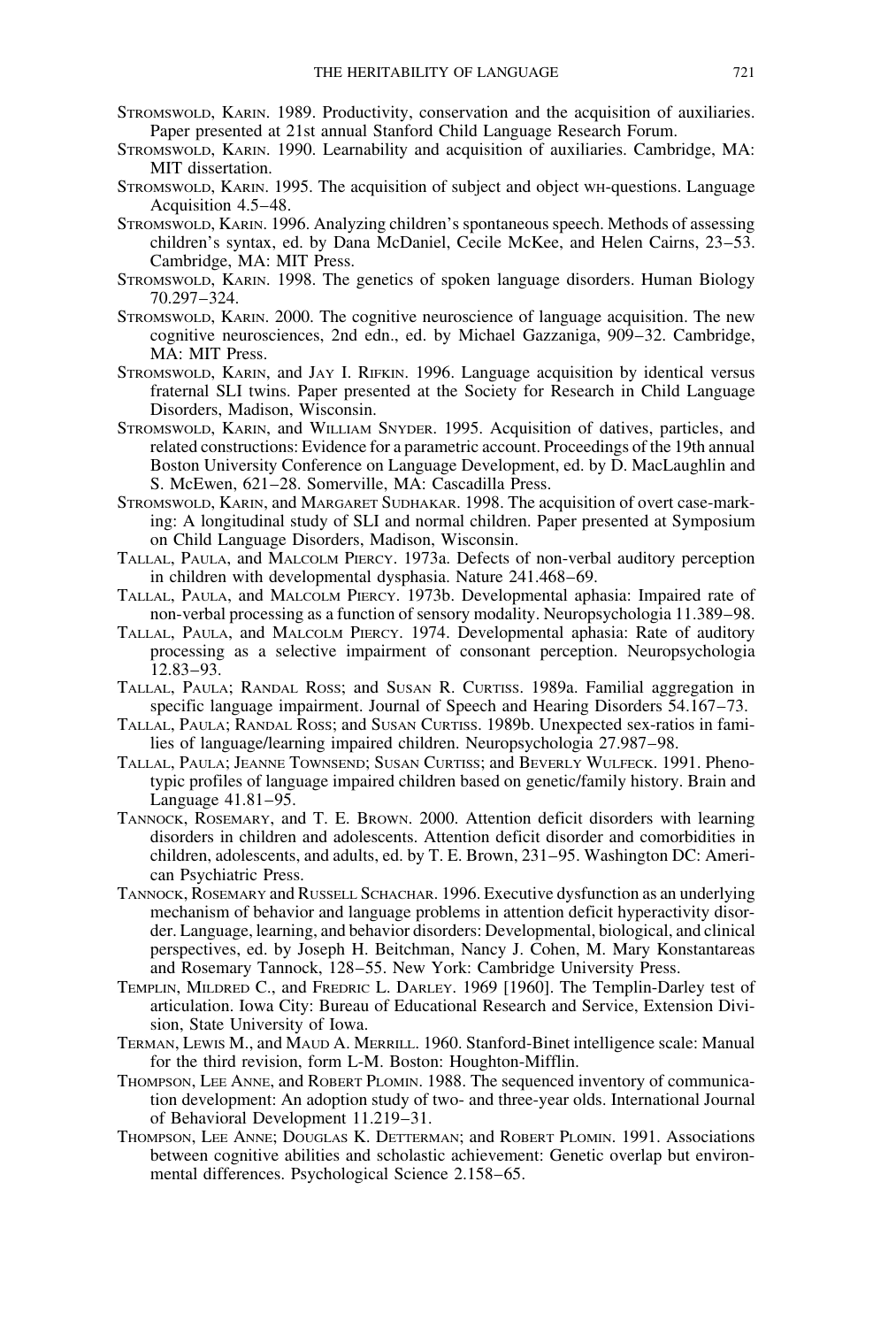- THOMPSON, LEE ANNE; ROBERT PLOMIN; and JOHN C. DEFRIES. 1985. Parent-infant resemblance for general and specific cognitive abilities in the Colorado adoption project. Intelligence 9.1–13.
- TOMASELLO, MICHAEL; SARA MANNLE; and ANNE C. KRUGER. 1986. Linguistic environment of 1- to 2-year-old twins. Developmental Psychology 22.169–76.
- TOMBLIN, J. BRUCE. 1989. Familial concentrations of developmental language impairment. Journal of Speech and Hearing Disorders 54.287–95.
- TOMBLIN, J. BRUCE, and PAULA R. BUCKWALTER. 1994. Studies of genetics of specific language impairment. Specific language impairments in children, ed. by R. V. Watkins and M. L. Rice, 17–34. Baltimore, MD: Paul H. Brookes Publishing Co.
- TOMBLIN, J. BRUCE, and PAULA R. BUCKWALTER. 1998. The heritability of poor language achievement among twins. Journal of Speech, Language, and Hearing Research 41.188–99.
- TOMBLIN, J. BRUCE; JAMES C. HARDY; and HERMAN A. HEIN. 1991. Predicting poor-communication status in preschool children using risk factors present at birth. Journal of Speech and Hearing Research 34.1096–105.
- TOMBLIN, J. BRUCE; NANCY L. RECORDS; and XUYANG ZHANG. 1996. A system for the diagnosis of specific language impairment in kindergarten children. Journal of Speech & Hearing Research 39.1284–94.
- TOMBLIN, J. BRUCE; ELAINE SMITH; and XUYANG ZHANG. 1997a. Epidemiology of specific language impairment: Prenatal and perinatal risk factors. Journal of Communication Disorders 30.325–44.
- TOMBLIN, J. BRUCE; LARRY SHRIBERG; CARLA NISHIMURA; XUYANG ZHANG; and JEFF MUR-RAY. 1998. Association of developmental language impairment with loci at 7q31. Paper presented at the annual meeting of the American Society of Human Genetics, Denver Colorado.
- TOMBLIN, J. BRUCE; NANCY L. RECORDS; PAULA R. BUCKWALTER; XUYANG ZHANG; E. SMITH; and M. O'BRIEN. 1997b. Prevalence of specific language impairment in kindergarten children. Journal of Speech, Language, & Hearing Research 40.1245–60.
- TOOBY, JOHN, and LEITA COSMIDES. 1990. On the universality of human nature and the uniqueness of the individual: The role of genetics and adaption. Journal of Personality 58.17–67.
- TOPPELBERG, C. O., and T. SHAPIRO. 2000. Language disorders: A 10-year research update review. Journal of the American Academy of Child & Adolescent Psychiatry 39.143–52.
- TOTH, GEORGE, and LINDA S. SIEGEL. 1994. A critical evaluation of the IQ-achievement discrepancy based definition of dyslexia. Current directions in dyslexia research ed. by Kees P. van den Bos and Linda S. Siegel, 45–70. Lisse, Netherlands: Swets & Zeitlinger.
- TUNMER, WILLIAM E., and ROBERT GRIEVE. 1984. Syntactic awareness in children. Metalinguistic awareness in children, ed. by William E. Tunmer, Chris Pratt, and Michael L. Herriman, 92–104. Berlin: Springer-Verlag.
- TUNMER, WILLIAM E.; MICHAEL L. HERRIMAN; and ANDREW R. NESDALE. 1988. Metalinguistic abilities and beginning reading. Reading Research Quarterly 23.134–58.
- VANDENBERG, STEVEN G. 1965. The Heim self-judging vocabulary test. Child Development Unit, Department of Pediatrics, University of Louisville.
- VARGHA-KHADEM, FARANEH; KATE E. WATKINS; K. J. ALCOCK; PAUL FLETCHER; and R. PASSINGHAM. 1995. Praxic and nonverbal cognitive deficits in a large family with a genetically transmitted speech and language disorder. Proceedings of the National Academy of Sciences of the United States of America 92.930–33.
- VINCENT, J. B.; J. A. HERBRICK; HUGH M. GURLING; P. F. BOLTON; WENDY ROBERTS; and STEFAN W. SCHERER. 2000a. Identification of a novel gene on chromosome 7q31 that is interrupted by a translocation breakpoint in an autistic individual. American Journal of Human Genetics 67.510–14.
- VINCENT, J. B.; ERWIN PETEK; and STEFAN W. SCHERER. 2000b. Analysis of a translocation breakpoint locus at 7q31 from an autistic individual reveals a complex multigene system. American Journal of Human Genetics 67.1928 (abstract).
- VINCENT, J. B.; J. A. HERBRICK; R. PALMOUR; P. SZATMARI; HUGH M. GURLING; S. BRYSON;